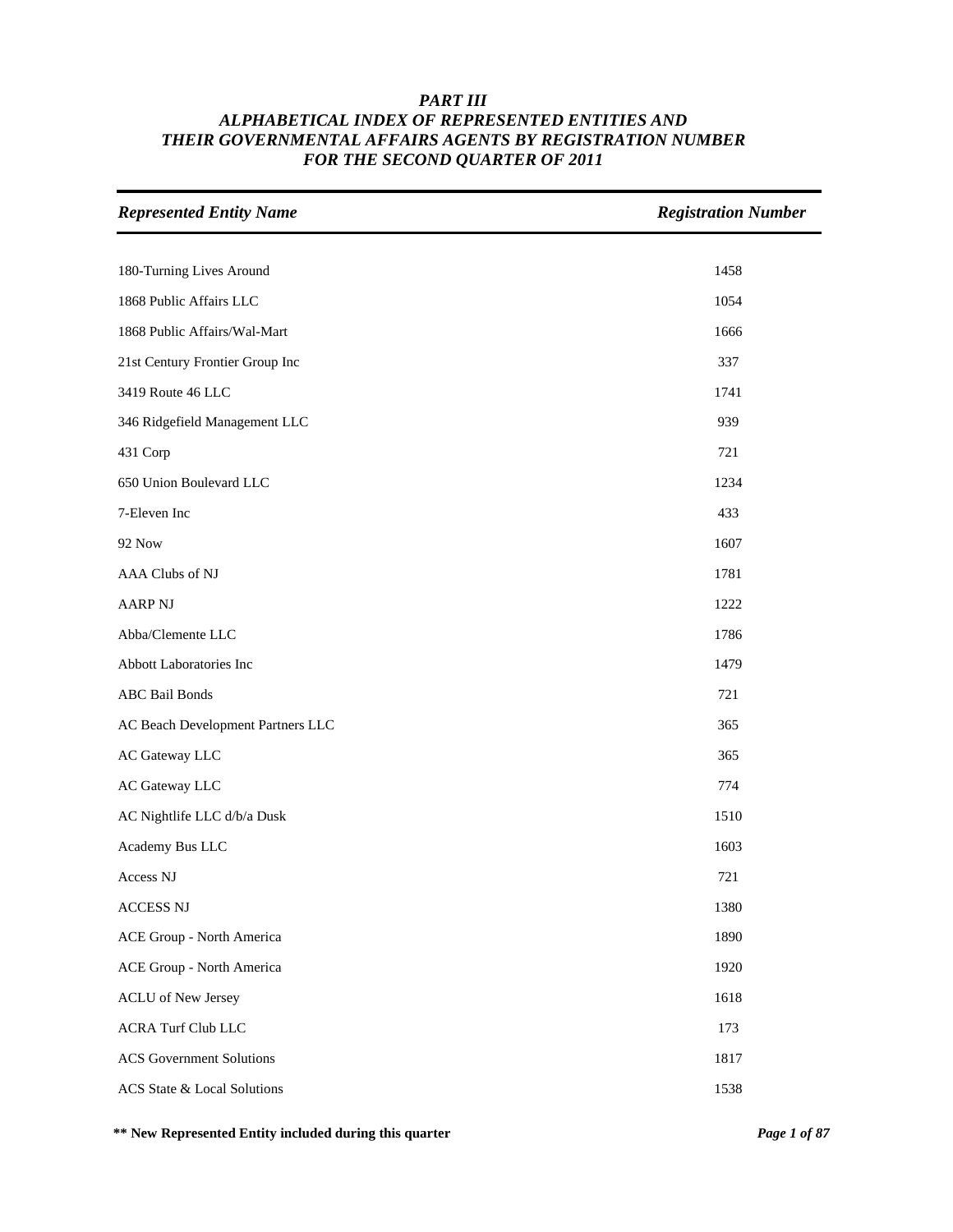| <b>Represented Entity Name</b>               | <b>Registration Number</b> |
|----------------------------------------------|----------------------------|
|                                              |                            |
| ACS State & Local Solutions                  | 1578                       |
| <b>Action Carting Environmental Services</b> | 1741                       |
| Acumark Inc                                  | 1895                       |
| ADP Claims Services Group                    | 1000                       |
| ADP Public Sector Service                    | 1284                       |
| Advance Realty Group**                       | 365                        |
| Advanced Drainage Systems Inc                | 365                        |
| Advanced Drainage Systems Inc**              | 1745                       |
| Advocates for Children of NJ (ACNJ)          | 797                        |
| Aes/Red Oak                                  | 463                        |
| Aetna                                        | 1720                       |
| Aetna Health Inc                             | 1832                       |
| Aetna Life & Casualty                        | 26                         |
| <b>AFLAC</b>                                 | 1769                       |
| <b>Agate Construction</b>                    | 1587                       |
| AIA NJ                                       | 433                        |
| AIA-NJ Central Section                       | 433                        |
| AIG American General - US Life Insurance Co  | 1224                       |
| Air Bag Safety Campaign                      | 26                         |
| Air Victory Museum                           | 337                        |
| Akers Biosciences Inc**                      | 1621                       |
| Akzo Nobel Inc                               | 1797                       |
| Alcatel-Lucent                               | 365                        |
| Alcatel-Lucent                               | 1704                       |
| Alcatel-Lucent                               | 1839                       |
| Alex Tsvaygoft                               | 939                        |
| Alfran Realty LP                             | 939                        |
| Allergan Inc**                               | 1950                       |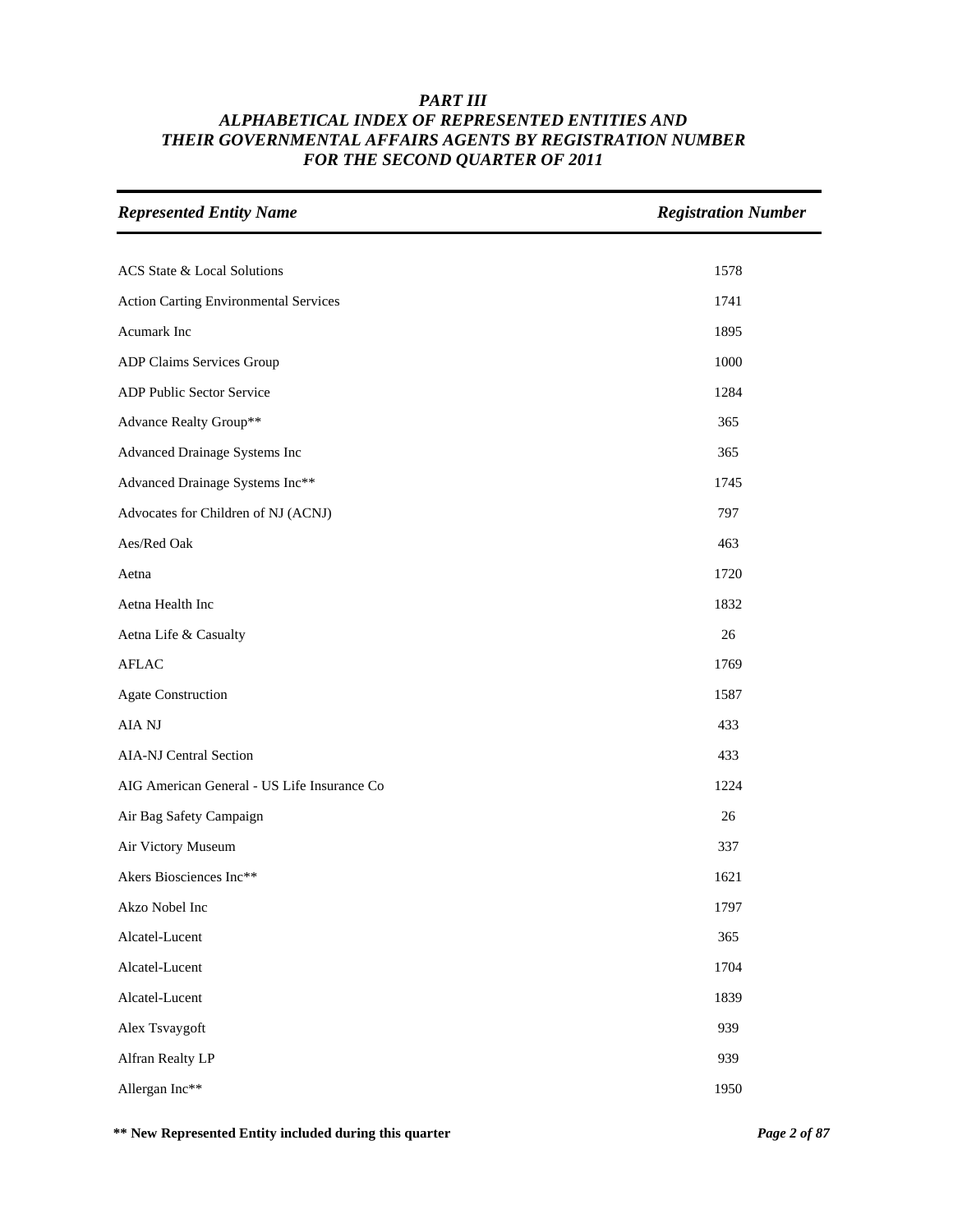| <b>Represented Entity Name</b>                                              | <b>Registration Number</b> |
|-----------------------------------------------------------------------------|----------------------------|
|                                                                             |                            |
| Alliance for Competitive Energy Service (ACES) c/o NJSBA                    | 1536                       |
| Alliance for Environmental Concerns d/b/a New Jersey Green Industry Council | 1797                       |
| Alliance for Quality Care                                                   | 433                        |
| Alliance of Automobile Manufacturers                                        | 721                        |
| Alliance of Health Care Sharing Ministries                                  | 721                        |
| Alliance One                                                                | 1839                       |
| Alliance to Save NJ Community Hospitals                                     | 1897                       |
| Allianz Life Insurance Company of North America                             | 1224                       |
| Allied Beverage Group                                                       | 1720                       |
| Allied Beverage Group LLC                                                   | 433                        |
| Allied Junction Corp                                                        | 938                        |
| Allstate Insurance Co                                                       | 365                        |
| Allstate NJ Insurance Co                                                    | 1242                       |
| AllVision                                                                   | 1735                       |
| Alman Group LLC                                                             | 800                        |
| Alpert Development                                                          | 1786                       |
| Alpert Development/Patterson Commercial Partners                            | 1786                       |
| Alsan Realty Co                                                             | 939                        |
| Alstarz Sports Pub                                                          | 939                        |
| Alternative Medical Concepts Inc**                                          | 1743                       |
| Altria Client Services Inc                                                  | 365                        |
| Altria Client Services Inc and its Affiliates                               | 1320                       |
| Altria Client Services Inc and its Affiliates                               | 1919                       |
| Altria Client Services Inc and its Affiliates/John Middleton Co             | 365                        |
| Altria Client Services Inc and its Affiliates/John Middleton Co             | 1320                       |
| Altria Client Services Inc and its Affiliates/Philip Morris USA Inc         | 365                        |
| Altria Client Services Inc and its Affiliates/Philip Morris USA Inc         | 1320                       |
| Altria Client Services Inc and its Affiliates/US Smokeless Tobacco Co       | 365                        |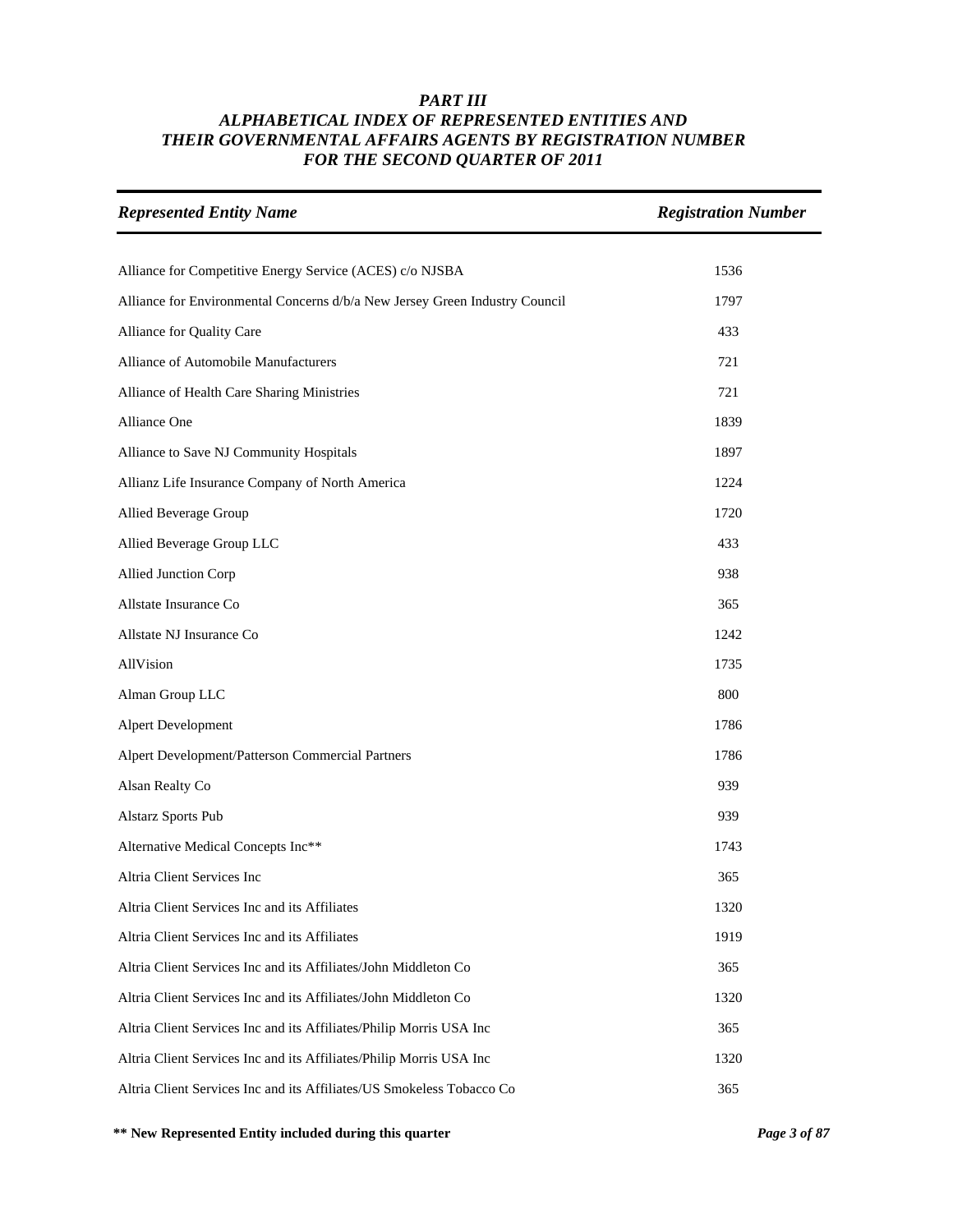| <b>Represented Entity Name</b>                                        | <b>Registration Number</b> |
|-----------------------------------------------------------------------|----------------------------|
|                                                                       |                            |
| Altria Client Services Inc and its Affiliates/US Smokeless Tobacco Co | 1320                       |
| Alzheimer's Association Greater NJ Chapter                            | 1477                       |
| Amalgamated Transit Union NJ State Joint Council ATU                  | 118                        |
| Amboy Bank                                                            | 433                        |
| Amerada Hess Corp                                                     | 1526                       |
| Americaid Corp                                                        | 1165                       |
| American Academy of Neurology                                         | 1012                       |
| American Academy of Pediatrics NJ Chapter                             | 1921                       |
| American Academy of Pediatrics, NJ Chapter                            | 433                        |
| American Airlines Inc                                                 | 1284                       |
| American Association of Adapted Sports                                | 1540                       |
| American Bank Note Holographics Inc                                   | 1224                       |
| American Blood Resource Association/ABRA                              | 26                         |
| American Boychoir School                                              | 365                        |
| <b>American Cancer Society</b>                                        | 1313                       |
| American Cancer Society Eastern Division NJ                           | 1156                       |
| American Cancer Society, Eastern Division**                           | 1949                       |
| American Chemistry Council                                            | 906                        |
| American Civil Liberties Union of NJ                                  | 463                        |
| <b>American Coastal Industries</b>                                    | 677                        |
| American College of Emergency Physicians/NJ Chapter**                 | 1950                       |
| American Congress of Obstetricians and Gynecologists/NJ Section**     | 1950                       |
| American Council of Engineering Companies of New Jersey (ACENJ)       | 1890                       |
| American Council of Independent Laboratories (ACIL)**                 | 1618                       |
| American Council of Life Insurers                                     | 1287                       |
| American Council of Life Insurers                                     | 1644                       |
| American Diabetes Association                                         | 1394                       |
| American Express Co                                                   | 26                         |

**\*\* New Represented Entity included during this quarter** *Page 4 of 87*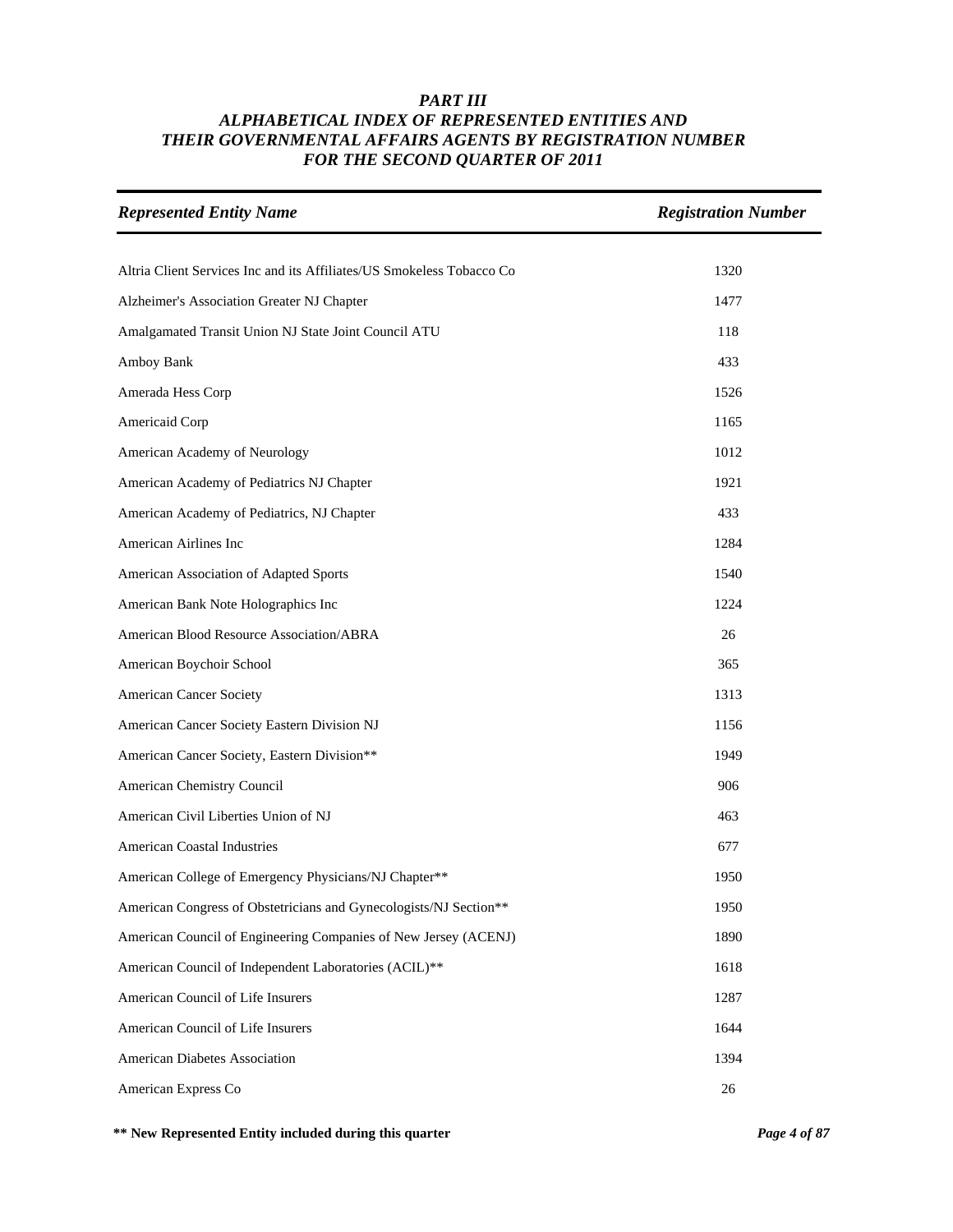| <b>Represented Entity Name</b>                            | <b>Registration Number</b> |
|-----------------------------------------------------------|----------------------------|
|                                                           |                            |
| American Express Co                                       | 721                        |
| American Federation for Children                          | 1054                       |
| American Fedn of State County & Mun Employees AFSCME      | 461                        |
| American Fire Sprinkler Association - NJ Chapter          | 100                        |
| American Heart Association                                | 1419                       |
| American Insurance Association                            | 26                         |
| American International Group                              | 1660                       |
| American Intl Group Inc                                   | 1284                       |
| American Logistics LLC                                    | 1896                       |
| American Massage Therapy Association The                  | 365                        |
| American Medical Response                                 | 1781                       |
| American Physical Therapy Association of New Jersey       | 1618                       |
| American Properties Realty Inc                            | 1704                       |
| American Red Cross of Metropolitan NJ                     | 800                        |
| American Resort Development Association                   | 433                        |
| American Society for the Prevention of Cruelty to Animals | 1773                       |
| American Society of Landscape Architects NJ Chapter       | 433                        |
| American Subcontractors Association of NJ                 | 1587                       |
| American Traffic Solutions Inc                            | 1735                       |
| American Water                                            | 1528                       |
| American Water                                            | 1534                       |
| American Water                                            | 1839                       |
| AmeriChoice                                               | 365                        |
| AmeriChoice New Jersey Inc                                | 1801                       |
| AmeriChoice of NJ Inc                                     | 1778                       |
| Amerigroup                                                | 551                        |
| Amerigroup                                                | 1310                       |
| Amerigroup NJ Inc                                         | 1165                       |

**\*\* New Represented Entity included during this quarter** *Page 5 of 87*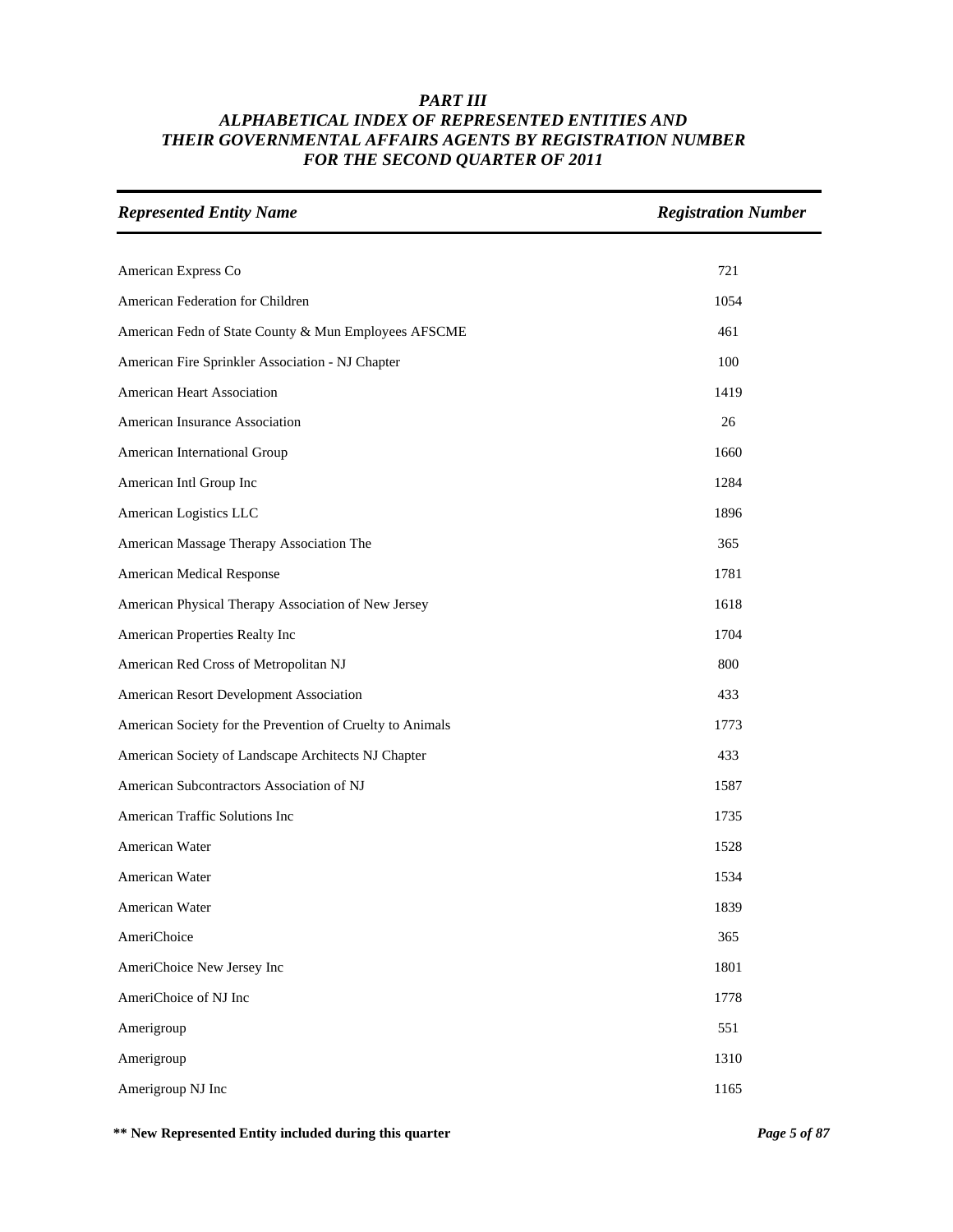| <b>Represented Entity Name</b>          | <b>Registration Number</b> |
|-----------------------------------------|----------------------------|
|                                         |                            |
| AmeriHealth HMO Inc                     | 1068                       |
| AmeriHealth Ins Co of NJ                | 1068                       |
| Amgen                                   | 1923                       |
| <b>AMTOTE</b>                           | 26                         |
| Amylin Pharmaceuticals Inc              | 463                        |
| <b>Ancar Realty</b>                     | 1540                       |
| Andrew S Maze                           | 1267                       |
| Angelica Corp                           | 939                        |
| Angeloni Development LLC                | 337                        |
| Anheuser-Busch Companies                | 1479                       |
| Anheuser-Busch Companies Inc            | 1408                       |
| Anton Nader                             | 721                        |
| Apollo Health Street                    | 1413                       |
| Apollo Health Street**                  | 433                        |
| Apollo Real Estate                      | 1781                       |
| Apple Inc                               | 433                        |
| Apple Inc                               | 1550                       |
| Apple Inc                               | 1751                       |
| Apple Inc                               | 1915                       |
| Applus+ Technologies Inc                | 26                         |
| Appraisal Systems Inc                   | 1192                       |
| Aqua New Jersey Inc                     | 365                        |
| Aramark                                 | 1929                       |
| <b>ARAMARK Educational Services LLC</b> | 365                        |
| Arc of NJ The                           | 1541                       |
| Archdiocese of Newark                   | 677                        |
| Areas USA Inc**                         | 365                        |
| Arisa Realty                            | 433                        |

**\*\* New Represented Entity included during this quarter** *Page 6 of 87*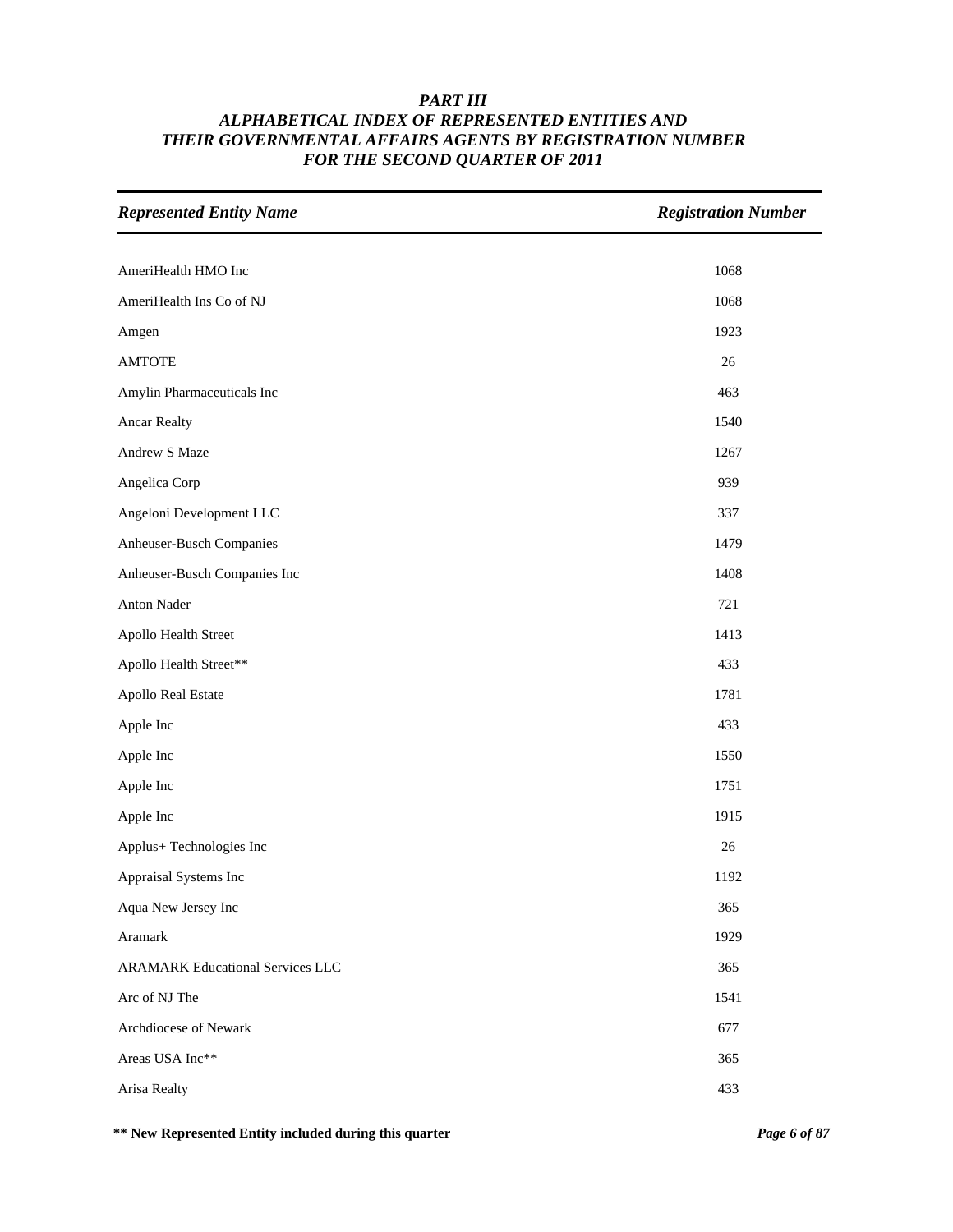| <b>Represented Entity Name</b>                    | <b>Registration Number</b> |
|---------------------------------------------------|----------------------------|
|                                                   |                            |
| Aristrocrat Technologies Inc                      | 774                        |
| ArtPride NJ                                       | 433                        |
| ASA Apple Inc                                     | 939                        |
| <b>ASAH</b>                                       | 1618                       |
| <b>Asphalt Paving Systems</b>                     | 1621                       |
| Assist America Inc                                | 26                         |
| Associated Builders & Contractors Inc             | 433                        |
| Associated General Contractors of NJ              | 665                        |
| Associated General Contractors of NJ              | 1070                       |
| <b>Associated Humane Societies</b>                | 721                        |
| Associated Retail Tobacco Stores (ARTS of NJ)     | 365                        |
| Association for Children of New Jersey            | 365                        |
| Association for Children of NJ                    | 1192                       |
| <b>Association Master Trust</b>                   | 1769                       |
| Association of Bermuda Insurers and Reinsurers    | 173                        |
| Association of Bi State Motor Carriers Inc        | 725                        |
| <b>Association of Electrical Contractors</b>      | 1192                       |
| Association of Environmental Authorities          | 365                        |
| Association of Environmental Authorities          | 460                        |
| Association of Financial Guaranty Insurers        | 1646                       |
| Association of Gaming Equipment Manufacturers     | 1294                       |
| Association of Ind Colleges & Universities in NJ  | 304                        |
| Association of Independent Cemeteries             | 433                        |
| Association of Medical Device Reprocessors        | 1413                       |
| Association of Medical Device Reprocessors (AMDR) | 463                        |
| Association of Municipal Assessors of NJ The      | 365                        |
| Association of New Jersey Rifle and Pistol Clubs  | 1861                       |
| Association of NJ Chiropractors                   | 1618                       |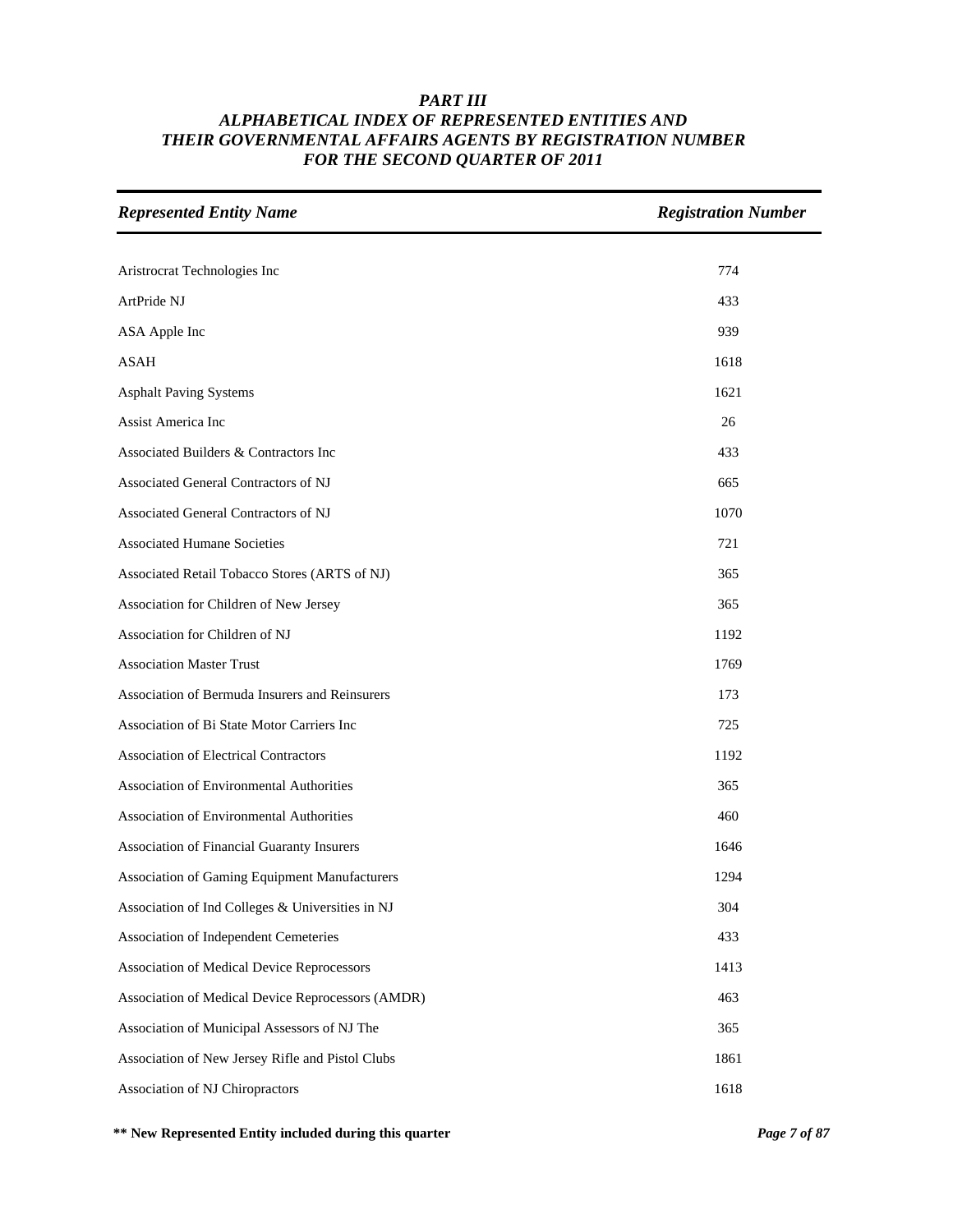| <b>Represented Entity Name</b>                               | <b>Registration Number</b> |
|--------------------------------------------------------------|----------------------------|
|                                                              |                            |
| Association of NJ Rifle & Pistol Clubs                       | 365                        |
| Association of Schools & Agencies for the Handicapped (ASAH) | 811                        |
| Association of Schools Affiliated with the Handicapped       | 1192                       |
| Association of Surgical Technologists                        | 1720                       |
| <b>Assurant Health</b>                                       | 1224                       |
| <b>AST</b> Development                                       | 551                        |
| AstraZeneca                                                  | 1781                       |
| AstraZeneca Pharmaceuticals LP                               | 1933                       |
| Asurion Insurance Services Inc                               | 365                        |
| AT&T                                                         | 549                        |
| AT&T                                                         | 1444                       |
| AT&T                                                         | 1741                       |
| AT&T                                                         | 1767                       |
| AT&T Solutions Public Sector                                 | 365                        |
| Athletic Trainers Society of NJ                              | 1720                       |
| Atlantic City Electric                                       | 1491                       |
| Atlantic City Electric                                       | 1528                       |
| Atlantic City Electric Co                                    | 1510                       |
| Atlantic Coast District I.L.A.                               | 75                         |
| Atlantic County Utilities Authority                          | 413                        |
| Atlantic Electric Company**                                  | 1510                       |
| Atlantic Health System                                       | 1301                       |
| <b>Atlantic Health System</b>                                | 1372                       |
| <b>Atlantic Health System</b>                                | 1538                       |
| Atlantic Imaging Group LLC                                   | 1618                       |
| Atlantic Prevention Resources**                              | 1950                       |
| AtlantiCare Regional Medical Center                          | 173                        |
| AtlantiCare Regional Medical Center                          | 1584                       |

**\*\* New Represented Entity included during this quarter** *Page 8 of 87*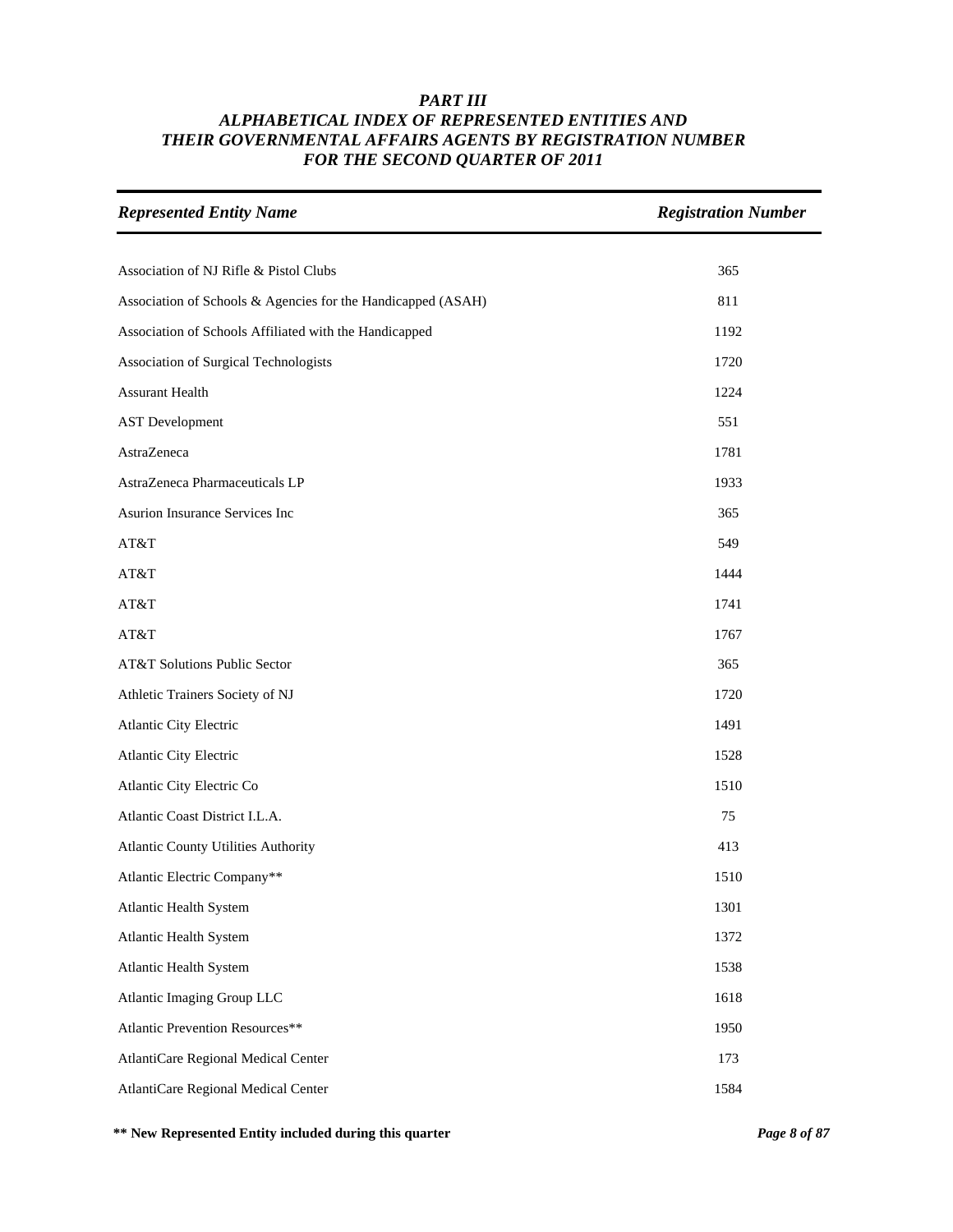| <b>Represented Entity Name</b>                                                                    | <b>Registration Number</b> |
|---------------------------------------------------------------------------------------------------|----------------------------|
|                                                                                                   |                            |
| Atrium Health Group                                                                               | 365                        |
| Autism New Jersey                                                                                 | 1177                       |
| Autism New Jersey Inc.                                                                            | 1287                       |
| <b>Autism Speaks</b>                                                                              | 1781                       |
| Autobacs Strauss Inc                                                                              | 1571                       |
| Automatic Data Processing/ADP                                                                     | 1000                       |
| <b>Avalon Bay Communities</b>                                                                     | 551                        |
| Avalon Bay Communities Inc                                                                        | 1743                       |
| AvalonBay Communities Inc                                                                         | 721                        |
| Avaya Inc                                                                                         | 365                        |
| Avis Budget Group Inc                                                                             | 173                        |
| AXA Equitable Life Insurance Co                                                                   | 1287                       |
| B & R Insurance Co of America                                                                     | 944                        |
| <b>B</b> Anthony Construction                                                                     | 1587                       |
| Babyland Family Services Inc                                                                      | 800                        |
| Badge Company of NJ                                                                               | 1578                       |
| <b>Balloon Council</b>                                                                            | 365                        |
| <b>Bally Technologies Inc</b>                                                                     | 1054                       |
| <b>Bamm Hollow LLC</b>                                                                            | 1825                       |
| <b>Bancroft Neurohealth</b>                                                                       | 1534                       |
| <b>Bank of America</b>                                                                            | 1192                       |
| <b>Bank of America NA</b>                                                                         | 1820                       |
| <b>Barclays Capital Inc</b>                                                                       | 1828                       |
| <b>Baxter Healthcare Corp</b>                                                                     | 433                        |
| Bay Watch Marina                                                                                  | 365                        |
| Bayer Healthcare LLC                                                                              | 1720                       |
| Bayer HealthCare LLC (formerly Bayer Corporation Pharmaceutical<br>Division/Bayer HealthCare LLC) | 1699                       |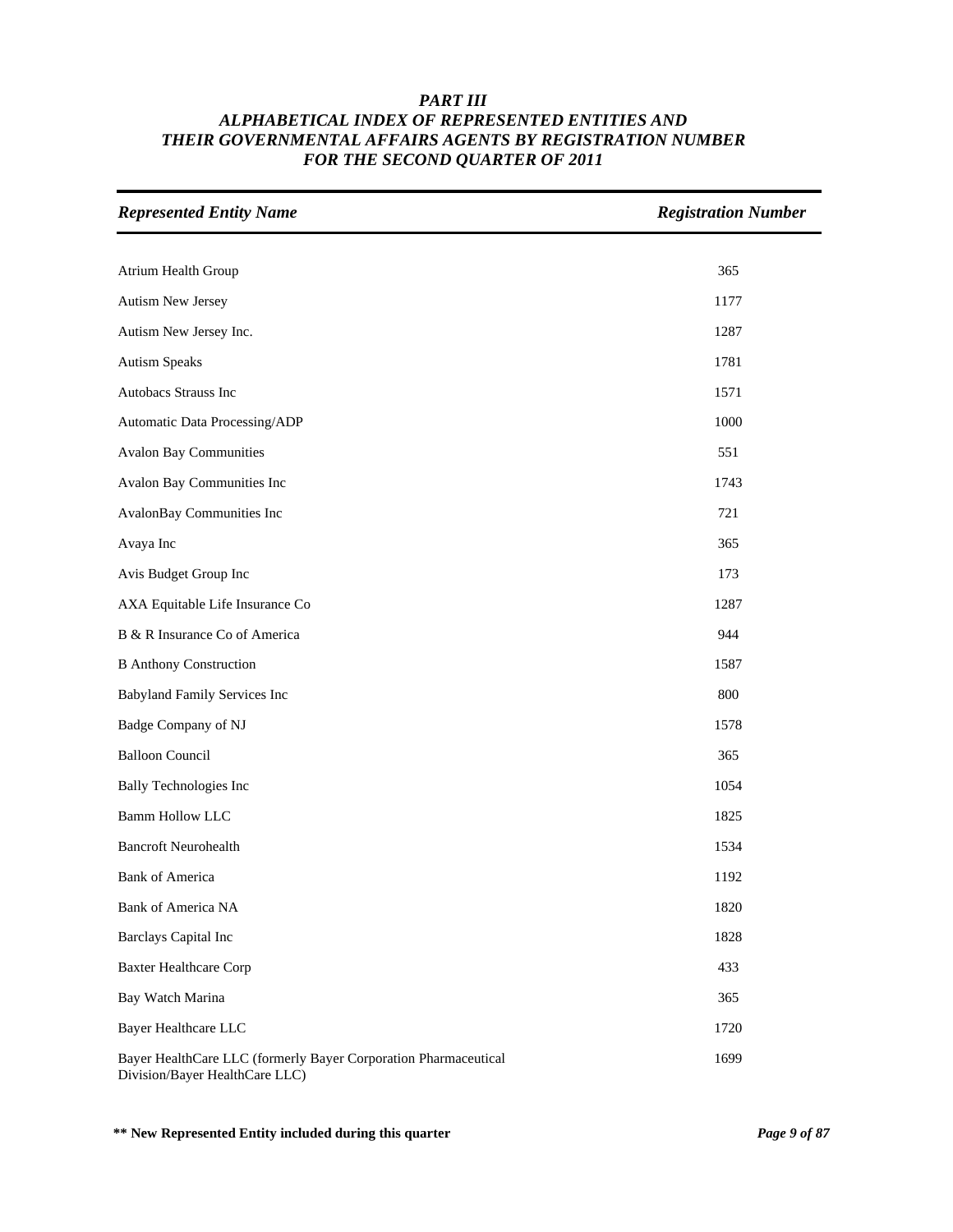| <b>Represented Entity Name</b>                                     | <b>Registration Number</b> |
|--------------------------------------------------------------------|----------------------------|
|                                                                    |                            |
| Bayonne Golf Club                                                  | 1741                       |
| Bayonne Local Re-development Authority                             | 721                        |
| <b>Bayonne Medical Center</b>                                      | 433                        |
| <b>Bayonne Medical Center</b>                                      | 1538                       |
| <b>Bayonne Medical Center</b>                                      | 1578                       |
| <b>Bayshore Recycling Corp</b>                                     | 721                        |
| <b>Bayshore Recycling Corp</b>                                     | 1666                       |
| Becker Development LLC                                             | 1782                       |
| Bedminster Branchburg Bridgewater Concerned Citizens Coalition Inc | 1364                       |
| Beer Wholesalers Association of NJ                                 | 721                        |
| Benderson Development Company LLC                                  | 1852                       |
| <b>Benecard Services</b>                                           | 1578                       |
| <b>Beneficial Ctr</b>                                              | 26                         |
| Bergen County Community College                                    | 1571                       |
| <b>Bergen County Utilities Authority</b>                           | 1287                       |
| Bergen Regional Medical Center                                     | 365                        |
| <b>Berkeley College</b>                                            | 433                        |
| <b>Berkeley College</b>                                            | 1876                       |
| Berlex Inc                                                         | 463                        |
| <b>Besler Consulting</b>                                           | 365                        |
| <b>Bessemer Trust Co NA</b>                                        | 173                        |
| <b>Best Buy Purchasing LLC</b>                                     | 365                        |
| <b>Best Corp</b>                                                   | 1720                       |
| Best Transportation Inc Tom Heimgartner                            | 725                        |
| Betfair US/TVG                                                     | 1618                       |
| Beth Medrash Govoha                                                | 365                        |
| <b>BFI Business Furniture</b>                                      | 1494                       |
| BI Inc                                                             | 1054                       |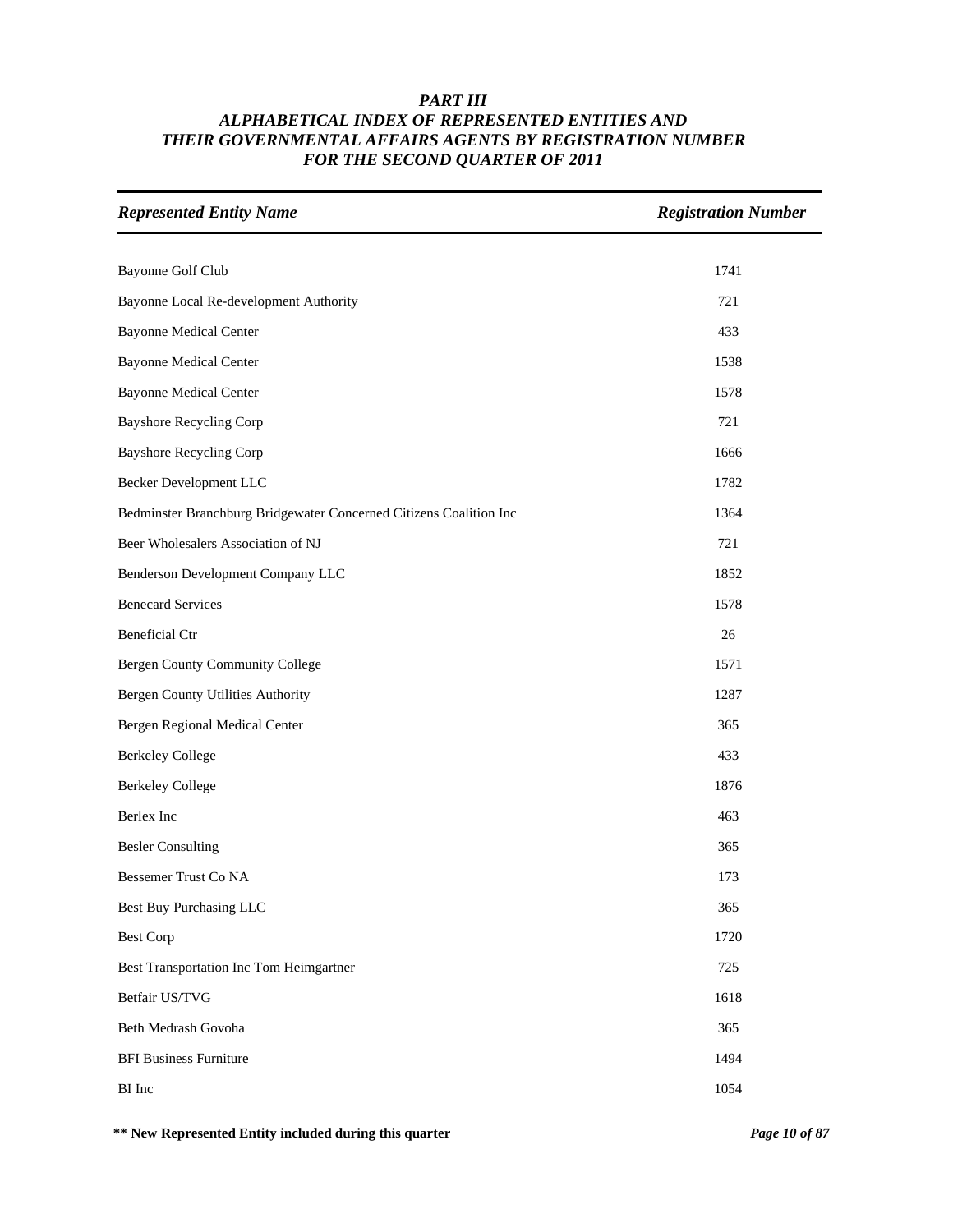| <b>Represented Entity Name</b>                    | <b>Registration Number</b> |
|---------------------------------------------------|----------------------------|
|                                                   |                            |
| <b>Bicycle Products Suppliers Association</b>     | 433                        |
| Big Brothers Big Sisters Foundation of New Jersey | 365                        |
| <b>BioNJ</b> Inc                                  | 365                        |
| <b>Birdsall Services Group</b>                    | 1287                       |
| <b>Black Oak Golf Club</b>                        | 1234                       |
| <b>Block 846 Associates</b>                       | 1540                       |
| <b>Blood Center Coalition</b>                     | 173                        |
| <b>Bloom Energy Corp</b>                          | 1767                       |
| <b>Blue Water Communications Group</b>            | 433                        |
| Boehringer Ingelheim Pharmaceuticals Inc          | 1906                       |
| <b>Bombardier Transit Corp</b>                    | 1666                       |
| <b>Boraie Development Corp</b>                    | 1720                       |
| Borden Inc                                        | 463                        |
| Bordentown Waterfront Community LLC               | 939                        |
| Bordentown Waterfront Community LLC               | 1292                       |
| Boro of Highlands                                 | 1677                       |
| Borough of Edgewater                              | 1704                       |
| Borough of Glen Gardner                           | 1192                       |
| Borough of Haledon                                | 1704                       |
| Borough of Hopatcong                              | 1704                       |
| Borough of Medford Lakes                          | 1054                       |
| Borough of Medford Lakes                          | 1695                       |
| <b>Borough of Paramus</b>                         | 721                        |
| Borough of Pompton Lakes                          | 1704                       |
| Borough of Roseland                               | 1704                       |
| Borough of Sea Bright                             | 1677                       |
| Borough of Seaside Park                           | 1192                       |
| <b>Borough of Tinton Falls</b>                    | 1897                       |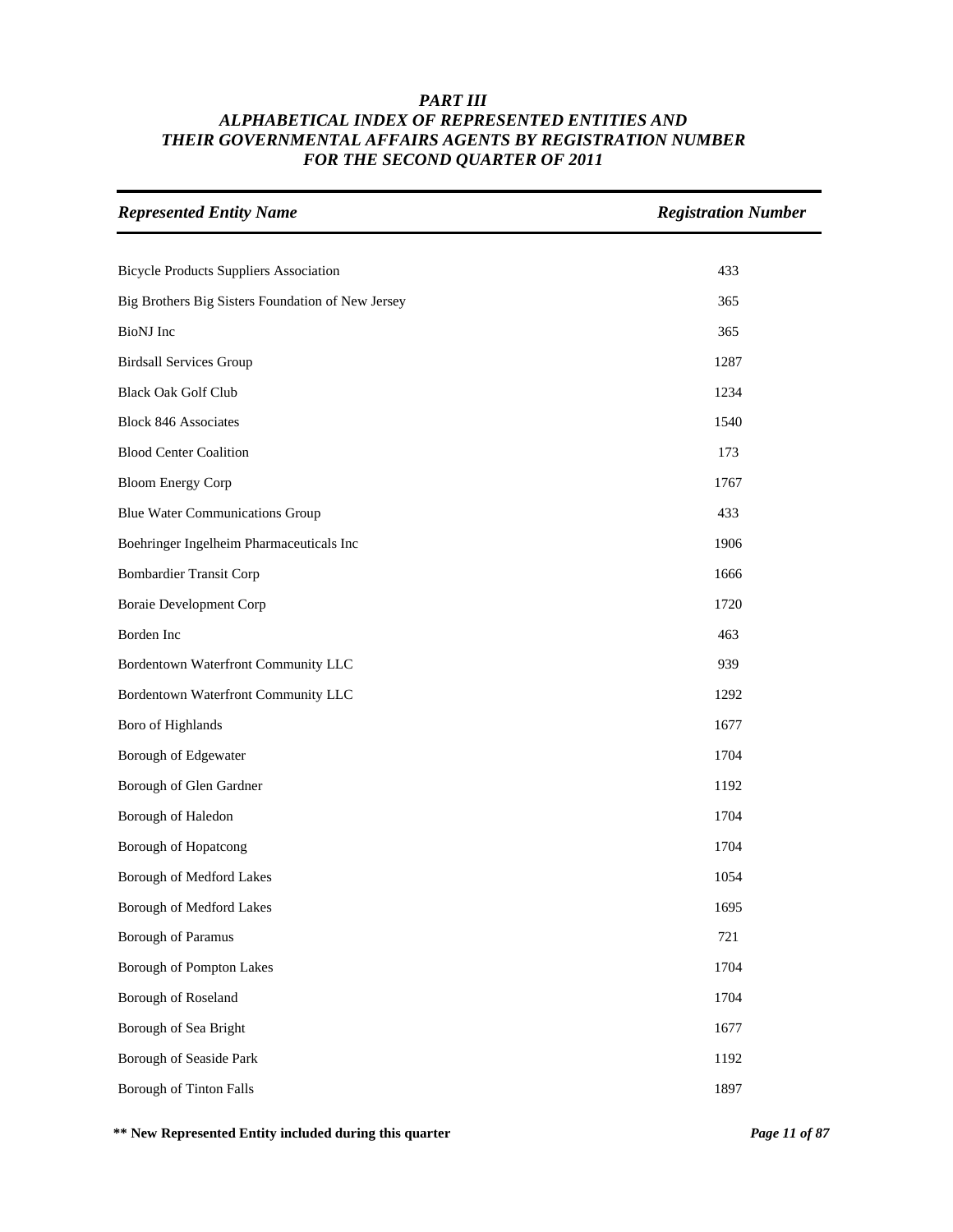| <b>Represented Entity Name</b>                 | <b>Registration Number</b> |
|------------------------------------------------|----------------------------|
|                                                |                            |
| Borough of Watchung                            | 1054                       |
| Bowman & Company LLP                           | 1479                       |
| Boys & Girls Clubs, North East                 | 433                        |
| BP America Inc                                 | 1759                       |
| <b>BP</b> Amoco Corp                           | 365                        |
| BP Energy Co                                   | 365                        |
| <b>BPG</b> Properties Ltd                      | 1287                       |
| Brain Injury Association of NJ Inc             | 1183                       |
| Briad Group The                                | 1234                       |
| Bridge Inc The                                 | 1650                       |
| Bridgeton Board of Education                   | 1534                       |
| Bristol-Myers Squibb                           | 341                        |
| Bristol-Myers Squibb                           | 1113                       |
| <b>Broadway Trading</b>                        | 337                        |
| Browning Ferris Industries Transfer of NJ Inc  | 75                         |
| Builders Political Action Committee of NJ      | 433                        |
| Building Contractors Association of NJ         | 665                        |
| Building Contractors Association of NJ         | 1571                       |
| Building Contractors Association of NJ (BCANJ) | 1720                       |
| Building Material Dealers For Good Government  | 721                        |
| Building Owners & Managers Association         | 75                         |
| Burlington County Board of Chosen Freeholders  | 1536                       |
| Bus Association of NJ                          | 1319                       |
| Business & Governmental Insurance Agency Inc   | 365                        |
| Butler Printing & Laminating Inc               | 1797                       |
| Byram Township/Edison Wetlands Association     | 1677                       |
| CA                                             | 433                        |
| CA Inc                                         | 1807                       |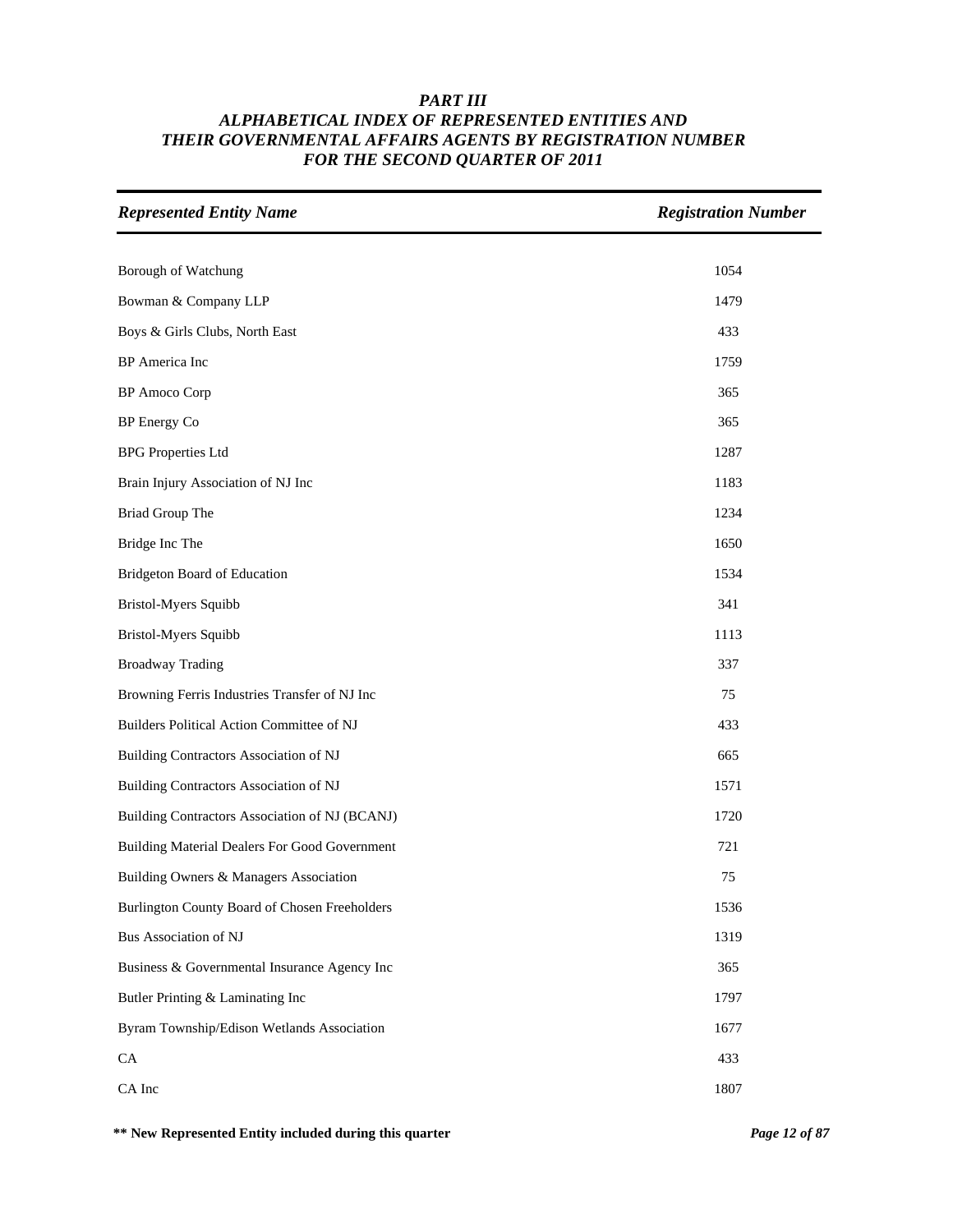| <b>Represented Entity Name</b>                                     | <b>Registration Number</b> |
|--------------------------------------------------------------------|----------------------------|
|                                                                    |                            |
| Cablevision                                                        | 1571                       |
| Cablevision                                                        | 1735                       |
| Cablevision                                                        | 1810                       |
| Cablevision Systems Corporation                                    | 365                        |
| Caeasar Entertainment Corporation (formerly Harrah's Operating Co) | 433                        |
| Caesars Casino                                                     | 1510                       |
| <b>Caesars Entertainment Operating Company</b>                     | 1448                       |
| <b>Caesars Entertainment Operating Company</b>                     | 1727                       |
| CAF USA                                                            | 26                         |
| Calpine Corp                                                       | 1528                       |
| Camden County Council on Alcoholism and Drug Abuse**               | 1950                       |
| Camden Shipping Corp                                               | 1540                       |
| Camelot Global Services (North America)                            | 365                        |
| Cameron Bayonne LLC                                                | 1234                       |
| Cammarano & Hagan Partners                                         | 1587                       |
| Campbell Soup Co                                                   | 1482                       |
| <b>Canuso Communities</b>                                          | 1510                       |
| Cape Assist - Cape May Council on Alcoholism and Drug Abuse**      | 1950                       |
| Capital Academy/Camelot Schools                                    | 1413                       |
| Capital Health System                                              | 433                        |
| Capital Health System                                              | 939                        |
| Capital Health System                                              | 1618                       |
| Capital One Financial                                              | 1845                       |
| <b>Capital Resource Advisors</b>                                   | 337                        |
| Carbro Construction Corp                                           | 1287                       |
| <b>CARCO</b> Group Inc                                             | 1413                       |
| Carella Byrne Bain Gilfillan Cecchi Stewart & Olstein              | 677                        |
| CareOne Credit Counseling Corp                                     | 365                        |

**\*\* New Represented Entity included during this quarter** *Page 13 of 87*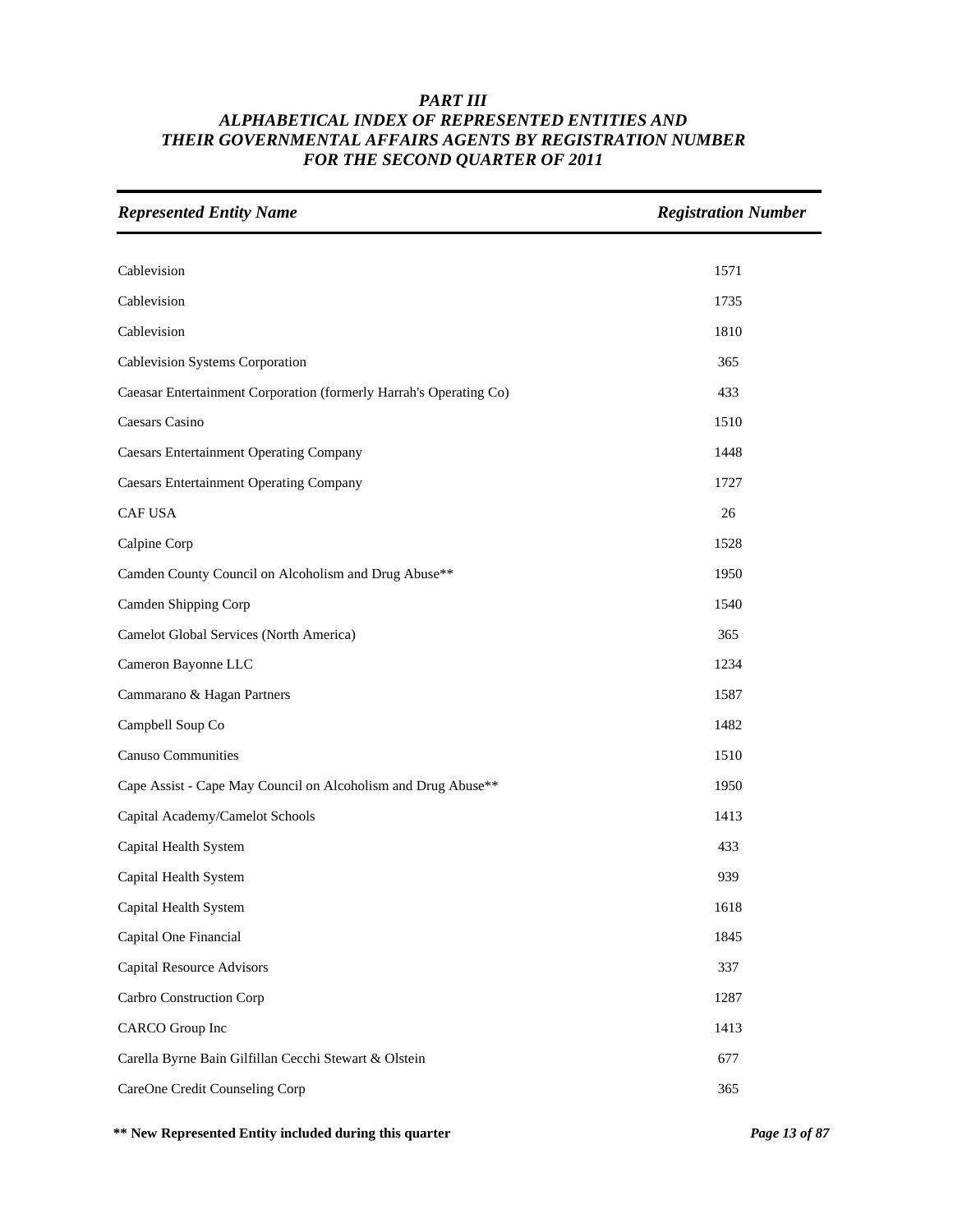| <b>Represented Entity Name</b>                 | <b>Registration Number</b> |
|------------------------------------------------|----------------------------|
|                                                |                            |
| Carlise and Associates                         | 1540                       |
| Carlisle and Associates LLC                    | 365                        |
| Carlisle and Associates LLC                    | 1413                       |
| Carlisle Management Group                      | 1540                       |
| Carneys Point Care Center                      | 1723                       |
| Carrier Clinic                                 | 173                        |
| Carter Wallace Inc                             | 677                        |
| Casino Association of New Jersey               | 26                         |
| Casino Association of New Jersey               | 1882                       |
| Casino Association of New Jersey Inc           | 1940                       |
| Casino Association of NJ                       | 1286                       |
| Castle Hill Health Care Center                 | 1313                       |
| <b>Catapult Learning</b>                       | 365                        |
| Catellus--A ProLogis Co                        | 1735                       |
| Cathedral Healthcare System                    | 551                        |
| Catholic Charities/Diocese of Trenton          | 1724                       |
| Catholic Health & Human Services               | 551                        |
| Catholic Health & Human Services Corp          | 433                        |
| Catholic Health Care Partnership               | 1781                       |
| Catholic Health East                           | 1413                       |
| Catholic Health/Saint Michael's Medical Center | 433                        |
| Catholic Healthcare Partnership of NJ          | 1432                       |
| CBS Outdoor                                    | 433                        |
| CDI Computers**                                | 1588                       |
| Celtic Insurance Co                            | 365                        |
| Cendant Corp                                   | 1224                       |
| Center for Alcohol and Drug Resources**        | 1950                       |
| Center for Allied-Health Nursing Education The | 365                        |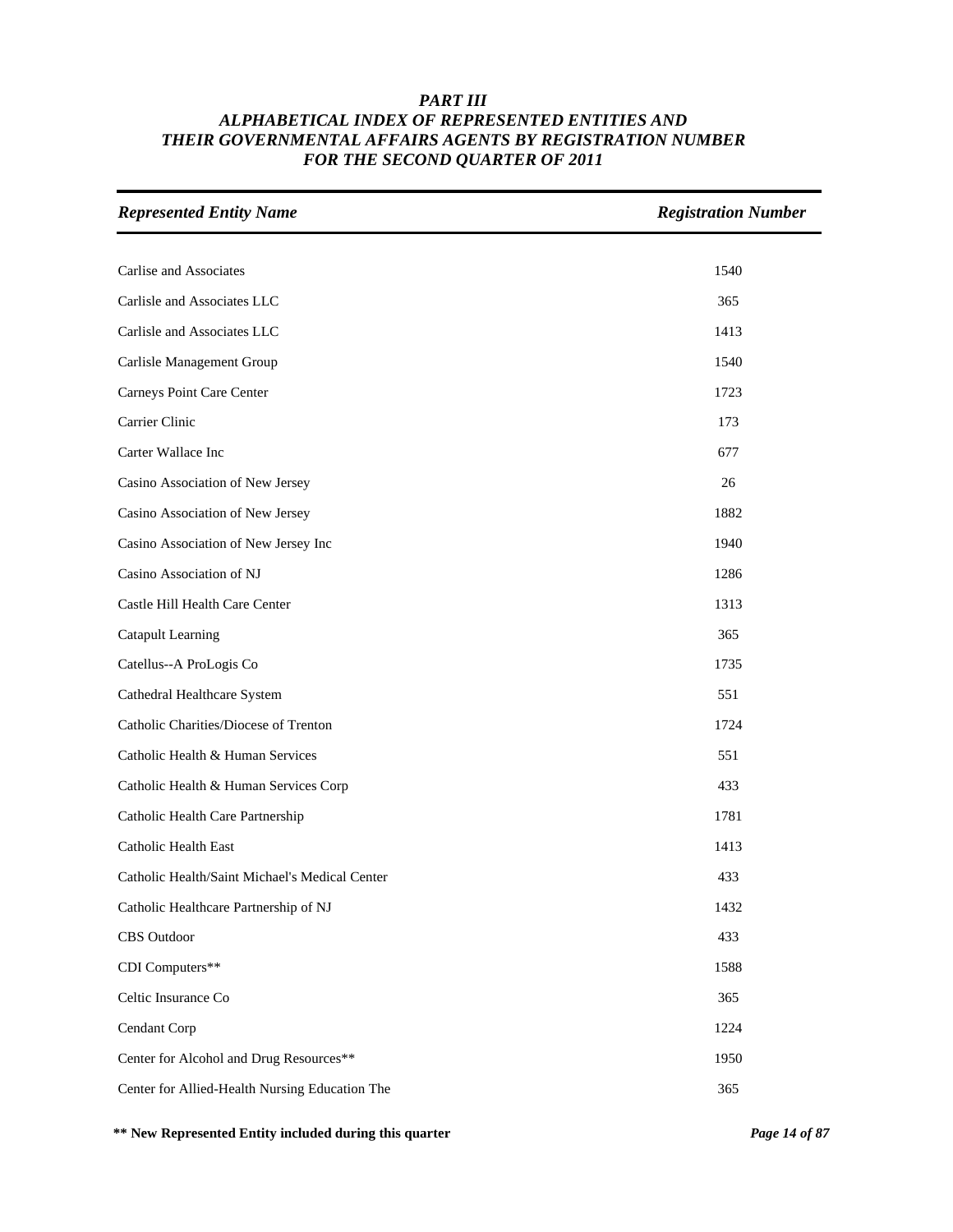| <b>Represented Entity Name</b>                         | <b>Registration Number</b> |
|--------------------------------------------------------|----------------------------|
|                                                        |                            |
| Center for Civic Responsibility/Citizen's Campaign     | 1712                       |
| Center for Family Guidance                             | 1720                       |
| Center for Food Action in NJ Inc The                   | 1734                       |
| Center For Hope Hospice & Palliative Care              | 800                        |
| Center for Non-Profit Corp Inc                         | 682                        |
| Center for Prevention and Counseling**                 | 1950                       |
| Center for Urban Education                             | 1054                       |
| Central States Indemnity Co of Omaha                   | 26                         |
| CentraState Health Care System                         | 1781                       |
| Centro Properties Group                                | 1607                       |
| CenturyLink                                            | 721                        |
| CenturyLink                                            | 1943                       |
| Certified Court Reporters Association of NJ**          | 1319                       |
| CFS 2907 Newark Haynes LLC d/b/a The Parking Spot      | 173                        |
| <b>CGI</b>                                             | 1781                       |
| CGI Communications/E-Local Univ                        | 337                        |
| CGI Technologies and Solutions Inc**                   | 1287                       |
| Chamber of Commerce of Southern NJ                     | 185                        |
| Chambers Development Co                                | 360                        |
| <b>Chancellor Specialty Care Center</b>                | 1313                       |
| Charles Jones LLC                                      | 1054                       |
| Charter School Management Inc                          | 365                        |
| <b>Chemical Bank</b>                                   | 360                        |
| Chemical Industry Council                              | 1759                       |
| Chemistry Council of NJ                                | 127                        |
| Chemistry Council of NJ/AstraZeneca Pharmaceuticals LP | 1797                       |
| <b>CHEP</b>                                            | 721                        |
| Cherry Weber and Associates                            | 365                        |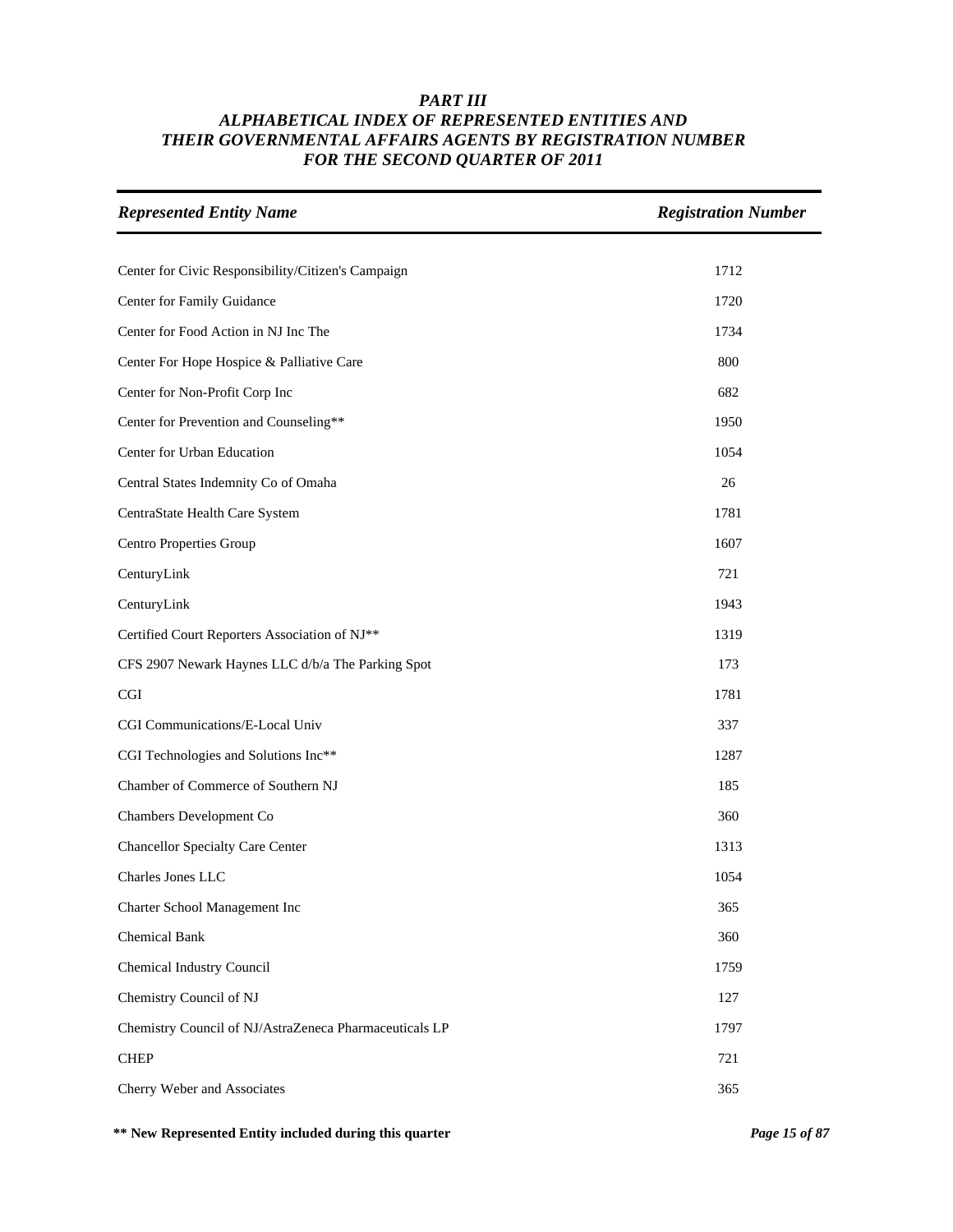| <b>Represented Entity Name</b>              | <b>Registration Number</b> |
|---------------------------------------------|----------------------------|
|                                             |                            |
| Children's Aid and Family Service Inc       | 1600                       |
| Children's Aid and Family Services**        | 1950                       |
| Children's Hospital of Philadelphia The     | 75                         |
| Children's Hospital of Philadelphia The     | 1781                       |
| Childrens Specialized Hospital-Mountainside | 365                        |
| Chilton Memorial Hospital                   | 1540                       |
| ChoicePoint Inc                             | 1054                       |
| <b>Christ Hospital</b>                      | 1287                       |
| Christian Health Care Center                | 721                        |
| Christian Health Care Center                | 1540                       |
| Christopher S. Vernon                       | 1804                       |
| Ciasulli Auto Mall                          | 1704                       |
| Cigar Association of America                | 1720                       |
| <b>CIGNA</b>                                | 1909                       |
| CIGNA Corp                                  | 173                        |
| CitiGroup                                   | 26                         |
| Citigroup Global Markets Inc                | 1656                       |
| Citigroup Global Markets Inc                | 1657                       |
| CitiGroup Inc                               | 1293                       |
| CitiGroup Mgmt Corp                         | 1293                       |
| CitiGroup Mgmt Group                        | 26                         |
| Citizens for Fire Safety                    | 173                        |
| City Living by Toll                         | 1607                       |
| City of Bayonne                             | 1704                       |
| City of Camden NJ                           | 1534                       |
| City of Cape May NJ                         | 1192                       |
| City of Hackensack                          | 1704                       |
| City Of Newark                              | 1054                       |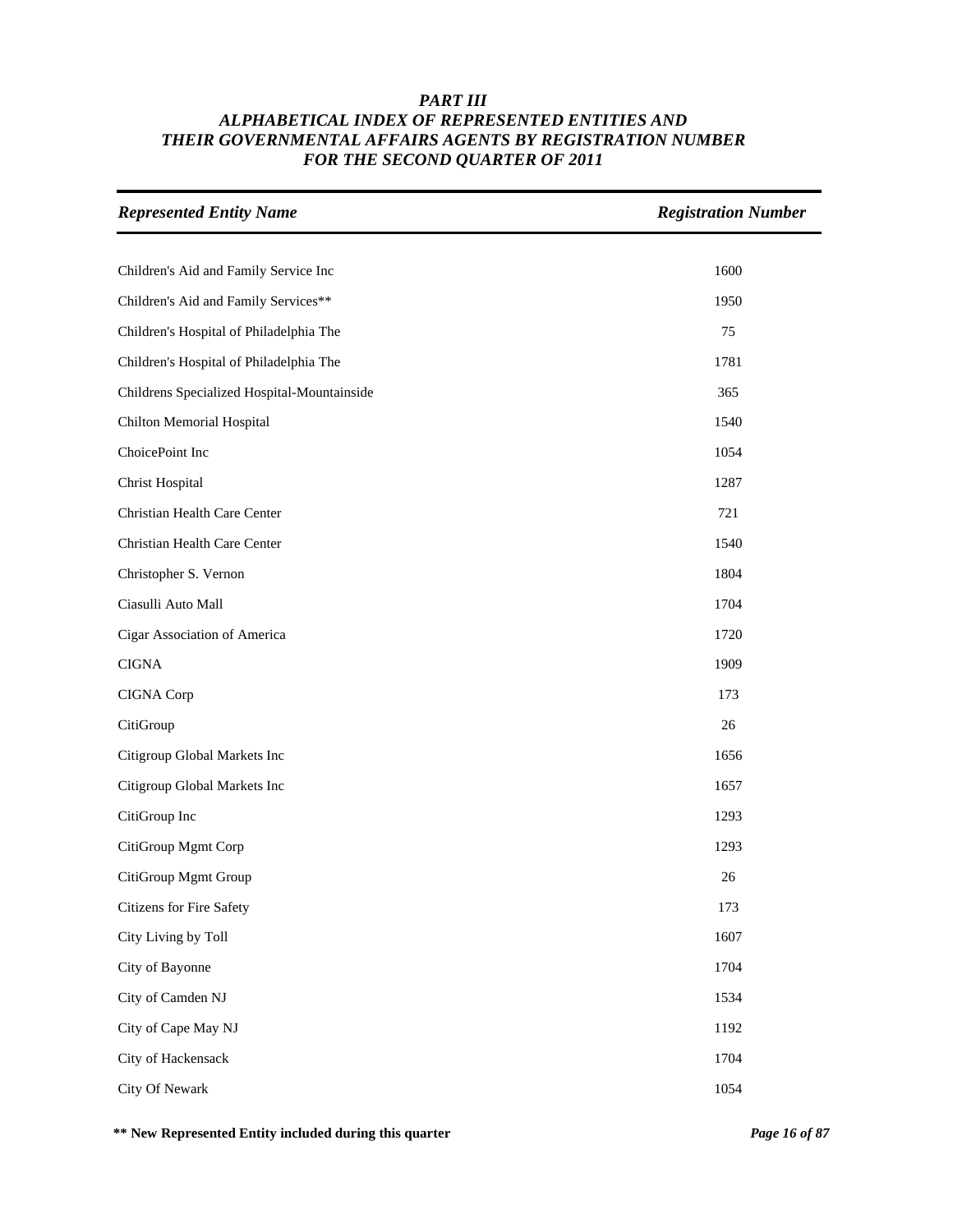| <b>Represented Entity Name</b>                                              | <b>Registration Number</b> |
|-----------------------------------------------------------------------------|----------------------------|
|                                                                             |                            |
| City of Newark                                                              | 1413                       |
| City of Newark Municipal Council                                            | 800                        |
| City of Ocean City                                                          | 1536                       |
| City of Summit                                                              | 1704                       |
| City of Wildwood                                                            | 365                        |
| Clear Channel Entertainment                                                 | 26                         |
| Clearview Industries                                                        | 1741                       |
| <b>Clever Devices</b>                                                       | 721                        |
| Cliffside Park Borough                                                      | 433                        |
| CM & Son Trucking Inc                                                       | 433                        |
| <b>CMX</b> Engineering                                                      | 1571                       |
| <b>CNA</b> Financial                                                        | 1618                       |
| CNA Insurance Co                                                            | 26                         |
| Coalition for a Safe NJ                                                     | 721                        |
| Coalition for Automotive Equality (CARE)                                    | 1797                       |
| <b>Coalition for Natural Health</b>                                         | 1192                       |
| Coalition for Plaintiff's Rights (CPR)                                      | 1287                       |
| Coalition for Quality Health Care                                           | 1012                       |
| <b>Coalition of County SPCAs</b>                                            | 365                        |
| Coalition of NJ Medical Professionals                                       | 1313                       |
| Coast Ventures LLC                                                          | 1479                       |
| Coast/Majestic Amusements                                                   | 800                        |
| Coastal Outdoor Advertising Group LLC                                       | 433                        |
| Coca Cola Bottling Co of NY                                                 | 910                        |
| Cole, Schotz, Meisel, Forman & Leonard/Ambulatory Surgical Center of NJ LLC | 433                        |
| College of American Pathologists                                            | 1012                       |
| <b>Combustion Engineering</b>                                               | 360                        |
| Comcast                                                                     | 1461                       |

**\*\* New Represented Entity included during this quarter** *Page 17 of 87*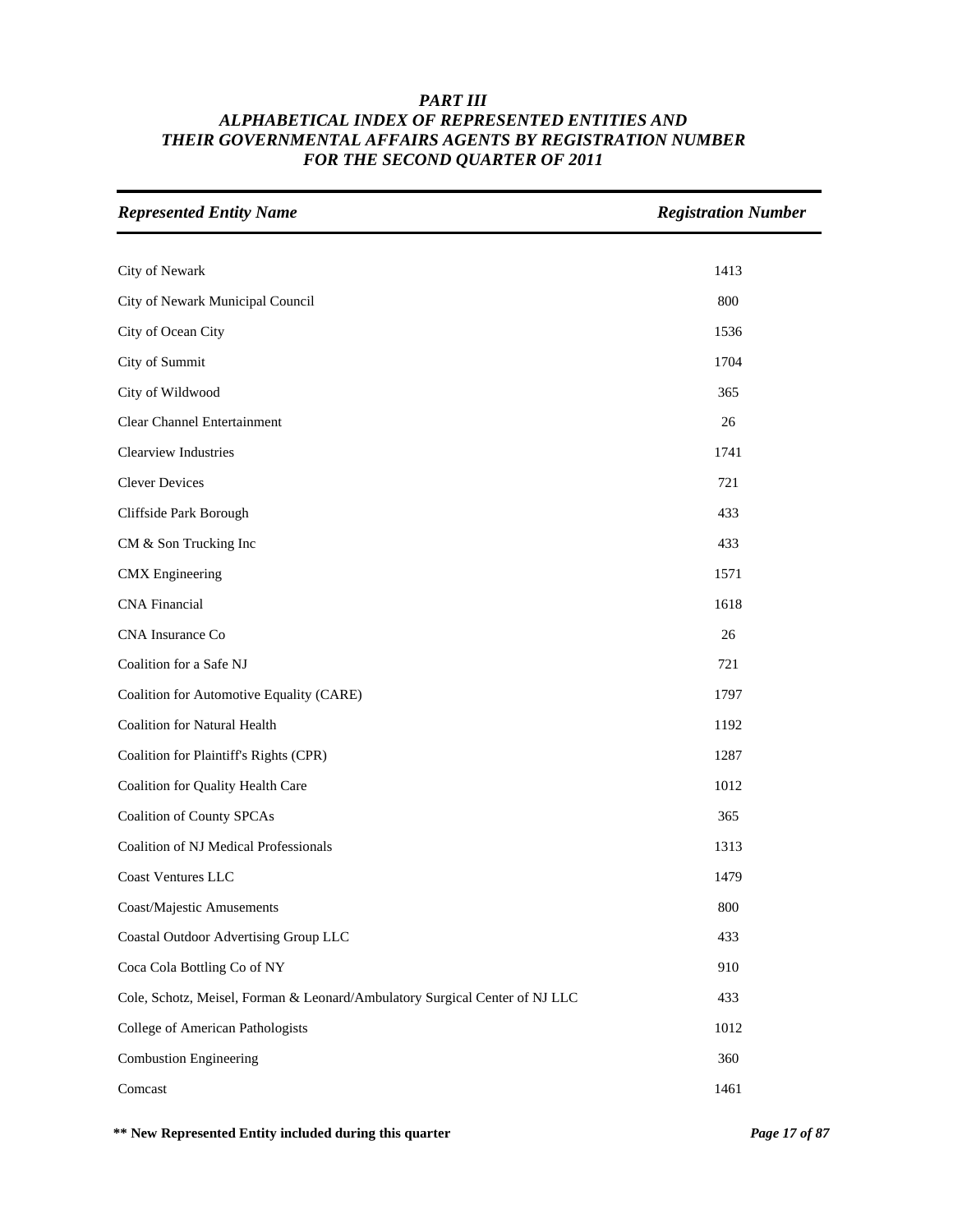| <b>Represented Entity Name</b>                         | <b>Registration Number</b> |
|--------------------------------------------------------|----------------------------|
|                                                        |                            |
| Comcast Cable                                          | 1286                       |
| <b>Comcast Cable Communications</b>                    | 1479                       |
| <b>Comcast Cable Communications Management LLC</b>     | 1287                       |
| <b>Comcast Cable Communications Management LLC</b>     | 1618                       |
| Comcast Corp                                           | 1824                       |
| Comcast Corp                                           | 1882                       |
| Commerce & Industry Association of NJ                  | 365                        |
| Commerce & Industry Association of NJ (CIANJ)          | 1386                       |
| Communications Workers of America AFL-CIO District 1   | 1720                       |
| Community Association Institute of NJ                  | 1540                       |
| Community Associations Institute                       | 1720                       |
| Community Associations Institute NJ Chapter            | 1235                       |
| <b>Community Energy Alternatives</b>                   | 677                        |
| Community Health Law Project                           | 365                        |
| Community Health Law Project                           | 1512                       |
| Community Health Law Project                           | 1513                       |
| Community Healthcare Associates LLC**                  | 1901                       |
| Community Loan Fund of New Jersey Inc                  | 1287                       |
| Community Planning & Advocacy Council                  | 1658                       |
| Community Prevention Resources of Warren County Inc**  | 1950                       |
| Community Y The                                        | 1937                       |
| Compass 4                                              | 337                        |
| Compassionate Care Centers of America Foundation Inc** | 1413                       |
| CompCare Therapeutics Inc                              | 365                        |
| CompCare Therapeutics Inc                              | 365                        |
| Competitive Shared Services Inc                        | 173                        |
| <b>Comprehensive Habilitation Services</b>             | 26                         |
| Computer Aid Inc                                       | 433                        |

**\*\* New Represented Entity included during this quarter** *Page 18 of 87*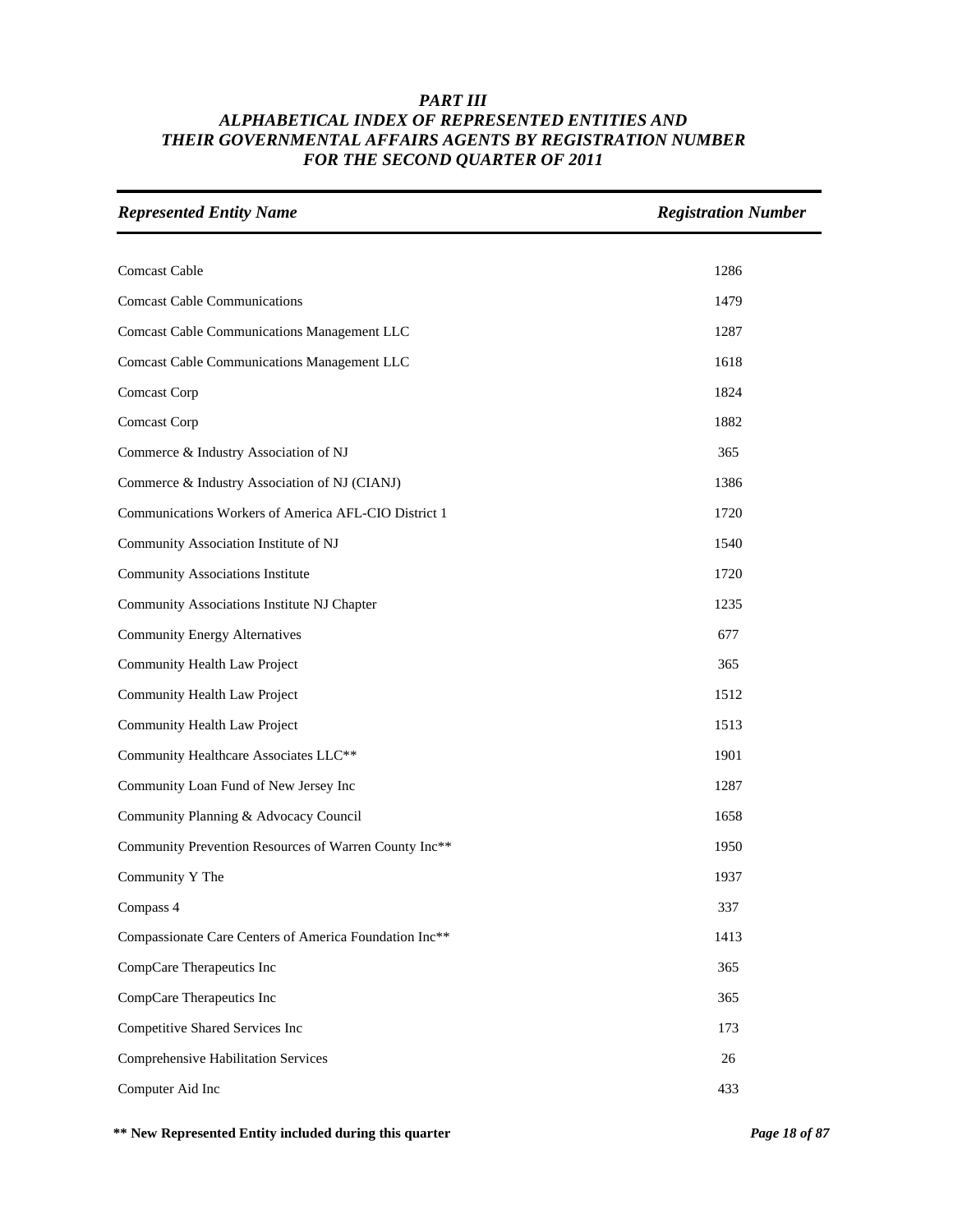| <b>Represented Entity Name</b>                     | <b>Registration Number</b> |
|----------------------------------------------------|----------------------------|
|                                                    |                            |
| Computer Sciences Corp (CSC)**                     | 1931                       |
| <b>Concentra Medical Centers</b>                   | 365                        |
| Concord Engineering Group**                        | 365                        |
| Concordant Inc                                     | 365                        |
| Concrete Pipe Association of NJ                    | 721                        |
| Conectiv                                           | 1210                       |
| Connell Foley LLP/Liberty National**               | 433                        |
| <b>Conner Strong Companies</b>                     | 1882                       |
| Conner Strong Companies Inc                        | 939                        |
| Conoco Phillips Co                                 | 1234                       |
| ConocoPhillips                                     | 1536                       |
| ConocoPhillips-Bayway Refinery                     | 1576                       |
| <b>Conservation Services Group</b>                 | 1319                       |
| Consolidated Edison Development Inc                | 173                        |
| Consolidated Edison Energy Inc                     | 173                        |
| Consolidated Edison Solutions Inc                  | 173                        |
| Consolidated Rail Corp                             | 173                        |
| <b>Constellation Energy</b>                        | 1917                       |
| Constellation Energy Group Inc                     | 1767                       |
| Constellation Energy Projects & Services Group Inc | 1571                       |
| Constellation Energy Projects & Services Group Inc | 1723                       |
| <b>Constellation Engergy</b>                       | 1234                       |
| Construction & General Laborers LU 172             | 191                        |
| <b>Consumer Data Industry Association</b>          | 721                        |
| <b>Consumer Electronics Association</b>            | 365                        |
| Consumers for Civil Justice/CCJ                    | 944                        |
| Consumers Union of US Inc                          | 1236                       |
| Consumers Union of US Inc                          | 1838                       |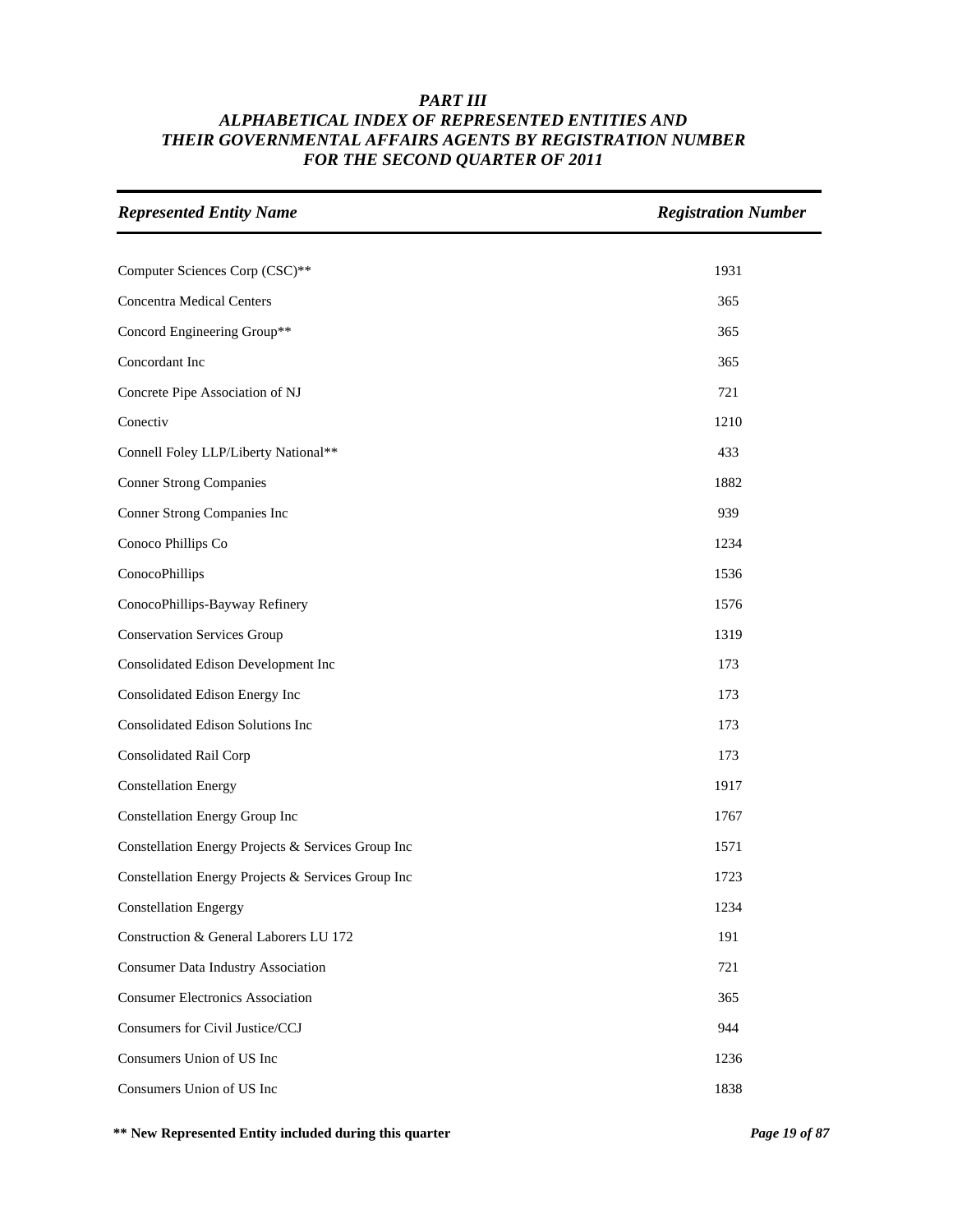| <b>Represented Entity Name</b>                          | <b>Registration Number</b> |
|---------------------------------------------------------|----------------------------|
|                                                         |                            |
| Conti Enterprises Inc                                   | 365                        |
| Conti Environmental Inc                                 | 360                        |
| <b>Continental Airlines</b>                             | 360                        |
| <b>Continental Airlines</b>                             | 551                        |
| <b>Continental Airlines</b>                             | 1313                       |
| Control Group of Johnson Controls Inc                   | 1054                       |
| Conventus Inter-Insurance Exchange                      | 365                        |
| Cooper Health System                                    | 173                        |
| Cooper Health System/Cooper University Hospital The     | 1454                       |
| Cooper Health Systems                                   | 1335                       |
| Cooper University Hospital                              | 939                        |
| Coopers Ferry Development Association                   | 1287                       |
| CoralMay LLC**                                          | 1510                       |
| CoreLogic Inc                                           | 173                        |
| Coriell Institute of Medical Research                   | 1781                       |
| <b>Correctional Dental Associates</b>                   | 939                        |
| <b>Correctional Dental Associates</b>                   | 1781                       |
| Correctional Health Services LLC                        | 1666                       |
| Corrections Corporation of America**                    | 365                        |
| Costco Wholesale Corp                                   | 1562                       |
| Council for Private Schools Children with Special Needs | 365                        |
| Council of NJ State College Locals                      | 944                        |
| Council on State Taxation**                             | 1760                       |
| County Community Colleges Association                   | 1618                       |
| County Concrete Corp                                    | 939                        |
| County of Essex                                         | 365                        |
| County of Essex                                         | 1658                       |
| County of Hudson                                        | 800                        |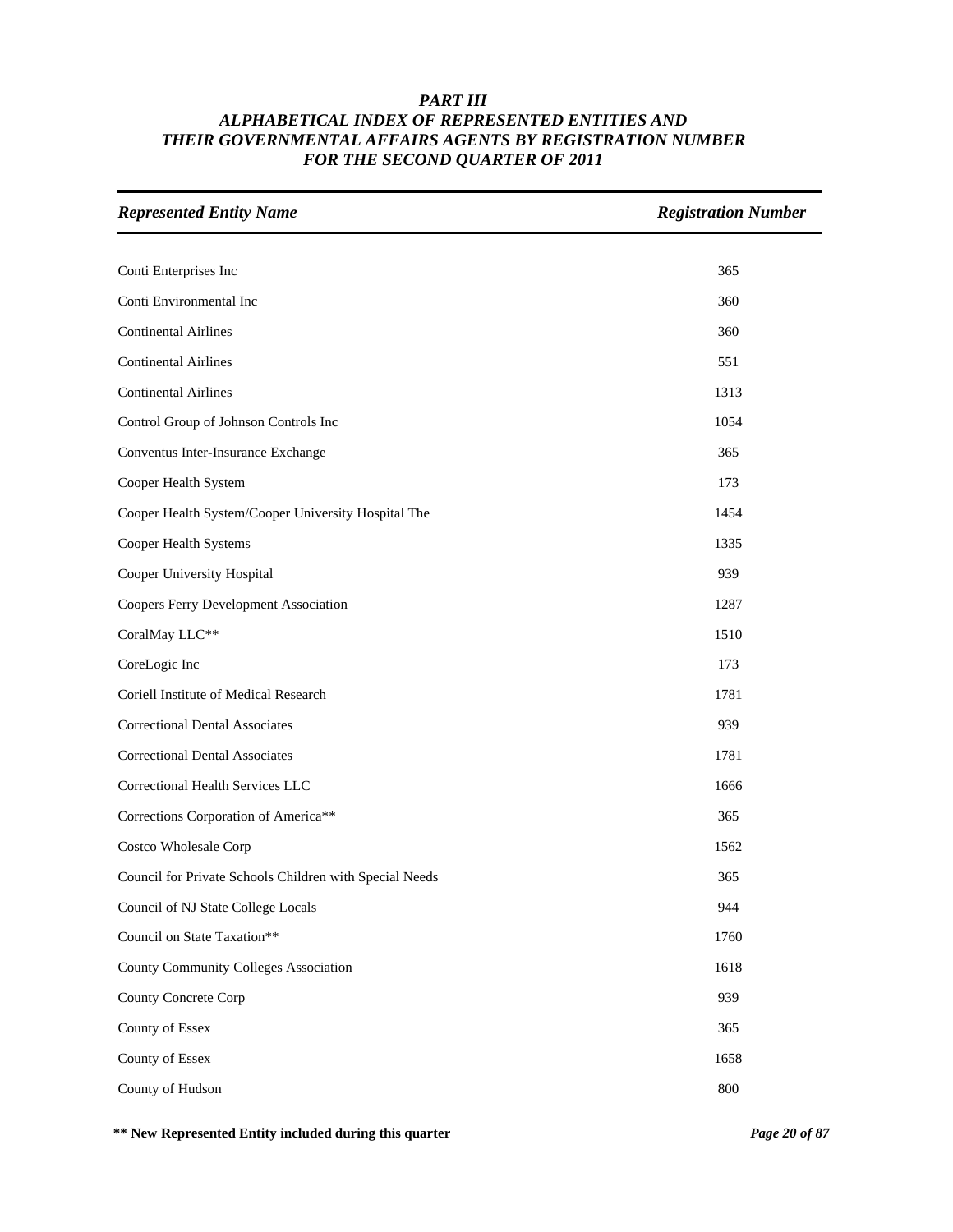| <b>Represented Entity Name</b>                 | <b>Registration Number</b> |
|------------------------------------------------|----------------------------|
|                                                |                            |
| County of Monmouth                             | 1287                       |
| County of Morris                               | 800                        |
| County of Morris                               | 1494                       |
| County of Passaic                              | 1704                       |
| County of Salem                                | 365                        |
| County Officers Association of NJ              | 365                        |
| Court Appointed Special Advocates (CASA) of NJ | 1465                       |
| Court Services Inc/Drivers History Inc         | 1372                       |
| Covanta Energy Corp                            | 721                        |
| Covanta Energy Corp                            | 1562                       |
| Covanta Energy Corp                            | 1606                       |
| Covanta Energy Group                           | 1536                       |
| Coventry                                       | 1931                       |
| <b>CPR</b> Communications                      | 1540                       |
| CPV Shores Inc                                 | 1720                       |
| CQS (US) LLC**                                 | 1951                       |
| Credit Suisse Securities (USA) LLC             | 1808                       |
| Creosote Council III                           | 1473                       |
| Crown Landing LLC                              | 1528                       |
| CSC Holdings d/b/a Cablevision Systems Corp    | 1287                       |
| CSC Holdings Inc                               | 365                        |
| CSC Holdings Inc                               | 1538                       |
| <b>CSC Holdings LLC</b>                        | 1446                       |
| CSC Holdings LLC                               | 1463                       |
| CSC Holdings LLC                               | 1858                       |
| <b>CSX</b> Transportation                      | 1423                       |
| CVS/Caremark                                   | 1319                       |
| CWA Local 1032 AFL CIO                         | 944                        |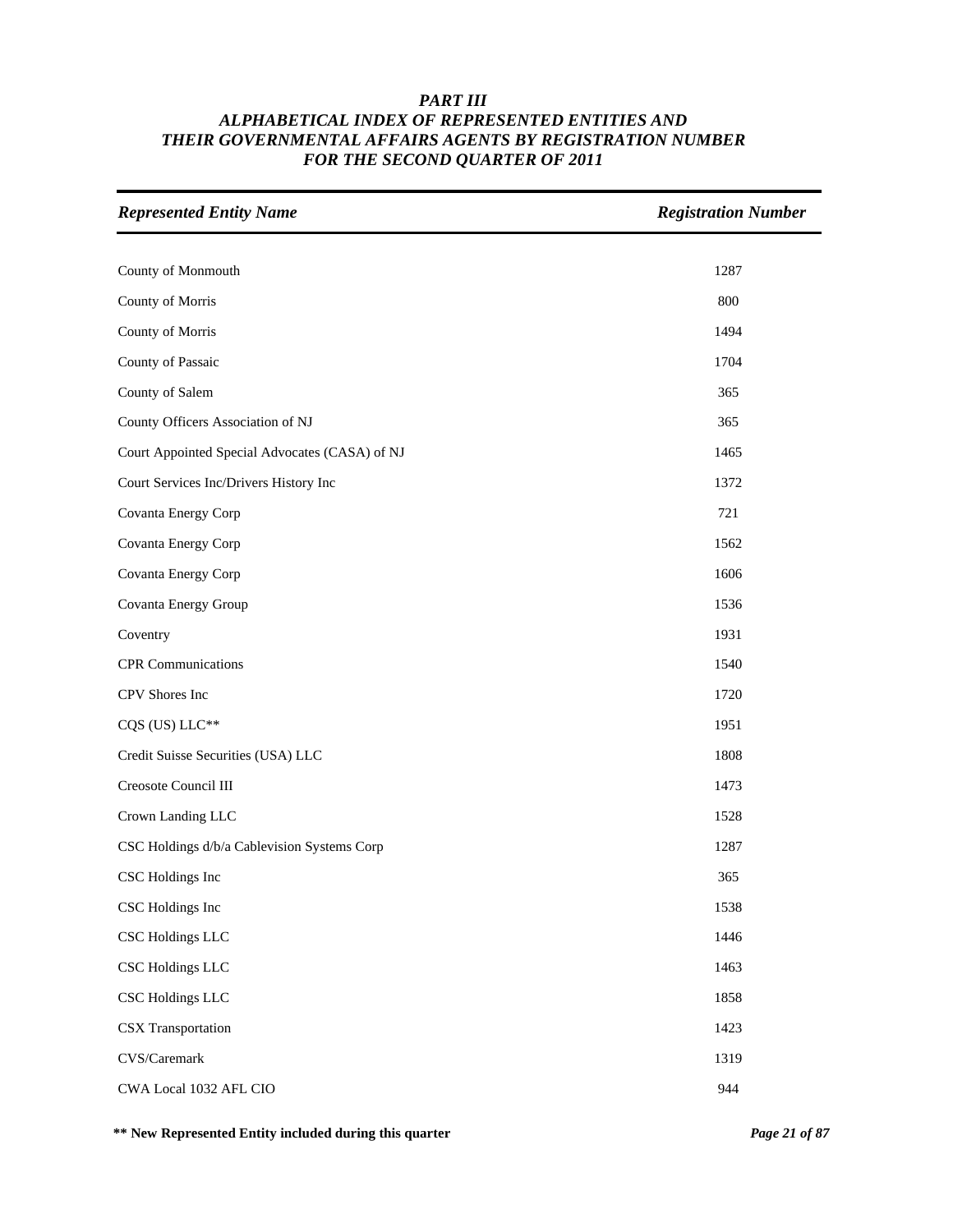| <b>Represented Entity Name</b>      | <b>Registration Number</b> |
|-------------------------------------|----------------------------|
|                                     |                            |
| DAI Inc                             | 1771                       |
| Daiichi Sankyo                      | 1730                       |
| Daiichi Sankyo Inc                  | 1466                       |
| Dallenbach Sands Co                 | 721                        |
| Damascus Bakery Inc                 | 1562                       |
| Dan-D Inc**                         | 1852                       |
| Danucom Corp                        | 1578                       |
| DARE NJ                             | 433                        |
| DARE-NJ                             | 1458                       |
| Data Trace                          | 173                        |
| Dave Sickel                         | 721                        |
| Davis Enterprises                   | 1607                       |
| DaVita Inc                          | 977                        |
| DaVita Inc                          | 1313                       |
| DCI Group AZA LLC                   | 365                        |
| Deborah Heart & Lung Center         | 1364                       |
| Deborah Heart & Lung Center (DH&LC) | 1720                       |
| Deborah Heart and Lung Center       | 1624                       |
| Defendant Advocacy Group            | 1372                       |
| Defibtech LLC                       | 365                        |
| DeHarte & Darr**                    | 1950                       |
| Delaware River Stevedores           | 551                        |
| Delaware Riverkeeper Network        | 1762                       |
| Delaware Valley Urologists LLC      | 1364                       |
| Delta Dental Plan of NJ Inc         | 365                        |
| Delta Dental Plan of NJ Inc         | 975                        |
| Denver Canna Club LLC               | 365                        |
| Deutsche Bank Securities Inc        | 1791                       |

**\*\* New Represented Entity included during this quarter** *Page 22 of 87*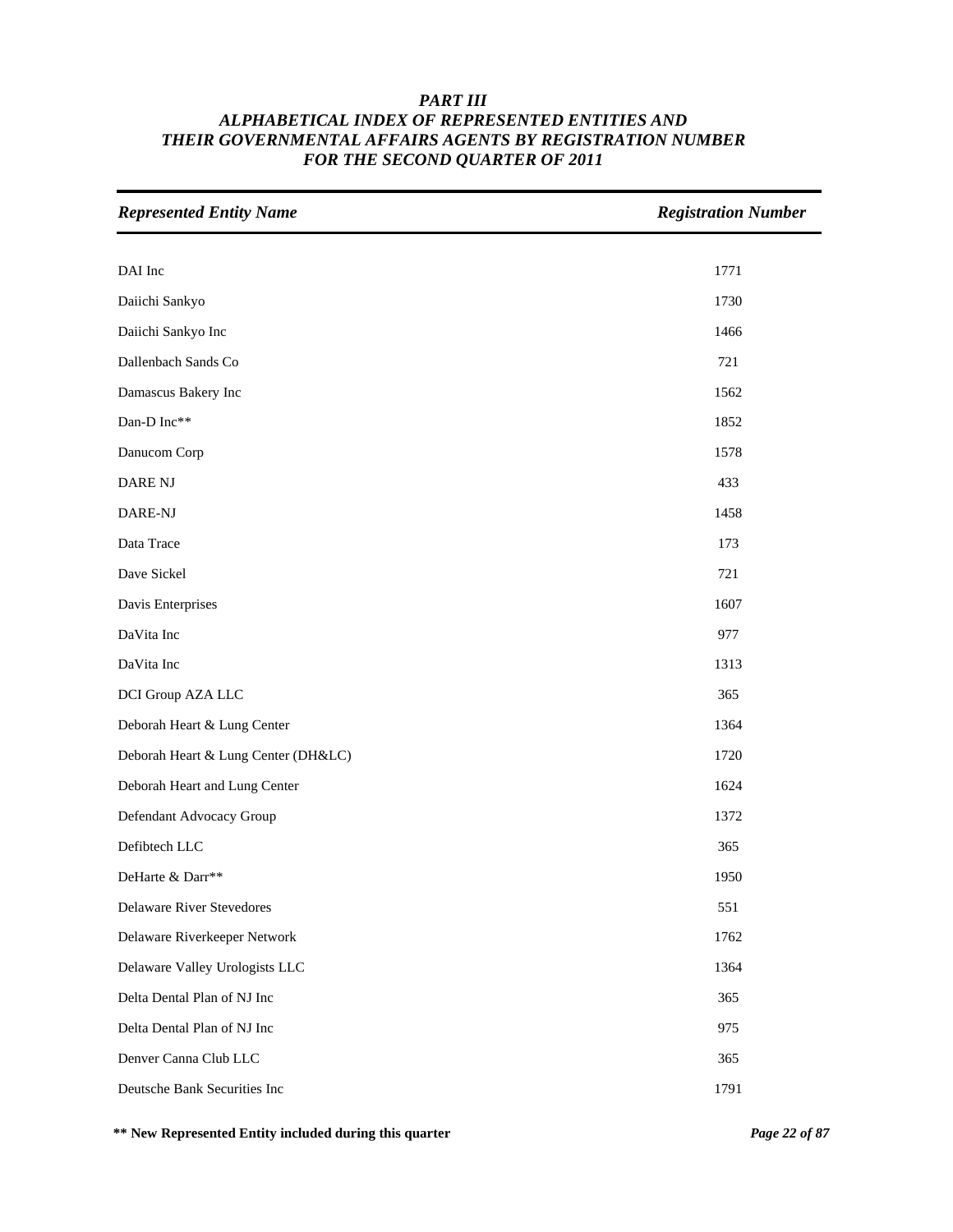| <b>Represented Entity Name</b>                                        | <b>Registration Number</b> |
|-----------------------------------------------------------------------|----------------------------|
|                                                                       |                            |
| Deutsche Bank Trust Company Americas                                  | 1864                       |
| <b>DEVELCOM</b>                                                       | 1741                       |
| <b>DEVELCOM</b>                                                       | 1852                       |
| Develcom LLC                                                          | 1538                       |
| Developmental Disabilities Health Alliance Inc                        | 365                        |
| DeVry Inc                                                             | 26                         |
| Dewey Electronic Corp The                                             | 433                        |
| Dewey Square Group for American Beverage Association                  | 1781                       |
| Dewey Square Group for Barnes and Noble University Book Store         | 1781                       |
| Dewey Square Group for Coaltion for Responsible Nutrition Information | 1781                       |
| Diamond Gaming**                                                      | 1618                       |
| Dicara Malasist & Rosenberg                                           | 939                        |
| Direct Title & Closing Co                                             | 1781                       |
| Directv**                                                             | 1950                       |
| Dish Network**                                                        | 1950                       |
| Disney                                                                | 721                        |
| Distilled Spirits Council of US                                       | 433                        |
| Diversified Investments Companies The                                 | 1720                       |
| <b>DMJM Harris</b>                                                    | 1234                       |
| <b>DMR</b> Architects                                                 | 721                        |
| Dornoch Bergen Square LLC                                             | 1781                       |
| Dosch-King Emulsions                                                  | 1587                       |
| Dover Corp                                                            | 1730                       |
| <b>DP</b> Partners                                                    | 199                        |
| Drakontas                                                             | 1741                       |
| Driving School Association of NJ (DSANJ)                              | 1720                       |
| Drug Free Schools Coalition Inc                                       | 433                        |
| Drug Policy Alliance                                                  | 1327                       |

**\*\* New Represented Entity included during this quarter** *Page 23 of 87*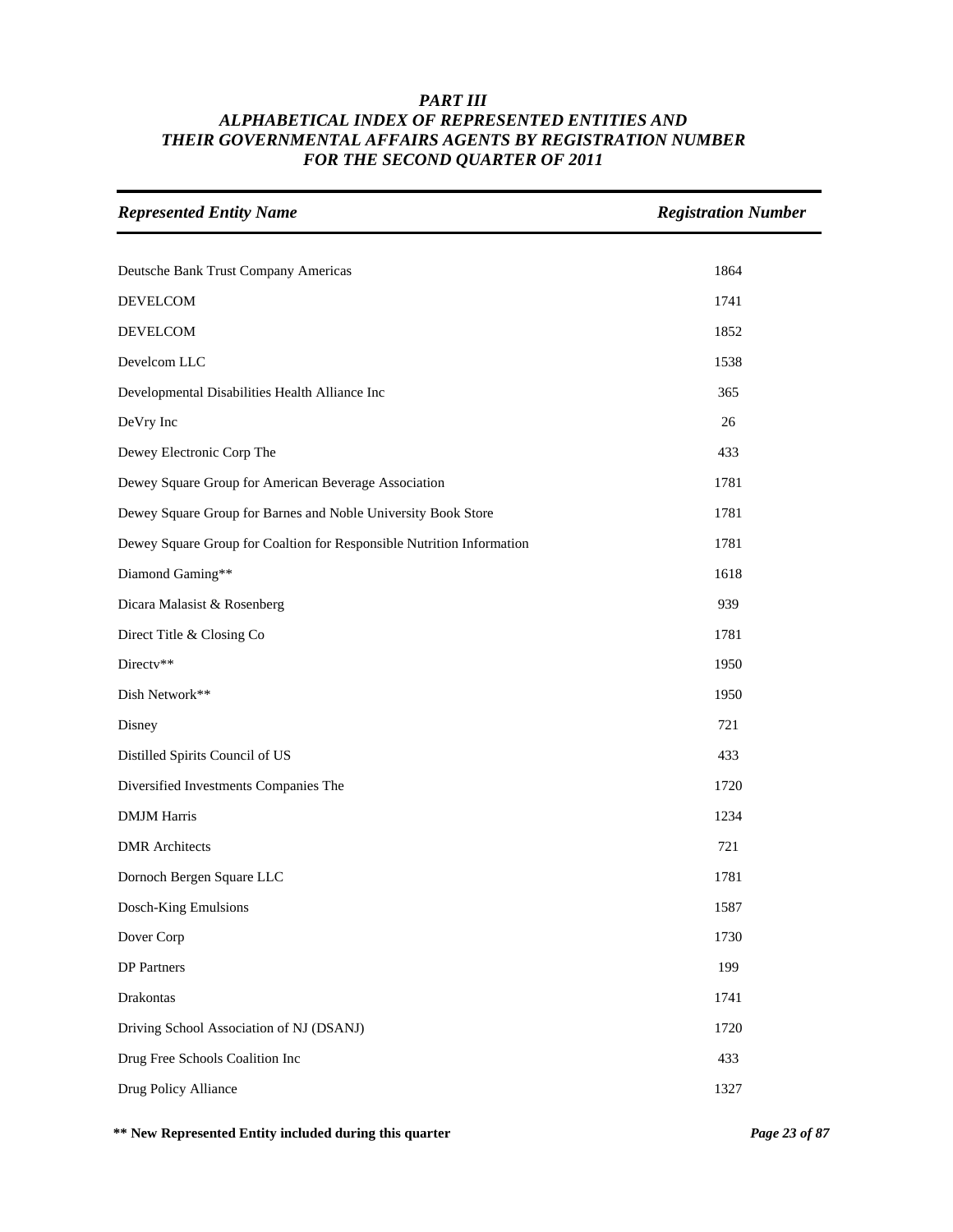| <b>Represented Entity Name</b>             | <b>Registration Number</b> |
|--------------------------------------------|----------------------------|
|                                            |                            |
| Drug Policy Alliance Network               | 365                        |
| DRW Lacey LLC                              | 1852                       |
| DT Allen Contracting                       | 721                        |
| Duane Morris Governmental Affairs LLC      | 1310                       |
| DuPont                                     | 433                        |
| DuPont                                     | 1781                       |
| DuPont Inc                                 | 1687                       |
| DuPont Merck Pharmaceutical Co             | 677                        |
| Duramedic                                  | 1540                       |
| Durst Organization The                     | 1741                       |
| Dynamic Healthcare Management              | 1413                       |
| Early Education and Child Care Association | 1618                       |
| EarthCam Inc                               | 1234                       |
| Earthmark Mitigation Services LLC          | 1666                       |
| Earthtech                                  | 1735                       |
| East Coast Ticket Brokers Association      | 337                        |
| East Orange General Hospital               | 1287                       |
| Eastern Environmental Law Center           | 1551                       |
| Eastern Title Agency                       | 1192                       |
| eBay Inc                                   | 1319                       |
| Eco/GreenVest Joint Venture**              | 1892                       |
| <b>Edgewater Park Township</b>             | 337                        |
| <b>Edgewood Properties Inc</b>             | 721                        |
| EDI/ECI**                                  | 365                        |
| Edison Properties LLC                      | 939                        |
| <b>Edison Properties LLC</b>               | 1562                       |
| <b>Edison Properties LLC</b>               | 1892                       |
| <b>Edison Properties LLC</b>               | 1901                       |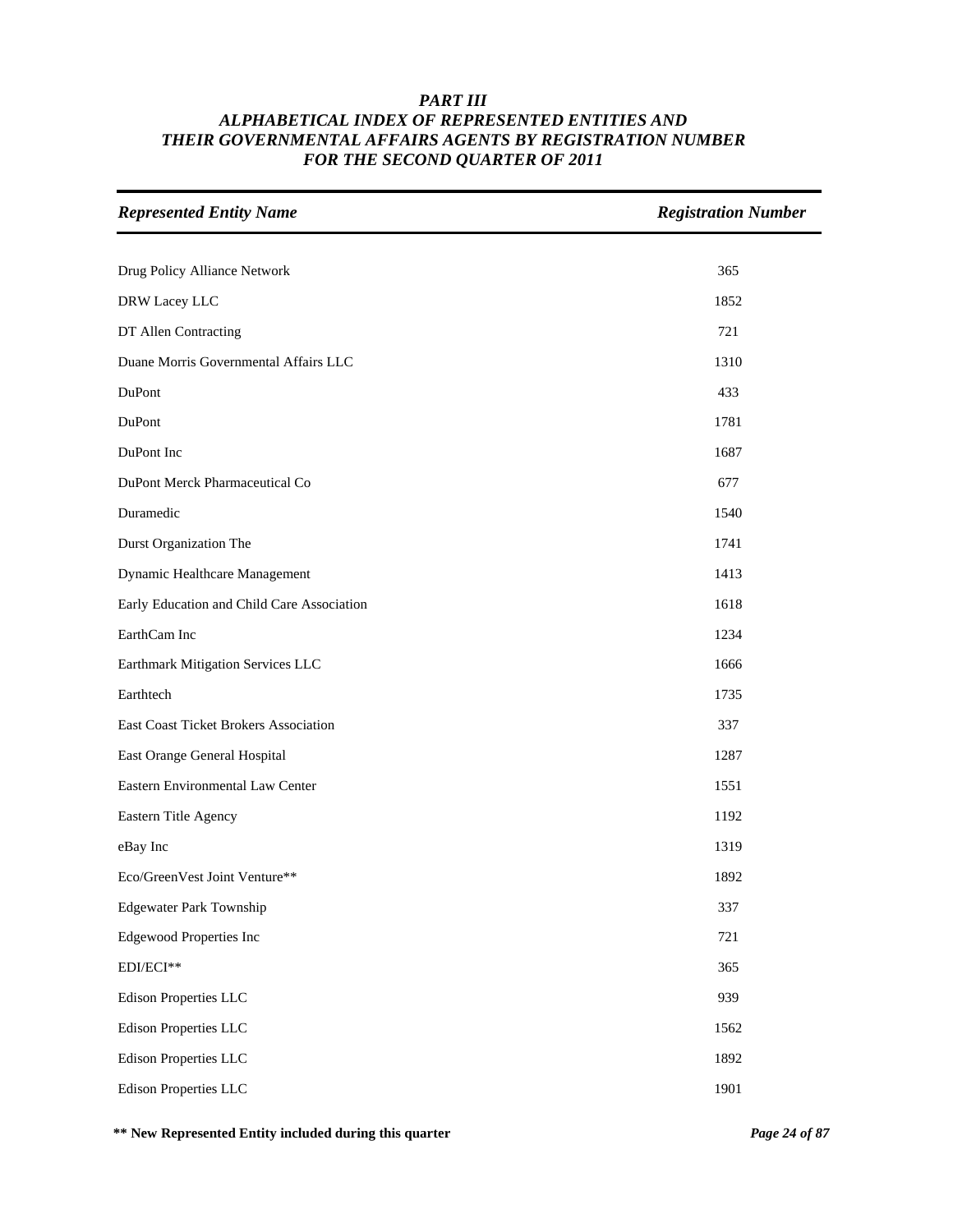| <b>Represented Entity Name</b>                                        | <b>Registration Number</b> |
|-----------------------------------------------------------------------|----------------------------|
|                                                                       |                            |
| EdisonLearning Inc                                                    | 413                        |
| Education & Health Centers of America                                 | 1575                       |
| <b>Education Law Center</b>                                           | 1213                       |
| <b>Education Management Corp</b>                                      | 1900                       |
| Education Management Corporation and The Art Institutes**             | 1413                       |
| Education Reform Now - Advocacy                                       | 1908                       |
| Education Reform Now Advocacy**                                       | 365                        |
| Edward A. Easse                                                       | 1704                       |
| EECS LLC**                                                            | 413                        |
| EI DuPont DeNemours & Co                                              | 778                        |
| EI DuPont DeNemours & Co                                              | 1930                       |
| Eisai Inc                                                             | 1842                       |
| Eisai Inc                                                             | 1926                       |
| El Paso Corporation & Its Subsidiaries                                | 365                        |
| El Paso Gas Pipeline/Princeton Public Affairs Group                   | 1714                       |
| El Paso Pipeline Corp                                                 | 365                        |
| El Sid Properties LLC                                                 | 1666                       |
| Elderplan**                                                           | 173                        |
| Electronic Manufacturer's Coalition for Responsible Recycling (EMCRR) | 463                        |
| Elizabethtown Gas                                                     | 721                        |
| Elizabethtown Gas                                                     | 1472                       |
| Elizabethtown Gas/AGL Resources                                       | 1528                       |
| Elizabethtown Gas/AGL Resources                                       | 1534                       |
| Elm Avenue Properties                                                 | 1786                       |
| eLot Inc                                                              | 433                        |
| Elwyn Inc                                                             | 1484                       |
| Emily Fisher Charter School                                           | 1741                       |
| Emtec Inc                                                             | 433                        |

**\*\* New Represented Entity included during this quarter** *Page 25 of 87*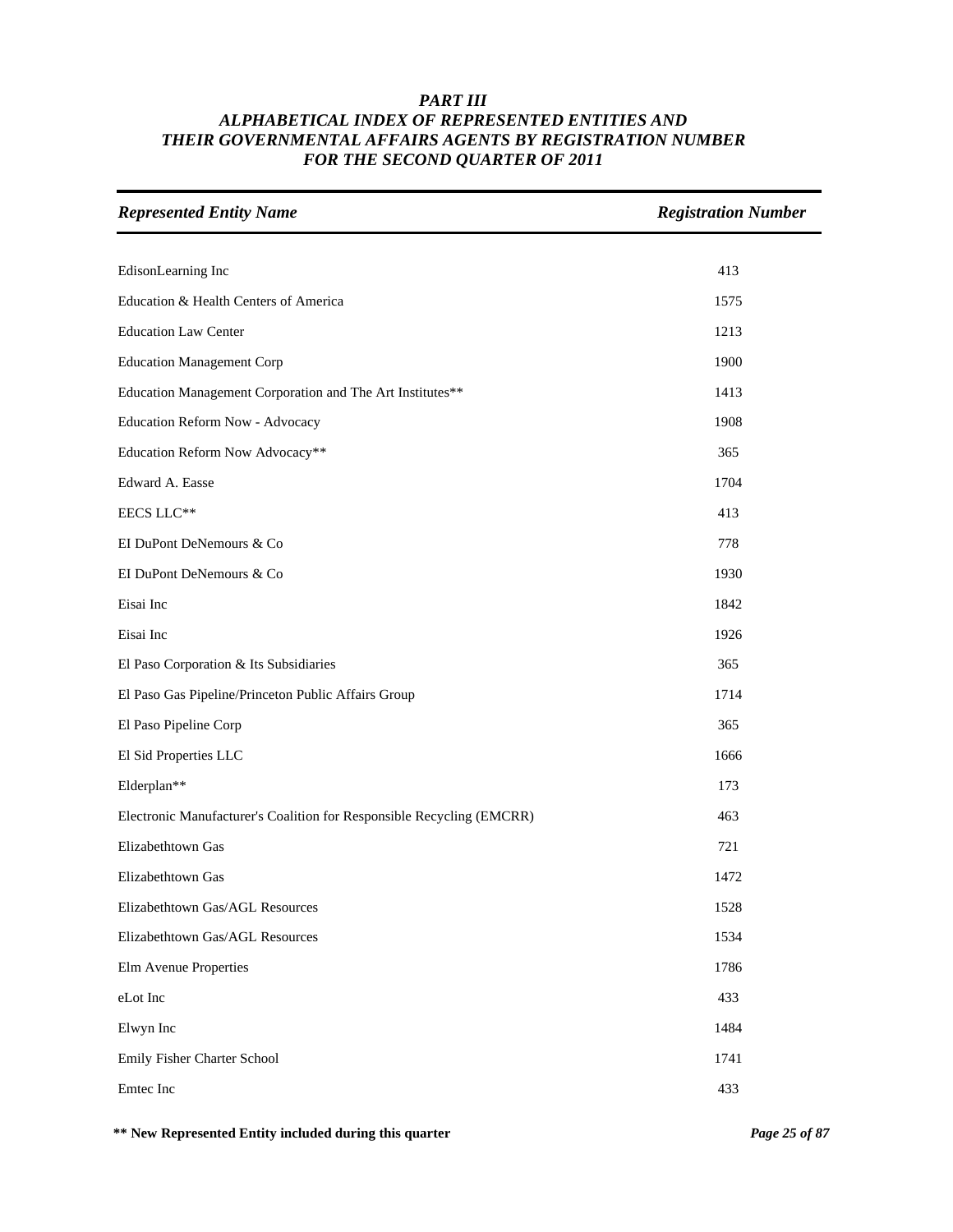| <b>Represented Entity Name</b>               | <b>Registration Number</b> |
|----------------------------------------------|----------------------------|
|                                              |                            |
| Endo Pharmaceuticals Inc                     | 1941                       |
| <b>Energy Photovoltaics</b>                  | 1000                       |
| EnerNOC                                      | 1528                       |
| Engel Burman at Woodcliff Lake LLC**         | 1901                       |
| Englewood Hospital and Medical Center        | 1735                       |
| Englewood Hospital and Medical Center        | 1882                       |
| <b>Enterprise Holdings</b>                   | 365                        |
| <b>Enterprise Holdings</b>                   | 1686                       |
| <b>Entertainment Software Association</b>    | 433                        |
| <b>Environment New Jersey</b>                | 1749                       |
| Environmental Defense Fund Inc               | 1458                       |
| <b>Environmental Retrofit Solutions</b>      | 1781                       |
| <b>Environmental Systems Products</b>        | 1571                       |
| Environsolutions Inc                         | 1720                       |
| Envision Environmental Inc                   | 944                        |
| <b>EPDM Roofing Association</b>              | 721                        |
| <b>EPEX Energy Purchasing Experts</b>        | 1000                       |
| <b>EPIC</b> Management Inc                   | 1892                       |
| Epilepsy Foundation of New Jersey            | 1479                       |
| ePlus Technology Inc**                       | 1588                       |
| EPOX-Z                                       | 1510                       |
| Equipment Leasing & Finance Association      | 1935                       |
| <b>Erickson Retirement Communities</b>       | 463                        |
| <b>Erickson Retirement Communities</b>       | 1310                       |
| ERM Government Affairs Inc                   | 1473                       |
| <b>Essex County Utilities Authority</b>      | 1234                       |
| <b>Essex National Securities Inc</b>         | 939                        |
| Essex Pain Management/Hospital MedRealty LLC | 433                        |

**\*\* New Represented Entity included during this quarter** *Page 26 of 87*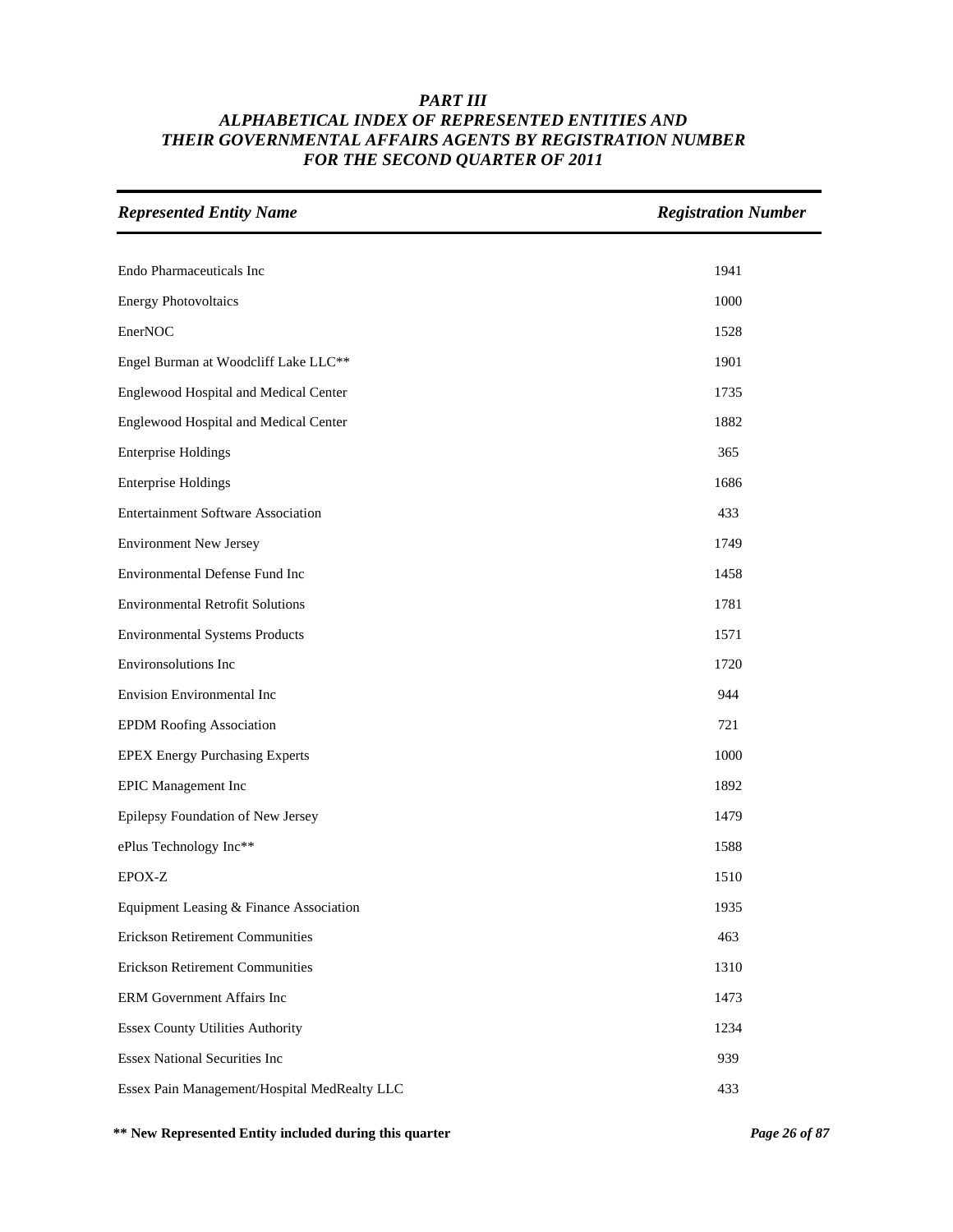| <b>Represented Entity Name</b>       | <b>Registration Number</b> |
|--------------------------------------|----------------------------|
|                                      |                            |
| Essex Prevention Network**           | 1950                       |
| EVI Realty Inc**                     | 800                        |
| Excellent Education for Everyone Inc | 1453                       |
| <b>Exelon Corp</b>                   | 1479                       |
| <b>Exelon Corp</b>                   | 1528                       |
| <b>Exelon Corp</b>                   | 1534                       |
| <b>Exelon Corp</b>                   | 1616                       |
| <b>Exelon Corp</b>                   | 1781                       |
| <b>Exelon Generation</b>             | 1401                       |
| <b>Explore Information Services</b>  | 433                        |
| <b>Express Scripts</b>               | 1192                       |
| Extensis Holdings LLC                | 365                        |
| Exxon Mobil Corp                     | 433                        |
| Exxon Mobil Corp                     | 1202                       |
| Exxon Mobil Corp                     | 1798                       |
| F & D Enterprises LLC                | 365                        |
| Fair Share Housing Center            | 1877                       |
| Fairleigh Dickinson University       | 365                        |
| FairPay Solutions                    | 1743                       |
| Faison                               | 1781                       |
| Falcon Safety Products Inc           | 463                        |
| Families Against Mandatory Minimums  | 1618                       |
| Family Intervention Services         | 1658                       |
| <b>Farmland Dairies</b>              | 551                        |
| Fast Forward Inc                     | 1372                       |
| Federal Express Corp                 | 1890                       |
| FedEx Corp                           | 1764                       |
| Fedway Associates                    | 365                        |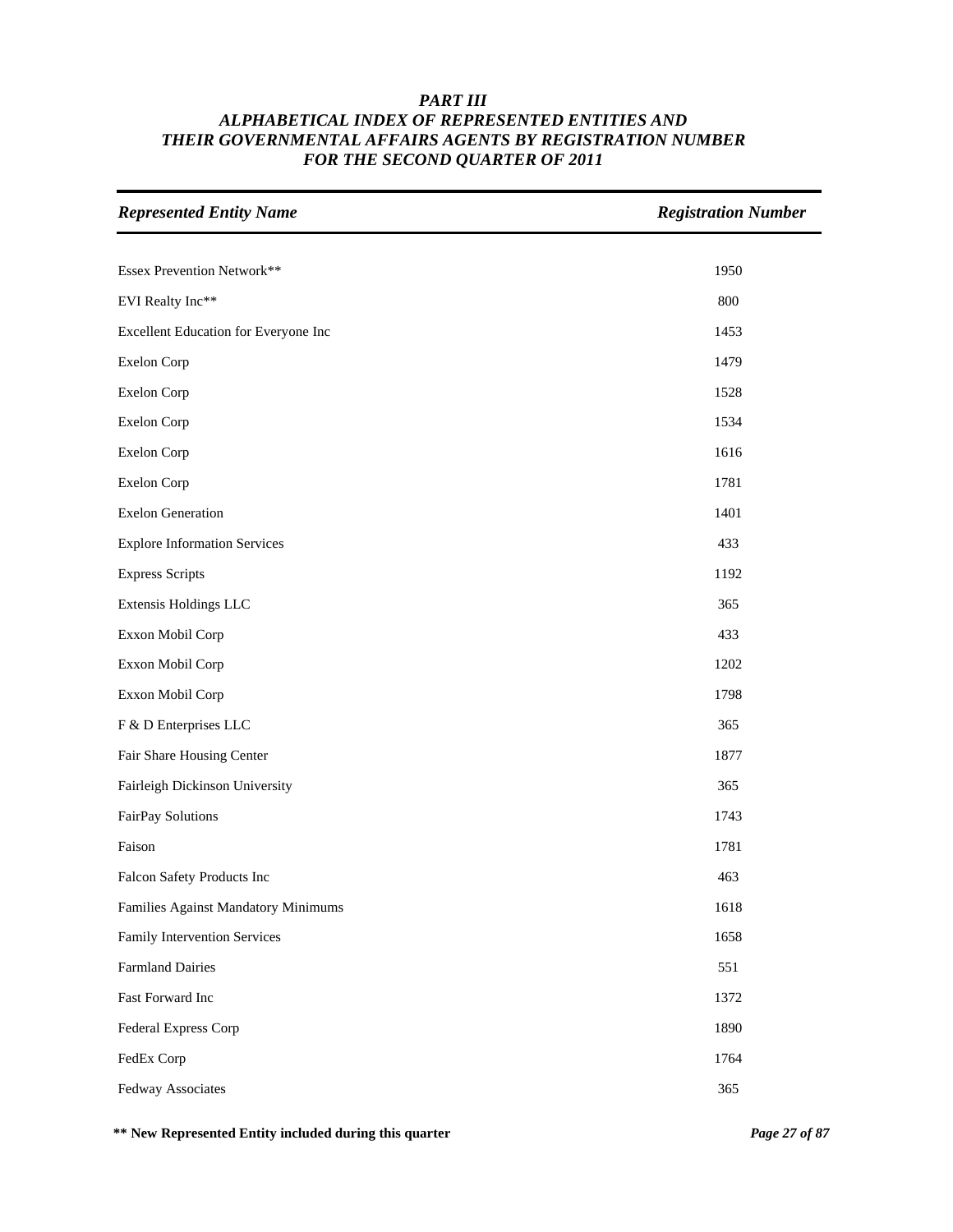| <b>Represented Entity Name</b>                                                   | <b>Registration Number</b> |
|----------------------------------------------------------------------------------|----------------------------|
|                                                                                  |                            |
| Fedway Associates Inc                                                            | 1781                       |
| <b>FHS LLC</b>                                                                   | 1741                       |
| <b>Fibertech Networks</b>                                                        | 1319                       |
| Fidelity Brokerage Services LLC                                                  | 1873                       |
| Fidelity Capital Markets Services, a division of National Financial Services LLC | 1874                       |
| Fidelity Investments Institutional Service Company Inc                           | 1872                       |
| Fieldstone Associates LP                                                         | 1607                       |
| FieldTurf Tarkett                                                                | 365                        |
| Filipe Custom Woodwork Inc                                                       | 1786                       |
| Financial Regulatory Authority (FINRA) on behalf of MultiState Associates        | 1618                       |
| Firebird Ventures LLC**                                                          | 365                        |
| <b>First Aviation Services</b>                                                   | 1931                       |
| <b>First Energy</b>                                                              | 413                        |
| First Energy Corp                                                                | 721                        |
| First Energy/JCP&L                                                               | 209                        |
| Fishermen's Energy LLC**                                                         | 1901                       |
| Flaghouse Inc                                                                    | 1540                       |
| Flaster/Greenberg PC / New Jersey Association of Anesthetists                    | 365                        |
| Fleishman-Hillard International Communications                                   | 1741                       |
| Flemington Department Store Inc                                                  | 1413                       |
| Florio Perrucci Steinhardt & Fader LLC                                           | 1571                       |
| Food & Water Watch**                                                             | 1946                       |
| Food Council of New Jersey                                                       | 1540                       |
| Forbes Inc                                                                       | 360                        |
| Forthright, LLC c/o National Arbitration Forum                                   | 1054                       |
| Foster Wheeler Corp                                                              | 75                         |
| Foundation Harmony                                                               | 365                        |
| Foundation of NJ Public Broadcasting                                             | 433                        |

**\*\* New Represented Entity included during this quarter** *Page 28 of 87*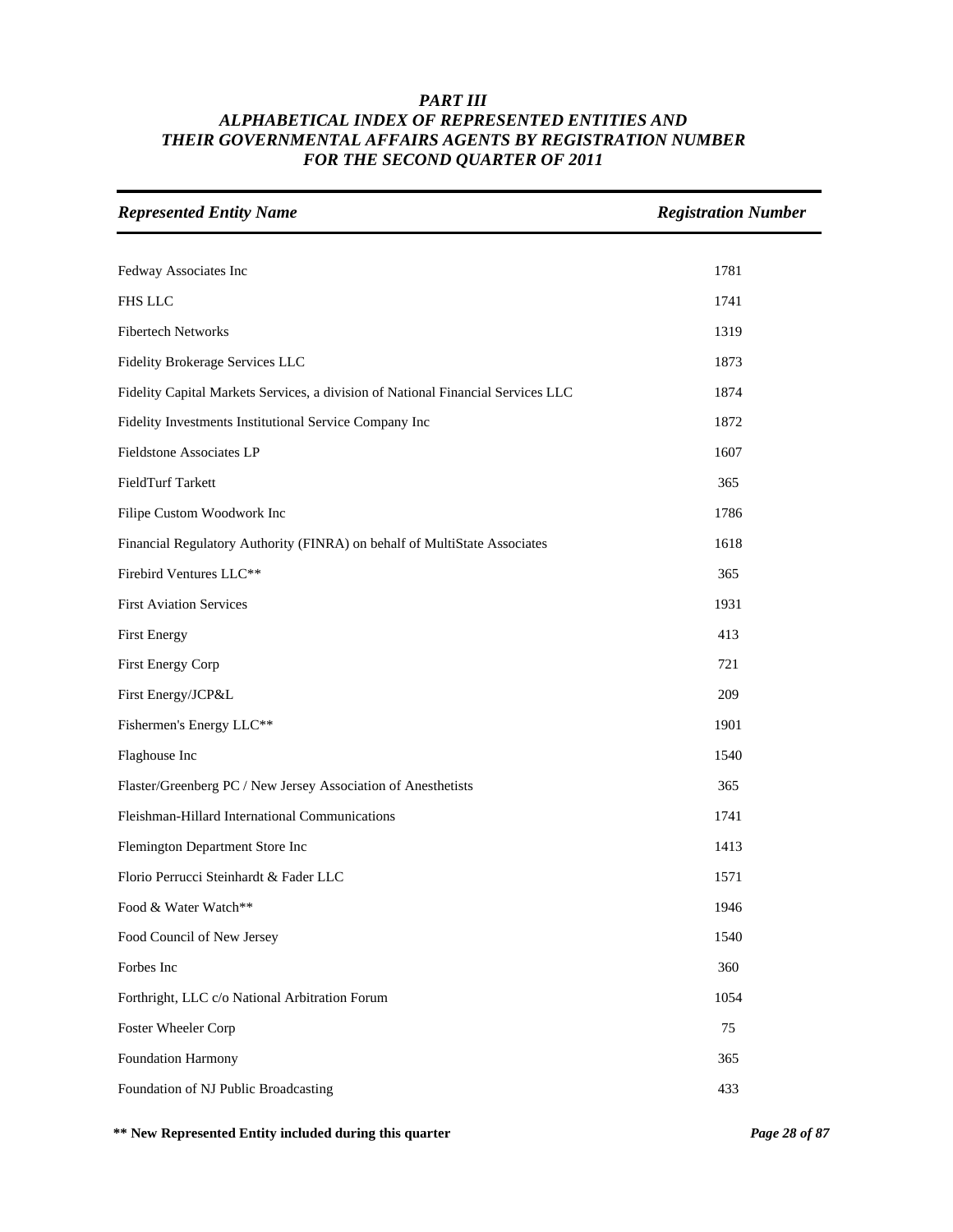| <b>Represented Entity Name</b>                      | <b>Registration Number</b> |
|-----------------------------------------------------|----------------------------|
|                                                     |                            |
| Fountains Applied LWAG LLC**                        | 1852                       |
| Fox Rothschild LLP                                  | 1364                       |
| Franklin Mason Press                                | 1741                       |
| Franklin Templeton Distributors                     | 433                        |
| Fraternal Order of Police - NJ State Lodge          | 944                        |
| Freehold Raceway Off Track LLC                      | 173                        |
| Freehold Rug Mill                                   | 800                        |
| Fresenius Medical Care North America                | 1313                       |
| Fuel Merchants Association of NJ                    | 85                         |
| Fuel Merchants Association of NJ                    | 1759                       |
| Fuelmiser                                           | 337                        |
| Fund for Animal                                     | 1192                       |
| G & F Recycling and Salvage                         | 800                        |
| G4S Justice Services LLC                            | 365                        |
| GAF Corp                                            | 551                        |
| Gaming Laboratories International                   | 413                        |
| Gaming Laboratories International LLC               | 1621                       |
| Gannett Fleming Inc                                 | 1735                       |
| Garden State Coalition of Schools                   | 365                        |
| Garden State Coalition of Schools                   | 858                        |
| Garden State Craft Brewer's Guild                   | 1720                       |
| Garden State Equality                               | 1413                       |
| Garden State Land Surveyors Alliance                | 199                        |
| Garden State Municipal JIF                          | 365                        |
| Garden State Pharmacy Owners                        | 1012                       |
| Garden State Recyclers Advocacy Group               | 633                        |
| Garden State School Bus Contractors Association Inc | 365                        |
| Garden State School Bus Contractors Association Inc | 1224                       |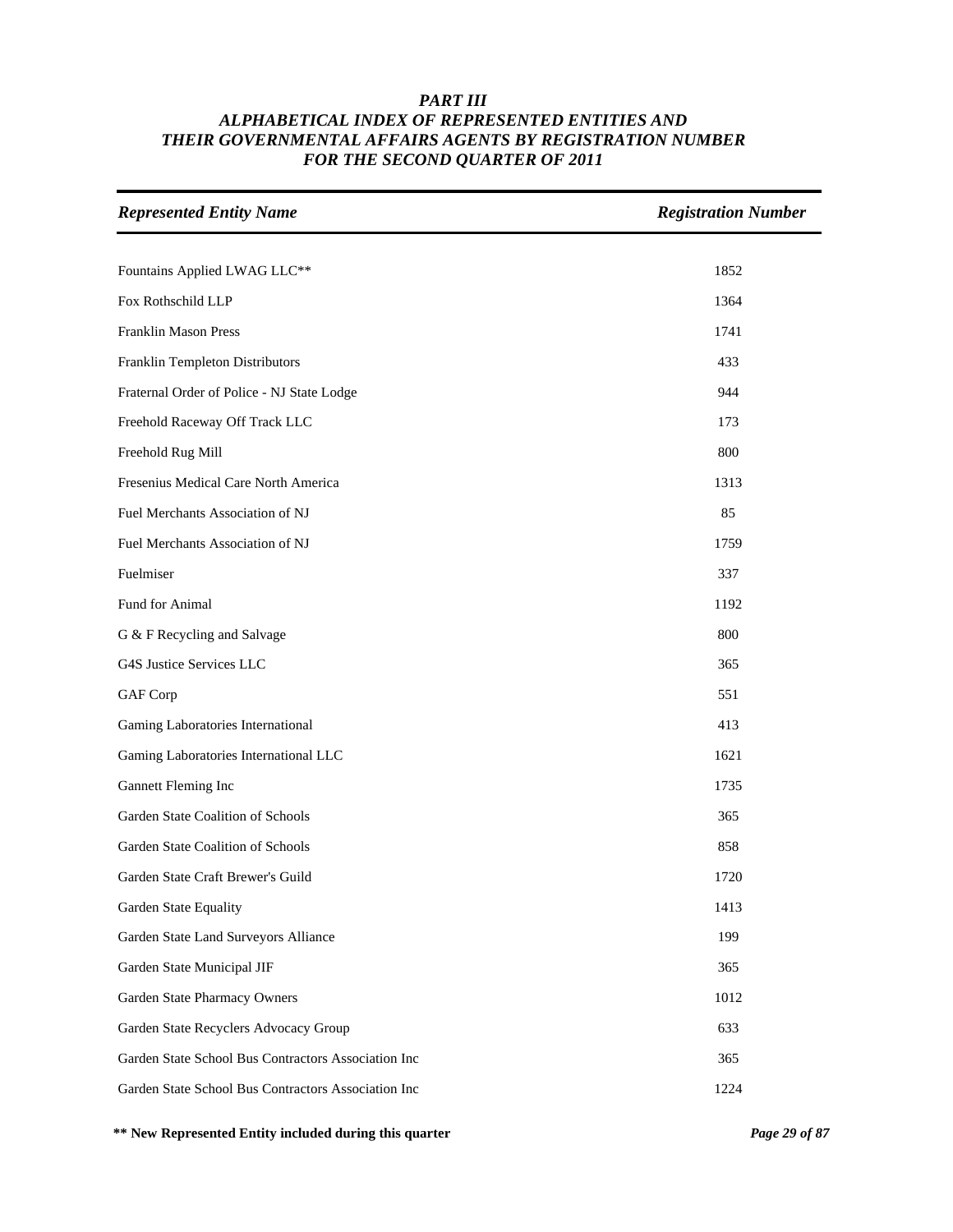| <b>Represented Entity Name</b>                                     | <b>Registration Number</b> |
|--------------------------------------------------------------------|----------------------------|
|                                                                    |                            |
| Garden State Seafood Association                                   | 721                        |
| Garden State Wine Growers Association                              | 1571                       |
| Garden State Winegrowers Association                               | 551                        |
| Gateway Foundation                                                 | 1458                       |
| Gateway Outdoor Advertising on behalf of MultiState Associates Inc | 721                        |
| GEICO (Government Employees Insurance Group)                       | 1584                       |
| Genentech Inc a Member of the Roche Group**                        | 1948                       |
| Genentech Inc, a Member of the Roche Group                         | 365                        |
| General Electric                                                   | 1536                       |
| General Motors Company                                             | 1313                       |
| Genesis Healthcare                                                 | 977                        |
| Genesis School of Business                                         | 1658                       |
| Genova, Burns & Vernoia                                            | 1557                       |
| George Harms Construction Co Inc                                   | 433                        |
| George Harms Construction Co Inc                                   | 721                        |
| Gerdau Ameristeel                                                  | 463                        |
| Gibbons, Del Deo, Dolan, Griffinger & Vecchione PC                 | 1287                       |
| Gift of Life Donor Program                                         | 433                        |
| Giordano Halleran & Ciesla                                         | 703                        |
| GlaxoSmithKline                                                    | 1479                       |
| GlaxoSmithKline                                                    | 1914                       |
| Glendale Warehouse & Distribution Corp                             | 939                        |
| Global American Health & Environmental Fund                        | 337                        |
| Global Betting Exchange                                            | 365                        |
| Global Market Strategies LLC                                       | 1458                       |
| <b>Global Notice</b>                                               | 1054                       |
| Global Strategy Group Inc                                          | 551                        |
| Golden Touch Transportation of NY Inc                              | 1319                       |

**\*\* New Represented Entity included during this quarter** *Page 30 of 87*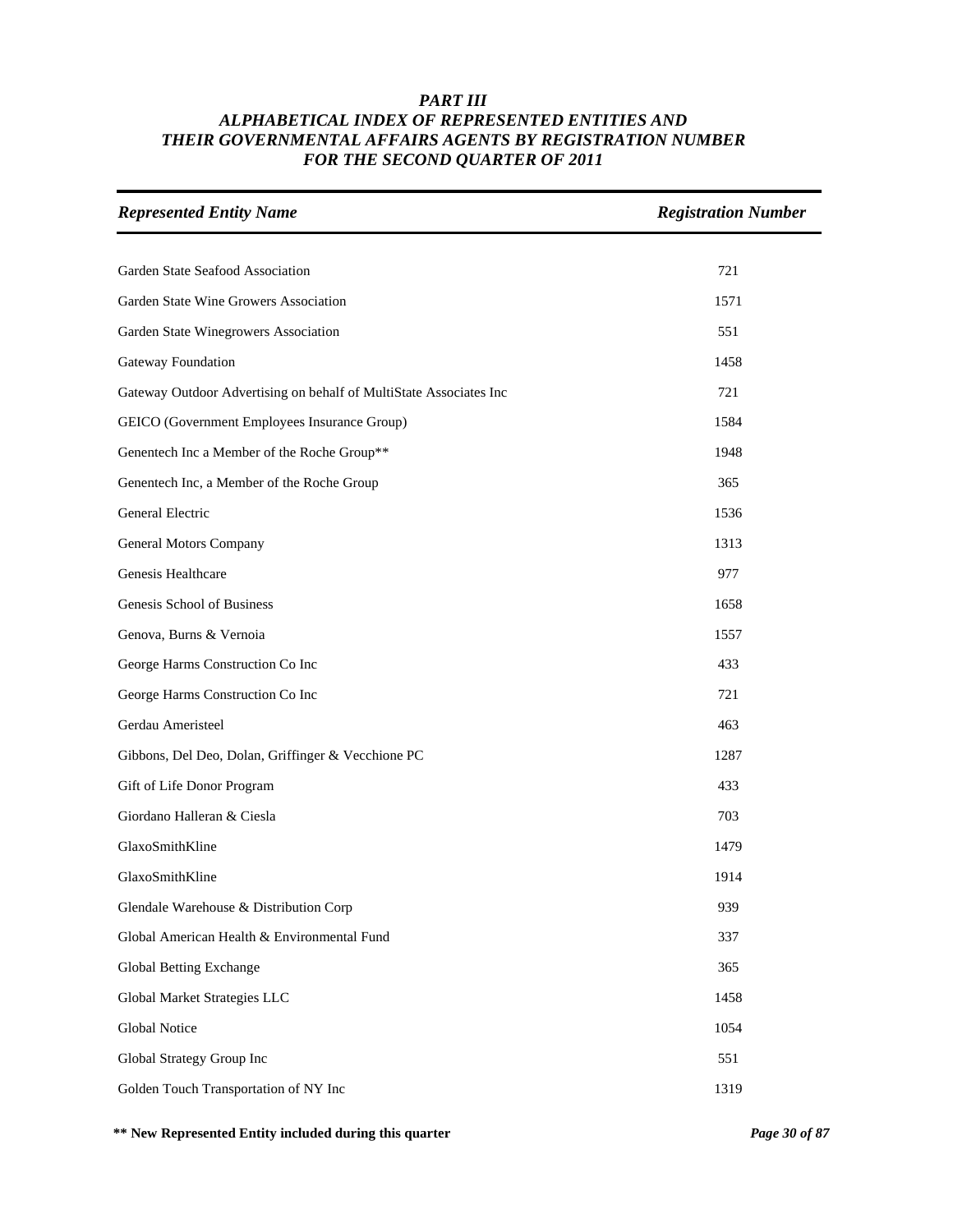| <b>Represented Entity Name</b>                                                 | <b>Registration Number</b> |
|--------------------------------------------------------------------------------|----------------------------|
|                                                                                |                            |
| Goldman Sachs & Co                                                             | 1893                       |
| Goldman Sachs Group Inc The                                                    | 1608                       |
| Goldman Sachs Group Inc The                                                    | 1746                       |
| Goodwill Industries of Southern NJ Inc                                         | 199                        |
| GovDelivery Inc / National Strategies Inc                                      | 433                        |
| Government Employees Insurance Co (GEICO)                                      | 1428                       |
| Goya Foods Inc                                                                 | 1562                       |
| Gracefield Manor LLC                                                           | 1781                       |
| Grand Institute                                                                | 1695                       |
| Grant & Eisenhofer PA                                                          | 1781                       |
| Greater NJ Motorcoach Association                                              | 433                        |
| Greater NY Hospital Association                                                | 1284                       |
| Green Building Initiative                                                      | 721                        |
| Greenman-Pederson Inc                                                          | 1287                       |
| Greenman-Pederson Inc                                                          | 1571                       |
| Greenwood ACRA Inc                                                             | 173                        |
| Greyhawk Construction Managers & Consultants                                   | 1723                       |
| <b>Greystone Property Management</b>                                           | 721                        |
| Group at Route 3 LLC                                                           | 939                        |
| <b>GTECH Corp</b>                                                              | 26                         |
| <b>GTECH Corporation**</b>                                                     | 1938                       |
| Guardian Life Insurance Company of America                                     | 1224                       |
| Gym Door Repairs Inc                                                           | 365                        |
| Habor Resource Management Corporation Inc**                                    | 365                        |
| Hackensack Medical Ctr                                                         | 433                        |
| Hackensack Riverkeeper                                                         | 1761                       |
| Hackensack UMC-The Deirdre Imus Environmental Center for Pediatric<br>Oncology | 1399                       |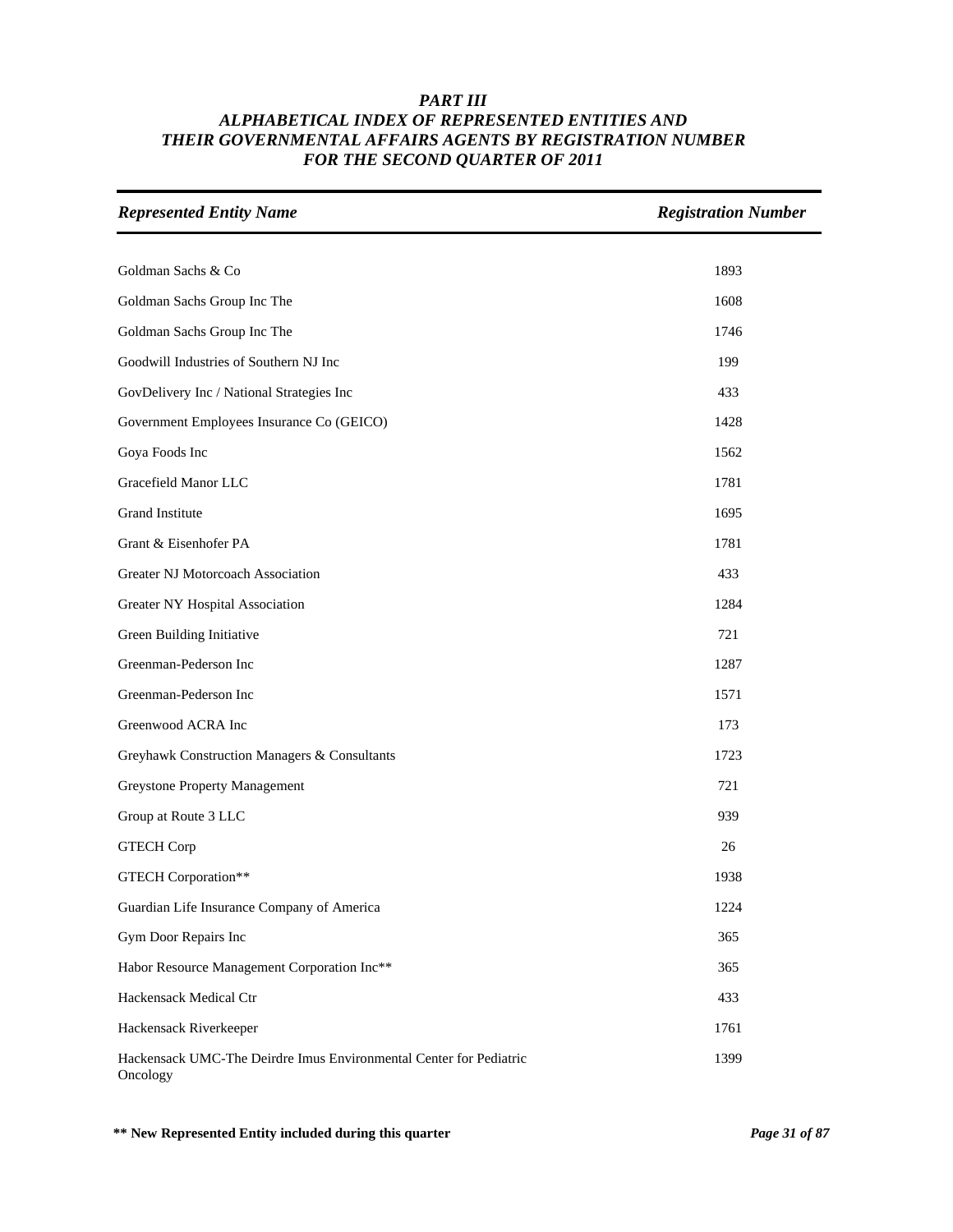| <b>Represented Entity Name</b>                     | <b>Registration Number</b> |
|----------------------------------------------------|----------------------------|
|                                                    |                            |
| Hackensack University Medical Center               | 939                        |
| Hackensack University Medical Center               | 1540                       |
| Hackensack University Medical Center Foundation    | 800                        |
| Hackettstown Regional Medical Center               | 1767                       |
| Halcrow Inc**                                      | 1284                       |
| Hall's Fast Motor Freight Inc                      | 1287                       |
| Halogenated Solvent Industry Alliance Inc (HSIA)   | 1797                       |
| Hampton Behavioral Center                          | 173                        |
| Hanover Insurance Group The                        | 1710                       |
| Harris Communications                              | 1618                       |
| Harrison Commons LLC**                             | 1852                       |
| Harry Tiocchi & Associates                         | 337                        |
| Hartford Plaza Ltd                                 | 1741                       |
| Hartz                                              | 721                        |
| Hartz Mountain Industries Inc**                    | 1895                       |
| Hawthorn Group LC The                              | 1192                       |
| <b>HDR</b> Engineering                             | 1540                       |
| Health Care Institute of NJ                        | 1305                       |
| Health Insurance Plan of Greater NY                | 75                         |
| Health Management Systems Inc                      | 1886                       |
| Health Net Inc                                     | 939                        |
| Health Professionals & Allied Employees            | 944                        |
| Health Professionals & Allied Employees            | 1498                       |
| Healthcare Association of New Jersey               | 365                        |
| HealthTrust Purchasing Group**                     | 939                        |
| Healthy Choice Healthcare LLC                      | 1287                       |
| Heavy and General Construction Laborers' Local 472 | 1535                       |
| Hemophilia Association of NJ                       | 433                        |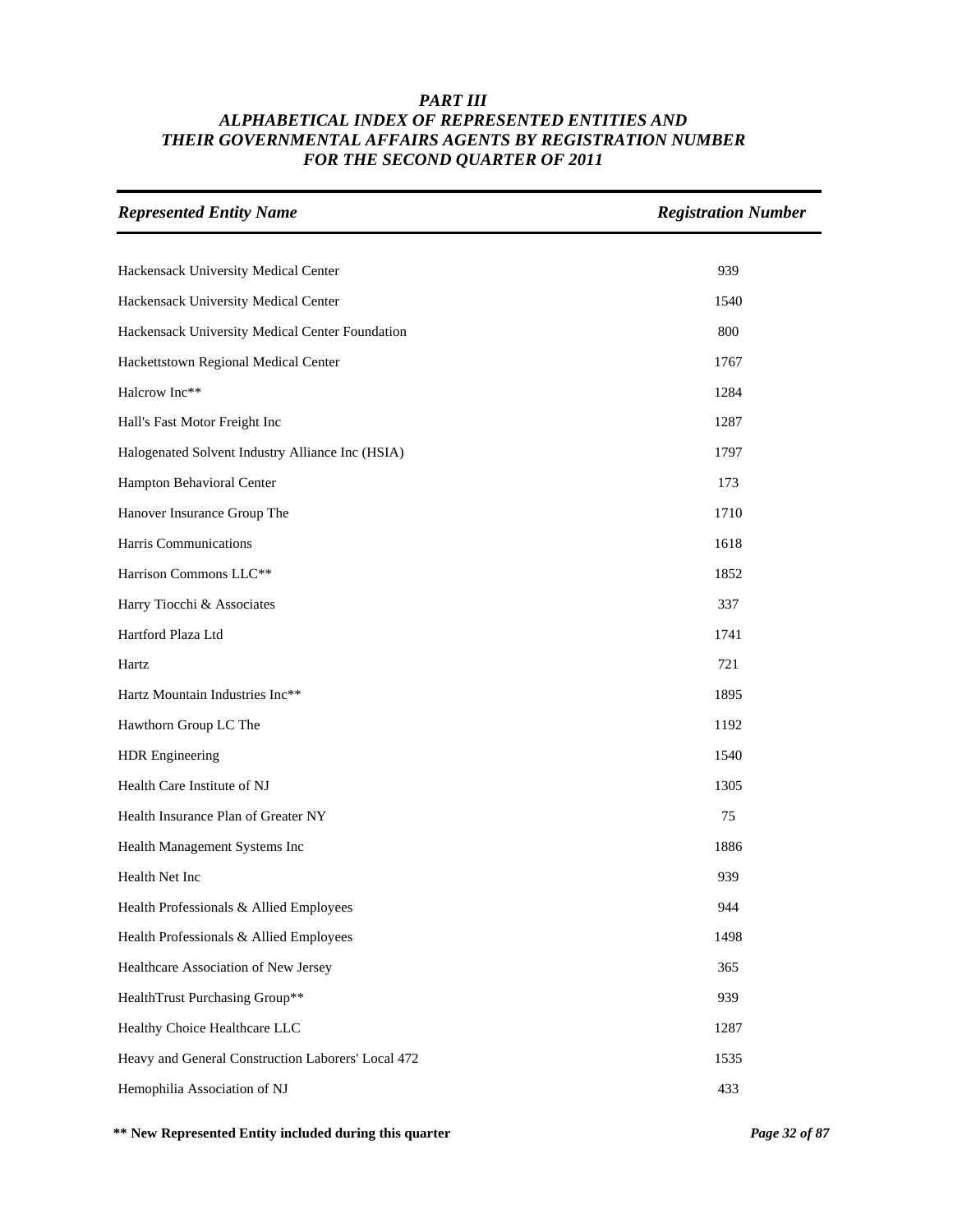| <b>Represented Entity Name</b>                                       | <b>Registration Number</b> |
|----------------------------------------------------------------------|----------------------------|
|                                                                      |                            |
| Herman Vorhand                                                       | 337                        |
| Hertz Corp                                                           | 463                        |
| Hertz Corp The                                                       | 1192                       |
| Hess Corp                                                            | 433                        |
| Hewlett-Packard Company & SaBER Solutions                            | 433                        |
| Hidden Valley Club The                                               | 532                        |
| <b>High 5 Games</b>                                                  | 365                        |
| High Ground Pharmacy                                                 | 365                        |
| High Point Preferred Insurance Co                                    | 1519                       |
| Highlands Override Inc                                               | 1562                       |
| Hill Wallack LLP                                                     | 1743                       |
| Hilltop Public Solutions for Coalition for Financial Security        | 1781                       |
| Hilltop Public Solutions for Medical Imaging and Technology Alliance | 1781                       |
| Hilltop Public Solutions for National Consumer Research Alliance     | 1781                       |
| Hispanic Directors Association of New Jersey                         | 1571                       |
| <b>HLJ LLC</b>                                                       | 939                        |
| <b>HNTB</b>                                                          | 1835                       |
| <b>HNTB</b> Corp                                                     | 433                        |
| <b>HNTB</b> Corp                                                     | 1892                       |
| Hoagland Longo Mozan Dunst & Doukas LLP                              | 1540                       |
| Hoboken University Medical Center                                    | 365                        |
| Holt Logistics Corp                                                  | 1882                       |
| Holy Name Hospital                                                   | 551                        |
| Home Care Association of NJ Inc                                      | 1287                       |
| Home Care Council of NJ                                              | 1618                       |
| Home Health Services and Staffing Association (HHSSA NJ)             | 1781                       |
| Home Service Contract Assocation of America                          | 1540                       |
| HomeFront NJ                                                         | 721                        |

**\*\* New Represented Entity included during this quarter** *Page 33 of 87*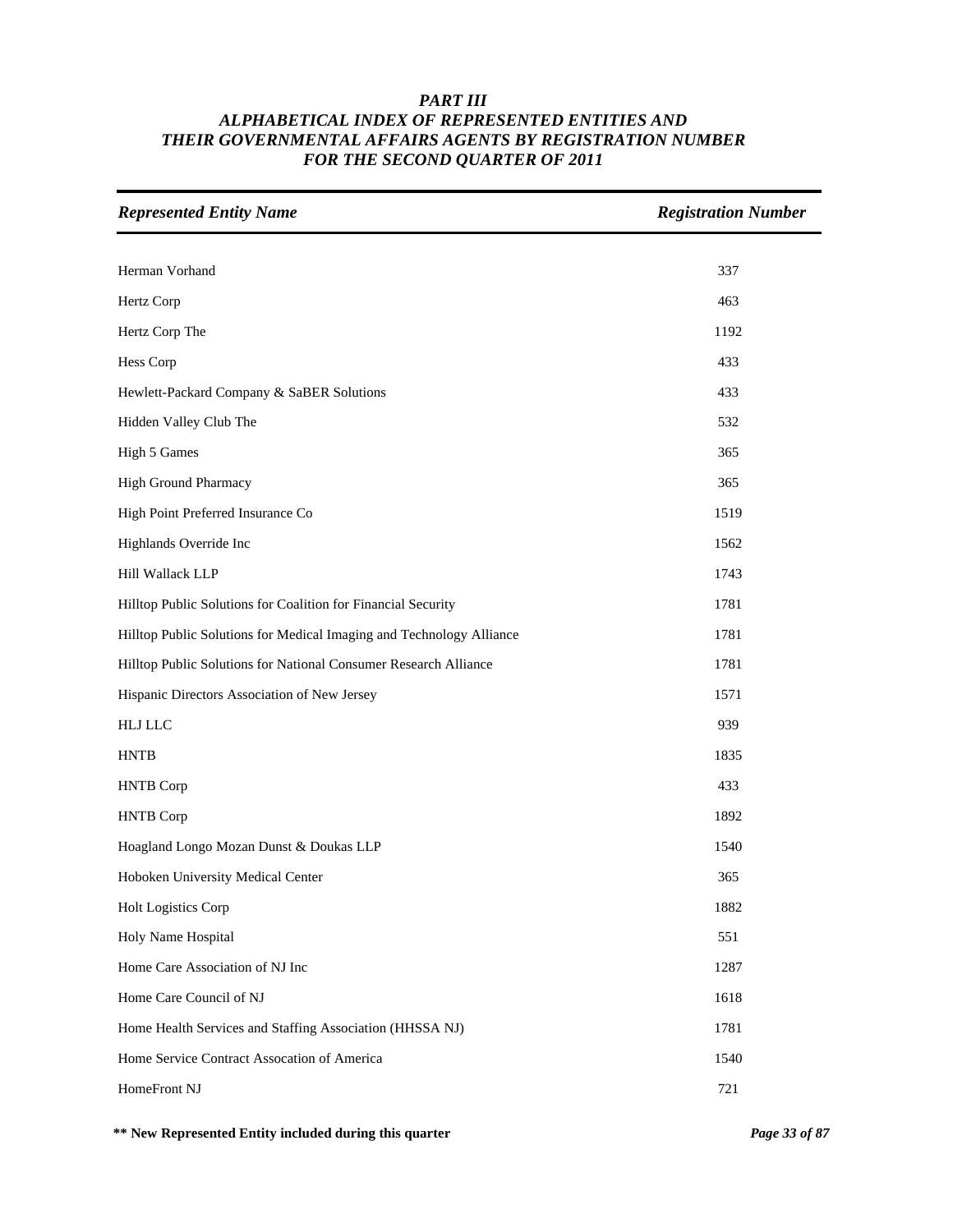| <b>Represented Entity Name</b>                  | <b>Registration Number</b> |
|-------------------------------------------------|----------------------------|
|                                                 |                            |
| Honeywell                                       | 1584                       |
| Honeywell                                       | 1713                       |
| Honeywell                                       | 1781                       |
| Honeywell Inc                                   | 1894                       |
| Honeywell Intellectual Properties Inc           | 1666                       |
| Honeywell International                         | 1782                       |
| Honeywell International Inc                     | 1771                       |
| Honeywell International Inc                     | 1938                       |
| Hope Academy Charter School                     | 1614                       |
| Horizon Blue Cross & Blue Shield                | 26                         |
| Horizon Blue Cross Blue Shield of NJ            | 365                        |
| Horizon Blue Cross Blue Shield of NJ            | 863                        |
| Horizon Blue Cross/Blue Shield of NJ            | 1666                       |
| Horizon blue Cross/Blue Shield of NJ            | 1938                       |
| Horizon Pediatric Systems Inc                   | 1540                       |
| Hospital Alliance of New Jersey                 | 1508                       |
| Hospital Alliance of NJ Inc                     | 884                        |
| Hospitals for Partial Hospitalization Coalition | 1540                       |
| Houghton Chemical Corp                          | 1797                       |
| Houghton Mifflin Harcourt Publishing Company    | 1720                       |
| House of Oxford Distributors Inc                | 1224                       |
| Housing & Community Development Network of NJ   | 773                        |
| <b>HSBC-GR Corp</b>                             | 1618                       |
| <b>Hudson County</b>                            | 1658                       |
| Hudson County Improvement Authority             | 721                        |
| Hudson Energy Services LLC                      | 1287                       |
| Hudson Group/Airport Management Services LLC    | 433                        |
| Hudson Healthcare Inc                           | 365                        |

**\*\* New Represented Entity included during this quarter** *Page 34 of 87*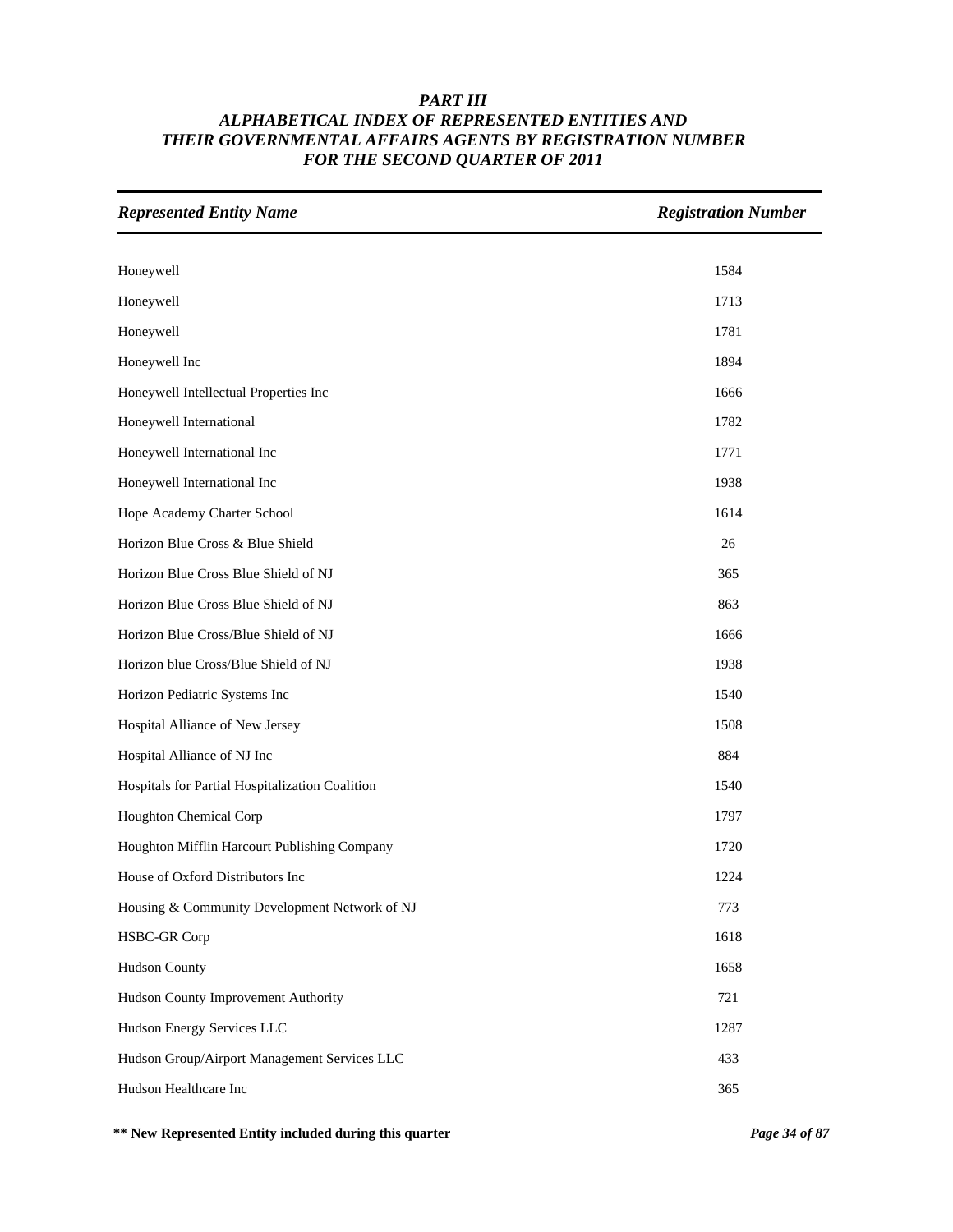| <b>Represented Entity Name</b>             | <b>Registration Number</b> |
|--------------------------------------------|----------------------------|
|                                            |                            |
| Hudson Manor Health Care Center            | 1313                       |
| Hudson Tank Terminals Corp                 | 75                         |
| Hugo Neu Corp                              | 1413                       |
| Humane Society of the United States        | 1912                       |
| Hunterdon Medical Center                   | 1540                       |
| Hunterdon Prevention Resources**           | 1950                       |
| Hunts Point Cooperative Market Inc         | 1896                       |
| I Accumen                                  | 337                        |
| <b>IBEW Local 351</b>                      | 1741                       |
| IBEW, Local Union 94                       | 463                        |
| <b>IBM</b> Corp                            | 1730                       |
| <b>IDT</b> Corp                            | 433                        |
| Illinois Tool Works Inc                    | 1797                       |
| IMIT-Bayonne                               | 1666                       |
| Impact NJ LLC                              | 1413                       |
| IMS Health Inc                             | 1760                       |
| Independence Blue Cross                    | 1068                       |
| Independence: A Family of Services         | 1658                       |
| Independent Agent                          | 1625                       |
| Independent Agent                          | 1780                       |
| Independent Agent                          | 1841                       |
| Independent Agent**                        | 1945                       |
| Independent Associates LLC                 | 365                        |
| Independent Energy Producers of NJ         | 1536                       |
| Independent Energy Producers of NJ (IEPNJ) | 1720                       |
| Independent Insurance Agents of NJ         | 1110                       |
| <b>Independent Pharmacy Alliance</b>       | 1215                       |
| Indoor Tanning Association Inc             | 1782                       |

**\*\* New Represented Entity included during this quarter** *Page 35 of 87*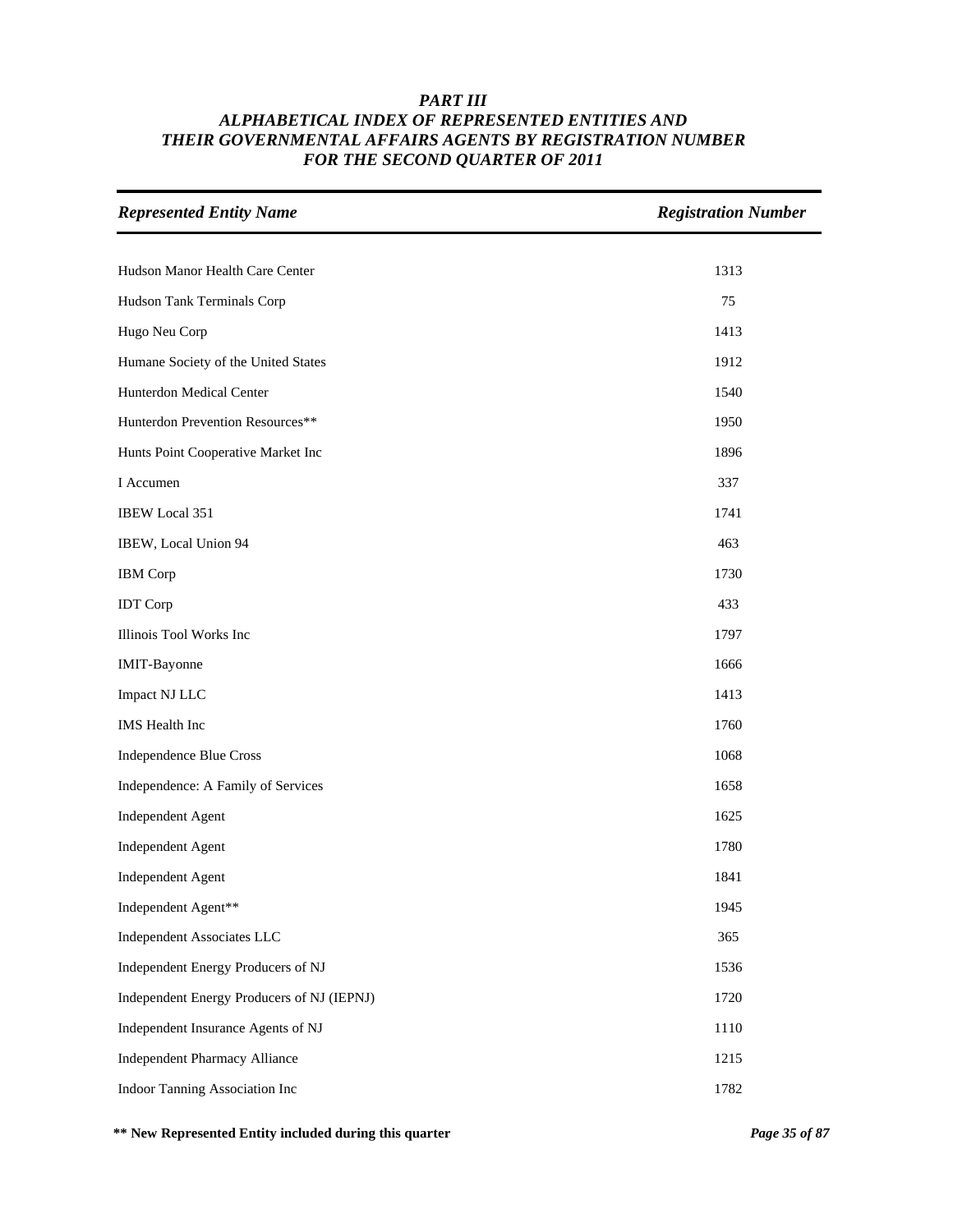| <b>Represented Entity Name</b>                                 | <b>Registration Number</b> |
|----------------------------------------------------------------|----------------------------|
|                                                                |                            |
| Infineum USA LP                                                | 1136                       |
| InfoStore                                                      | 721                        |
| ING North America Insurance Corp**                             | 1224                       |
| Ingenix                                                        | 1319                       |
| Ingenix                                                        | 1778                       |
| <b>Ingenix Public Sector Solutions</b>                         | 1778                       |
| Ingersoll Rand Co                                              | 721                        |
| Innovative Contracting Solutions LLC                           | 1540                       |
| <b>Innovative Educational Programs</b>                         | 365                        |
| Innovative Educational Programs LLC                            | 1614                       |
| Innovative Engineering Inc                                     | 1578                       |
| <b>INPAC</b>                                                   | 1854                       |
| <b>Insight Communications Services LLC</b>                     | 1540                       |
| <b>Insight Consulting Services LLC</b>                         | 1540                       |
| Instructional Systems Inc                                      | 800                        |
| <b>Insurance Auto Auctions</b>                                 | 365                        |
| Insurance Council of NJ                                        | 1192                       |
| Insurance Council of NJ                                        | 1277                       |
| Insurance Council of NJ Inc**                                  | 1479                       |
| Insurance Services Office Inc                                  | 755                        |
| Interactive Media Entertainment & Gaming Association (iMEGA)   | 365                        |
| <b>Interlock Device of New Jersey</b>                          | 1540                       |
| <b>Intermodal Materials Management</b>                         | 721                        |
| <b>International Business Machines Corp</b>                    | 1730                       |
| International Business Machines Inc (IBM)                      | 1578                       |
| <b>International Council of Shopping Centers</b>               | 721                        |
| <b>International Council of Shopping Centers</b>               | 1562                       |
| International Federation of Professional & Technical Engineers | 551                        |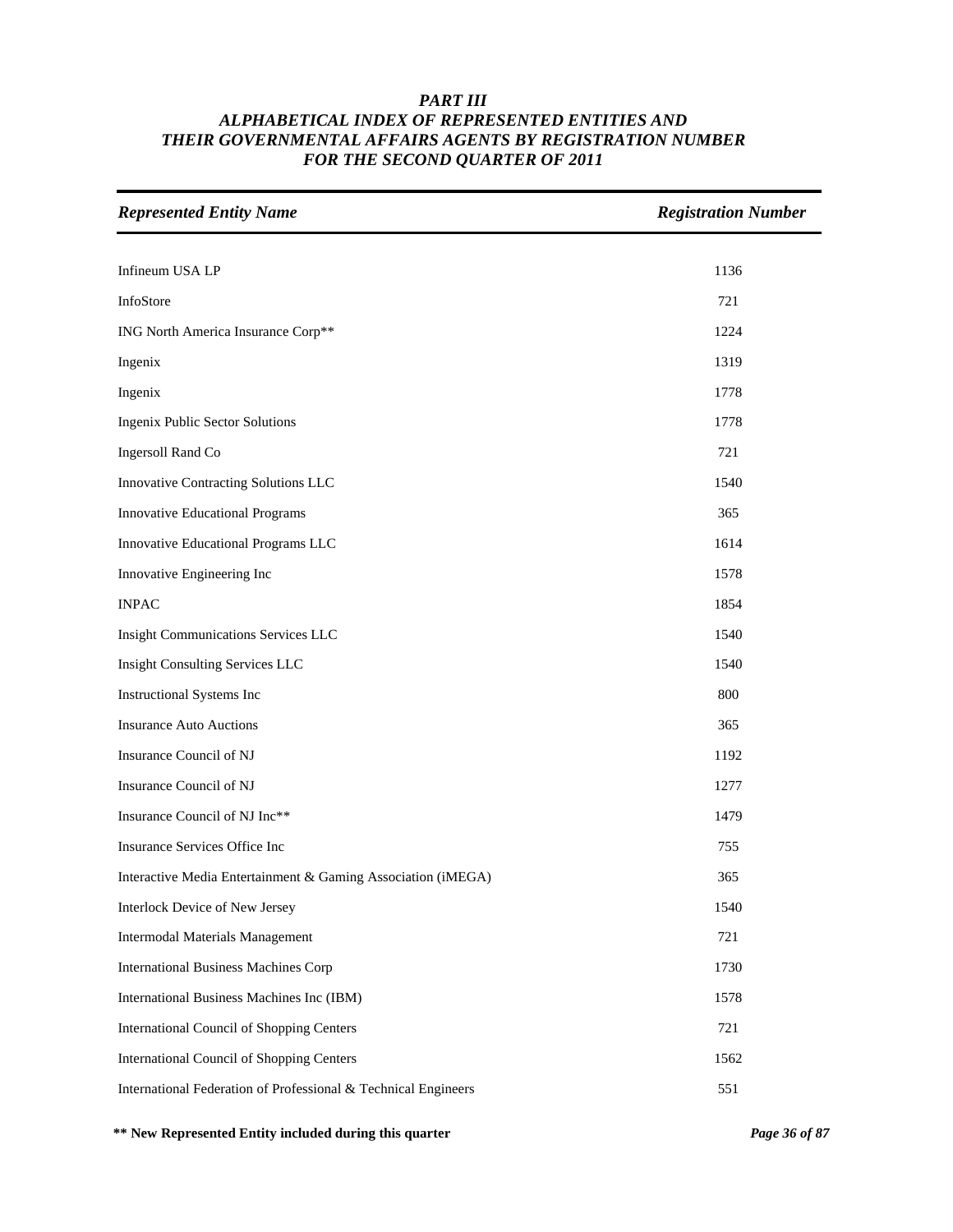| <b>Represented Entity Name</b>                                          | <b>Registration Number</b> |
|-------------------------------------------------------------------------|----------------------------|
|                                                                         |                            |
| International Fidelity Insurance Co                                     | 26                         |
| <b>International Game Technology</b>                                    | 433                        |
| <b>International Game Technology</b>                                    | 1819                       |
| International Health, Racquet & Sportsclub Association                  | 173                        |
| International Longshoreman's Association AFL-CIO                        | 75                         |
| International Matex Tank Terminals (IMTT)                               | 1720                       |
| <b>International Specialty Products Inc</b>                             | 551                        |
| <b>International Speedway Corp</b>                                      | 551                        |
| International Union of Operating Engineers LU 825                       | 1178                       |
| Interstate Outdoor Advertising Inc                                      | 1234                       |
| <b>Interstate Outdoor Advertising LP</b>                                | 1292                       |
| Intl Federation of Professional & Technical Engineers                   | 1385                       |
| Intralot US Corp                                                        | 1743                       |
| <b>Intrawest Corp</b>                                                   | 1562                       |
| Irrigation Association of NJ                                            | 721                        |
| Ishi Systems Inc                                                        | 721                        |
| Issues Management Inc                                                   | 463                        |
| J Burns Accntnt/Nicks Drug Trdng As Newark Fnncl Servs                  | 75                         |
| J Seward Johnson                                                        | 100                        |
| J&B Medical Supply Co Inc                                               | 1895                       |
| J.H. Reid, General Contractor                                           | 1587                       |
| Jackson Township                                                        | 337                        |
| Jackson, Gilmour & Dobbs PC / Gordon & Gordon PC/Connelly Baker Wotring | 433                        |
| <b>JAMES</b>                                                            | 1192                       |
| James A Kovach                                                          | 1267                       |
| Jenkinson's Pavilion & Jenkinson's South                                | 1473                       |
| Jersey Central Power & Light Co                                         | 1506                       |
| Jersey Central Power & Light Co                                         | 1536                       |

**\*\* New Represented Entity included during this quarter** *Page 37 of 87*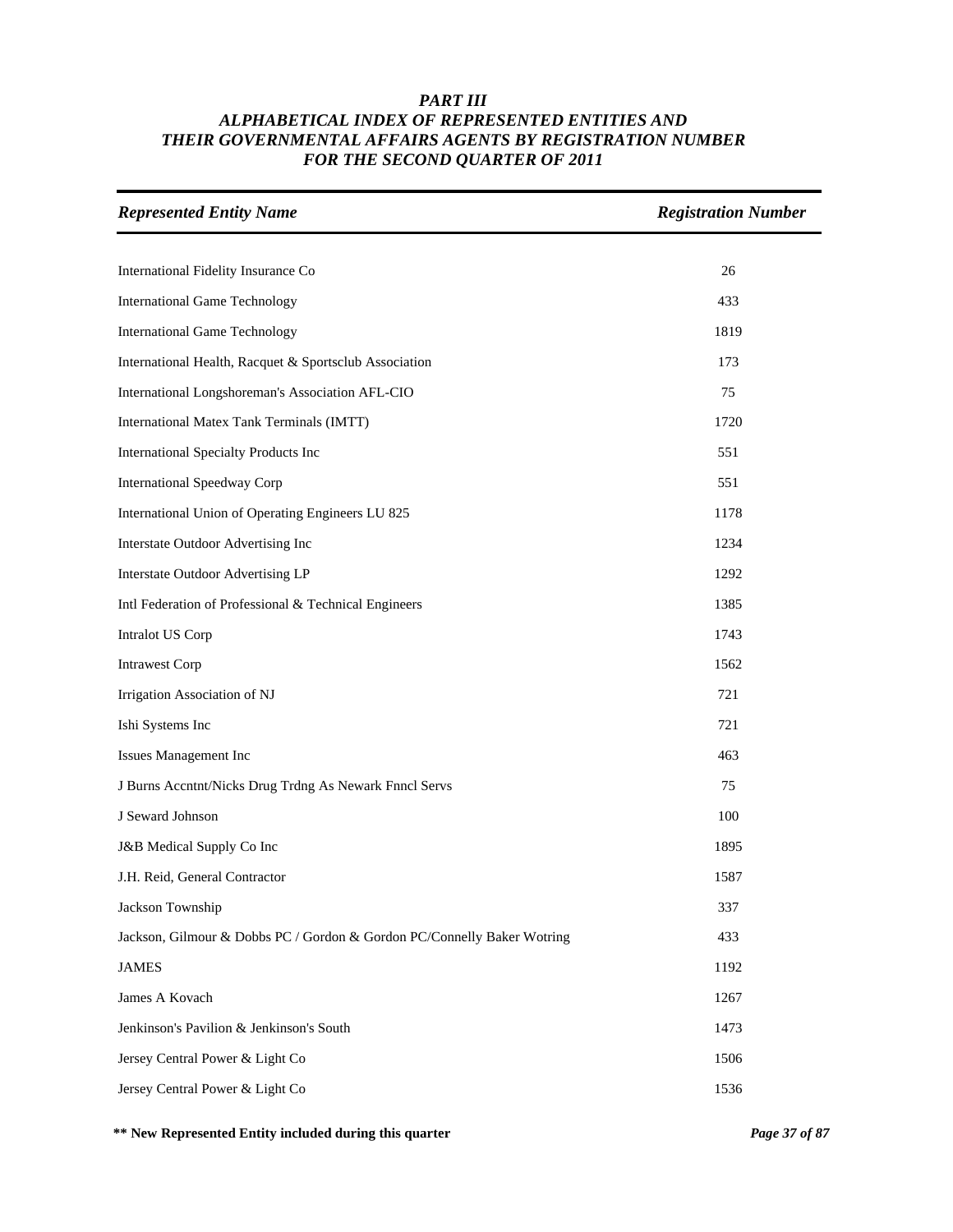| <b>Represented Entity Name</b>                                                          | <b>Registration Number</b> |
|-----------------------------------------------------------------------------------------|----------------------------|
|                                                                                         |                            |
| Jersey Outdoor Media                                                                    | 1510                       |
| Jersey Shore Teletherapy                                                                | 433                        |
| Jet Aviation                                                                            | 26                         |
| JH Reid On-Site Recycling Inc                                                           | 721                        |
| JNESO - District Council 1 IUOE-AFL-CIO                                                 | 1234                       |
| JNESO-District Council 1 IUOE AFL-CIO                                                   | 1928                       |
| Johanna Foods                                                                           | 1536                       |
| Johnson & Johnson                                                                       | 1497                       |
| <b>Johnston Communications</b>                                                          | 1494                       |
| Joseph A Fiordaliso LLC                                                                 | 1890                       |
| Joseph Jingoli & Sons Inc                                                               | 1714                       |
| JP Morgan Chase                                                                         | 1540                       |
| JPMorgan Chase Bank NA                                                                  | 1679                       |
| JPMorgan Chase Bank NA                                                                  | 1680                       |
| JPMorgan Chase Bank NA                                                                  | 1682                       |
| JPMorgan Chase Bank NA                                                                  | 1813                       |
| JSH International LLC                                                                   | 365                        |
| K Hovnanian Companies                                                                   | 1578                       |
| <b>K&amp;L Gates LLP</b>                                                                | 721                        |
| K&L Gates LLP/Alliance Chemical Inc on behalf of itself and Pfister Chemical<br>Inc     | 721                        |
| K&L Gates LLP/Arkema Inc                                                                | 721                        |
| K&L Gates LLP/Ashland Inc                                                               | 721                        |
| K&L Gates LLP/Atlantic Richfield Co                                                     | 721                        |
| K&L Gates LLP/BASF Corp on its own behalf and on behalf of BASF Catalysts<br><b>LLC</b> | 721                        |
| K&L Gates LLP/Belleville Industrial Center                                              | 721                        |
| K&L Gates LLP/Benjamin Moore & Co                                                       | 721                        |
| K&L Gates LLP/BOC Group Inc                                                             | 721                        |

**\*\* New Represented Entity included during this quarter** *Page 38 of 87*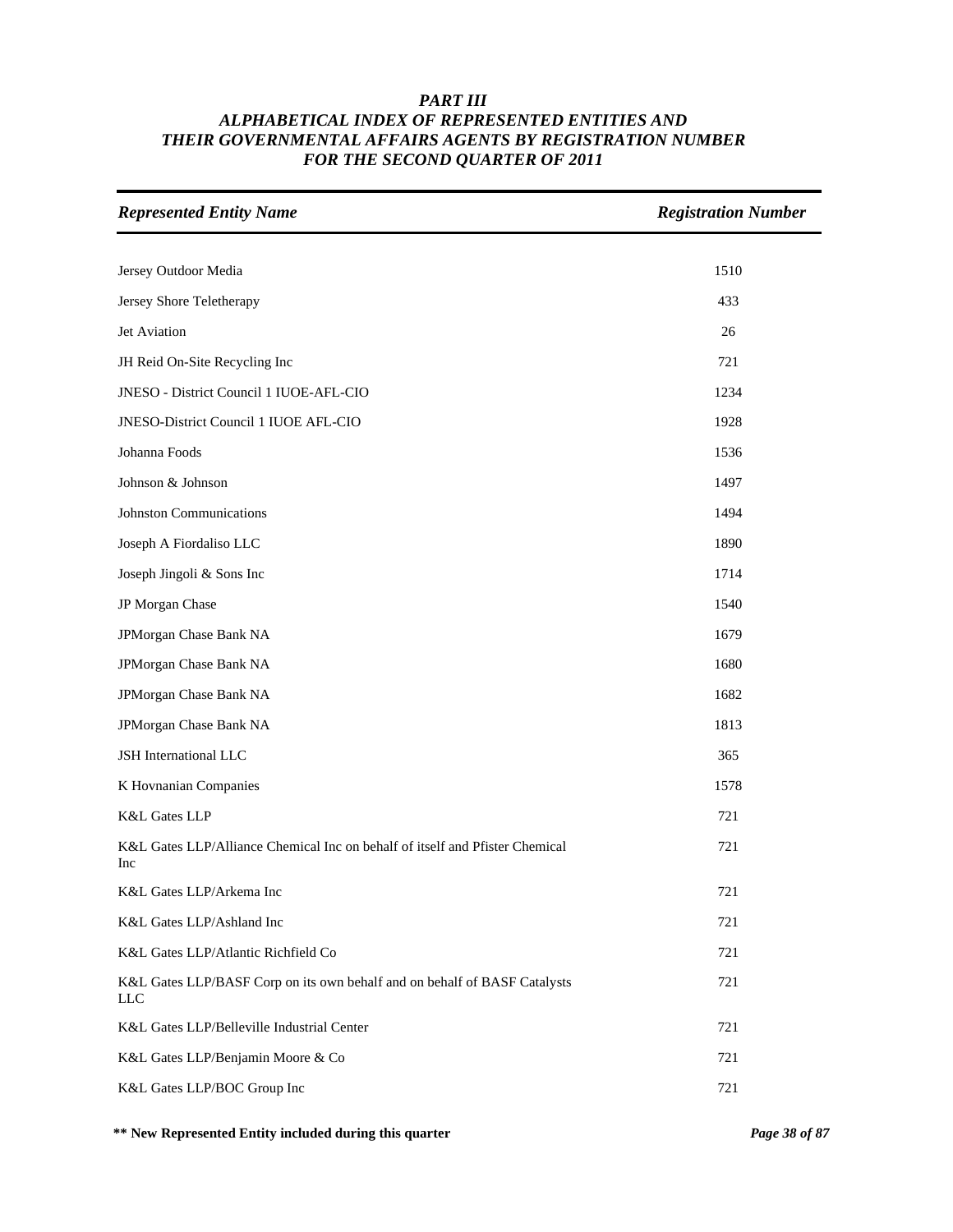| <b>Represented Entity Name</b>                                                                                                                                        | <b>Registration Number</b> |
|-----------------------------------------------------------------------------------------------------------------------------------------------------------------------|----------------------------|
|                                                                                                                                                                       |                            |
| K&L Gates LLP/Bristol Myers Squibb                                                                                                                                    | 721                        |
| K&L Gates LLP/CBS Corp, a Delaware corp, f/k/a Viacom Inc successor by<br>merger to CBS Corp, a Pennsylvania corp, f/k/a Westinghouse Electric Corp                   | 721                        |
| K&L Gates LLP/Celanese Ltd                                                                                                                                            | 721                        |
| K&L Gates LLP/Chemtura Corp and Raclaur LLC as current and former owner of<br>the property f/k/a Atlantic Industries                                                  | 721                        |
| K&L Gates LLP/Chevron Environmental Management Company for itself and on<br>behalf of Texaco Inc                                                                      | 721                        |
| <b>K&amp;L Gates LLP/Coltec Industries</b>                                                                                                                            | 721                        |
| K&L Gates LLP/Conopco Inc d/b/a Unilever (as successor to CPC/Bestfoods,<br>former parent of th Penick Corp (facility loacted at 540 New York Ave,<br>Lyndhurst, NJ)) | 721                        |
| K&L Gates LLP/Covanta Essex Co                                                                                                                                        | 721                        |
| K&L Gates LLP/Croda Inc                                                                                                                                               | 721                        |
| K&L Gates LLP/DII Industries LLC                                                                                                                                      | 721                        |
| K&L Gates LLP/DiLorenzo Properties Co on behalf of itself and the<br>Goldman/Goldman/DiLorenzo Properties Partnerships                                                | 721                        |
| K&L Gates LLP/Eden Wood Corp                                                                                                                                          | 721                        |
| K&L Gates LLP/EI du Pont de Nemours and Co                                                                                                                            | 721                        |
| K&L Gates LLP/Elan Chemical Co                                                                                                                                        | 721                        |
| K&L Gates LLP/EPEC Polymers Inc on behalf of itself and EPEC Oil Co<br><b>Liquidating Trust</b>                                                                       | 721                        |
| K&L Gates LLP/Essex Chemical Corp                                                                                                                                     | 721                        |
| K&L Gates LLP/Flexon Industries Corp                                                                                                                                  | 721                        |
| K&L Gates LLP/Franklin-Burlington Plastics Inc                                                                                                                        | 721                        |
| K&L Gates LLP/Garfield Molding Co Inc                                                                                                                                 | 721                        |
| K&L Gates LLP/General Electric Co                                                                                                                                     | 721                        |
| K&L Gates LLP/Givaudan Fragrances Corp (Fragrances North America)                                                                                                     | 721                        |
| K&L Gates LLP/Goodrich Corp on behalf of itself and Kalama Specialty<br>Chemicals Inc                                                                                 | 721                        |
| K&L Gates LLP/Hartz Consumer Group Inc on behalf of The Hartz Mountain<br>Corp                                                                                        | 721                        |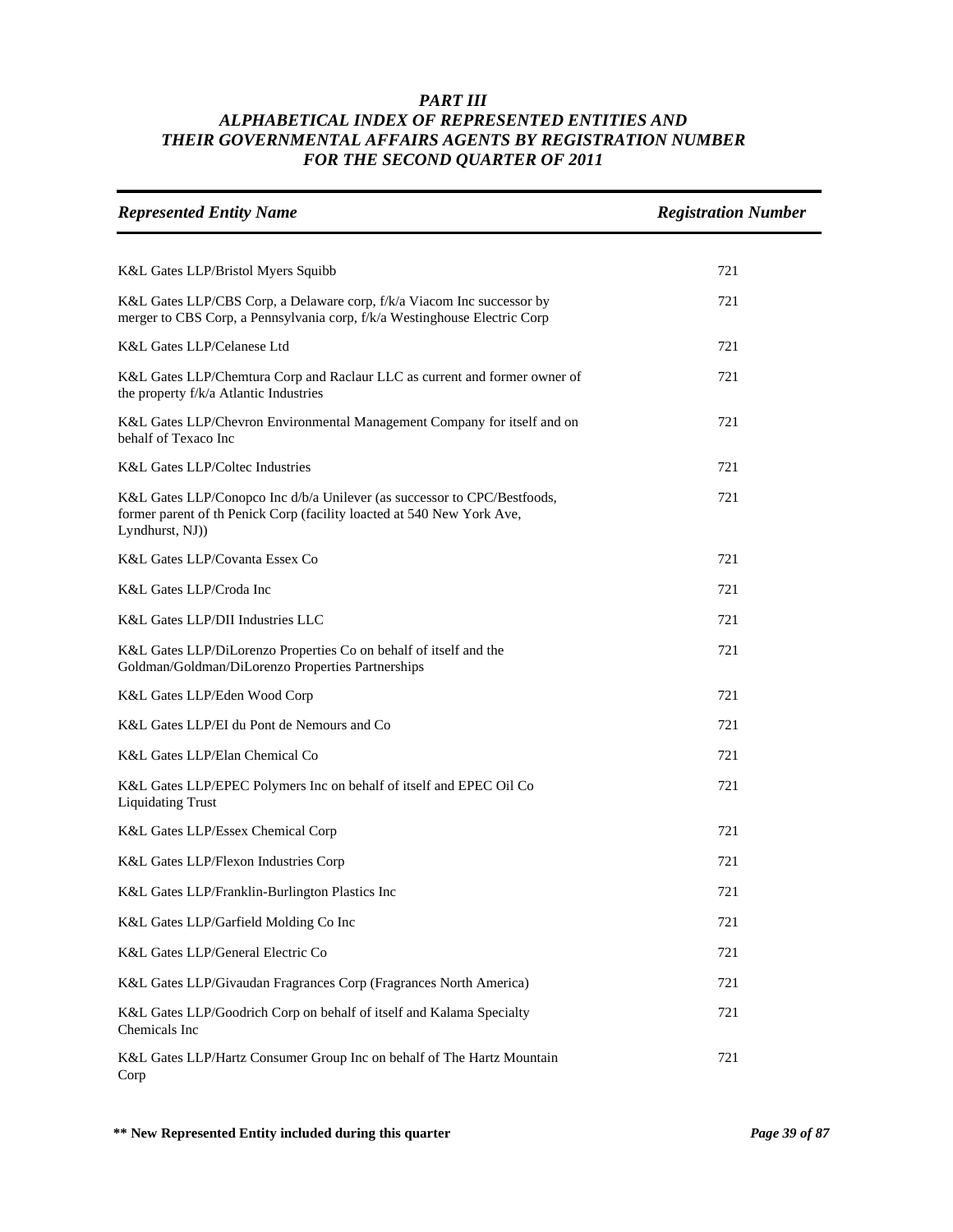| <b>Represented Entity Name</b>                                                                                                                                                                                                                                           | <b>Registration Number</b> |
|--------------------------------------------------------------------------------------------------------------------------------------------------------------------------------------------------------------------------------------------------------------------------|----------------------------|
|                                                                                                                                                                                                                                                                          |                            |
| K&L Gates LLP/Hercules Chemical Corp Inc                                                                                                                                                                                                                                 | 721                        |
| K&L Gates LLP/Hess Corp on its own behalf and on behalf of Atlantic Richfield<br>Co                                                                                                                                                                                      | 721                        |
| K&L Gates LLP/Hexcel Corp                                                                                                                                                                                                                                                | 721                        |
| K&L Gates LLP/Hoffmann-LaRoche Inc on its own behalf and on behalf of its<br>affiliate Roche Diagnostics                                                                                                                                                                 | 721                        |
| K&L Gates LLP/Honeywell International Inc                                                                                                                                                                                                                                | 721                        |
| K&L Gates LLP/ISP Chemicals LLC                                                                                                                                                                                                                                          | 721                        |
| K&L Gates LLP/ITT Corp                                                                                                                                                                                                                                                   | 721                        |
| K&L Gates LLP/Kao Brands Co                                                                                                                                                                                                                                              | 721                        |
| K&L Gates LLP/Leemilt's Petroleum Inc (successor to Power Test of New Jersey<br>Inc) on its behalf and on behalf of Power Test Realty Co Limited Partnership and<br>Getty Properties Corp the General Partner of Power Test Realty Company<br><b>Limited Partnership</b> | 721                        |
| K&L Gates LLP/Lucent Technologies Inc                                                                                                                                                                                                                                    | 721                        |
| K&L Gates LLP/Mallinckrodt Inc                                                                                                                                                                                                                                           | 721                        |
| K&L Gates LLP/National-Standard LLC                                                                                                                                                                                                                                      | 721                        |
| K&L Gates LLP/Newell Rubbermaid Inc on behalf of itself and its wholly-owned<br>subsidiaries Goody Products Inc and Berol Corp (as successor by merger to Faber-<br>Castell Corp)                                                                                        | 721                        |
| K&L Gates LLP/News Publishing Australia Ltd (successor to Chris-Craft<br>Industries)                                                                                                                                                                                     | 721                        |
| K&L Gates LLP/Novelis Corp (f/k/a Alcan Aluminum Corp)                                                                                                                                                                                                                   | 721                        |
| K&L Gates LLP/NPEC Inc                                                                                                                                                                                                                                                   | 721                        |
| K&L Gates LLP/Otis Elevator Co                                                                                                                                                                                                                                           | 721                        |
| K&L Gates LLP/Pfizer Inc                                                                                                                                                                                                                                                 | 721                        |
| K&L Gates LLP/Pharmacia Corp (f/k/a Monsanto Co)                                                                                                                                                                                                                         | 721                        |
| K&L Gates LLP/PPG Industries Inc                                                                                                                                                                                                                                         | 721                        |
| K&L Gates LLP/Public Service Electric and Gas Co                                                                                                                                                                                                                         | 721                        |
| K&L Gates LLP/Purdue Pharma Technologies Inc                                                                                                                                                                                                                             | 721                        |
| K&L Gates LLP/Quality Carriers Inc as successor to Chemical Leaman Tank<br>Lines Inc its affiliates and parents                                                                                                                                                          | 721                        |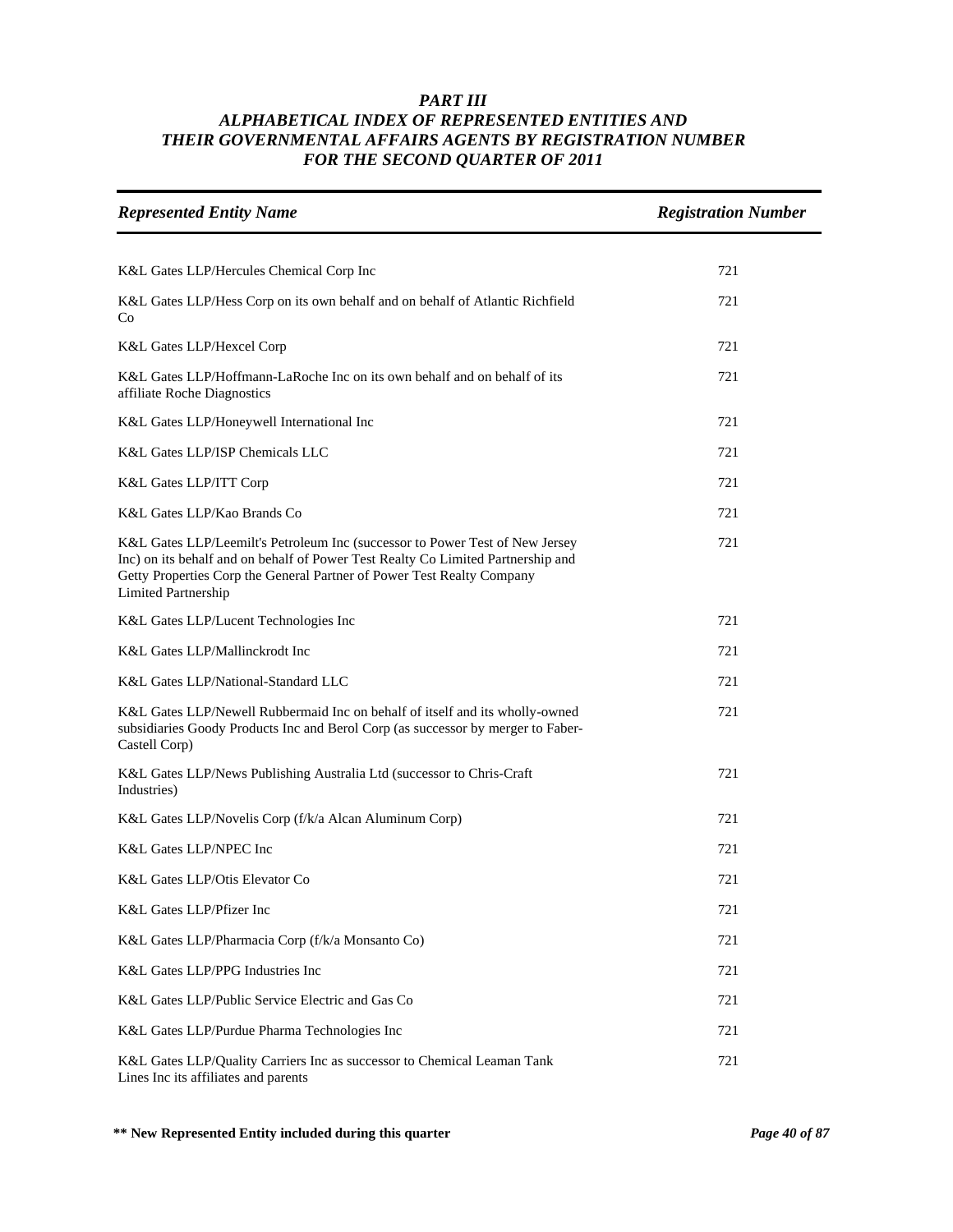| <b>Represented Entity Name</b>                                                                                                               | <b>Registration Number</b> |
|----------------------------------------------------------------------------------------------------------------------------------------------|----------------------------|
|                                                                                                                                              |                            |
| K&L Gates LLP/Reichhold Chemicals Inc                                                                                                        | 721                        |
| K&L Gates LLP/Revere Smelting and Refining Corp                                                                                              | 721                        |
| K&L Gates LLP/Safety-Kleen Envirosystems Co by McKesson and McKesson<br>Corp for itself                                                      | 721                        |
| K&L Gates LLP/Sequa Corp                                                                                                                     | 721                        |
| K&L Gates LLP/Sun Chemical Corp                                                                                                              | 721                        |
| K&L Gates LLP/Tate & Lyle Ingredients Americas Inc (f/k/a A.E. Staley<br>Manufacturing Co, including its former division Staley Chemical Co) | 721                        |
| K&L Gates LLP/Teva Pharmaceuticals USA Inc (f/k/a Biocraft Laboratories Inc)                                                                 | 721                        |
| K&L Gates LLP/Teval Corp                                                                                                                     | 721                        |
| K&L Gates LLP/Textron Inc                                                                                                                    | 721                        |
| K&L Gates LLP/The Newark Group                                                                                                               | 721                        |
| K&L Gates LLP/The Sherwin-Williams Co                                                                                                        | 721                        |
| K&L Gates LLP/The Stanley Works                                                                                                              | 721                        |
| K&L Gates LLP/Three County Volkswagen                                                                                                        | 721                        |
| K&L Gates LLP/Tierra Solutions Inc a Maxus Energy Corp and Occidental<br>Chemical Corp (as successor to Diamond Shamrock Chemicals Co)       | 721                        |
| K&L Gates LLP/Tiffany and Co                                                                                                                 | 721                        |
| K&L Gates LLP/Vertellus Specialties Inc f/k/a Reilly Industries Inc                                                                          | 721                        |
| K&L Gates LLP/Vulcan Materials Co                                                                                                            | 721                        |
| K&L Gates LLP/Wyeth on behalf of Shulton Inc                                                                                                 | 721                        |
| $K-12$ Inc                                                                                                                                   | 365                        |
| K <sub>2</sub> Pure Solutions                                                                                                                | 1781                       |
| Kana Life Sciences**                                                                                                                         | 365                        |
| Katz Governmental Affairs LLC                                                                                                                | 1319                       |
| Kaufman Zita Group LLC                                                                                                                       | 1720                       |
| <b>KDC Solar LLC</b>                                                                                                                         | 1720                       |
| Kean University                                                                                                                              | 721                        |
| Keating Project Development Inc                                                                                                              | 1528                       |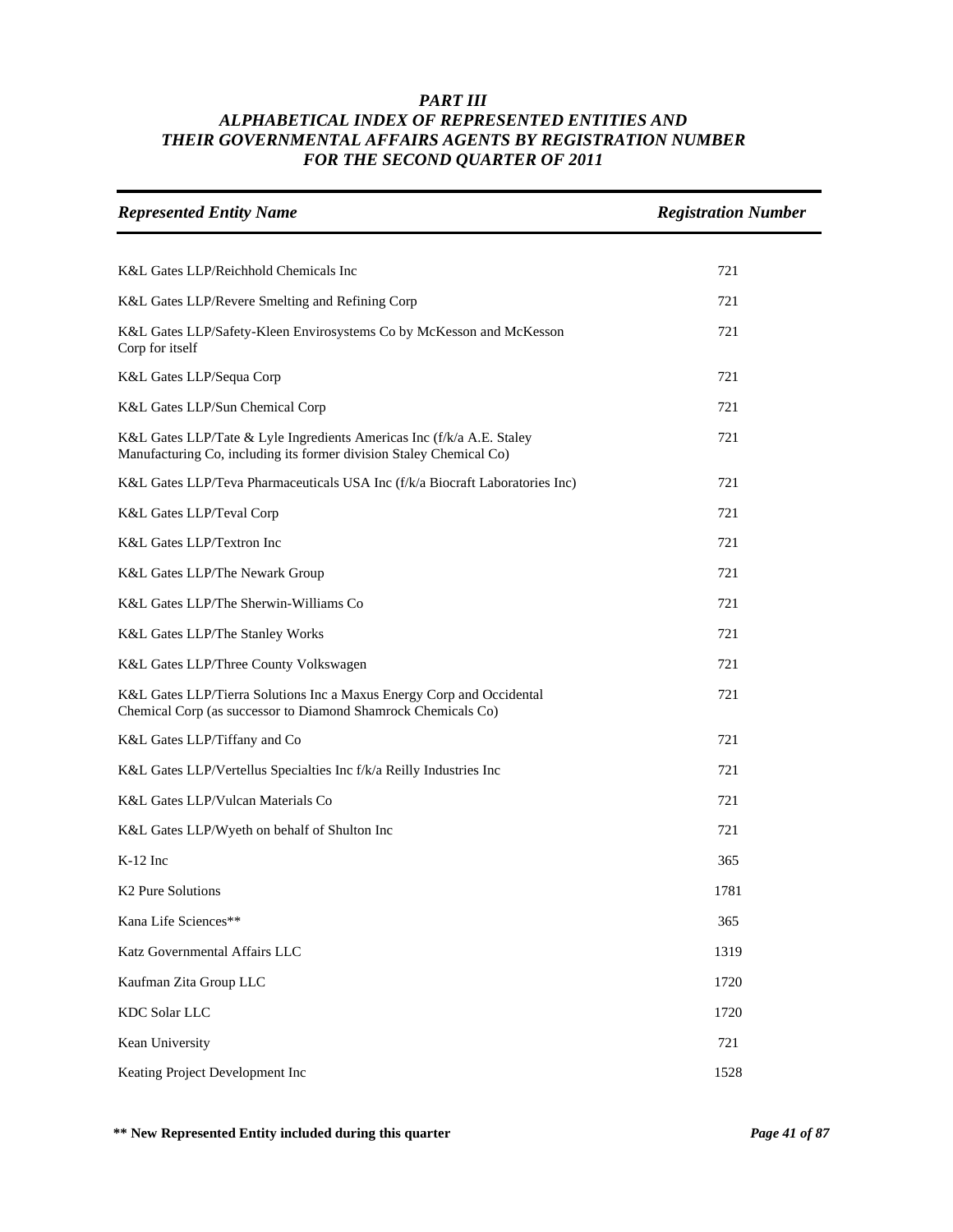| <b>Represented Entity Name</b>                         | <b>Registration Number</b> |
|--------------------------------------------------------|----------------------------|
|                                                        |                            |
| Keith Corp                                             | 337                        |
| Kennedy Health System                                  | 1054                       |
| Kennedy Health System Inc                              | 1695                       |
| Kennedy Health Systems                                 | 365                        |
| Kennedy Health Systems                                 | 1528                       |
| Kessler Foundation Inc**                               | 1287                       |
| Kimberly-Clark Corp                                    | 910                        |
| King Street Partnership LLC                            | 337                        |
| Kings Pharmacy & Surgical Supplies                     | 800                        |
| Kings Row Homes LLC                                    | 365                        |
| Kintock Group The                                      | 1473                       |
| Knowles Hall Consulting                                | 1781                       |
| Komjathy & Stewart LLC                                 | 1479                       |
| Konami Gaming Inc                                      | 774                        |
| Korean-American Cleaners Association of New Jersey The | 1797                       |
| Korff Enterprises                                      | 1735                       |
| <b>KPMG LLP</b>                                        | 1730                       |
| Kraft Foods Global Inc                                 | 365                        |
| Kronos                                                 | 1781                       |
| Kulite Semiconductor Products Inc                      | 939                        |
| L. Robert Kimball and Assoc Inc                        | 1894                       |
| L. Robert Kimball and Associates                       | 1771                       |
| L.J. & M. Laplace Chemicals Co Inc                     | 939                        |
| L-3 Communications                                     | 1287                       |
| LA Fitness Inc                                         | 1479                       |
| Laborers Eastern Region Organizing Fund                | 1162                       |
| Land Conservancy of New Jersey The                     | 1857                       |
| Land of Make Believe                                   | 1901                       |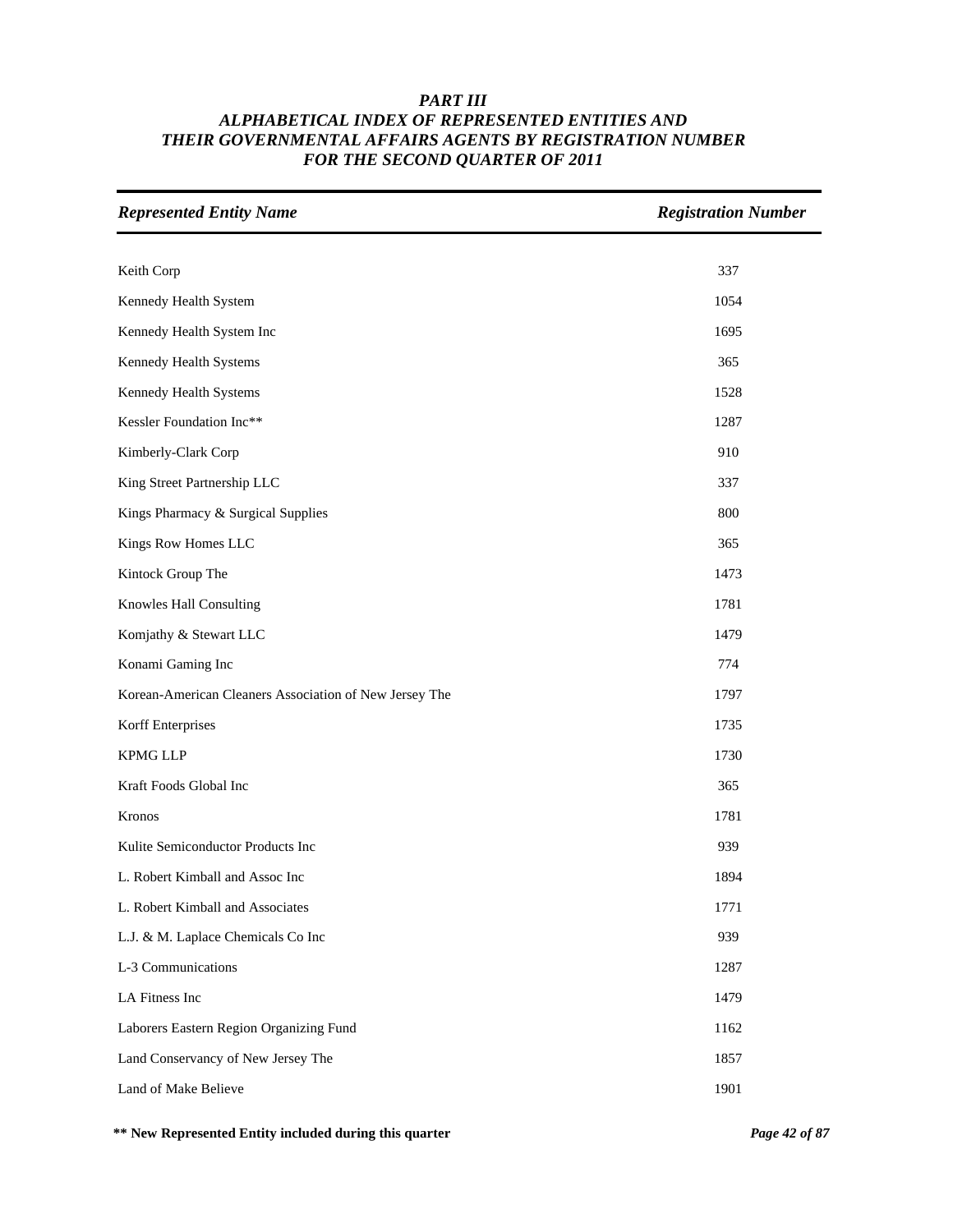| <b>Represented Entity Name</b>        | <b>Registration Number</b> |
|---------------------------------------|----------------------------|
|                                       |                            |
| Land Resource Solutions LLC           | 1540                       |
| Landfill Energy Systems               | 1536                       |
| Landmark Companies LLC                | 551                        |
| Landmark Property Management Inc      | 1286                       |
| Large Doc Solutions                   | 721                        |
| Laurdan Realty                        | 1781                       |
| Lazard Freres & Co                    | 26                         |
| <b>LCOR</b>                           | 1607                       |
| League of Women Voters of NJ          | 1164                       |
| Lefrak Organization Inc               | 365                        |
| Legal Services of NJ Inc              | 756                        |
| Leigh Realty Co                       | 721                        |
| Leigh Realty Co                       | 1704                       |
| Leisure Chateau Care & Rehabilitation | 433                        |
| Lennar Co                             | 551                        |
| Liberty Dental Plan                   | 173                        |
| Liberty Health System Inc             | 1413                       |
| Liberty Healthcare Corp               | 433                        |
| Liberty Mutual Group                  | 1492                       |
| Liberty Mutual Insurance Co           | 1192                       |
| Liberty Science Center                | 1335                       |
| Liberty Science Center                | 1882                       |
| Liberty State Financial               | 1741                       |
| Lighthouse Behavioral                 | 1528                       |
| Lilly USA LLC                         | 365                        |
| Lincoln Financial Group               | 1224                       |
| Lincoln Renewable Energy LLC          | 1767                       |
| Linden Yellow Cab Inc                 | 1413                       |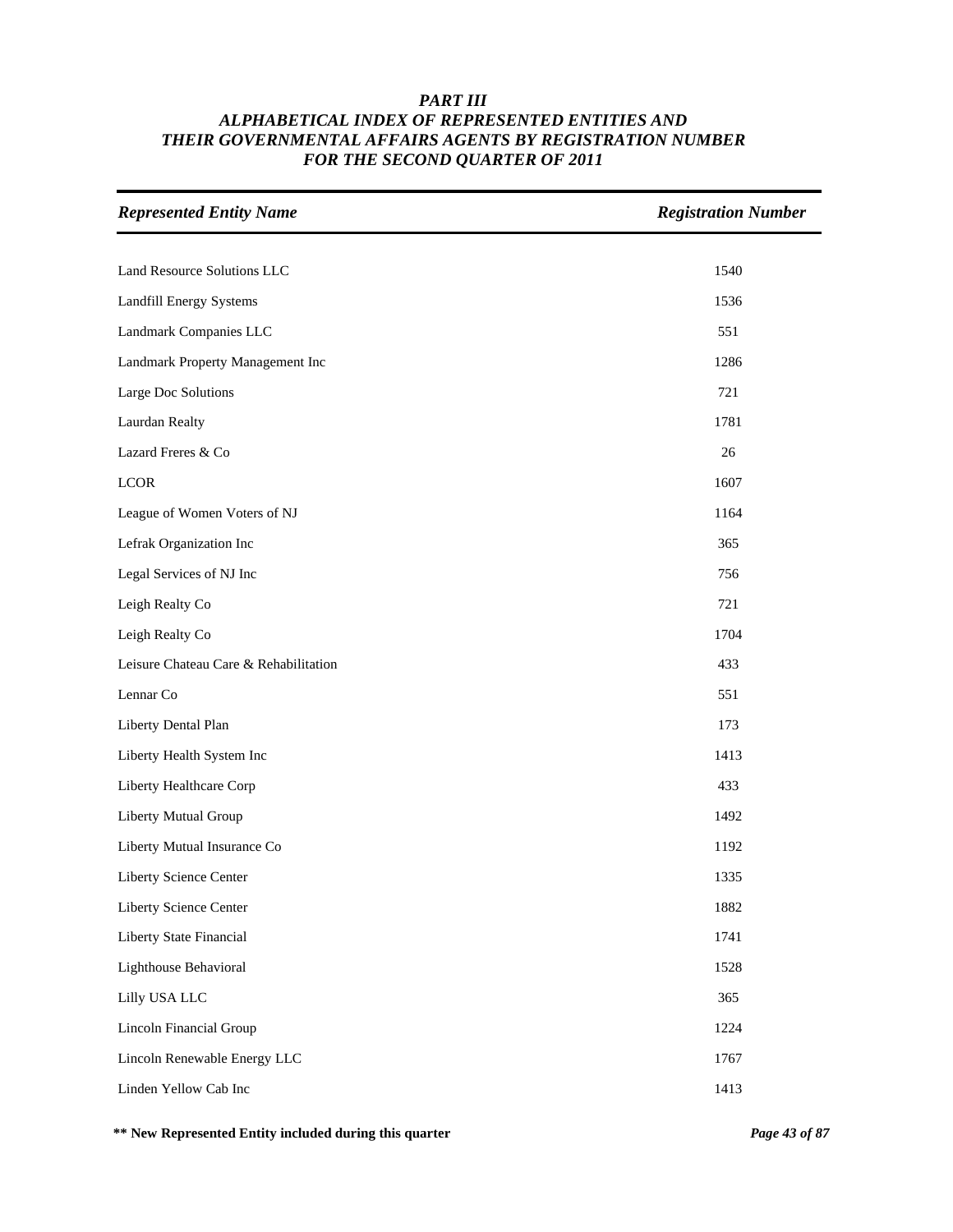| <b>Represented Entity Name</b>        | <b>Registration Number</b> |
|---------------------------------------|----------------------------|
|                                       |                            |
| Live Nation                           | 1562                       |
| Livingston Board of Education         | 1234                       |
| Lloyd's America Inc                   | 1891                       |
| Logan Vista                           | 677                        |
| LogistiCare                           | 173                        |
| <b>Longstreet Development</b>         | 1839                       |
| Louis Berger & Associates             | 1458                       |
| Louis Berger Group Inc                | 365                        |
| Lourdes Health System                 | 1292                       |
| Loving Care**                         | 1054                       |
| Lowenstein Sandler PC                 | 551                        |
| Lowes Cos Inc                         | 1234                       |
| Lowe's Home Centers Inc               | 1234                       |
| Lumberton Township                    | 337                        |
| Lunde & Burger                        | 551                        |
| Luxottica Retail                      | 433                        |
| M & M Construction                    | 800                        |
| M Management                          | 1666                       |
| M/A-Com Inc                           | 1735                       |
| Mack Cali Realty Corp                 | 551                        |
| Maersk-Sealand Inc/APM Terminal       | 365                        |
| Magazine Publishers of America Inc    | 433                        |
| <b>Magellan Health Services</b>       | 365                        |
| Magellan Resources Group              | 1536                       |
| MainStreet Advocates for Kronos Inc   | 365                        |
| Management & Government Resources Inc | 337                        |
| Manzo Organization                    | 1741                       |
| <b>MAR Acquisition Group</b>          | 1786                       |

**\*\* New Represented Entity included during this quarter** *Page 44 of 87*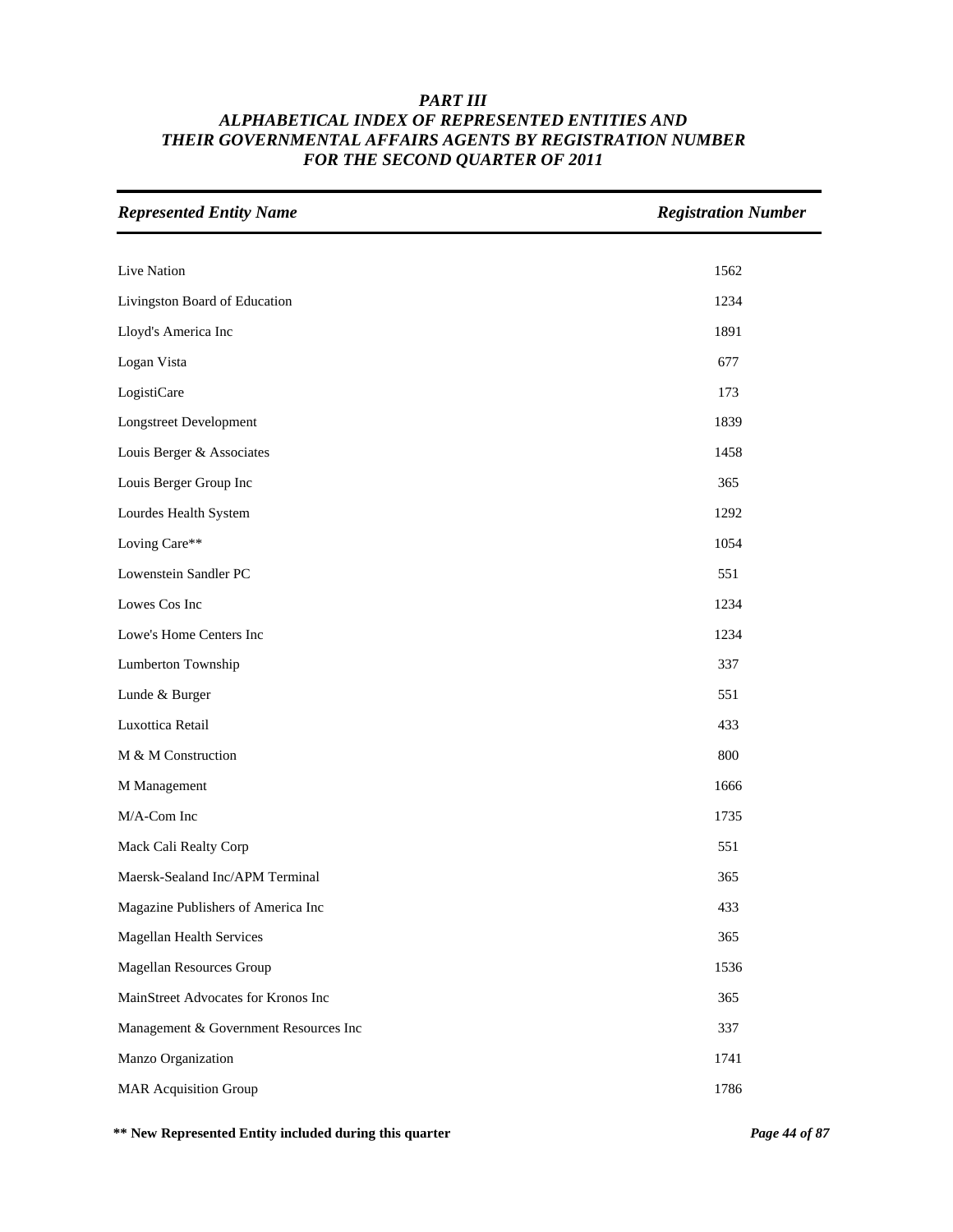| <b>Represented Entity Name</b>                                    | <b>Registration Number</b> |
|-------------------------------------------------------------------|----------------------------|
|                                                                   |                            |
| Marcal Papermills LLC                                             | 1562                       |
| Marcellus Shale Coalition                                         | 1911                       |
| March of Dimes                                                    | 721                        |
| Marina District Development Co dba Borgata Hotel Casino & Spa     | 1286                       |
| Marina District Development Co LLC dba Borgata Hotel Casino & Spa | 1413                       |
| Marina Energy LLC c/o South Jersey Industries                     | 1510                       |
| Marine Trades Associaton of New Jersey                            | 1861                       |
| Marisol Inc                                                       | 1075                       |
| Maritime Association of Port of NY & NJ                           | 1319                       |
| Mark IV IVHS                                                      | 1192                       |
| <b>Market Merchants Associates</b>                                | 337                        |
| Marl Associates                                                   | 1054                       |
| Marlboro Township Municipal Utilities Authority                   | 1781                       |
| Mars Inc                                                          | 26                         |
| Martin Bontempo Inc                                               | 721                        |
| Martin Resnick                                                    | 1413                       |
| Maser Consulting PA                                               | 433                        |
| Massachusetts Mutual Life Insurance Co                            | 1224                       |
| Matrix Development Group                                          | 1538                       |
| Matthew Gallagher                                                 | 800                        |
| Matzel & Mumford Organization                                     | 1607                       |
| MAXIMUS Inc                                                       | 365                        |
| Mayfair Supermarkets                                              | 910                        |
| MBI Development Company Inc                                       | 1510                       |
| McGraw Hill Educational                                           | 1528                       |
| McGraw-Hill Education                                             | 1534                       |
| McLane Company Inc                                                | 721                        |
| McMahon Associates                                                | 1540                       |

**\*\* New Represented Entity included during this quarter** *Page 45 of 87*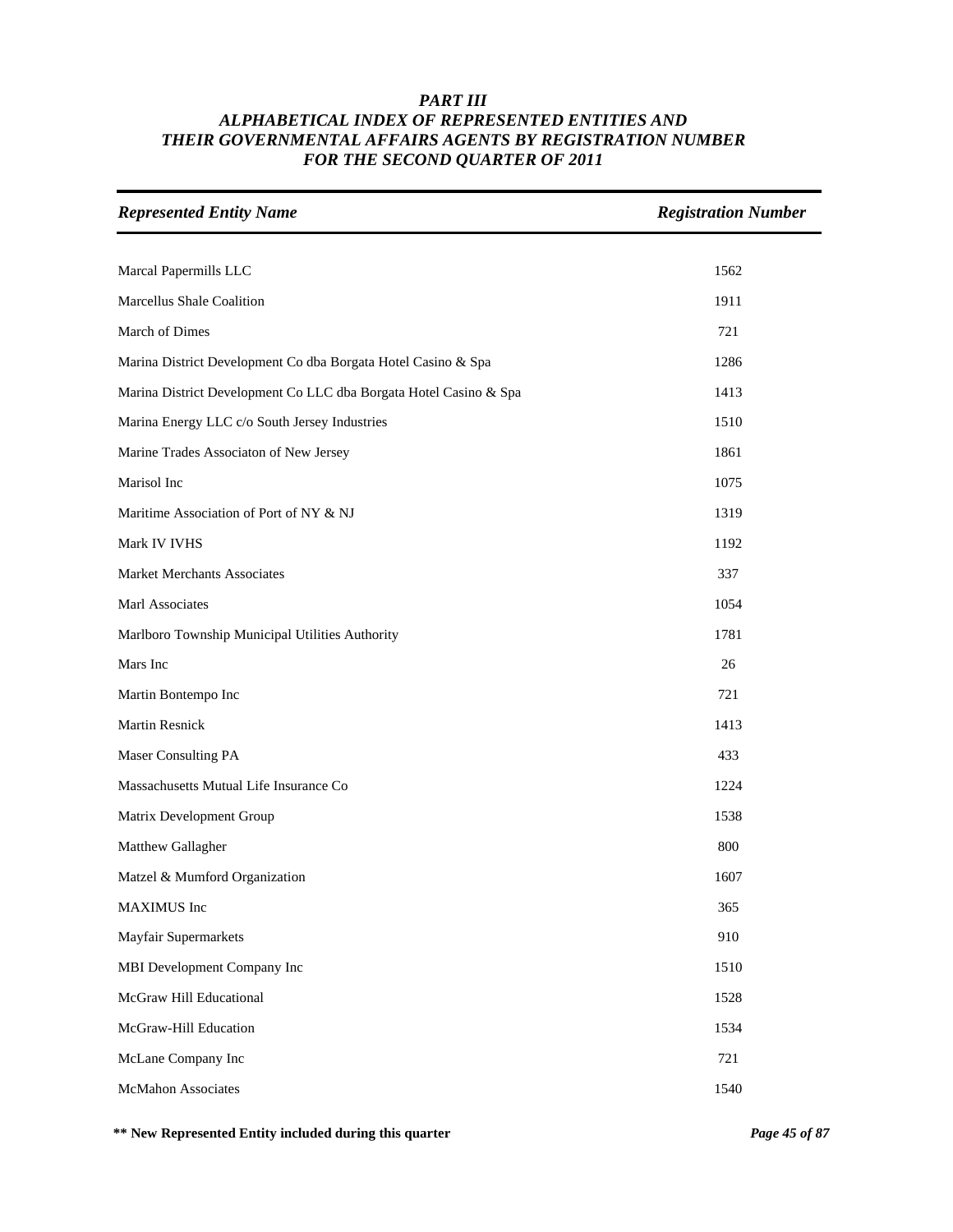| <b>Represented Entity Name</b>                                | <b>Registration Number</b> |
|---------------------------------------------------------------|----------------------------|
|                                                               |                            |
| McMahon Engineering                                           | 1540                       |
| MDAdvantage Insurance Co                                      | 1741                       |
| Meadowlands One**                                             | 939                        |
| Mechanical Contractors Association of NJ                      | 92                         |
| Med Realty LLC                                                | 1413                       |
| MedAssure Services LLC                                        | 463                        |
| Medco Health Solutions Inc                                    | 1284                       |
| Medco Health Solutions Inc                                    | 1648                       |
| Medco Health Solutions Inc & Affiliates                       | 365                        |
| Medical Society of NJ                                         | 174                        |
| Medical Society of NJ                                         | 721                        |
| Medical Society of NJ                                         | 1427                       |
| Medical Transportation Association of New Jersey              | 1287                       |
| Medig Consulting Group                                        | 26                         |
| MedImmune                                                     | 1887                       |
| Medivault                                                     | 1540                       |
| Medversant                                                    | 1540                       |
| MEL/JIF (PERMA)                                               | 551                        |
| Memorial Hospital of Salem County The                         | 1540                       |
| Memorial Sloan Kettering                                      | 75                         |
| Memorial Sloan Kettering Cancer Ctr                           | 1741                       |
| Mental Health Association in New Jersey                       | 1844                       |
| Mental Health Association of New Jersey                       | 1618                       |
| Mentor Network                                                | 1528                       |
| Mentor Network The                                            | 1534                       |
| Mercadien PC Certified Public Accountants                     | 1720                       |
| Mercer County Children's Medical Daycare                      | 463                        |
| Mercer County Council on Alcohol and Drug Addiction (MCADA)** | 1950                       |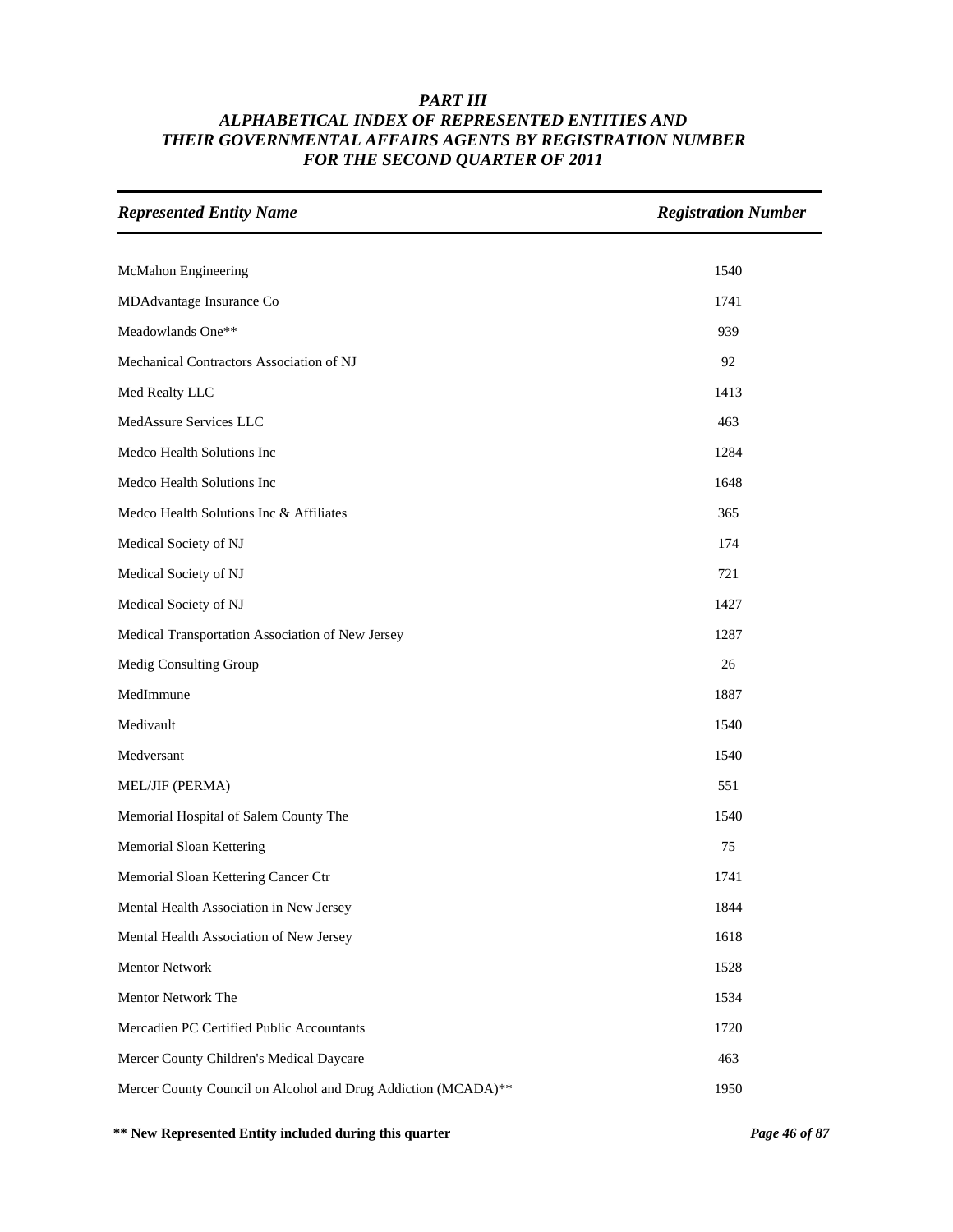| <b>Represented Entity Name</b>                      | <b>Registration Number</b> |
|-----------------------------------------------------|----------------------------|
|                                                     |                            |
| Mercer County Improvement Authority                 | 1287                       |
| Mercer County Improvement Authority                 | 1494                       |
| Mercerville Medical Associates                      | 1313                       |
| Merck & Co Inc                                      | 1536                       |
| Merck Medco Managed Care LLC                        | 677                        |
| Merck Sharp & Dohme Corp and its Affilliates        | 365                        |
| Merck Sharp & Dohme Corporation and its Affiliates  | 1924                       |
| Merck Sharp & Dohme Corporation and its affilliates | 1153                       |
| Mercury Public Affairs/Autodesk Inc**               | 433                        |
| Mercury Public Affairs/Silverstein Properties       | 433                        |
| Meridian Health Systems                             | 1192                       |
| Meridian Health Systems                             | 1309                       |
| Meridian Quality Care                               | 800                        |
| Merit Health Systems LLC                            | 365                        |
| Merrill Lynch & Co                                  | 1787                       |
| Merrill Lynch & Co Inc                              | 1802                       |
| Metlife                                             | 365                        |
| Metro Stop Enterprises LLC                          | 939                        |
| Metropolitan Interconnect                           | 1621                       |
| Metropolitan Life Insurance Co (MetLife)            | 1899                       |
| Metropolitan Orthopedic Consultants (MOCS)**        | 1224                       |
| MHA LLC                                             | 433                        |
| MHA LLC                                             | 1413                       |
| <b>MHF</b> Logistical Solutions                     | 551                        |
| <b>MHM</b> Services                                 | 173                        |
| Michael & Carroll PC                                | 1294                       |
| Micro Electronics Inc                               | 365                        |
| Microsoft Corp                                      | 173                        |

**\*\* New Represented Entity included during this quarter** *Page 47 of 87*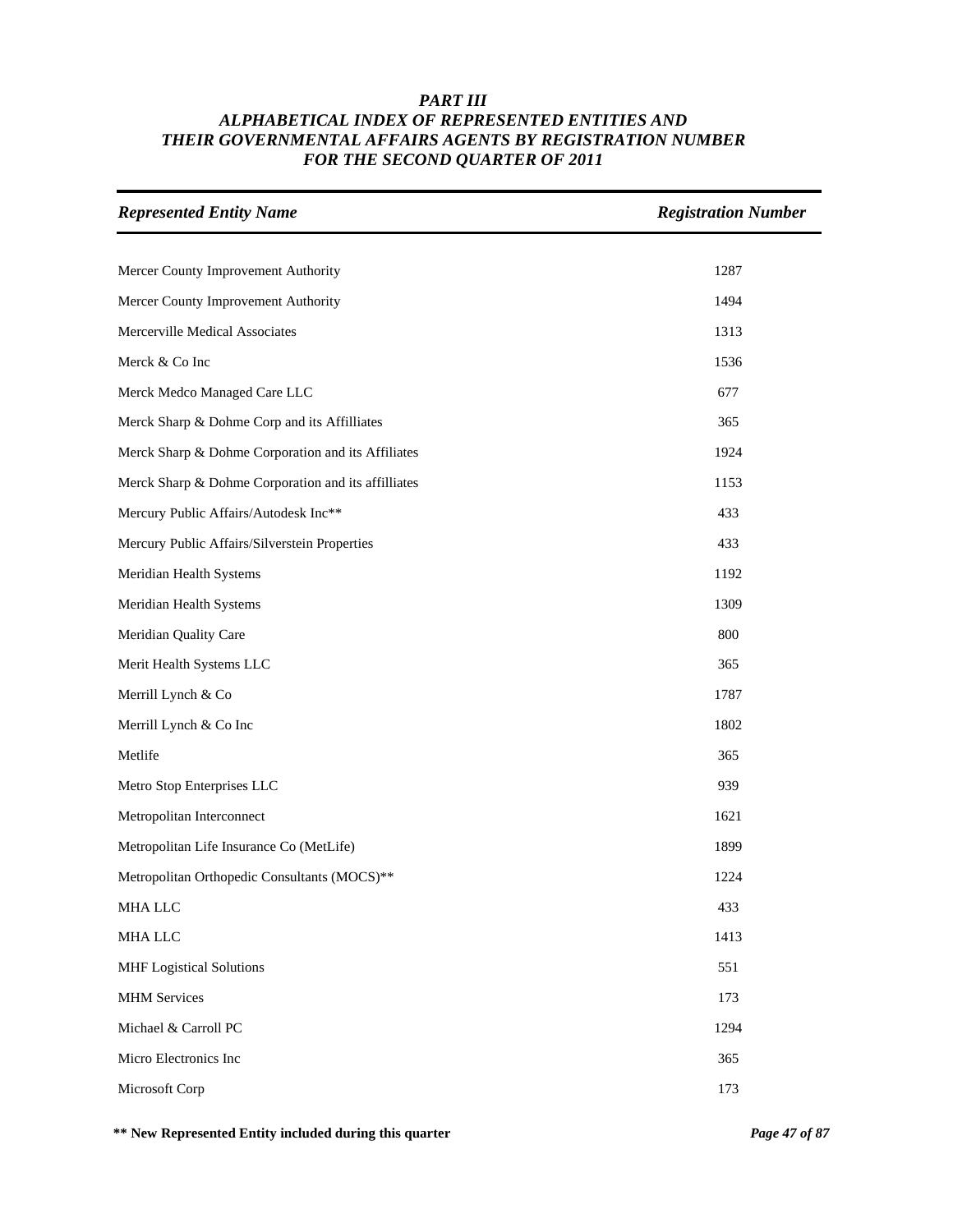| <b>Represented Entity Name</b>                       | <b>Registration Number</b> |
|------------------------------------------------------|----------------------------|
|                                                      |                            |
| Mid Atlantic Joint Labor Management Council          | 365                        |
| Midland-Atlantic Operations                          | 944                        |
| Mid-State Industrial Park                            | 1562                       |
| Midwives Association                                 | 1540                       |
| Midwood Investment & Development                     | 365                        |
| Mile Square Taxpayers Association                    | 1849                       |
| MillerCoors LLC                                      | 365                        |
| Mills Corp                                           | 551                        |
| Millville 1350                                       | 1528                       |
| Mimeo.com                                            | 1730                       |
| Mocci Industries                                     | 944                        |
| Molina Healthcare Inc                                | 173                        |
| Monmouth Cares Inc                                   | 1658                       |
| Monmouth Ocean Hospital Service Corp (MONOC)         | 1652                       |
| Monmouth University                                  | 1148                       |
| Monoc                                                | 1540                       |
| Monroe LLC                                           | 365                        |
| Morgan Stanley & Co Inc                              | 1647                       |
| Morgan Stanley & Co Inc                              | 1694                       |
| Morris Companies The                                 | 633                        |
| Morris County Prevention is Key**                    | 1950                       |
| Morristown Tire Company Inc**                        | 1234                       |
| Mortgage Access Corp dba Weichert Financial Services | 1507                       |
| Mortgage Bankers Association of NJ                   | 166                        |
| Mortgage Bankers Association of NJ                   | 365                        |
| Mortgage Insurance Companies of America              | 1891                       |
| Motion Picture Association of America Inc            | 433                        |
| Motorola                                             | 1781                       |

**\*\* New Represented Entity included during this quarter** *Page 48 of 87*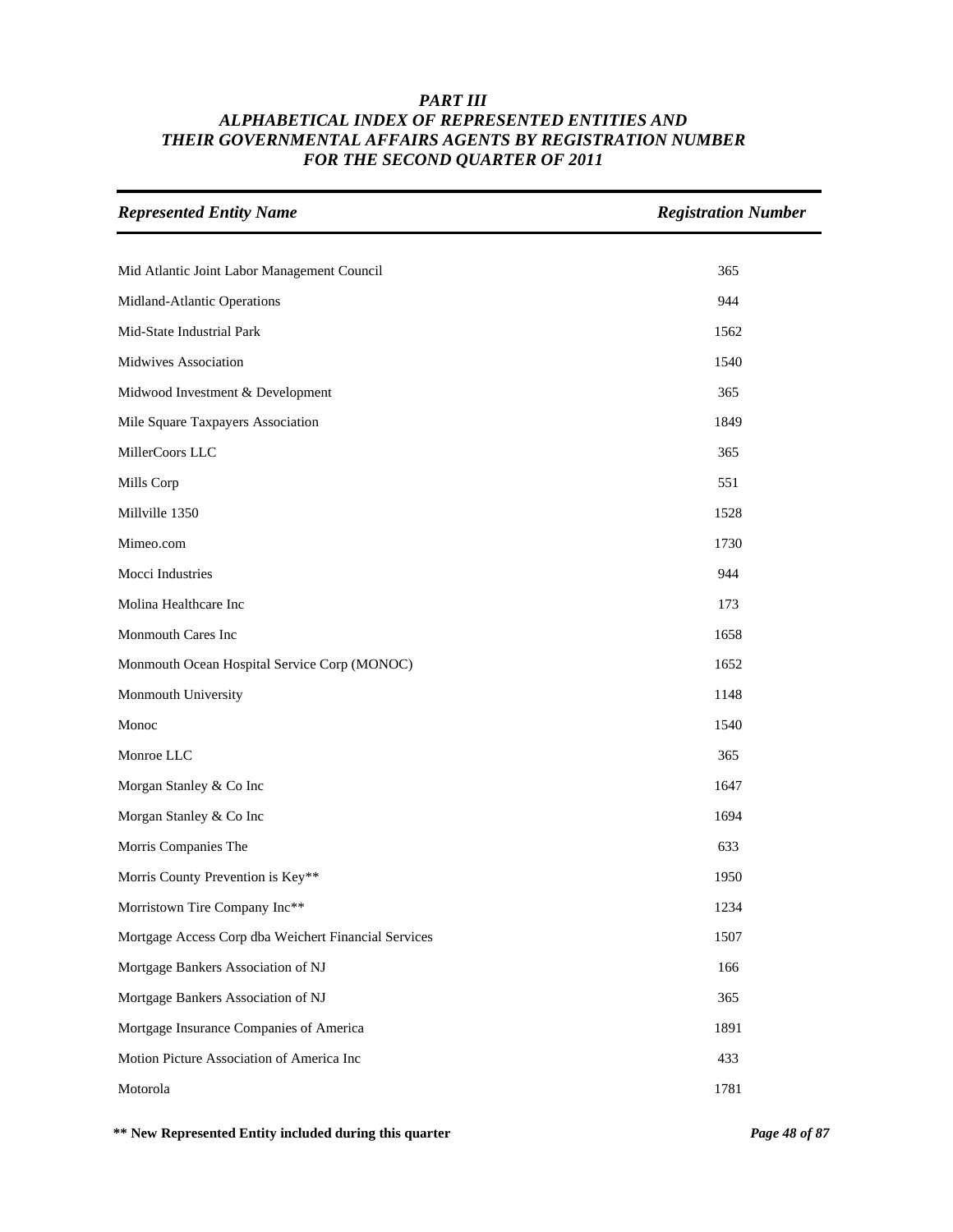| <b>Represented Entity Name</b>                                       | <b>Registration Number</b> |
|----------------------------------------------------------------------|----------------------------|
|                                                                      |                            |
| Motorola Inc                                                         | 1012                       |
| Motorola Inc                                                         | 1743                       |
| MR Beal & Co                                                         | 800                        |
| <b>MSNBC</b>                                                         | 365                        |
| Mt. Holly Fire District                                              | 1540                       |
| Mukherji-Landmark LLC                                                | 1413                       |
| Multistate Associates / CNA Surety Western                           | 1618                       |
| Multistate Associates / Health Management Systems Inc                | 1618                       |
| Multistate Associates / Honda North America                          | 1618                       |
| Multistate Associates / MasterCard International                     | 1618                       |
| MultiState Associates / Skylar Investments LLC                       | 1618                       |
| Multistate Associates Inc                                            | 1618                       |
| Multistate Associates Inc/CSX Corp                                   | 26                         |
| Multistate Associates/Correctional Medical Services                  | 75                         |
| MultiState Associates/DirectBuy Corp                                 | 1618                       |
| Multistate Associates/DISH Network LLC in New Jersey                 | 75                         |
| MultiState Associates/Hewlett-Packard                                | 1781                       |
| Multistate Associates/Prescribing Psychologists Register Inc         | 910                        |
| Multistate Associates/PriceWaterhouseCoopers LLP                     | 75                         |
| MultiState Associates/True Beginnings (True.com)                     | 1781                       |
| Municipal Excess Liability Joint Insurance Fund                      | 100                        |
| Municipal Excess Liability Joint Insurance Fund                      | 551                        |
| Municipal Reinsurance Health Insurance Fund (MRHIF)                  | 1720                       |
| Musculoskeletal Transplant Foundation                                | 1607                       |
| MutliState Associates/Information Technology Industry Council (ITIC) | 1618                       |
| <b>MWW</b> Group                                                     | 1741                       |
| <b>Mystic Development Corp</b>                                       | 1587                       |
| <b>NAIK Consulting Group</b>                                         | 1892                       |

**\*\* New Represented Entity included during this quarter** *Page 49 of 87*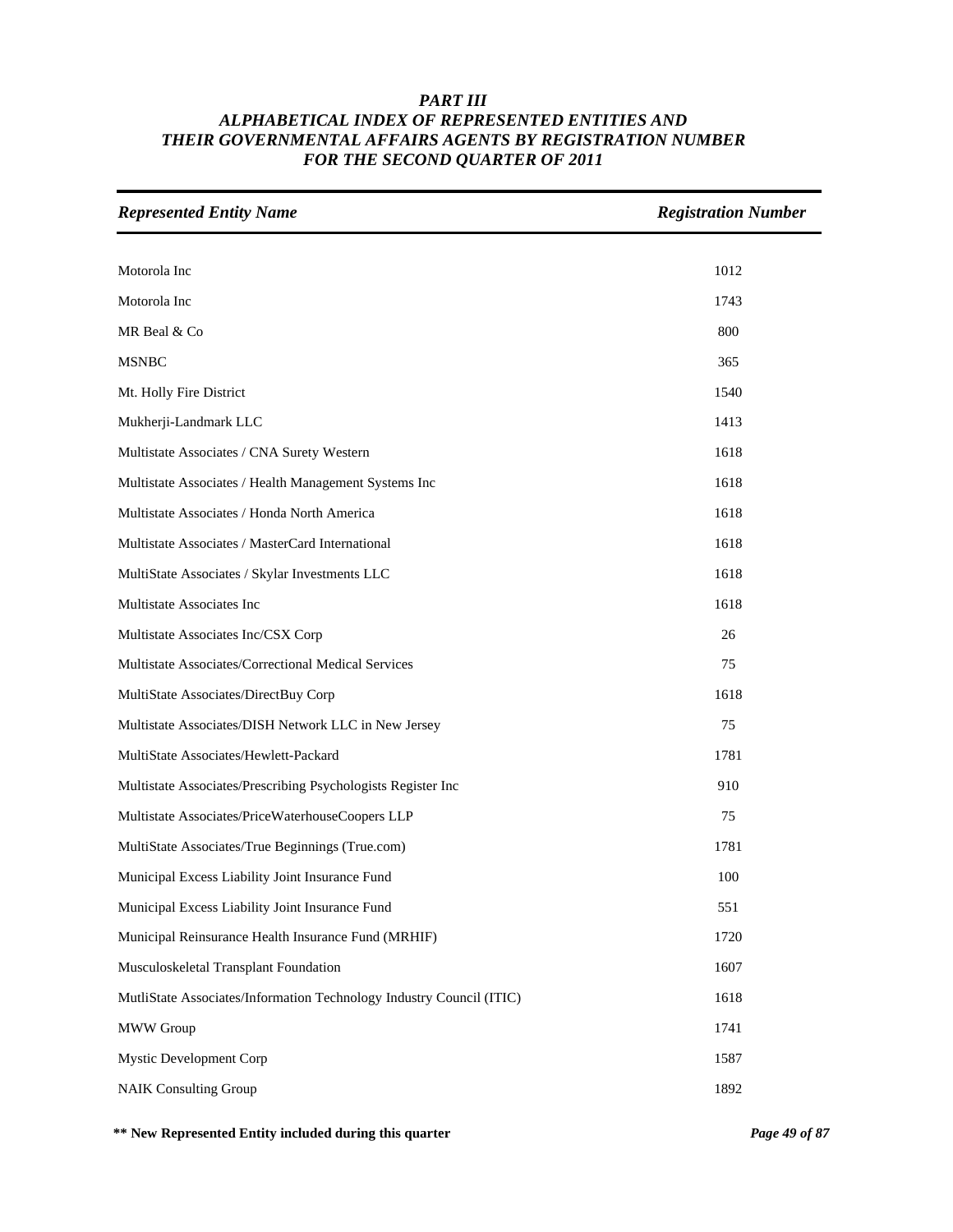| <b>Represented Entity Name</b>                                      | <b>Registration Number</b> |
|---------------------------------------------------------------------|----------------------------|
|                                                                     |                            |
| <b>NASCAT</b>                                                       | 337                        |
| National Association of Independent Life Brokerage Agencies         | 365                        |
| National Association of Industrial Office Properties                | 1086                       |
| National Association of Professional Employer Organizations (NAPEO) | 1319                       |
| National Association of Social Workers - NJ Chapter**               | 1950                       |
| National Association of Theatre Owners of NJ                        | 433                        |
| National Association Securities Commercial Law Attorneys            | 337                        |
| National Auto Dealers Exchange                                      | 365                        |
| <b>National Breast Cancer Coalition</b>                             | 721                        |
| National Coalition on Alcohol and Drug Dependency                   | 1540                       |
| National Council on Alcoholism and Drug Dependence - NJ             | 1404                       |
| National Electrical Contractors Association/Northern NJ             | 1587                       |
| National Federation of Independent Business                         | 1566                       |
| National Heritage Academies                                         | 1666                       |
| National Heritage Academies                                         | 1938                       |
| National Multiple Sclerosis Society                                 | 1618                       |
| National Office Products Alliance (NOPA)                            | 1895                       |
| National Organization for Marriage                                  | 1292                       |
| <b>National Realty Trust</b>                                        | 1224                       |
| National Rifle Association Institute for Legislative Action         | 964                        |
| National Shooting Sports Foundation                                 | 1861                       |
| National Solid Waste Management Association (NSWMA)                 | 846                        |
| National Strategies Inc                                             | 1413                       |
| National Tobacco                                                    | 721                        |
| National Vehicle Protection Association                             | 1192                       |
| National Vision Inc                                                 | 939                        |
| National Vision Inc                                                 | 1507                       |
| Natural Resources Defense Council                                   | 1091                       |

**\*\* New Represented Entity included during this quarter** *Page 50 of 87*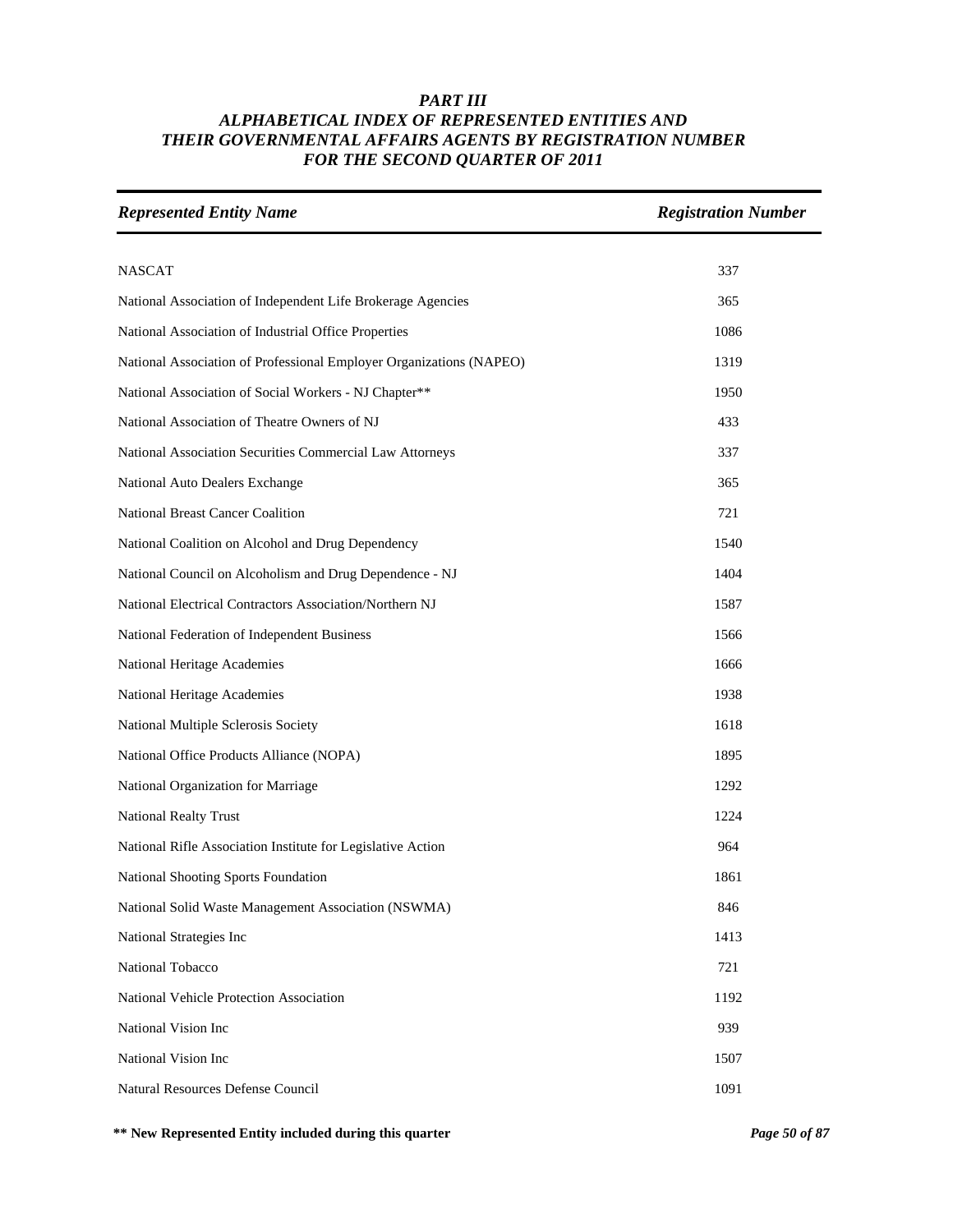| <b>Represented Entity Name</b>                      | <b>Registration Number</b> |
|-----------------------------------------------------|----------------------------|
|                                                     |                            |
| Nature Conservancy in NJ The                        | 1594                       |
| Navillus Energy Services LLC                        | 365                        |
| NBC Universal                                       | 365                        |
| NCADD of Middlesex County Inc**                     | 1950                       |
| Neil Plaxsun and Neil Plaxsun Associates Inc        | 173                        |
| NELS - North East Linen / New England Linen         | 463                        |
| Neried Boat Club                                    | 1607                       |
| Nest International                                  | 337                        |
| Nevins & Associates                                 | 365                        |
| New Brunswick Development Corp                      | 1224                       |
| New Brunswick Development Corp                      | 1741                       |
| New Brunswick Development Corp                      | 1892                       |
| New Jerseyans for Alternatives to the Death Penalty | 1287                       |
| New Jerseyans for Commonsense Consumption           | 365                        |
| New Liberty Landing Marina                          | 1335                       |
| New York Jets                                       | 1522                       |
| New York Red Bulls                                  | 1458                       |
| New York Susquehanna/Western Railway Corp The       | 1666                       |
| Newark Office of Child & Family Well Being          | 1658                       |
| Newport Associates Development Co                   | 173                        |
| Newport Associates Development Co                   | 365                        |
| NextEra Energy Resources LLC                        | 1723                       |
| $\rm NIC$                                           | 1741                       |
| Nicholas A Puccio                                   | 1267                       |
| Nicholas and Cindy Pannaccione                      | 1607                       |
| Nippon Express                                      | 1730                       |
| NJ 2-1-1 Partnership                                | 551                        |
| NJ Academy of Family Physicians                     | 1754                       |

**\*\* New Represented Entity included during this quarter** *Page 51 of 87*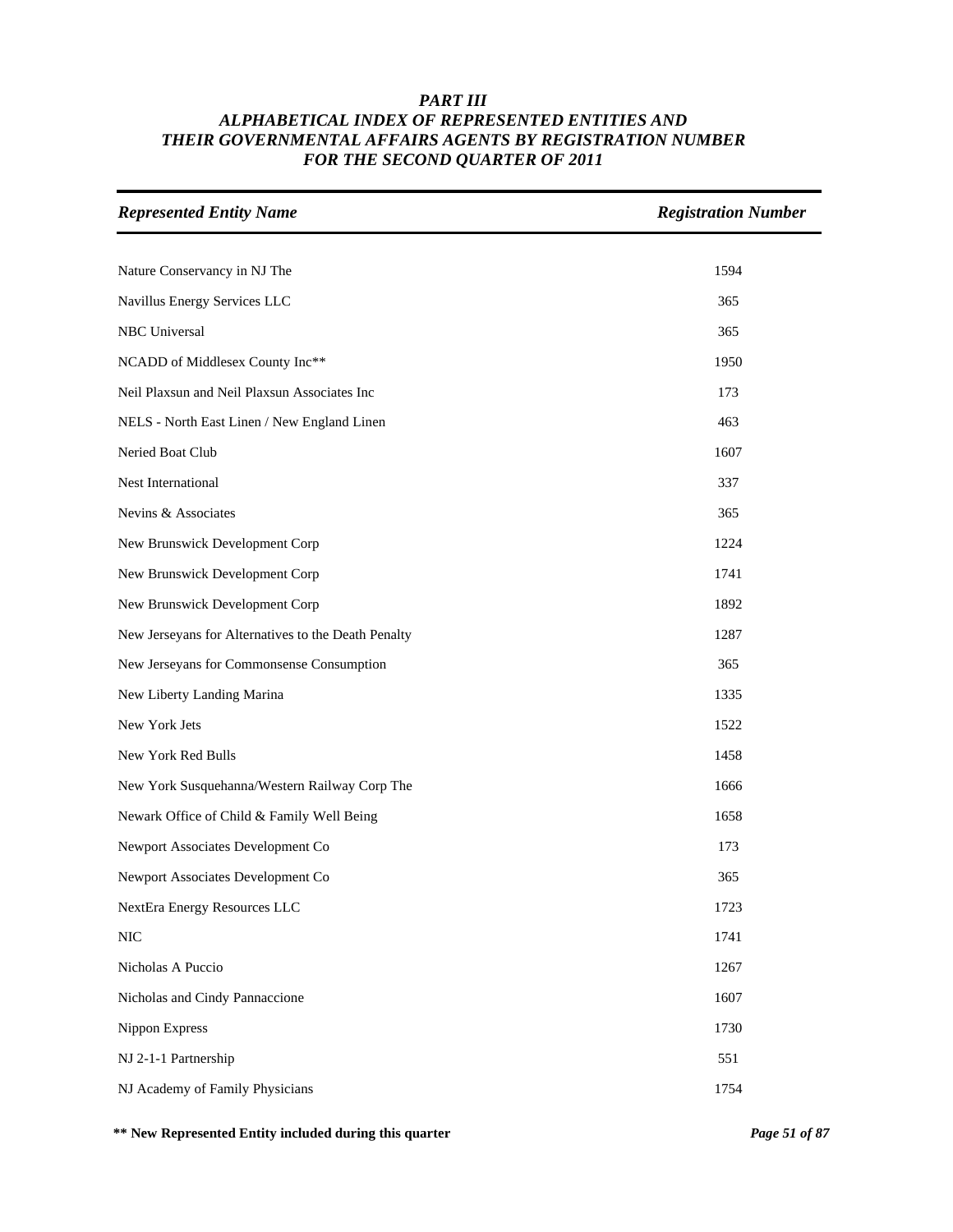| <b>Represented Entity Name</b>                             | <b>Registration Number</b> |
|------------------------------------------------------------|----------------------------|
|                                                            |                            |
| NJ Academy of Medical Psychology LLC                       | 199                        |
| NJ Academy of Ophthalmology                                | 433                        |
| NJ Academy of Ophthalmology**                              | 1950                       |
| NJ Adult Day Services                                      | 1882                       |
| NJ Advisory Council on Safety & Health                     | 944                        |
| NJ Advocates for History                                   | 721                        |
| NJ Alliance for Action                                     | 1655                       |
| NJ Alliance for Children Youth and Families (NJACYF)       | 365                        |
| NJ Alliance for Children, Youth and Families               | 1303                       |
| NJ Ambulatory Care Coalition Inc                           | 1695                       |
| NJ American Water Co                                       | 1014                       |
| NJ American Water Co                                       | 1528                       |
| NJ American Water Co                                       | 1534                       |
| NJ American Water Company Inc                              | 1882                       |
| NJ Amusement Association                                   | 1473                       |
| NJ Anesthesia Political Action Committee/NJSSA**           | 1950                       |
| NJ Apartment Association                                   | 939                        |
| NJ Apartment Association                                   | 1373                       |
| NJ Apartment Association                                   | 1750                       |
| NJ Asphalt Paving Association                              | 1741                       |
| NJ Association for Health/Physical Ed Recreation & Dance   | 199                        |
| NJ Association for Justice (NJAJ)                          | 746                        |
| NJ Association of Acupuncture & Oriental Medicine (NJAAOM) | 100                        |
| NJ Association of Childrens Residential Facilities         | 365                        |
| NJ Association of Community Providers                      | 1523                       |
| NJ Association of Compensation Judges                      | 365                        |
| NJ Association of Election Officials                       | 365                        |
| NJ Association of Fire Equipment Distributors              | 100                        |

**\*\* New Represented Entity included during this quarter** *Page 52 of 87*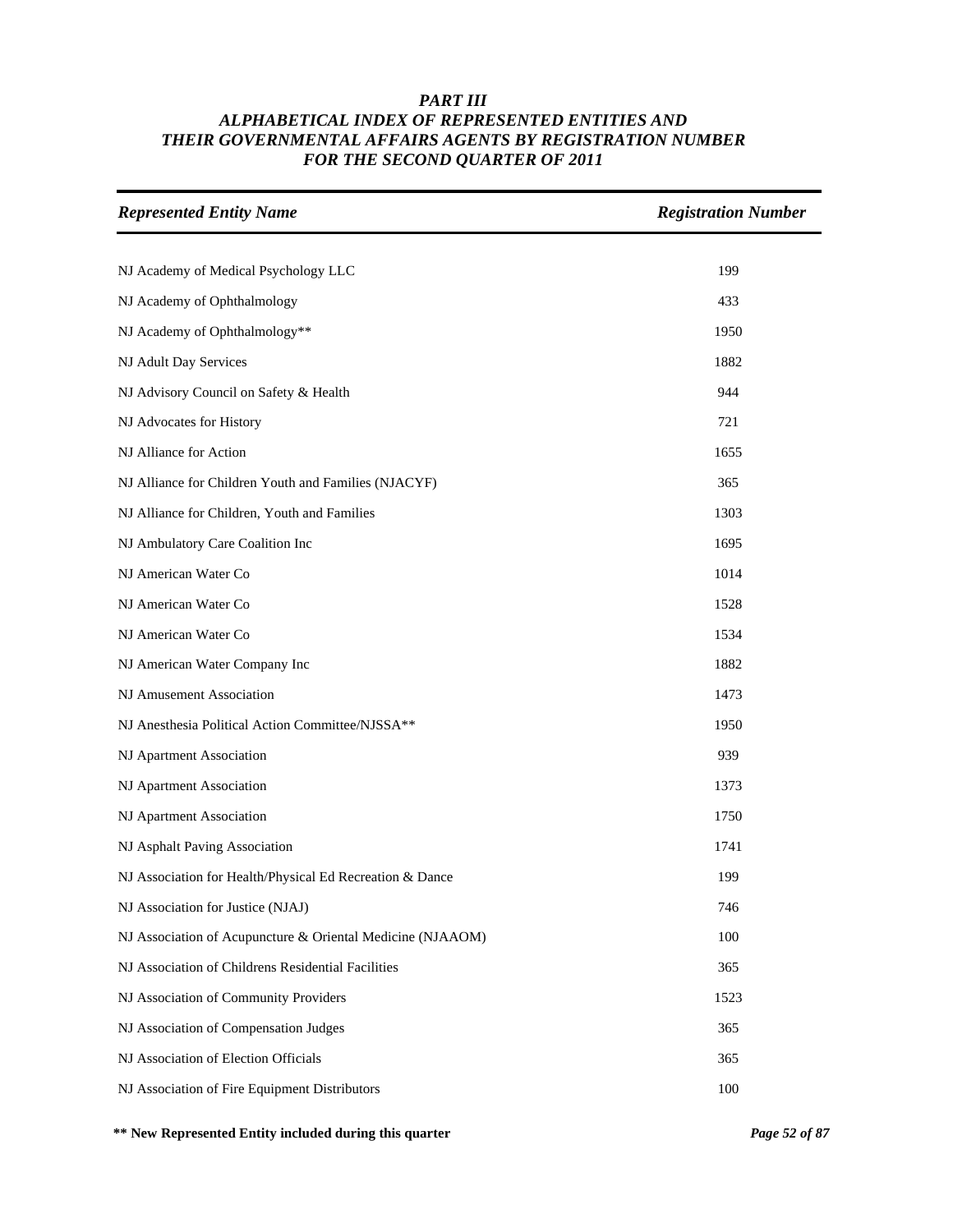| <b>Represented Entity Name</b>                                 | <b>Registration Number</b> |
|----------------------------------------------------------------|----------------------------|
|                                                                |                            |
| NJ Association of Health Care Facilities                       | 280                        |
| NJ Association of Health Plans                                 | 365                        |
| NJ Association of Health Underwriters                          | 365                        |
| NJ Association of Hearing Health Professionals                 | 1936                       |
| NJ Association of Insurance & Financial Advisors               | 100                        |
| NJ Association of Long Term Care Pharmacy Providers            | 800                        |
| NJ Association of Mental Health Agencies Inc                   | 986                        |
| NJ Association of Mortgage Brokers                             | 166                        |
| NJ Association of Mortgage Brokers                             | 365                        |
| NJ Association of Mutual Insurance Co                          | 26                         |
| NJ Association of Nurse Anesthetists                           | 977                        |
| NJ Association of Osteopathic Physicians & Surgeons            | 977                        |
| NJ Association of Osteopathic Physicians & Surgeons            | 1012                       |
| NJ Association of Paramedic Programs                           | 1287                       |
| NJ Association of Professional Employer Organizations (NJAPEO) | 1319                       |
| NJ Association of Realtors                                     | 433                        |
| NJ Association of Realtors/NJAR                                | 644                        |
| NJ Association of School Administrators                        | 394                        |
| NJ Association of School Business Officials                    | 405                        |
| NJ Association of School Librarians                            | 1853                       |
| NJ Association of the Deaf-Blind Inc                           | 800                        |
| NJ Association on Corrections                                  | 1150                       |
| NJ Association Real Estate Professionals                       | 337                        |
| NJ Audubon Society                                             | 1544                       |
| NJ Auto Dealers Auto Mall                                      | 721                        |
| NJ Automobile Insurance Risk Exchange                          | 1759                       |
| NJ Aviation Association                                        | 1540                       |
| <b>NJ Bankers Association</b>                                  | 33                         |

**\*\* New Represented Entity included during this quarter** *Page 53 of 87*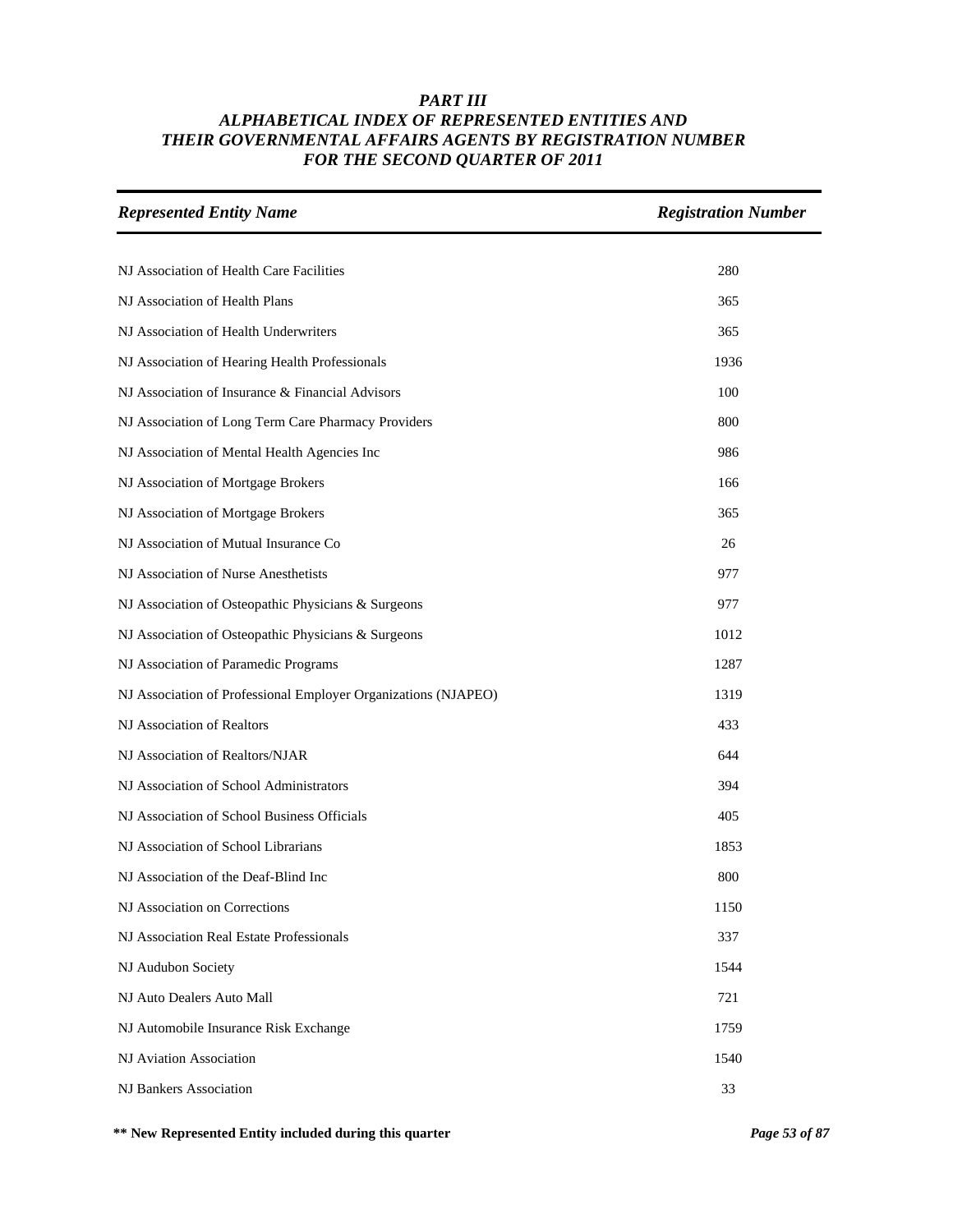| <b>Represented Entity Name</b>                                  | <b>Registration Number</b> |
|-----------------------------------------------------------------|----------------------------|
|                                                                 |                            |
| <b>NJ Bankers Association</b>                                   | 173                        |
| NJ Broadcasters Association                                     | 721                        |
| NJ Builders Association                                         | 53                         |
| NJ Building and Construction Trades Council**                   | 1950                       |
| NJ Burglar & Fire Alarm Association**                           | 1950                       |
| NJ Business & Industry Association                              | 49                         |
| NJ Business & Industry Association                              | 532                        |
| NJ Camps Governmental Affairs Project (NJC-GAP)                 | 1754                       |
| NJ Care                                                         | 1054                       |
| NJ Catholic Conference                                          | 26                         |
| NJ Catholic Conference                                          | 1673                       |
| NJ Cemetery Association                                         | 433                        |
| NJ Chamber of Commerce                                          | 19                         |
| NJ Chamber of Commerce                                          | 1760                       |
| NJ Charter Public School Association                            | 365                        |
| NJ Charter Schools Association**                                | 721                        |
| NJ Check Cashers Association                                    | 433                        |
| NJ Citizen Action                                               | 915                        |
| NJ Citizen Action                                               | 1591                       |
| NJ Coalition Against Sexual Assault                             | 1676                       |
| NJ Coalition for Affordable Clean and Reliable Energy (NJ ACRE) | 1528                       |
| NJ Coalition for Affordable Clean and Reliable Energy (NJ ACRE) | 1534                       |
| NJ Coalition for Battered Women                                 | 1661                       |
| NJ Coalition for Interior Design Legislation                    | 633                        |
| NJ Coalition of Automotive Retailers                            | 1413                       |
| NJ Coalition of Automotive Retailers (NJCAR)                    | 365                        |
| NJ Coalition of Automotive Retailers Inc t/a NJ Car             | 52                         |
| NJ Coalition of Maritime Employers                              | 191                        |

**\*\* New Represented Entity included during this quarter** *Page 54 of 87*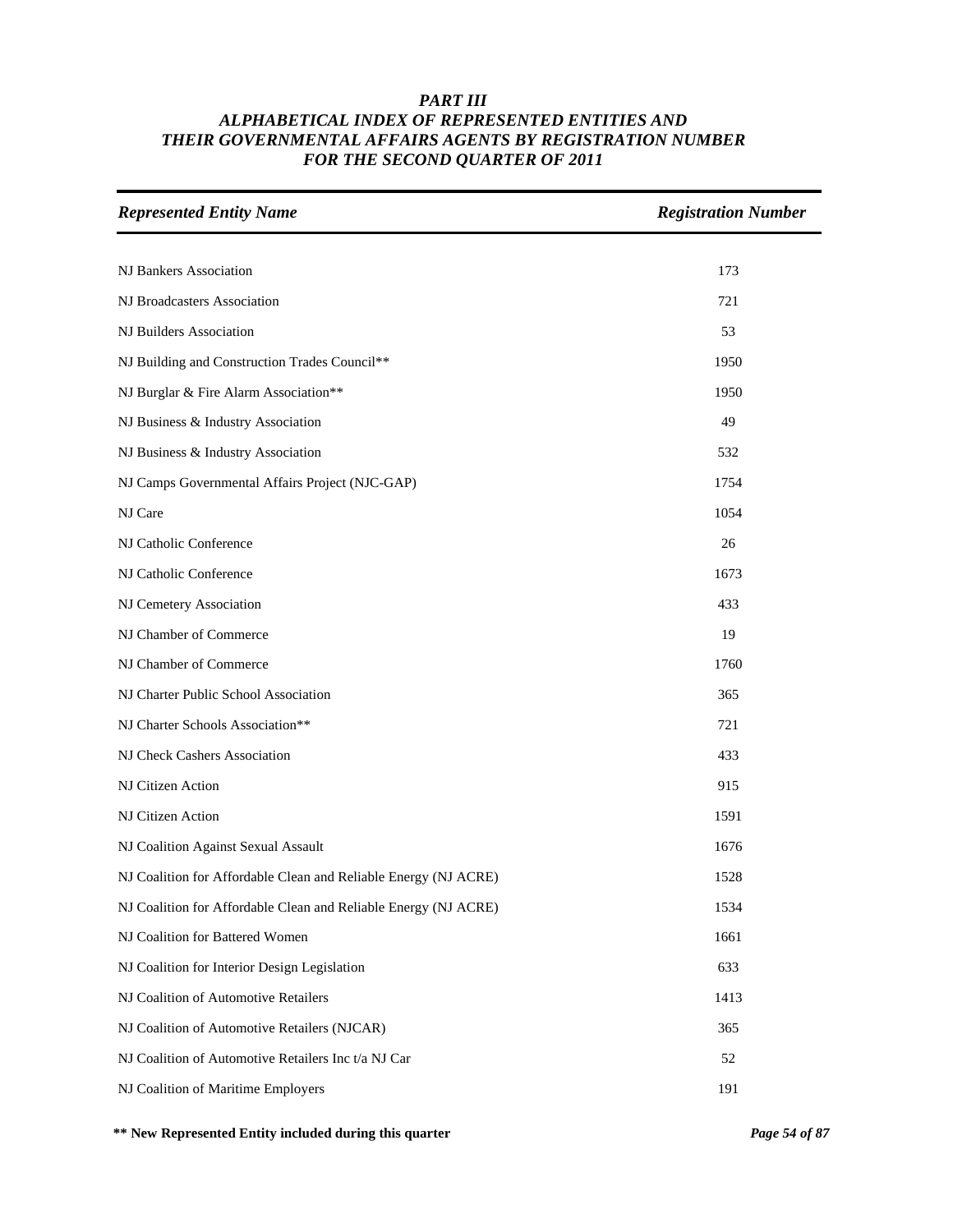| <b>Represented Entity Name</b>                                         | <b>Registration Number</b> |
|------------------------------------------------------------------------|----------------------------|
|                                                                        |                            |
| NJ Community College Consortium for Workforce and Economic Development | 1618                       |
| NJ Community Development Corp                                          | 1741                       |
| NJ Concrete & Aggregate Association                                    | 433                        |
| NJ Concrete & Aggregate Association                                    | 1054                       |
| NJ Conference of Mayors                                                | 337                        |
| NJ Conference of Mayors                                                | 1534                       |
| NJ Conference of Mayors (NJCM)                                         | 100                        |
| NJ Conservation Foundation                                             | 1642                       |
| NJ Council of Children's Hospitals                                     | 1540                       |
| NJ Council of County Vocational Schools                                | 1226                       |
| NJ Council of Educational Services Commission (NJCESC)                 | 365                        |
| NJ Council of Teaching Hospitals                                       | 721                        |
| NJ Council of Teaching Hospitals                                       | 939                        |
| NJ Council of Teaching Hospitals                                       | 1292                       |
| NJ Council of Teaching Hospitals                                       | 1313                       |
| NJ Council of Teaching Hospitals                                       | 1540                       |
| NJ Council on Alcoholism & Drug Abuse                                  | 818                        |
| NJ Credit Union League                                                 | 1319                       |
| NJ Credit Union League                                                 | 1675                       |
| NJ CURE/NJ PURE                                                        | 551                        |
| NJ Dental Association                                                  | 433                        |
| NJ Dental Association                                                  | 1159                       |
| NJ Dental Hygienists Association                                       | 100                        |
| NJ Dietetic Association                                                | 365                        |
| NJ Education Association                                               | 18                         |
| NJ Educational Opportunity Fund                                        | 337                        |
| NJ Energy Coalition                                                    | 1879                       |
| NJ Environmental Lobby                                                 | 1393                       |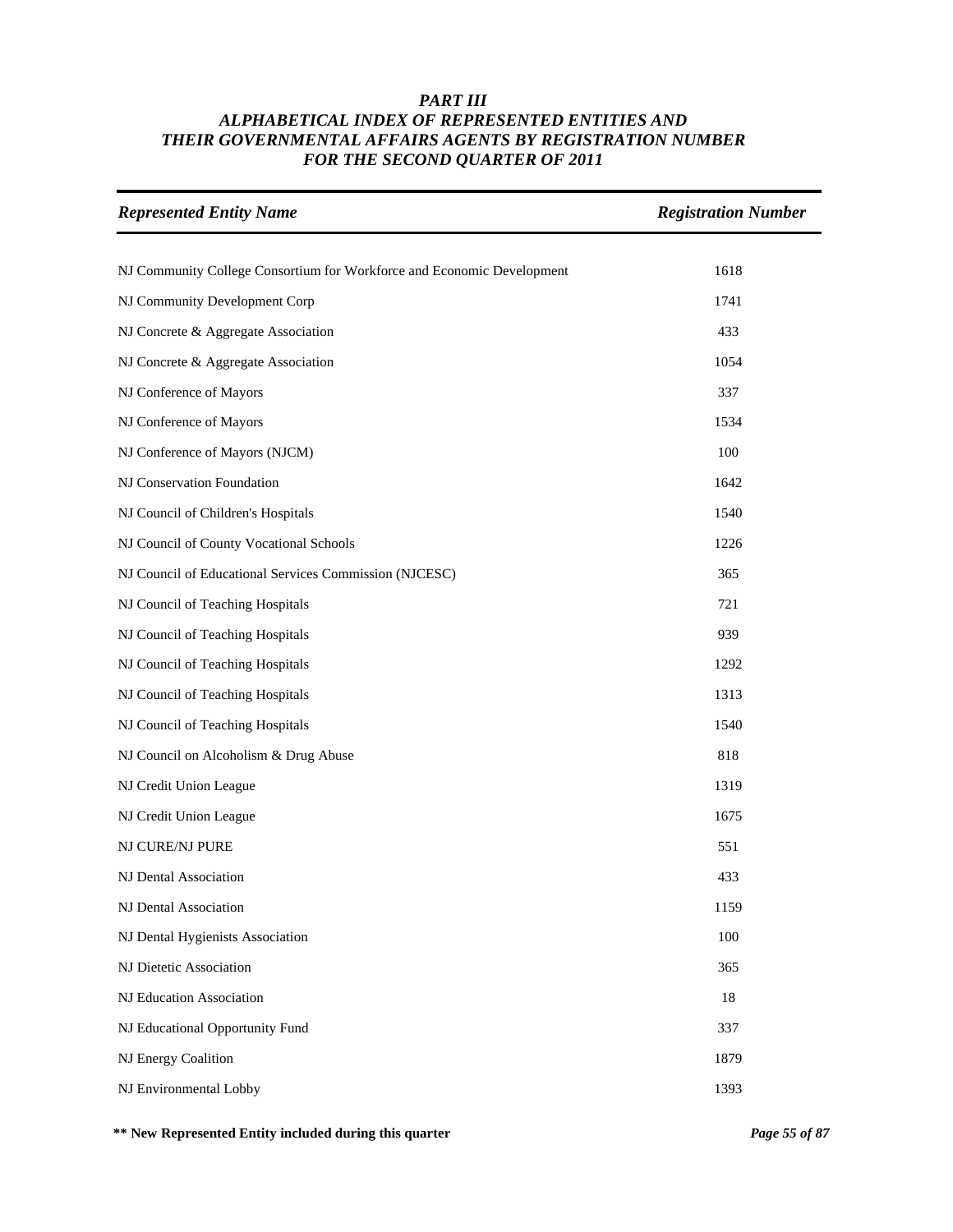| <b>Represented Entity Name</b>                             | <b>Registration Number</b> |
|------------------------------------------------------------|----------------------------|
|                                                            |                            |
| NJ Family Planning League                                  | 1643                       |
| NJ Farm Bureau                                             | 1390                       |
| NJ Financial Service Centers Inc                           | 433                        |
| NJ Fire and Emergency Medical Services Institute Inc       | 1695                       |
| NJ Fire Sprinkler Advisory Board                           | 1587                       |
| NJ Food Council                                            | 232                        |
| NJ Food Council                                            | 1287                       |
| NJ Food Council                                            | 1540                       |
| NJ Funeral Directors Services Inc                          | 365                        |
| NJ Future                                                  | 1814                       |
| NJ Galvanizing & Tinning Works Inc                         | 721                        |
| NJ Gasoline, C-Store, Automotive Association               | 1794                       |
| NJ GASP                                                    | 1372                       |
| NJ GASP (Group Against Smoking Pollution)                  | 1078                       |
| NJ Girl Scouts Councils                                    | 1781                       |
| NJ Ground Water Association                                | 100                        |
| NJ Hall of Fame                                            | 365                        |
| NJ Head Start Association                                  | 365                        |
| NJ Health Care Workers Alliance for Quality Long Term Care | 173                        |
| NJ Health Officers Association                             | 1720                       |
| NJ Higher Education Student Assistance Authority (HESSA)   | 1781                       |
| NJ Highlands Coalition                                     | 1719                       |
| NJ HMO Association Inc dba NJ Association of Health Plans  | 1455                       |
| NJ Hospital Association                                    | 10                         |
| NJ Hospital Association                                    | 360                        |
| NJ Hospital Association                                    | 1741                       |
| NJ Hospital Association                                    | 1781                       |
| NJ Imaging Partners Inc                                    | 1897                       |

**\*\* New Represented Entity included during this quarter** *Page 56 of 87*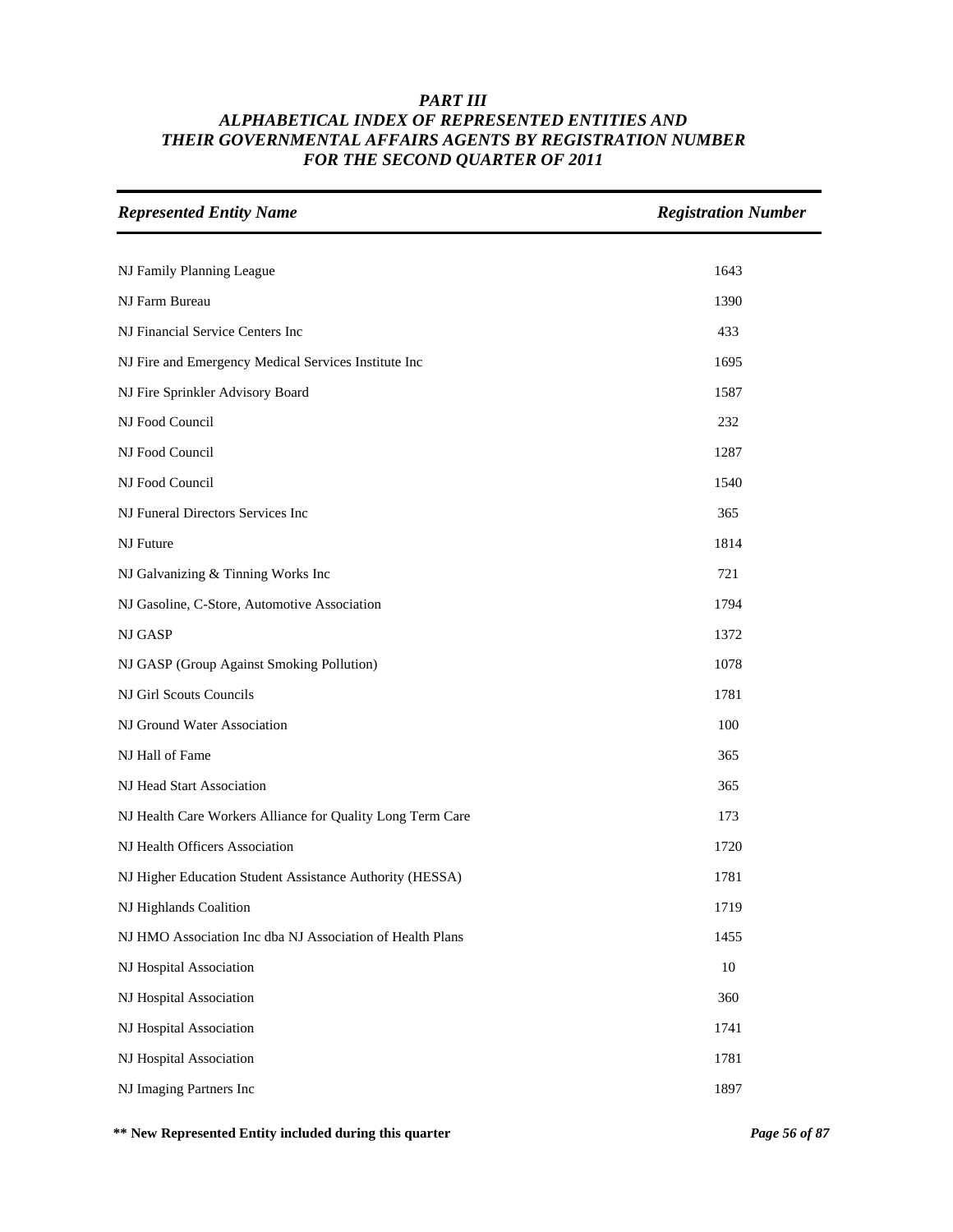| <b>Represented Entity Name</b>                               | <b>Registration Number</b> |
|--------------------------------------------------------------|----------------------------|
|                                                              |                            |
| NJ Industries Inc                                            | 26                         |
| NJ Institute for Social Justice                              | 1795                       |
| NJ Institute of Technology                                   | 365                        |
| NJ Interscholastic Athletic Association                      | 1192                       |
| NJ Italian Heritage Foundation                               | 800                        |
| NJ Labor Management Committee                                | 1720                       |
| NJ Laborers Employers Cooperation Education Trust (NJ LECET) | 1130                       |
| NJ Land Title Association                                    | 168                        |
| NJ Land Title Association                                    | 433                        |
| NJ Land Title Insurance Rating Bureau                        | 168                        |
| NJ Lawsuit Reform Alliance                                   | 365                        |
| NJ Lawsuit Reform Alliance                                   | 1741                       |
| NJ Lawsuit Reform Alliance (NJCRA)                           | 1731                       |
| NJ League Community & Savings Bankers                        | 1000                       |
| NJ League of Community Bankers                               | 45                         |
| NJ Library Association                                       | 662                        |
| NJ Licensed Beverage Assoc                                   | 721                        |
| NJ Limousine Association                                     | 337                        |
| NJ Liquor Store Alliance                                     | 433                        |
| NJ Manufactured Housing Association                          | 365                        |
| NJ Manufacturers Insurance Co                                | 692                        |
| NJ Manufacturing Extension Program                           | 365                        |
| NJ Mechanical Allied Craft Council                           | 1903                       |
| NJ Medical Group Management Association Inc                  | 1695                       |
| NJ Mothers Against Drunk Driving                             | 944                        |
| NJ Municipal Management Association The                      | 1319                       |
| NJ Natural Gas Co                                            | 360                        |
| NJ Natural Gas Co                                            | 1180                       |

**\*\* New Represented Entity included during this quarter** *Page 57 of 87*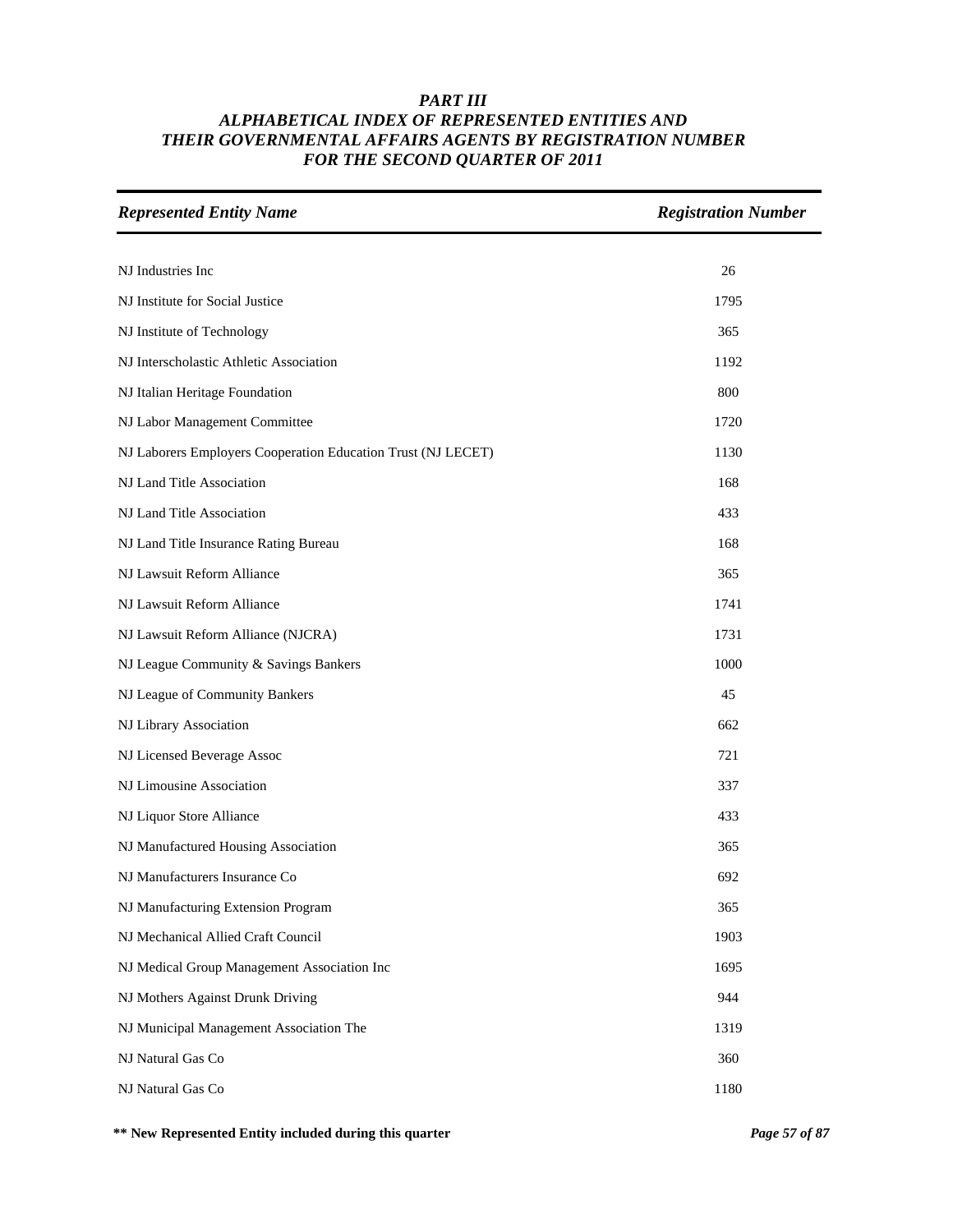| <b>Represented Entity Name</b>                            | <b>Registration Number</b> |
|-----------------------------------------------------------|----------------------------|
|                                                           |                            |
| NJ Natural Therapeutics                                   | 1192                       |
| NJ Occupational Therapists Association                    | 433                        |
| NJ Off Highway Vehicle Association                        | 1540                       |
| NJ Outdoor Alliance - Conservation Fund                   | 365                        |
| <b>NJ PAIP</b>                                            | 1192                       |
| NJ Patient Care and Access Coalition (NJPCAC)**           | 1292                       |
| NJ Pawnbrokers Association                                | 433                        |
| NJ Pest Management Association                            | 1473                       |
| NJ Petrol                                                 | 1781                       |
| NJ Petroleum Council Div of American Petroleum Inst       | 50                         |
| NJ Pharmacist Association                                 | 939                        |
| NJ Pharmacists Association                                | 1012                       |
| NJ Podiatric Medical Society                              | 1012                       |
| NJ Press Association                                      | 365                        |
| NJ Primary Care Association                               | 721                        |
| NJ Principals & Supervisors Association                   | 155                        |
| NJ Private School Council                                 | 365                        |
| NJ Propane Gas Association                                | 365                        |
| NJ Propane Gas Association                                | 1224                       |
| NJ Propane Gas Association                                | 1714                       |
| NJ Propane Gas Association/Princeton Public Affairs Group | 1714                       |
| NJ Psychiatric Association                                | 721                        |
| NJ Psychiatric Rehabilitation Association                 | 721                        |
| NJ Psychological Association                              | 199                        |
| NJ Public Adjusters Association (NJPAA)                   | 100                        |
| NJ Recreation & Parks Association                         | 199                        |
| NJ Regional Council of Carpenters                         | 1318                       |
| NJ Resources Inc                                          | 433                        |

**\*\* New Represented Entity included during this quarter** *Page 58 of 87*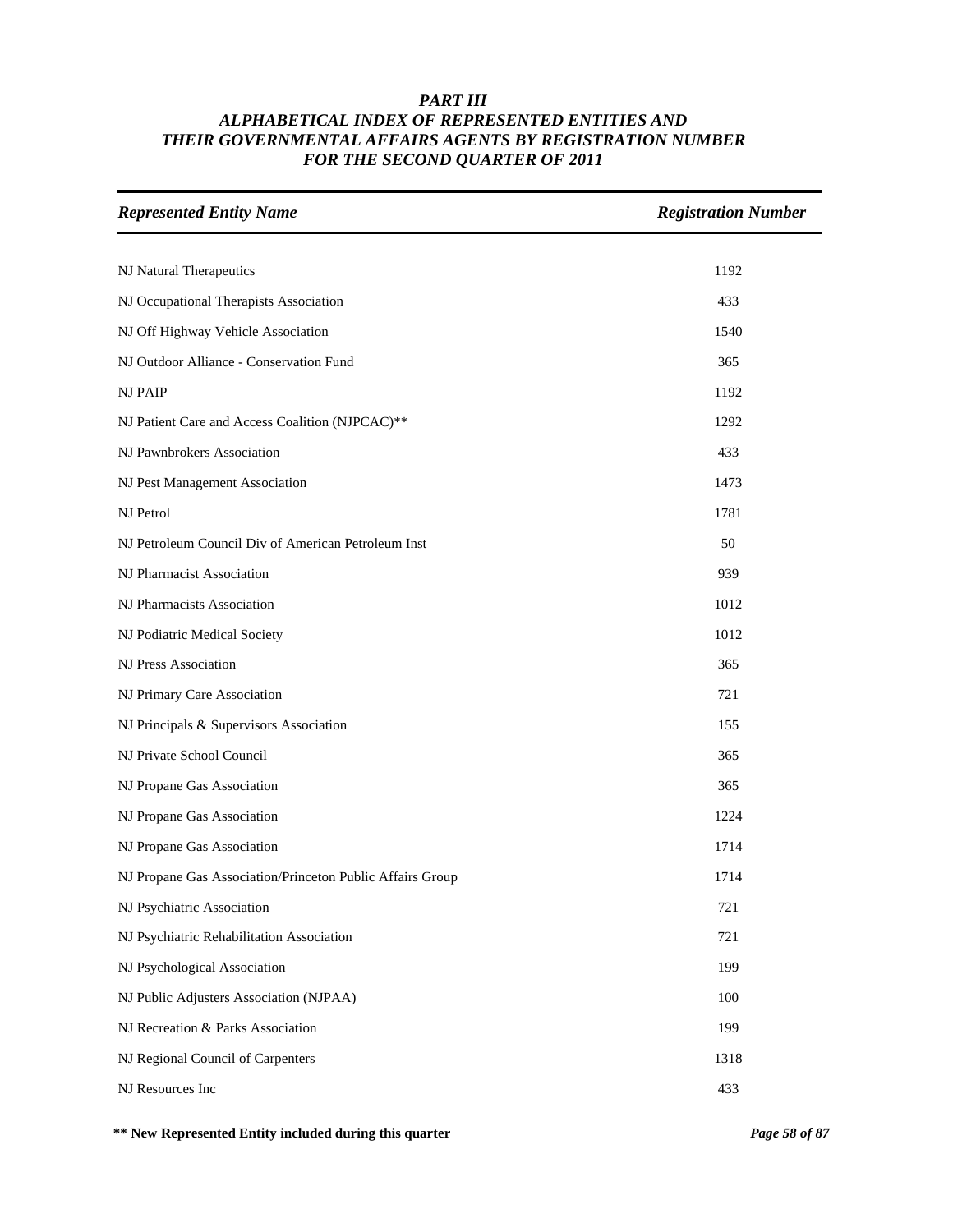| <b>Represented Entity Name</b>                                | <b>Registration Number</b> |
|---------------------------------------------------------------|----------------------------|
|                                                               |                            |
| NJ Restaurant Association                                     | 365                        |
| NJ Restaurant Association                                     | 1413                       |
| NJ Retail Merch Association & NJ Council of Chain Drug Stores | 354                        |
| NJ Retail Merchants Association (NJRMA)                       | 1720                       |
| NJ Right to Life                                              | 1351                       |
| NJ Sanitary Supply Association                                | 1540                       |
| NJ School Boards Association                                  | 21                         |
| NJ School Bus Owners Association                              | 199                        |
| NJ Section American Waterworks Association                    | 1054                       |
| NJ Shares Inc                                                 | 1756                       |
| NJ Society for the Prevention of Cruelty to Animals           | 721                        |
| NJ Society of Certified Public Accountants                    | 365                        |
| NJ Society of CPAs                                            | 1270                       |
| NJ Society of Independent Physical Therapists (NJSIPT)        | 100                        |
| NJ Society of Municipal Engineers                             | 433                        |
| NJ Society of Optometric Physicians (NJSOP)                   | 1720                       |
| NJ Society of Pathologists                                    | 1012                       |
| NJ Society of Physical Medicine & Rehabilitation**            | 1950                       |
| NJ Society of Plastic Surgeons**                              | 1950                       |
| NJ Society of Professional Engineers                          | 433                        |
| NJ Society of Respiratory Care                                | 1618                       |
| NJ Speech Language Hearing Association                        | 1618                       |
| NJ Sports & Exposition Authority                              | 938                        |
| NJ State AFL-CIO                                              | 74                         |
| NJ State Alliance of YMCAs                                    | 1937                       |
| NJ State Alliance of YMCAs Public Policy Committee            | 944                        |
| NJ State Association of American Univ Professors              | 944                        |
| NJ State Association of Chiefs of Police                      | 494                        |

**\*\* New Represented Entity included during this quarter** *Page 59 of 87*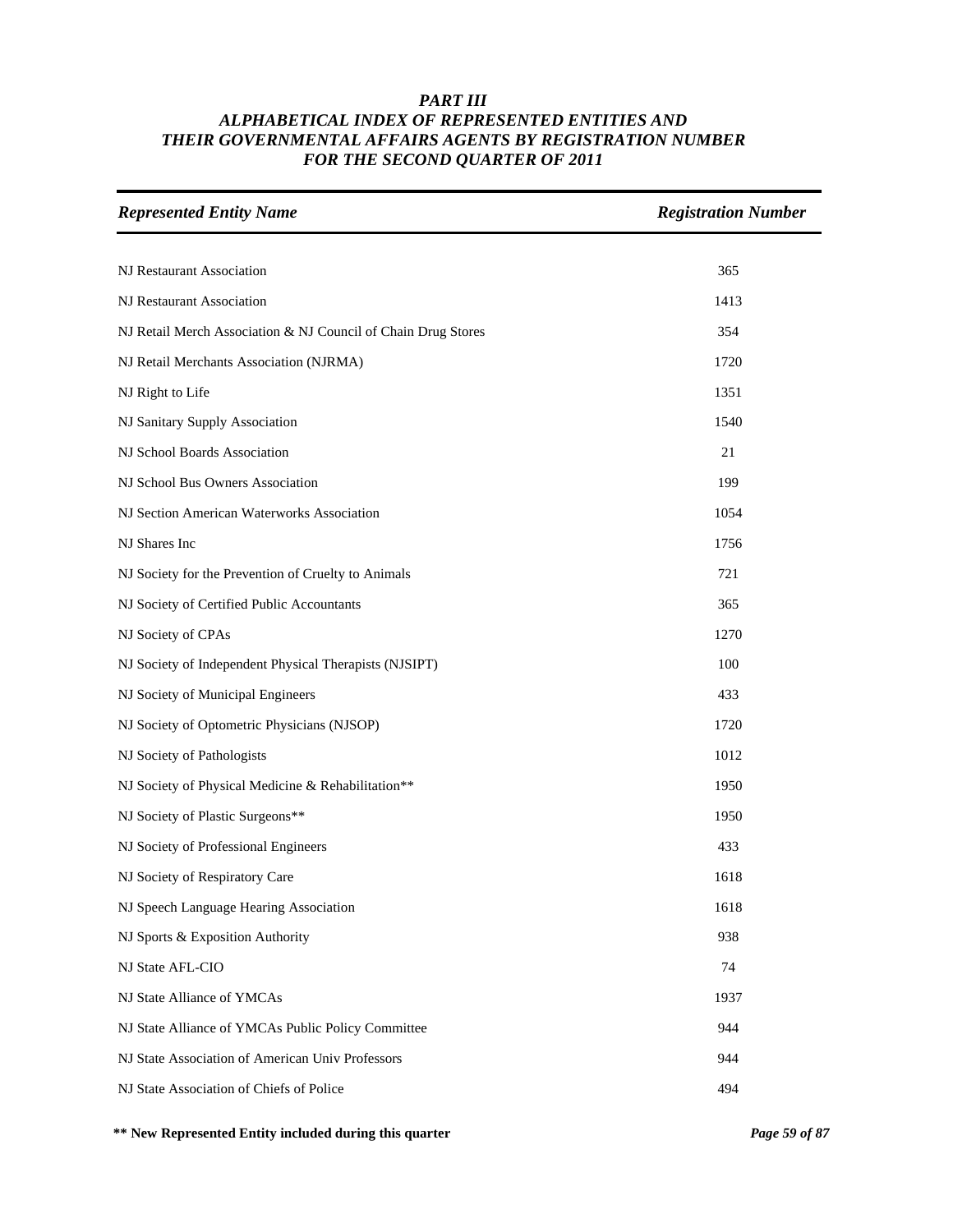| <b>Represented Entity Name</b>                      | <b>Registration Number</b> |
|-----------------------------------------------------|----------------------------|
|                                                     |                            |
| NJ State Association of Fire Districts              | 1618                       |
| NJ State Association of Life Underwriters           | 100                        |
| NJ State Association of Pipe Trades                 | 365                        |
| NJ State Bar Association                            | 433                        |
| NJ State Bar Association                            | 613                        |
| NJ State Chamber of Commerce                        | 1720                       |
| NJ State Electrical Workers Association (NJ IBEW)   | 463                        |
| NJ State Federation of Teachers                     | 1092                       |
| NJ State Federation of Teachers (AFT/AFL-CIO)       | 944                        |
| NJ State First Aid Council                          | 721                        |
| NJ State Funeral Directors Association Inc          | 741                        |
| NJ State Funeral Directors Association Inc          | 1666                       |
| NJ State Laborers PAC                               | 1162                       |
| NJ State Law Enforcement Officers Association       | 1012                       |
| NJ State League of Master Plumbers                  | 365                        |
| NJ State League of Municipalities                   | 30                         |
| NJ State Nurses Association                         | 335                        |
| NJ State Nurses Association                         | 1618                       |
| NJ State PBA Local 105 (State Corrections Officers) | 1413                       |
| NJ State Policemen's Benevolent Association         | 1878                       |
| NJ State Society of Physician Assistants**          | 1618                       |
| NJ State Troopers Fraternal Association             | 365                        |
| NJ State Voluntary Fireman Association              | 1115                       |
| NJ Symphony Orchestra                               | 1335                       |
| NJ Tax Commissioners Association                    | 433                        |
| NJ Tenants Organization                             | 1261                       |
| NJ Thoroughbred Horsemen's Association              | 1372                       |
| NJ Thoroughbred Horsemen's Association              | 1618                       |

**\*\* New Represented Entity included during this quarter** *Page 60 of 87*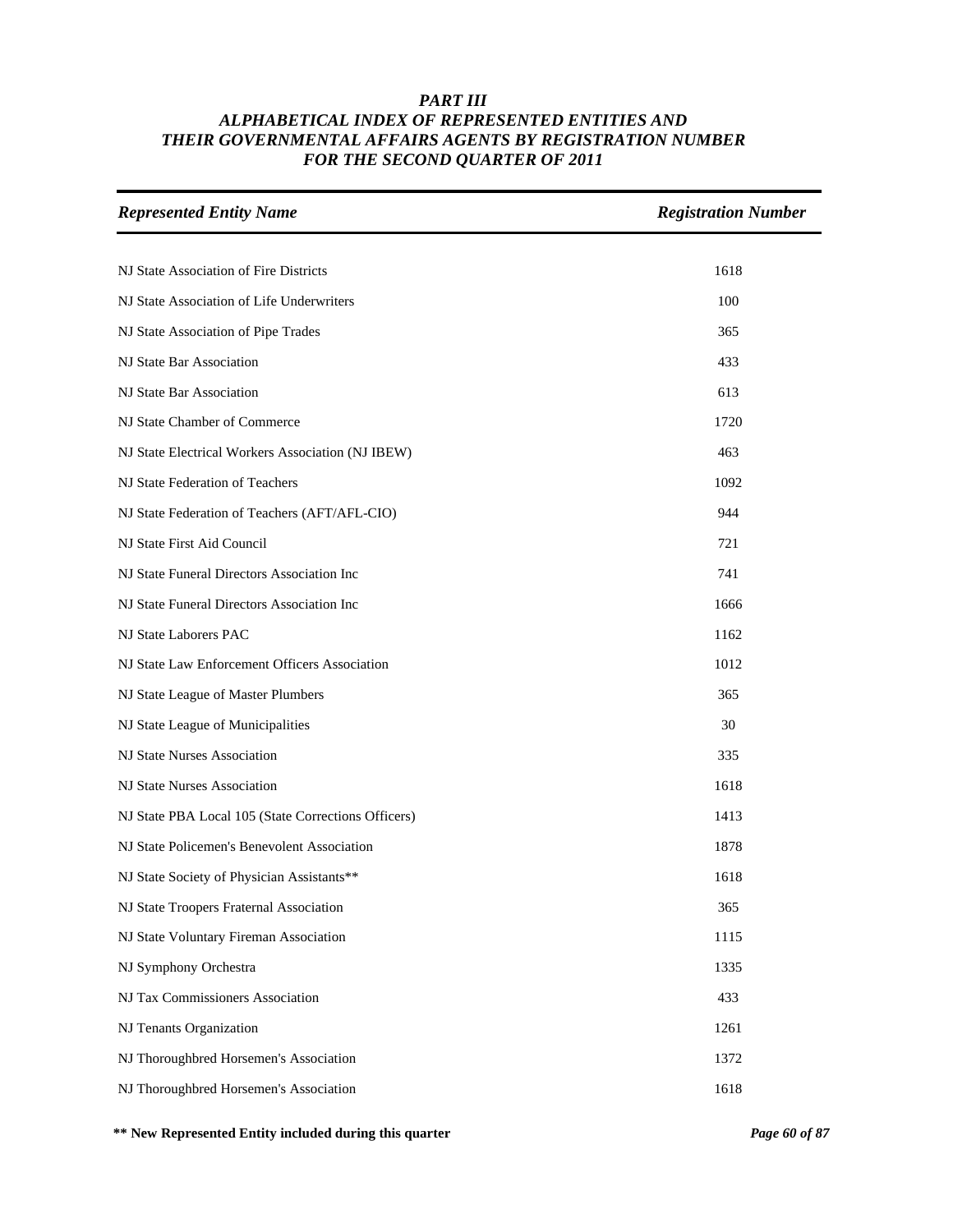| <b>Represented Entity Name</b>                                  | <b>Registration Number</b> |
|-----------------------------------------------------------------|----------------------------|
|                                                                 |                            |
| NJ Title Insurance Co                                           | 1507                       |
| NJ Travel Industry Association                                  | 433                        |
| NJ Urologists                                                   | 1364                       |
| NJ Utilities Association                                        | 447                        |
| NJ Veterinary Medical Association                               | 365                        |
| NJ Wholesale Marketers Association                              | 365                        |
| NJ Wine & Spirits Wholesalers Association                       | 721                        |
| NJ Wine & Spirits Wholesalers Association                       | 1054                       |
| NJ Wireless Association                                         | 173                        |
| NJ Work Environment Council                                     | 944                        |
| NJ Work Environment Council                                     | 1041                       |
| <b>NJACA</b>                                                    | 337                        |
| NJGCOA (NJ Golf Course Owners Association)                      | 1607                       |
| <b>NJNAHRO</b>                                                  | 939                        |
| NJ-NAIOP (National Association of Industrial Office Properties) | 1607                       |
| NJOTSN (NJ Organ & Tissue Sharing Network)                      | 1607                       |
| Norfolk Southern Corp                                           | 433                        |
| Norfolk Southern Corp                                           | 1329                       |
| Norris McLaughlin & Marcus                                      | 532                        |
| North America Power Partners LLC                                | 1743                       |
| North American Energy Alliance                                  | 939                        |
| North Fork Bank                                                 | 939                        |
| Nouvelle Associates LLC                                         | 1839                       |
| Nova Southeastern University                                    | 1528                       |
| Novartis Pharmaceuticals Corp                                   | 365                        |
| Novartis Pharmaceuticals Corp                                   | 1859                       |
| NovaThermal Energy LLC**                                        | 1900                       |
| Noveko Inc                                                      | 721                        |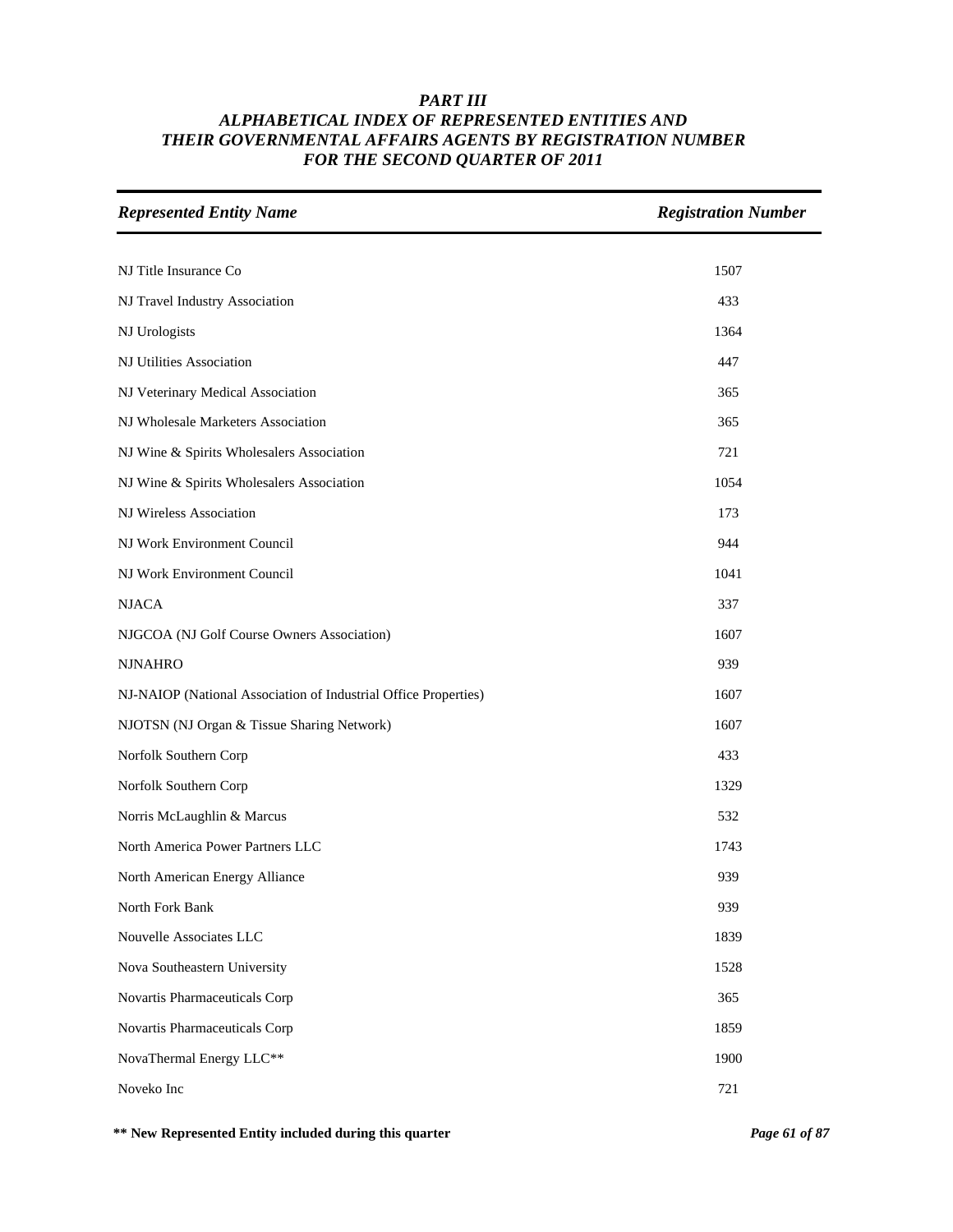| <b>Represented Entity Name</b>                         | <b>Registration Number</b> |
|--------------------------------------------------------|----------------------------|
|                                                        |                            |
| Novo Nordisk                                           | 365                        |
| Novo Nordisk Inc                                       | 1767                       |
| Nowell, Amoroso, Klein, Bierman P.A.                   | 1704                       |
| NRG Energy Inc                                         | 365                        |
| NRG Energy Inc                                         | 1284                       |
| NRG Energy Inc                                         | 1714                       |
| Nursing Home Alliance of New Jersey                    | 1313                       |
| <b>NuStar Energy</b>                                   | 1932                       |
| Nutley Board of Education                              | 1704                       |
| NW Financial Group                                     | 365                        |
| NW Financial Group                                     | 1782                       |
| NW Financial Group LLC                                 | 721                        |
| NY Football Giants/New Meadowlands Stadium Company LLC | 433                        |
| NY Shipping Association                                | 1932                       |
| NY Shipping Association Inc                            | 1285                       |
| Ocean Carrier & Equipment Managers Association         | 365                        |
| Ocean County                                           | 721                        |
| Ocean County Landfill                                  | 1720                       |
| Ocean Risk Retention Group Inc                         | 939                        |
| ODS Technologies LP                                    | 413                        |
| Office Furniture Dealers Alliance (OFDA)               | 1743                       |
| Ogden Realty Co                                        | 551                        |
| Old Castle Pipe                                        | 721                        |
| Oliver Wyman Inc                                       | 365                        |
| On Point Advocacy for PACE 4 Jobs                      | 1781                       |
| Onyx Equities LLC                                      | 1562                       |
| Opera Solutions                                        | 433                        |
| Opera Solutions**                                      | 365                        |

**\*\* New Represented Entity included during this quarter** *Page 62 of 87*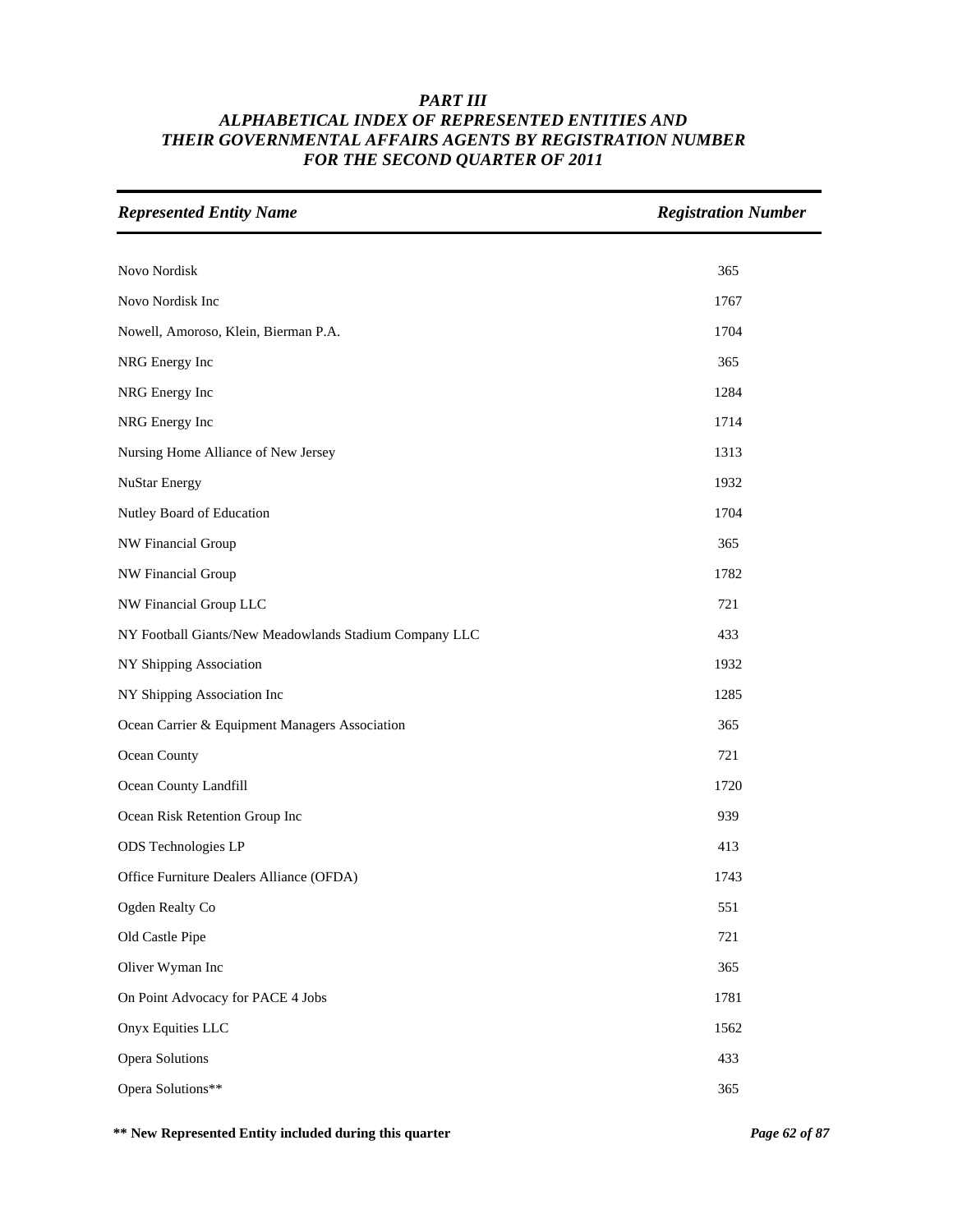| <b>Represented Entity Name</b>                       | <b>Registration Number</b> |
|------------------------------------------------------|----------------------------|
|                                                      |                            |
| Operating Engineers Local 825                        | 1741                       |
| Opportunities For All (OFA)                          | 1054                       |
| Opticians Association of NJ                          | 433                        |
| <b>Optimum Property Management</b>                   | 337                        |
| Oracle America Inc                                   | 433                        |
| Orange & Rockland Utilities Inc                      | 551                        |
| Organic Medical Marketing Group The                  | 1510                       |
| Organization of Nurse Executives of New Jersey       | 1781                       |
| Organization of Nurse Executives/New Jersey (ONE/NJ) | 1880                       |
| Orr Partners                                         | 1578                       |
| Orthopaedic Surgeons of NJ**                         | 1950                       |
| Ortley Beach Property Owners Association Inc         | 1012                       |
| Our Lady of Lourdes Hospital                         | 26                         |
| Our Lady of the Magnificat Church                    | 939                        |
| Ovations, A UnitedHealth Group Co                    | 1778                       |
| Oxford Health Insurance Inc                          | 1778                       |
| Oxford Health Plans (NJ) Inc                         | 1778                       |
| Oyster Creek Clean, Safe, Reliable Coalition         | 1401                       |
| <b>Oyster Creek Generating Station</b>               | 1517                       |
| Palisade Nursing Center                              | 1313                       |
| Palisades Medical Center                             | 721                        |
| Palisades Medical Center                             | 1540                       |
| Palisades Safety and Insurance Association           | 1519                       |
| Palisades Safety and Insurance Association           | 1688                       |
| Pallia Tech                                          | 433                        |
| Panasonic Corporation of North America**             | 1562                       |
| Park Willow LLC                                      | 939                        |
| Park Willow LLC                                      | 1782                       |

**\*\* New Represented Entity included during this quarter** *Page 63 of 87*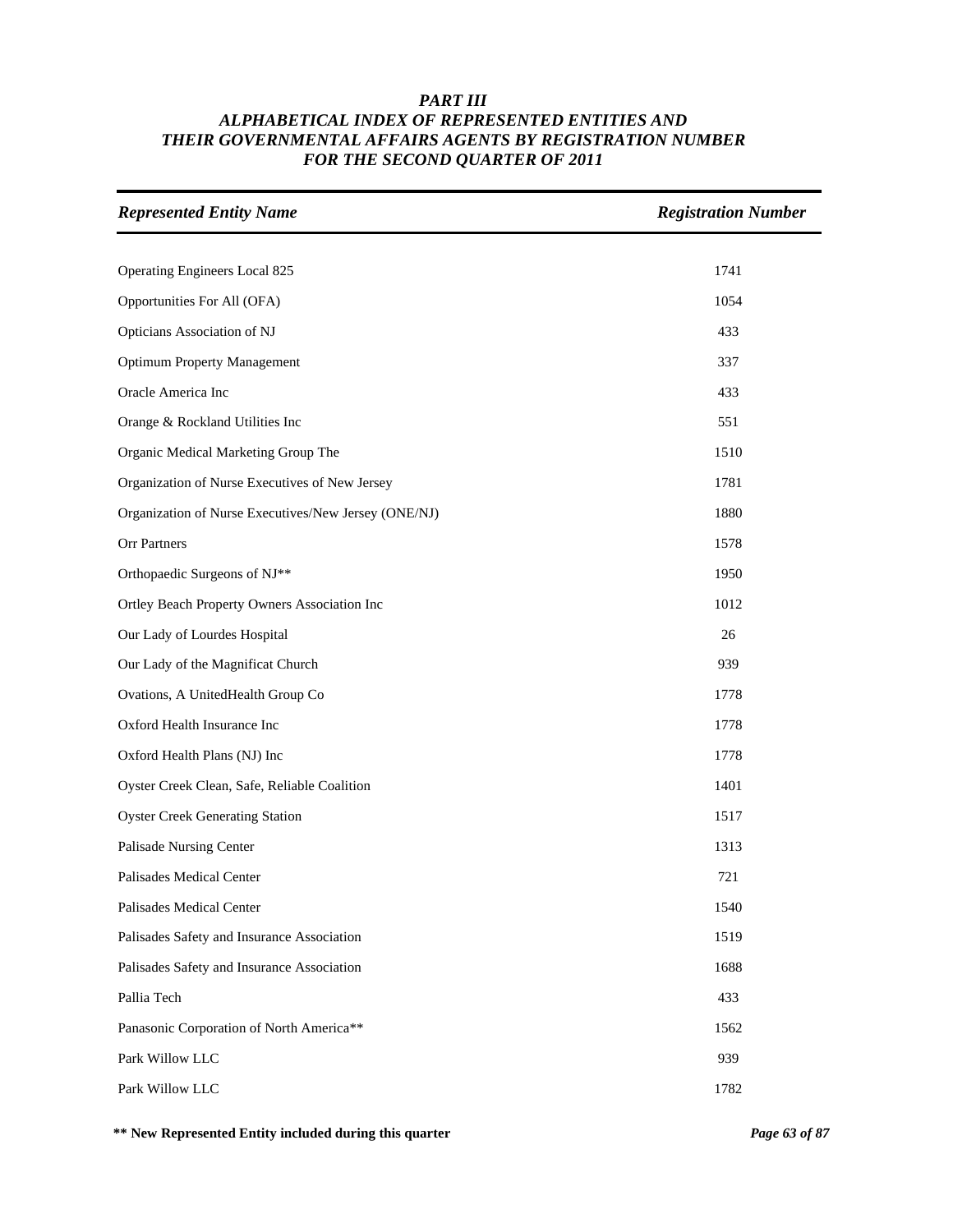| <b>Represented Entity Name</b>                                       | <b>Registration Number</b> |
|----------------------------------------------------------------------|----------------------------|
|                                                                      |                            |
| Parker McCay & Criscuolo                                             | 1286                       |
| Parks & Playground Supplies Coalition                                | 199                        |
| ParksByNature Network                                                | 1292                       |
| Parsippany Troy Hills Senior Citizens Housing Corp                   | 1743                       |
| Parsons Advanced Technologies Inc                                    | 551                        |
| Parsons Brinckerhoff Quade & Douglas                                 | 433                        |
| Parsons Commercial Technology Group Inc                              | 1743                       |
| Parsons Commercial Technology Group Inc                              | 1895                       |
| Partial Care Association of New Jersey                               | 365                        |
| Partners in Care                                                     | 365                        |
| Partners in Care                                                     | 1540                       |
| Partners in Prevention Hudson County Inc**                           | 1950                       |
| Passaic County Council on Alcoholism and Drug Abuse Prevention Inc** | 1950                       |
| Passaic Valley Sewerage Commissioners                                | 938                        |
| Passaic Valley Sewerage Commissioners                                | 1234                       |
| Passaic Valley Water Commission                                      | 1704                       |
| Patch Management Inc                                                 | 1866                       |
| Paterson Parking Authority                                           | 1704                       |
| Pathways Government Relations LLC                                    | 100                        |
| Patriotic Consulting LLC                                             | 1540                       |
| Patterson Belknap Webb & Tyler LLP for New York Water Taxi           | 1781                       |
| Pay My Taxes LLC                                                     | 1825                       |
| PB Americas                                                          | 1895                       |
| Pearson Education                                                    | 173                        |
| Peddie School The                                                    | 26                         |
| Penn Credit Corporation**                                            | 1284                       |
| Penn National Gaming Inc                                             | 1743                       |
| Pennwood Racing Inc                                                  | 173                        |

**\*\* New Represented Entity included during this quarter** *Page 64 of 87*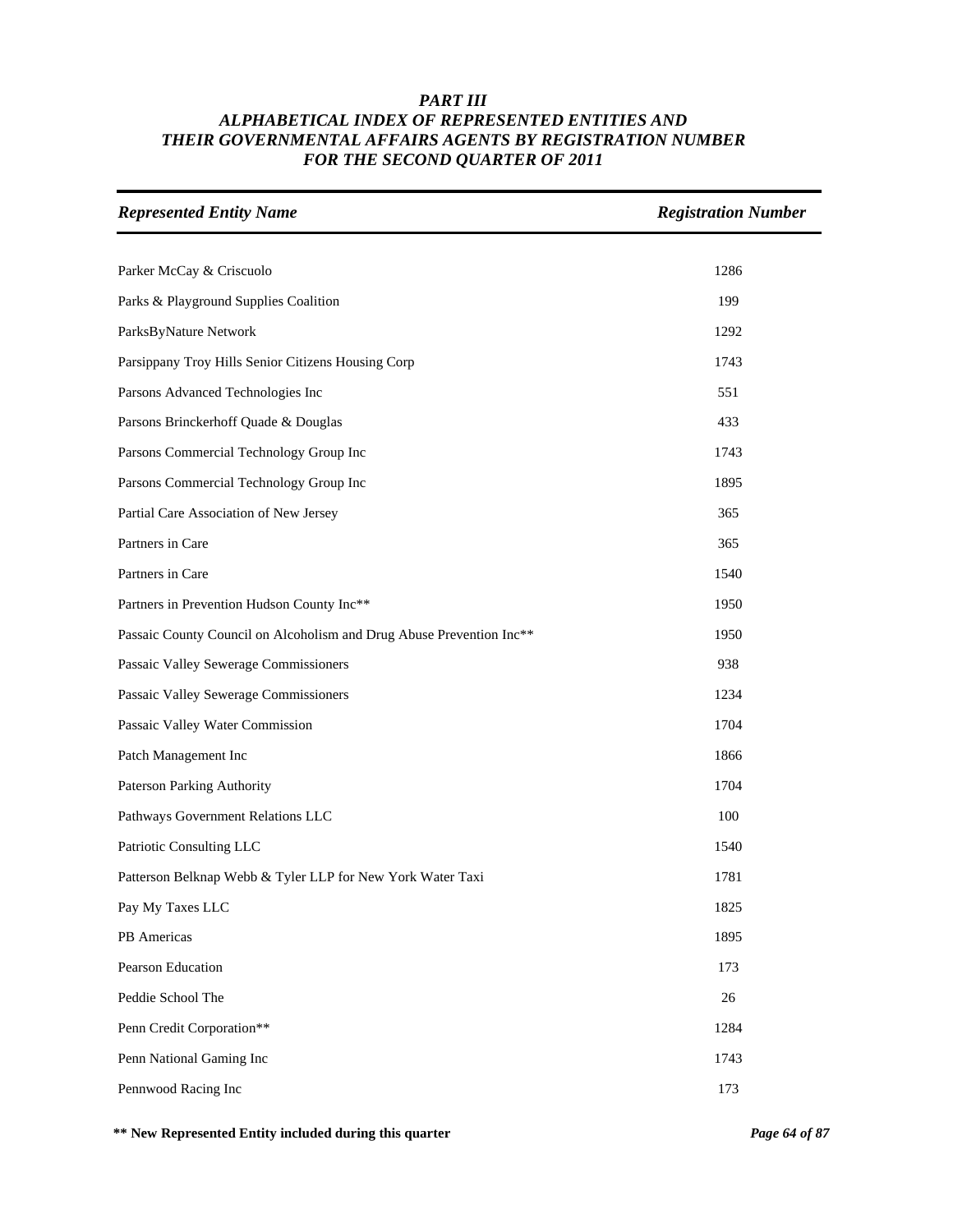| <b>Represented Entity Name</b>                       | <b>Registration Number</b> |
|------------------------------------------------------|----------------------------|
|                                                      |                            |
| Pepco Holdings Inc                                   | 1567                       |
| Pepco Holdings Inc                                   | 1570                       |
| Pepsi Cola Co                                        | 721                        |
| PepsiCo Inc**                                        | 1571                       |
| Performance Insurance Co                             | 944                        |
| Pershing Div of Donaldson Lufkin & Jenrette          | 75                         |
| Personal Communications Industry Association (PCIA)  | 173                        |
| Pfizer Inc                                           | 433                        |
| Pfizer Inc                                           | 1348                       |
| PFL Life Insurance Co                                | 365                        |
| Pharma-Care Inc                                      | 800                        |
| Pharmaceutical Research & Manufacturers of America   | 173                        |
| Phelps Dodge Corp                                    | 1234                       |
| Philips Electronics                                  | 463                        |
| PHNJ LLC**                                           | 365                        |
| PHX Solutions Inc                                    | 1897                       |
| Physicians & Patients for Quality Care Inc           | 944                        |
| Physicians for Quality Care                          | 1012                       |
| <b>Pilot Travel Centers</b>                          | 173                        |
| Pilots Association for the Delaware Bay & River      | 26                         |
| Pilots Association of the Bay & River Delaware       | 1868                       |
| Pinelands Insurance Company Risk Retention Group Inc | 939                        |
| Pinelands Preservation Alliance                      | 1546                       |
| <b>Pinkerton Computer Consultants</b>                | 433                        |
| Pinnacle Consulting & Construction Services Inc      | 1782                       |
| Piotr & Piotr Properties LLC                         | 800                        |
| Pisarri McEnroe & Careri                             | 365                        |
| <b>Pitney Bowes</b>                                  | $26\,$                     |

**\*\* New Represented Entity included during this quarter** *Page 65 of 87*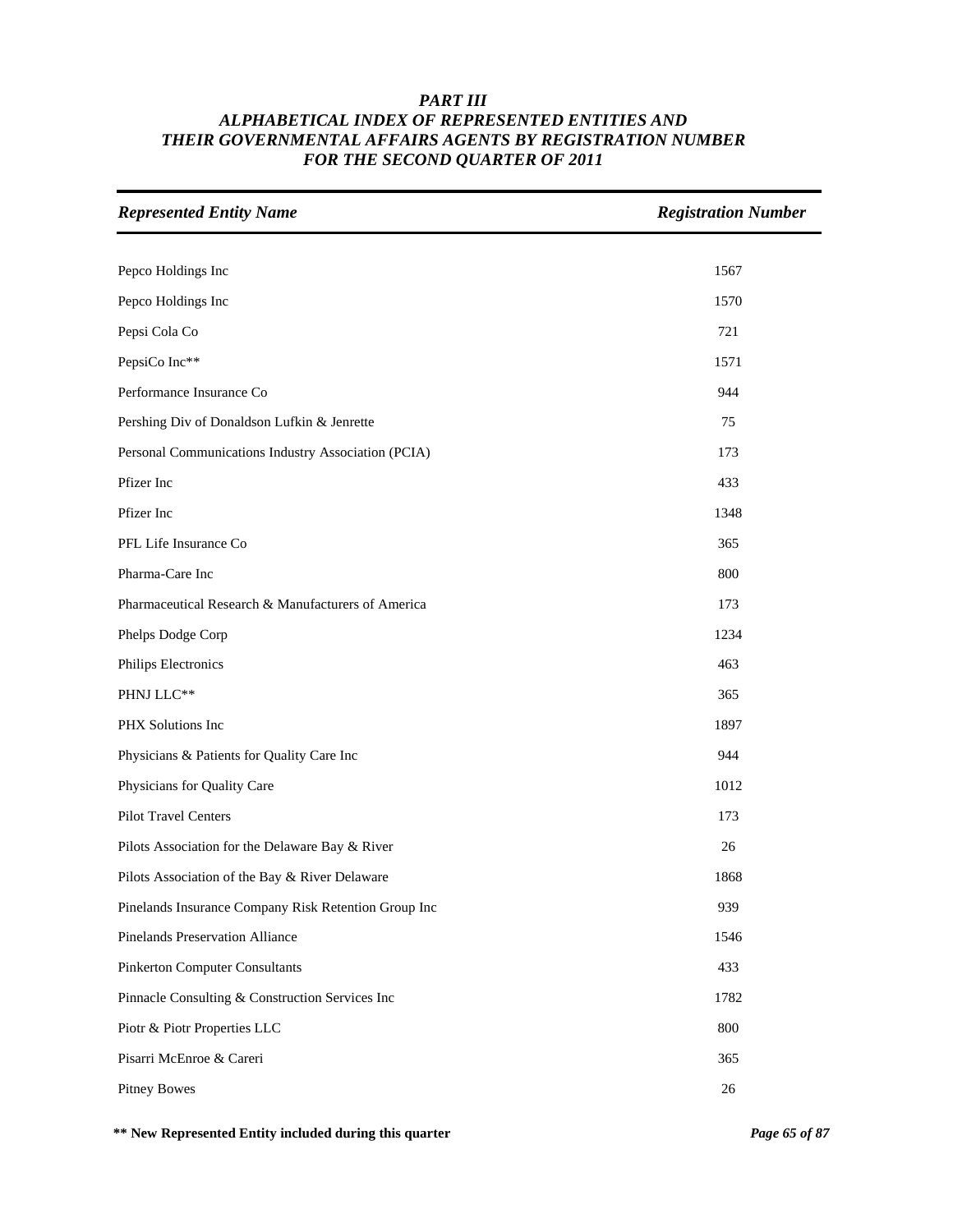| <b>Represented Entity Name</b>                                         | <b>Registration Number</b> |
|------------------------------------------------------------------------|----------------------------|
|                                                                        |                            |
| PJM Interconnect                                                       | 1528                       |
| PKF-MARK III                                                           | 433                        |
| PKF-Mark III Inc                                                       | 551                        |
| PKG Associates LLC                                                     | 1538                       |
| Planned Parenthood of Central NJ                                       | 1668                       |
| Planned Parenthood of Greater Northern NJ                              | 1583                       |
| Planned Parenthood of Southern NJ Inc                                  | 1569                       |
| Planned Parenthoold Affiliates of NJ/Family Planning Association of NJ | 1493                       |
| Plasma Protein Therapeutics Association**                              | 1950                       |
| Plastic Shipping Container Institute                                   | 1797                       |
| Plumbing Heating Cooling Contractors of NJ                             | 1192                       |
| Plus NJ                                                                | 1473                       |
| PMI Group Inc The                                                      | 1646                       |
| PMK Group                                                              | 1578                       |
| PNC Bank                                                               | 721                        |
| Policy Studies Inc                                                     | 173                        |
| Pollard Banknote Limited Partnership                                   | 721                        |
| Pollution Control Financing Authority of Camden County                 | 1536                       |
| Pondview Estates at Morris                                             | 173                        |
| Porzio Governmental Affairs LLC                                        | 1618                       |
| Potters Industries Inc                                                 | 1797                       |
| Power Survey Co                                                        | 1847                       |
| Power Survey Co LLC                                                    | 1528                       |
| PPL Corp                                                               | 1714                       |
| PPL Services Corp                                                      | 365                        |
| Precision Cars of Atlantic City**                                      | 1510                       |
| Preservation NJ Inc                                                    | 365                        |
| Prevention First**                                                     | 1950                       |

**\*\* New Represented Entity included during this quarter** *Page 66 of 87*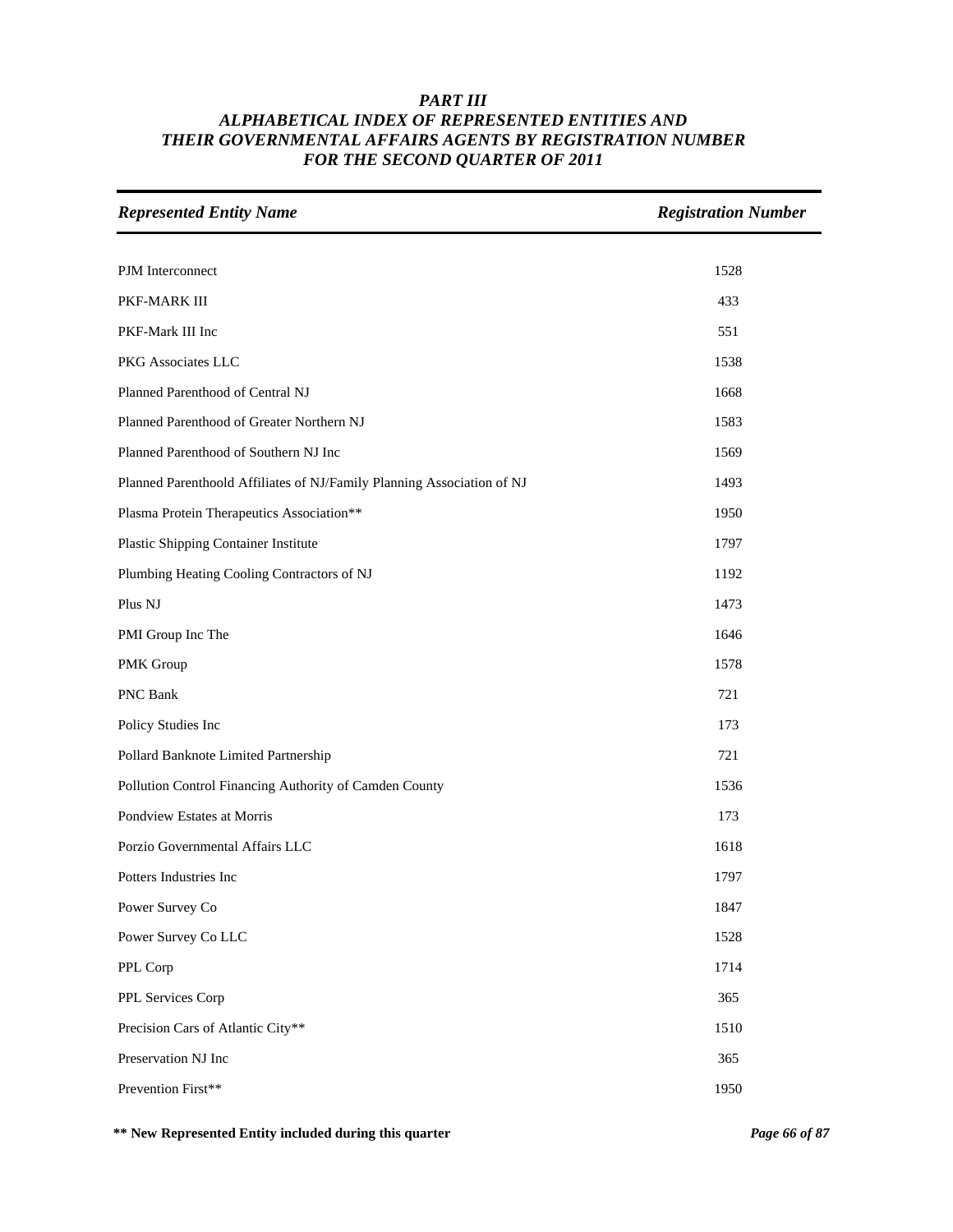| <b>Represented Entity Name</b>                            | <b>Registration Number</b> |
|-----------------------------------------------------------|----------------------------|
|                                                           |                            |
| Prevention Links**                                        | 1950                       |
| Prevention Plus of Burlington County Inc**                | 1950                       |
| Princeton Environmental Group                             | 1743                       |
| Princeton Healthcare Systems                              | 551                        |
| Princeton Insurance Co                                    | 551                        |
| Princeton Insurance Co                                    | 1321                       |
| Princeton International Academy Charter School**          | 939                        |
| Princeton Longevity Center                                | 800                        |
| Princeton Public Affairs Group                            | 365                        |
| Princeton Public Affairs Group                            | 1485                       |
| Princeton University                                      | 1536                       |
| Prison Health Services Inc                                | 1479                       |
| Probation Association of New Jersey                       | 1781                       |
| Professional Firefighters Association of NJ               | 944                        |
| Professional Insurance Agents of NJ                       | 172                        |
| Professional Insurance Network Inc                        | 944                        |
| Professional Movers Association                           | 100                        |
| Professional Services Plus Inc                            | 944                        |
| Progressive Casualty Insurance Co                         | 1671                       |
| ProMutual Group                                           | 1192                       |
| Property Casualty Insurance                               | 1540                       |
| Property Casualty Insurers Association of America         | 1241                       |
| Property Casualty Insurers Association of America (PCIAA) | 1720                       |
| Prospect Business Park                                    | 1743                       |
| Prosthetic & Orthotics Society of NJ                      | 721                        |
| ProtectingAmerica.org                                     | 365                        |
| Prudential Financial                                      | 1856                       |
| Prudential Financial Inc                                  | 149                        |

**\*\* New Represented Entity included during this quarter** *Page 67 of 87*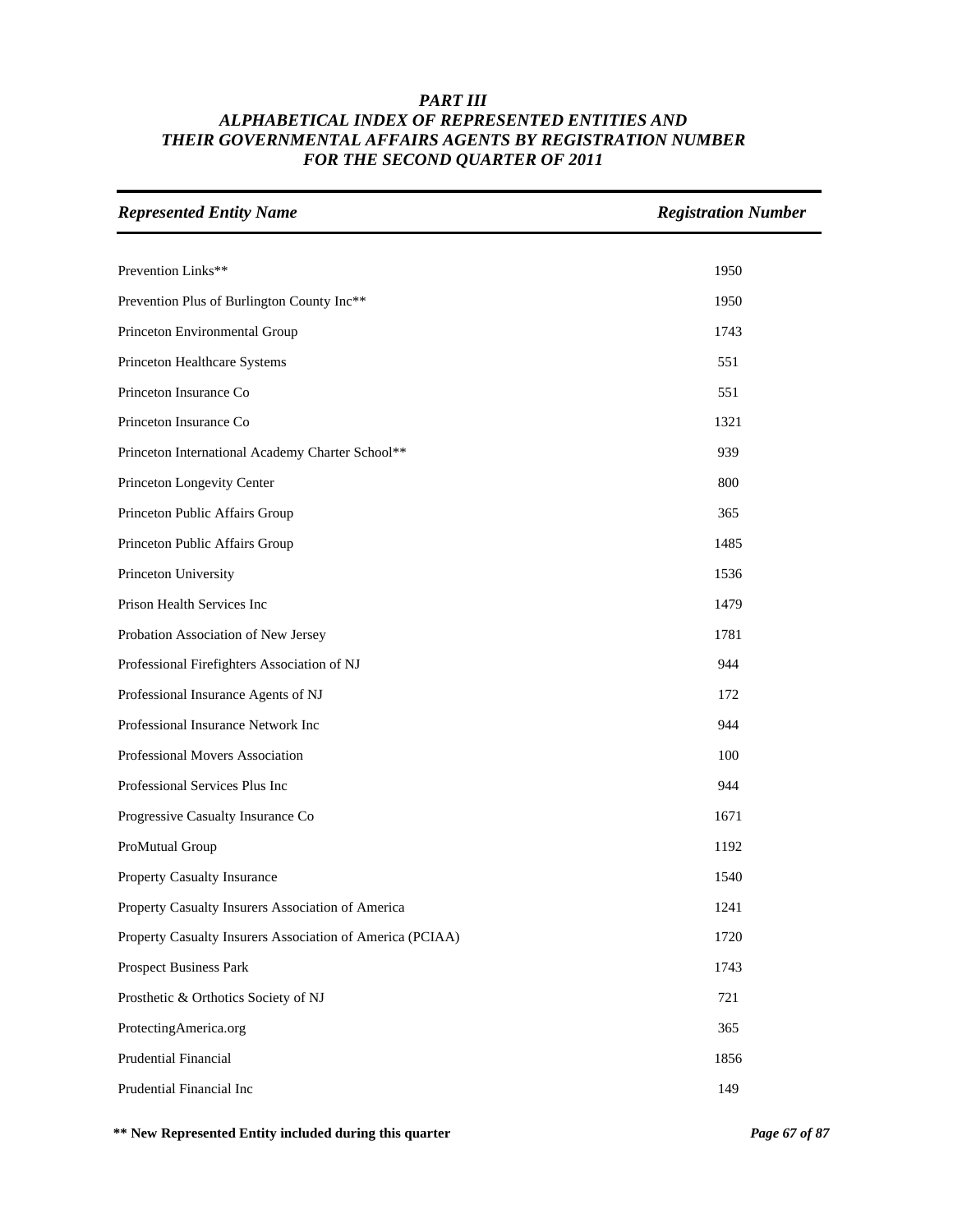| <b>Represented Entity Name</b>              | <b>Registration Number</b> |
|---------------------------------------------|----------------------------|
|                                             |                            |
| Prudential Financial Inc                    | 1403                       |
| Prudential Insurance Company of America The | 1626                       |
| Prudential Insurance Company of America The | 1627                       |
| Prudential Insurance Company of America The | 1628                       |
| Prudential Insurance Company of America The | 1629                       |
| Prudential Insurance Company of America The | 1630                       |
| Prudential Investment Management Inc The    | 1631                       |
| PRWT Services Inc                           | 1578                       |
| PSE&G Co                                    | 365                        |
| PSE&G Co                                    | 433                        |
| PSE&G Co                                    | 1061                       |
| PSE&G Co**                                  | 499                        |
| PSE&G Power LLC                             | 1234                       |
| PSE&G Power LLC                             | 1525                       |
| PSE&G Services Corp                         | 463                        |
| PSE&G Services Corp                         | 1524                       |
| PSEG Services Corp                          | 75                         |
| PSEG Services Corp                          | 1292                       |
| Public Alliance Public Insurance Fund       | 1759                       |
| Public Consulting Group Inc                 | 365                        |
| <b>Public Financial Management</b>          | 551                        |
| Public Power Association of NJ              | 554                        |
| Public Sector Managers Association          | 721                        |
| <b>Public Strategies Impact</b>             | 1804                       |
| Puerto Rican Unity for Progress Inc         | 1695                       |
| Puerto Ricans for Civic Action              | 551                        |
| Pulmonary Management Inc                    | 365                        |
| Pulte Homes                                 | 551                        |

**\*\* New Represented Entity included during this quarter** *Page 68 of 87*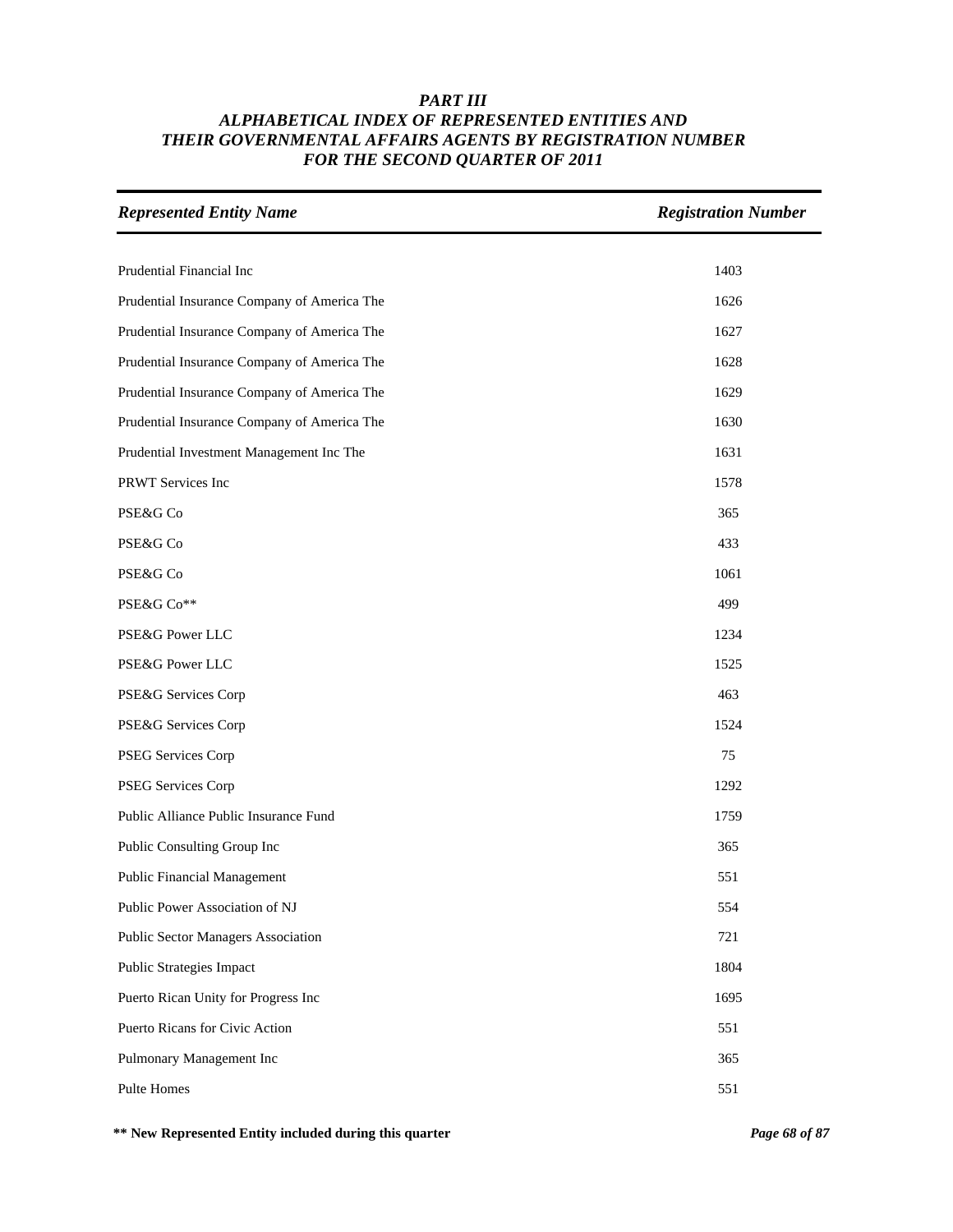| <b>Represented Entity Name</b>                        | <b>Registration Number</b> |
|-------------------------------------------------------|----------------------------|
|                                                       |                            |
| <b>Pulte Homes</b>                                    | 1510                       |
| Purdue Pharma LP                                      | 26                         |
| Purdue Pharma LP                                      | 1942                       |
| Pure Power Corp                                       | 1771                       |
| <b>Purest Colloids</b>                                | 337                        |
| <b>QLT Consumer Lease Services Inc</b>                | 532                        |
| QualCare                                              | 1769                       |
| QualCare Inc                                          | 551                        |
| QualCare Inc                                          | 1413                       |
| QualCare Inc                                          | 1783                       |
| QualCare Preferred Providers                          | 551                        |
| Quest Diagnostics Inc                                 | 1479                       |
| Quincy Place Associates                               | 1786                       |
| Quincy Place Associates LLC                           | 1666                       |
| R & R Marketing LLC                                   | 360                        |
| R+R Construction                                      | 1587                       |
| Ramapo College of NJ                                  | 551                        |
| Raritan Baykeeper Inc dba NY/NJ Baykeeper             | 1761                       |
| <b>RBA</b> Group                                      | 1894                       |
| <b>RBC Capital Markets Corp</b>                       | 1809                       |
| <b>RBH</b> Group                                      | 1562                       |
| RC Cape May Holdings LCC                              | 1284                       |
| READS - Real Estate Advisory and Development Services | 1781                       |
| Realty Appraisal Co                                   | 1192                       |
| Reckitt Benckiser Pharmaceuticals Inc                 | 199                        |
| Reckitt Benckiser Pharmaceuticals Inc                 | 1777                       |
| Recording for the Blind & Dyslexic Inc                | 1851                       |
| <b>Recreational Fishing Alliance</b>                  | 1725                       |

**\*\* New Represented Entity included during this quarter** *Page 69 of 87*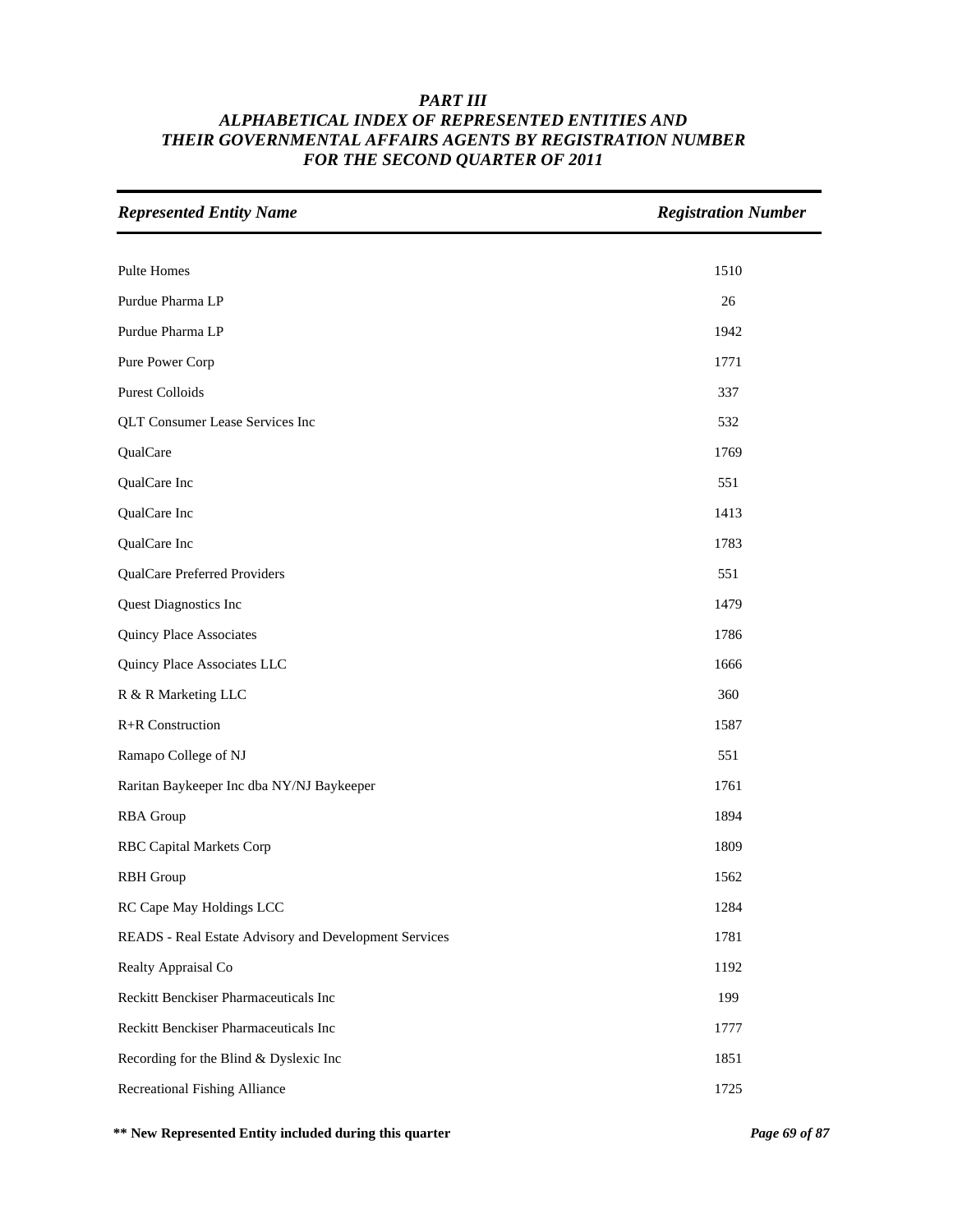| <b>Represented Entity Name</b>                                                                     | <b>Registration Number</b> |
|----------------------------------------------------------------------------------------------------|----------------------------|
|                                                                                                    |                            |
| Recreational Vehicle Industry Association                                                          | 1767                       |
| Red Bank Affordable Housing Corp (RBAHC)                                                           | 939                        |
| Red Bull New York**                                                                                | 365                        |
| RedFlex                                                                                            | 365                        |
| Reed Elsevier                                                                                      | 1720                       |
| Rehab Beyond 2000 Inc                                                                              | 944                        |
| Related Co                                                                                         | 75                         |
| Reliable Recycling Inc                                                                             | 1743                       |
| Reliable Recycling Inc                                                                             | 1895                       |
| <b>Reliant Energy</b>                                                                              | 1781                       |
| Renaissance Broadcasting Co                                                                        | 1781                       |
| <b>Renaissance Properties</b>                                                                      | 1540                       |
| Rent-A-Center                                                                                      | 721                        |
| Republic Mortgage Insurance Co                                                                     | 1741                       |
| Republic Services of New Jersey LLC                                                                | 1413                       |
| RESA / Retail Energy Supply Association                                                            | 463                        |
| ResCare                                                                                            | 1054                       |
| <b>Resilient Floor Covering Institute</b>                                                          | 551                        |
| Retail Energy Supply Association (RESA)                                                            | 1767                       |
| Retail Wholesale Department Store Union/United Food and Commercial Workers<br>Union (RWDSU/UFCW)** | 1931                       |
| Retailers for Responsible Liquor Lincensing                                                        | 1540                       |
| Revel Entertainment                                                                                | 1528                       |
| Revel Entertainment Group LLC                                                                      | 1510                       |
| Richard Catona                                                                                     | 1677                       |
| Riker Danzig Scherer Hyland & Perretti LLP                                                         | 173                        |
| River View Post Acute Care Center                                                                  | 1313                       |
| RJ Reynolds Tobacco Co                                                                             | 1479                       |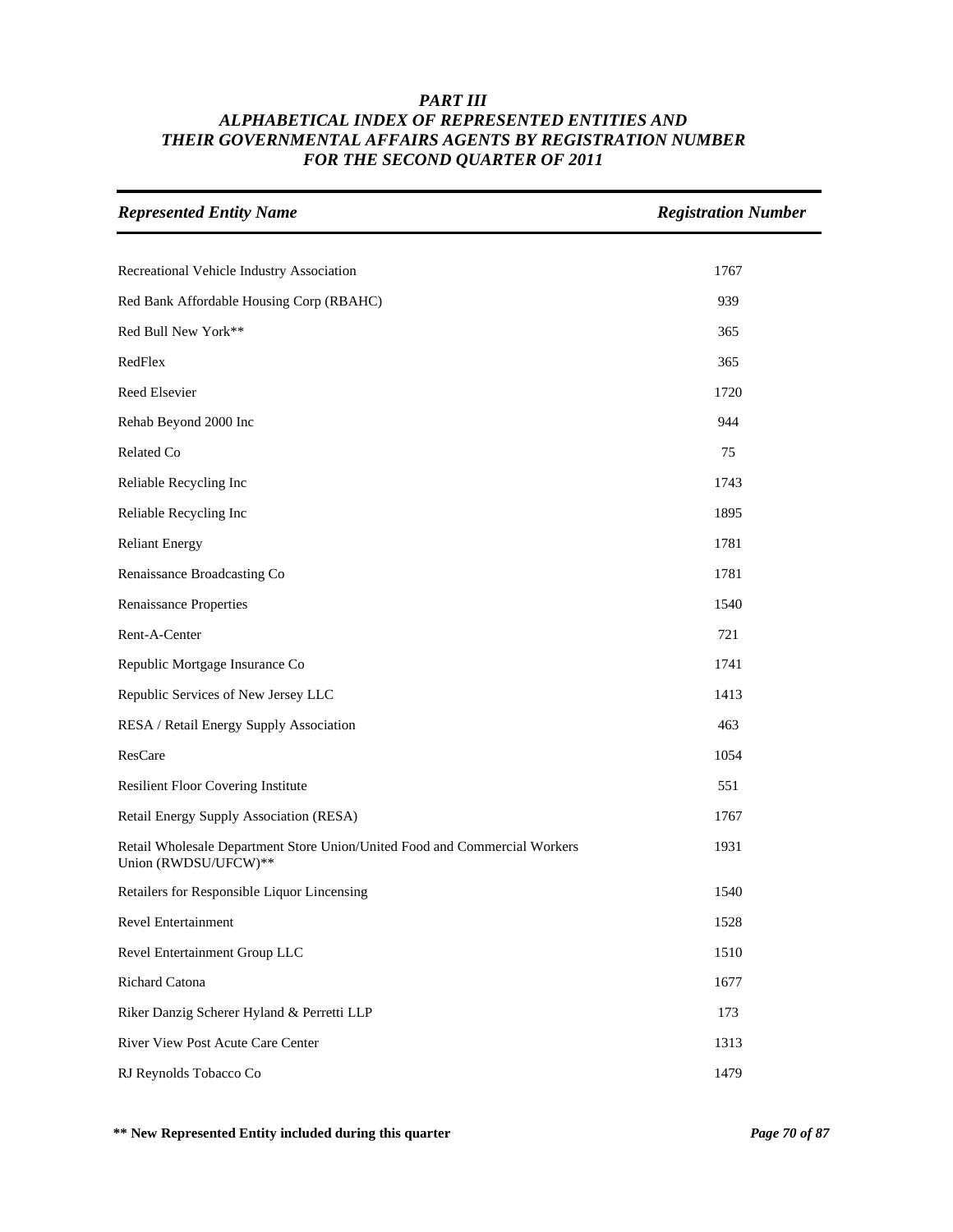| <b>Represented Entity Name</b>                      | <b>Registration Number</b> |
|-----------------------------------------------------|----------------------------|
|                                                     |                            |
| <b>ROA Hutton</b>                                   | 1192                       |
| Road Company of America LLC                         | 1666                       |
| Robert A Roe Associates Inc                         | 938                        |
| <b>Robert Rizas</b>                                 | 1804                       |
| Robert Wood Johnson University Hospital             | 365                        |
| Robert Wood Johnson University Hospital at Hamilton | 365                        |
| Robert Wood Johnson University Hospital at Rahway   | 365                        |
| <b>Roche Diagnostics</b>                            | 1604                       |
| Rockefeller Group Development Corp                  | 939                        |
| Rockland Electric                                   | 173                        |
| Rockland Electric Co                                | 1610                       |
| Rockland Electric Co                                | 1611                       |
| <b>Roseland Properties</b>                          | 551                        |
| Roseland Property Co                                | 1895                       |
| <b>Roseland Property Group</b>                      | 1720                       |
| Rosenreich LLC                                      | 337                        |
| Route 1 PW LLC                                      | 1666                       |
| Royal Caribbean Cruises Ltd                         | 1782                       |
| Royal Printing Services Inc                         | 365                        |
| Royal Wine Corp                                     | 1562                       |
| Royce Brook Golf Club/Bellemead Development Corp    | 463                        |
| RTC Properties Inc/River Terminal Development       | 1413                       |
| Rutgers U American Association Of Univ Professors   | 944                        |
| <b>Rutgers University</b>                           | 360                        |
| <b>Rutgers University</b>                           | 1536                       |
| <b>Rutgers University Utilities</b>                 | 1536                       |
| Saber Corp                                          | 433                        |
| Saint Barnabas Health Care System                   | 1862                       |

**\*\* New Represented Entity included during this quarter** *Page 71 of 87*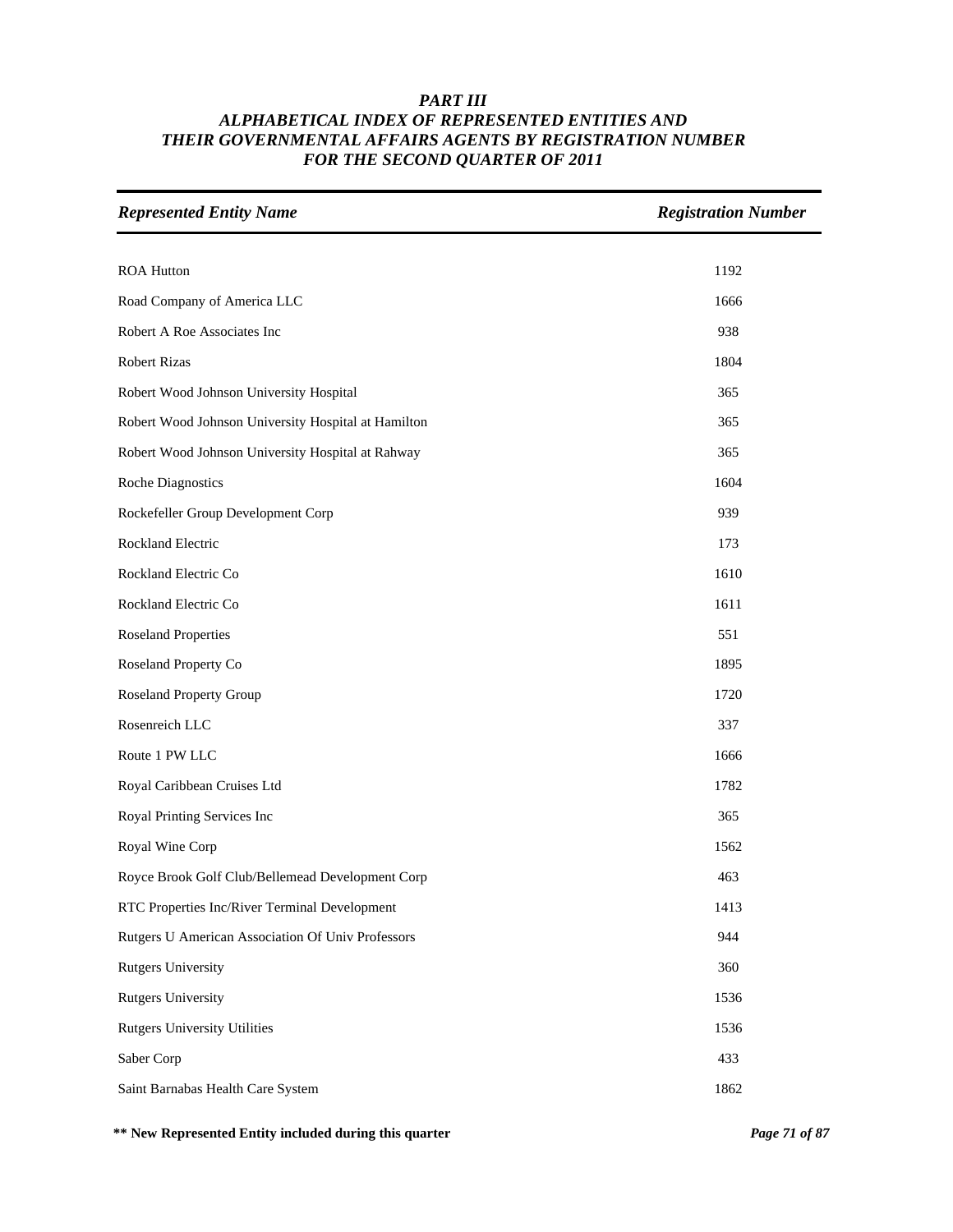| <b>Represented Entity Name</b>                                                     | <b>Registration Number</b> |
|------------------------------------------------------------------------------------|----------------------------|
|                                                                                    |                            |
| Saint Clare's Health System                                                        | 1632                       |
| Saint Clare's Primary Care Inc                                                     | 433                        |
| Saint Peter's Healthcare System and any and all of its subsidiaries and affiliates | 1766                       |
| Saint Peter's University Hospital                                                  | 433                        |
| Salem County NJ                                                                    | 551                        |
| Salem Hospital Corporation d/b/a The Memorial Hospital of Salem County             | 1540                       |
| Salmon Ventures LTD                                                                | 100                        |
| Salmon Ventures Ltd                                                                | 1528                       |
| Salmon Ventures Ltd/NJ American Water                                              | 1879                       |
| Samaritan Hospice                                                                  | 1621                       |
| Sandata Inc                                                                        | 551                        |
| sanofi pasteur                                                                     | 1927                       |
| sanofi pasteur Inc                                                                 | 1319                       |
| sanofi-aventis                                                                     | 1720                       |
| sanofi-aventis                                                                     | 1904                       |
| Sanzari Enterprise                                                                 | 939                        |
| SAS Institute Inc                                                                  | 365                        |
| SAS Institute Inc                                                                  | 1889                       |
| Save Choices for NJ Drivers                                                        | 1192                       |
| Save Ellis Island Foundation                                                       | 1540                       |
| Save Latin America                                                                 | 1540                       |
| Sayreville Seaport Associates LLC                                                  | 1287                       |
| Sayreville Seaport Associates LP                                                   | 1562                       |
| Sayreville Seaport Associates LP                                                   | 1882                       |
| SBMC LLC                                                                           | 1607                       |
| Schering Corp                                                                      | 1054                       |
| Schering-Plough Corp                                                               | 463                        |
| Schering-Plough Corp                                                               | 1536                       |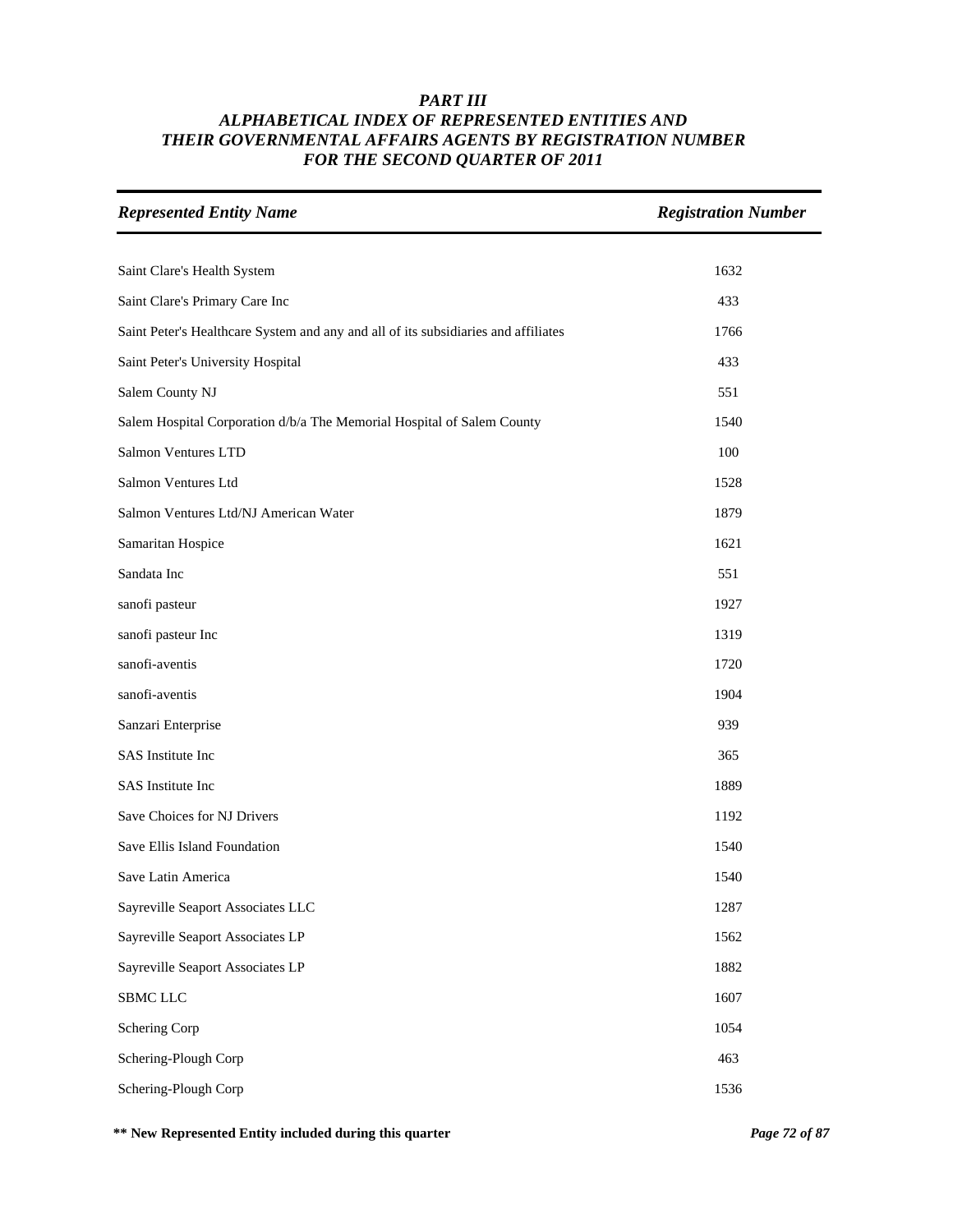| <b>Represented Entity Name</b>                          | <b>Registration Number</b> |
|---------------------------------------------------------|----------------------------|
|                                                         |                            |
| Schindler Elevator Corp                                 | 463                        |
| School Alliance Insurance Fund                          | 1759                       |
| School House Strategies LLC                             | 1614                       |
| <b>Scientific Games</b>                                 | 433                        |
| Scotts Miracle-Gro Co                                   | 1538                       |
| Second Home Adult Medical Day Care                      | 944                        |
| Securitas Security Services USA                         | 1618                       |
| Securities Industry & Financial Markets Association     | 173                        |
| Security Indemnity Insurance Co                         | 551                        |
| SEIU Local 32BJ                                         | 1476                       |
| SEIU New Jersey State Council                           | 1464                       |
| <b>Select Medical Corporation</b>                       | 800                        |
| Selective Insurance Co of America                       | 205                        |
| Selective Insurance Group Inc                           | 173                        |
| Senior Care Centers of America                          | 1882                       |
| SERV Behavioral Health Systems                          | 1658                       |
| Service Contract Industry Council                       | 365                        |
| Service Employees International Union (SEIU) Local 32BJ | 1342                       |
| Service Employees International Union CLC**             | 1571                       |
| Service Employees Intl Union                            | 1385                       |
| ServiceMaster Co The                                    | 433                        |
| Seton Hall University                                   | 199                        |
| Seton Hall University                                   | 1701                       |
| SFP Management Consultants Inc                          | 1494                       |
| Sharbell                                                | 337                        |
| Sharbell Development Corp                               | 1578                       |
| <b>Sharp Decisions</b>                                  | 1054                       |
| <b>Sharp Electronics Corp</b>                           | 463                        |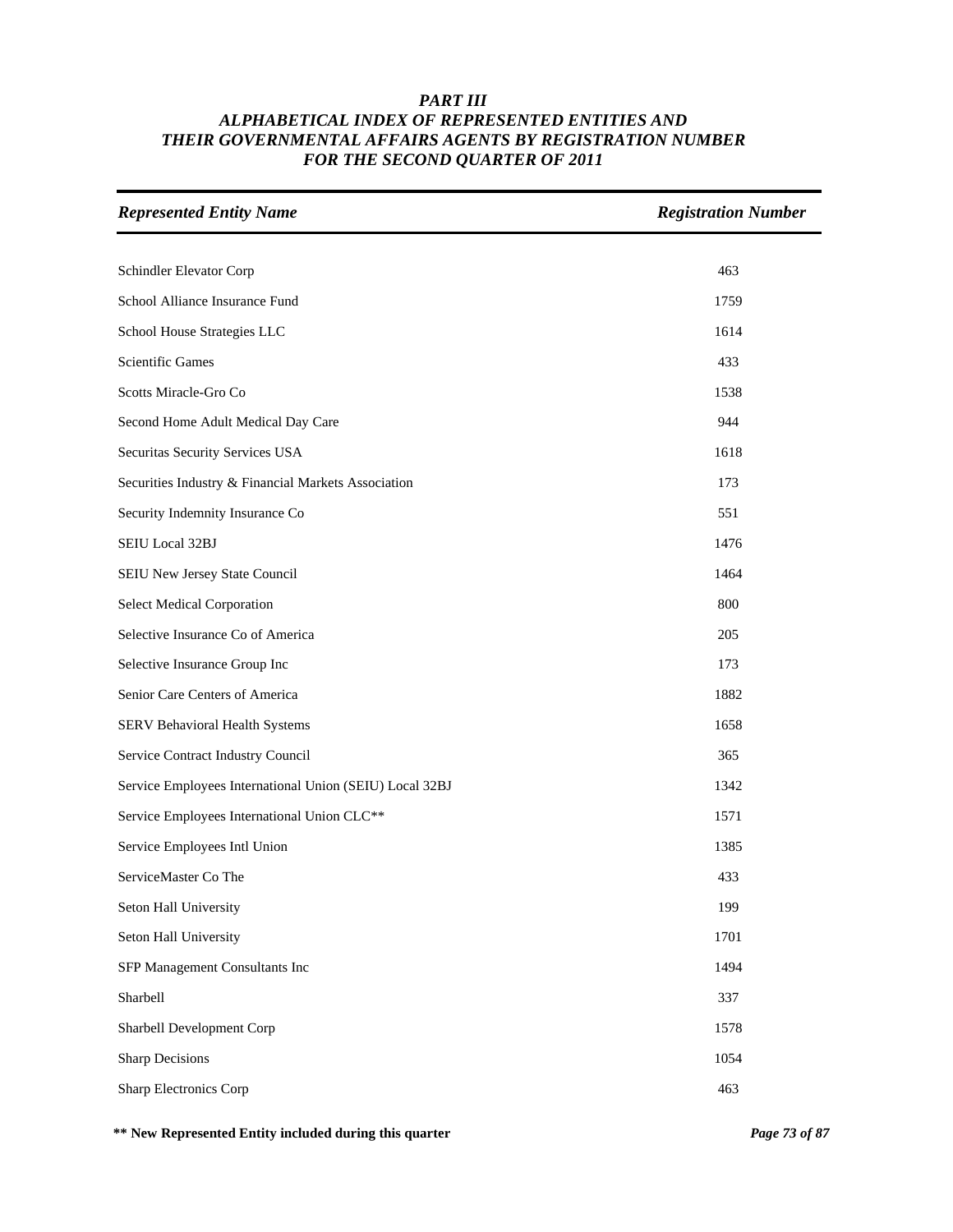| <b>Represented Entity Name</b>                           | <b>Registration Number</b> |
|----------------------------------------------------------|----------------------------|
|                                                          |                            |
| Shell Oil Co                                             | 360                        |
| Shieldalloy Metallurgical Corp                           | 365                        |
| Shore Mall Associates LP                                 | 1852                       |
| Shore Memorial Health Foundation**                       | 1534                       |
| Shore Memorial Hospital                                  | 1720                       |
| Shore Memorial Hospital**                                | 1938                       |
| Short Hills Surgical Center/Hudson Crossing Surgical Ctr | 433                        |
| Shotmeyer Brothers Inc                                   | 939                        |
| Shotmeyer Solar LLC**                                    | 939                        |
| Shotmeyer Solar**                                        | 721                        |
| Shuffle Master Inc                                       | 774                        |
| <b>SICPA Product Security</b>                            | 1720                       |
| Siemens Corp                                             | 173                        |
| Sierra Club                                              | 1389                       |
| Sierra Development Co                                    | 1538                       |
| Signature Properties of New Jersey LLC                   | 1743                       |
| <b>Silverstein Properties</b>                            | 551                        |
| SIMCO Technologies Inc                                   | 1890                       |
| <b>SIMS Metal Management</b>                             | 365                        |
| Sims Metal Management                                    | 1714                       |
| Six Flags Great Adventure                                | 721                        |
| <b>SK Properties</b>                                     | 1901                       |
| Slavco Construction Inc                                  | 365                        |
| Small Business and Entrepreneurship Council              | 365                        |
| Smart Business Advisory and Consulting LLC               | 1473                       |
| Smart Business Advisory and Consulting LLC               | 1494                       |
| Smart Growth Economic Development CoaTMFion              | 1562                       |
| SmartBus Live                                            | 365                        |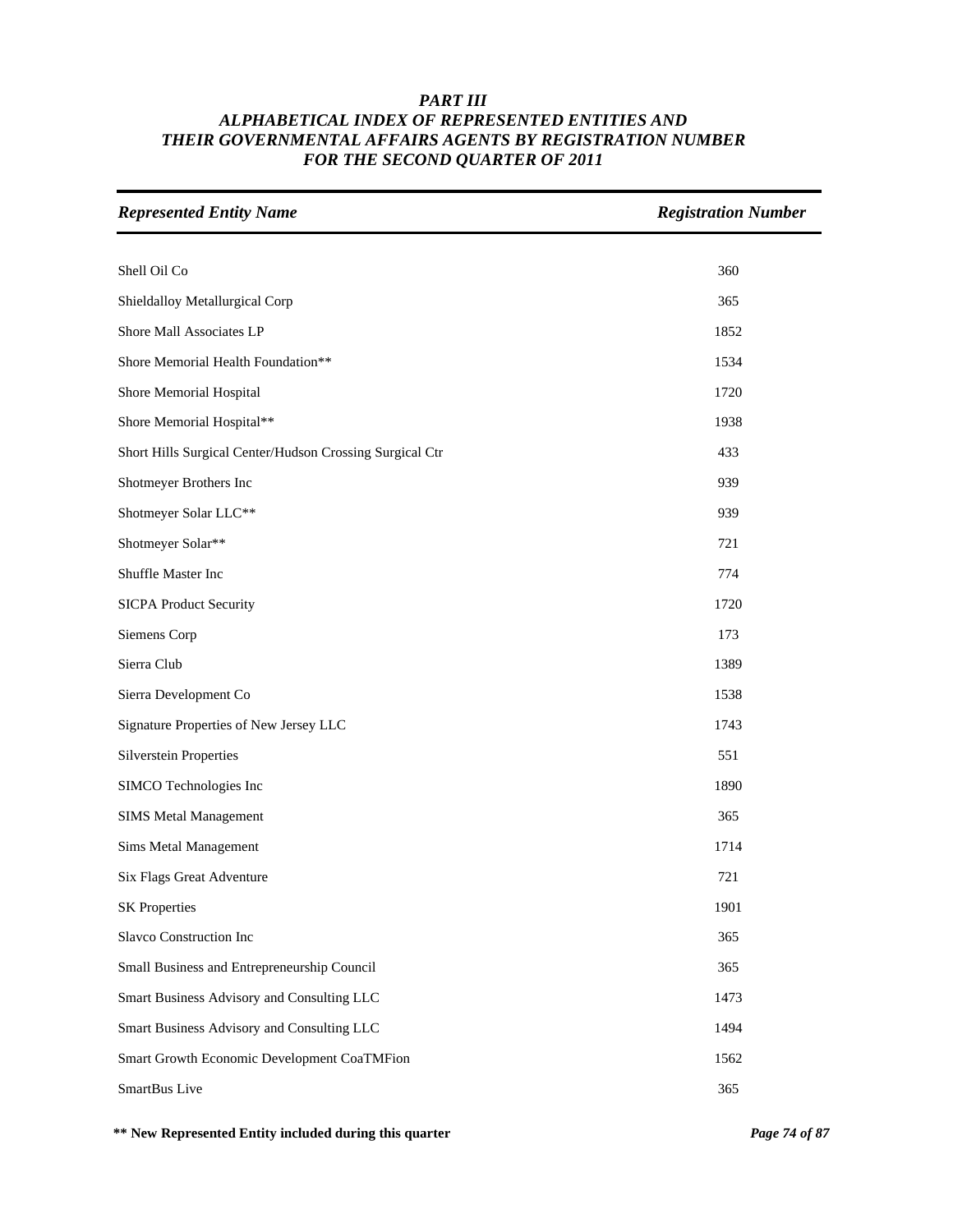| <b>Represented Entity Name</b>                       | <b>Registration Number</b> |
|------------------------------------------------------|----------------------------|
|                                                      |                            |
| SMG Worldwide                                        | 1528                       |
| SMI Systems & Methods                                | 433                        |
| Smith Pizzutillo LLC                                 | 1607                       |
| Sodexho Inc                                          | 1054                       |
| Soil Safe                                            | 1723                       |
| Solaris Health System                                | 800                        |
| Solaris Health System                                | 1577                       |
| Solberg Airport                                      | 1540                       |
| Solix Inc**                                          | 1284                       |
| Solyndra Inc                                         | 1934                       |
| Somerset Council on Alcoholism and Drug Dependency** | 1950                       |
| Somerset County Joint Insurance Fund                 | 1759                       |
| Somerset County Parks Commission                     | 1054                       |
| Somerset Development                                 | 365                        |
| Somerset Development                                 | 551                        |
| Somerset Home for Temporarily Displaced Children     | 1885                       |
| Somerset Medical Ctr                                 | 360                        |
| Somerset Medical Ctr                                 | 551                        |
| Somerset Medical Ctr                                 | 800                        |
| Somerset Medical Ctr                                 | 1720                       |
| <b>Somerset Patriots</b>                             | 1720                       |
| Sony Corp                                            | 1730                       |
| SONY DADC                                            | 1730                       |
| Sony Music Entertainment Inc                         | 551                        |
| Sony Pictures Entertainment/MultiState Associates    | 721                        |
| Source 4 Teachers LLC                                | 1882                       |
| South Amboy Renaissance Corp                         | 939                        |
| South Jersey Adjustment Bureau                       | 726                        |

**\*\* New Represented Entity included during this quarter** *Page 75 of 87*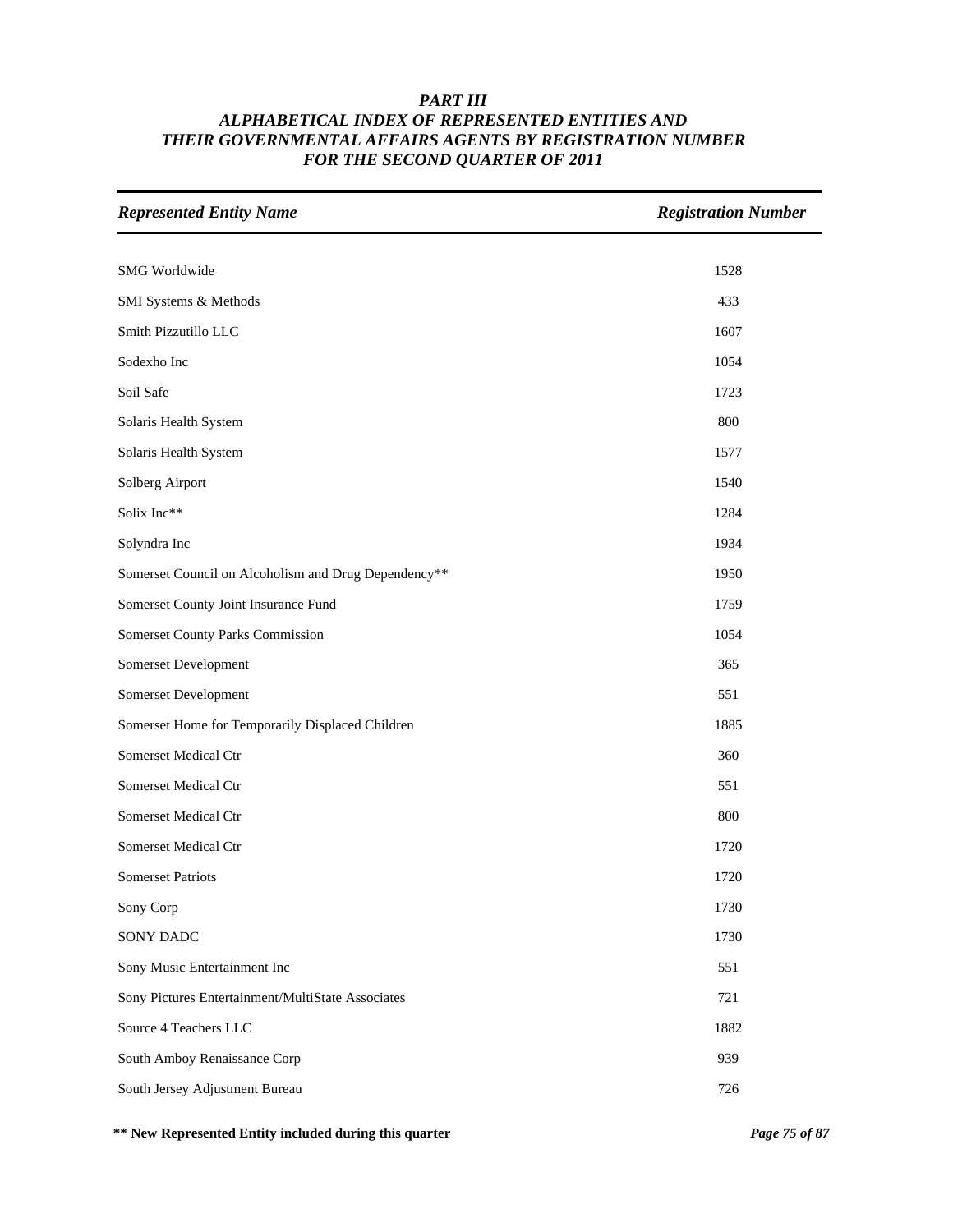| <b>Represented Entity Name</b>                             | <b>Registration Number</b> |
|------------------------------------------------------------|----------------------------|
|                                                            |                            |
| South Jersey Gas Co                                        | 833                        |
| South Jersey Gas/South Jersey Industries                   | 1528                       |
| South Jersey Healthcare                                    | 1720                       |
| South Jersey Industries                                    | 833                        |
| South Jersey Industries                                    | 1714                       |
| South Jersey Limousine Association                         | 337                        |
| Southern & Northern NJ Maternal & Child Health Consortiums | 365                        |
| Southern New Jersey Rail Group                             | 1723                       |
| Southern New Jersey Rail Group LLC                         | 1528                       |
| Southern NJ Perinatal Cooperative                          | 365                        |
| Southwest Council**                                        | 1950                       |
| Sovereign Bank Arena                                       | 1313                       |
| Special Olympics of NJ                                     | 433                        |
| Spectra Energy                                             | 939                        |
| Spectra Energy                                             | 1279                       |
| Sprint/Nextel                                              | 1479                       |
| Squiretown Properties LLC                                  | 1287                       |
| St Barnabas Hospital                                       | 463                        |
| <b>St Francis Medical Center</b>                           | 1413                       |
| St George's University School of Medicine                  | 939                        |
| St John's Community Service Inc                            | 1528                       |
| St Joseph's Regional Medical Ctr                           | 75                         |
| St Joseph's Regional Medical Ctr                           | 433                        |
| St. Barnabas Health Care System                            | 1938                       |
| Standardbred Breeders and Owners Association**             | 1950                       |
| Stantac Inc                                                | 1578                       |
| <b>Staples</b>                                             | 721                        |
| State Farm Insurance Co                                    | 714                        |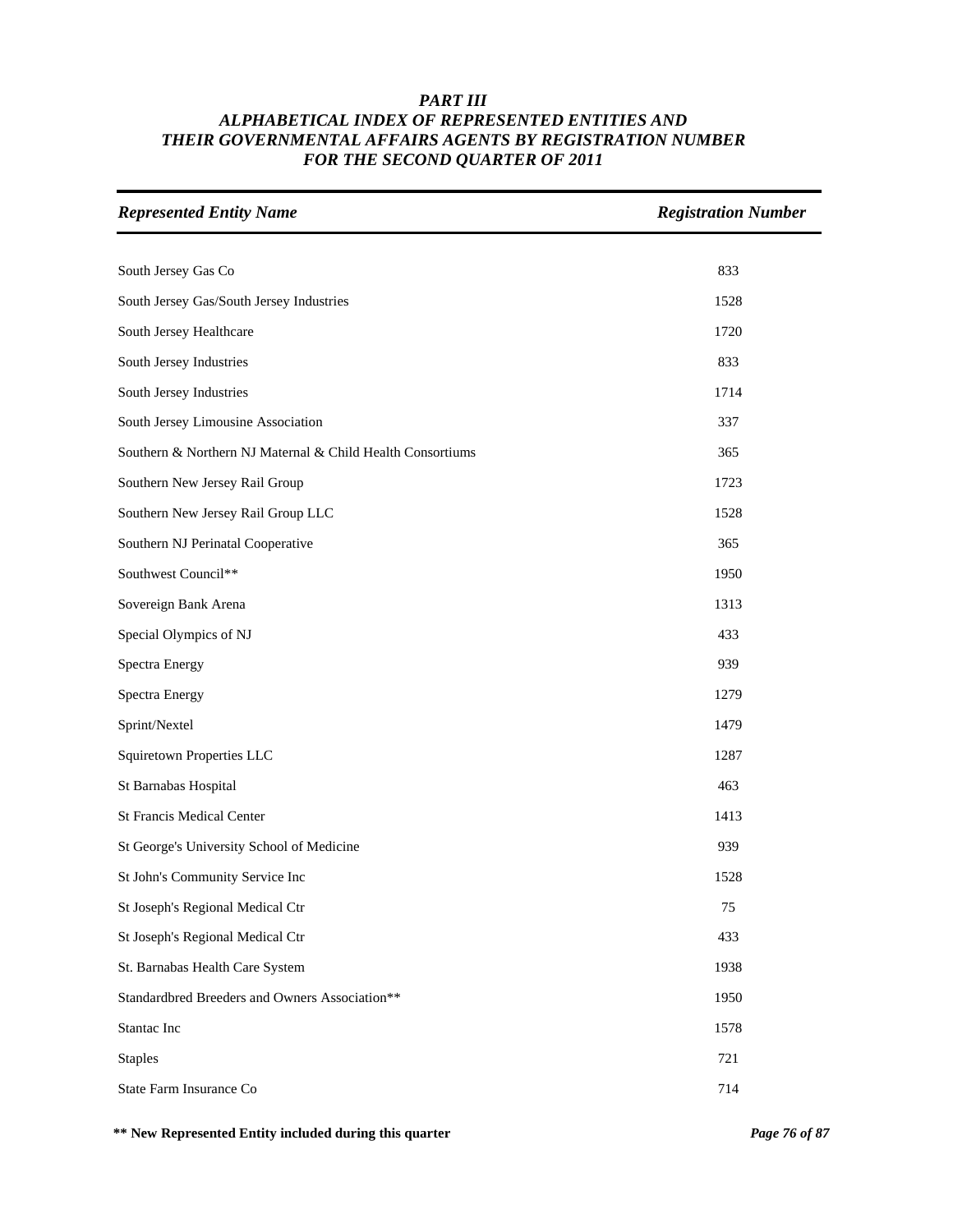| <b>Represented Entity Name</b>                        | <b>Registration Number</b> |
|-------------------------------------------------------|----------------------------|
|                                                       |                            |
| <b>State Farm Insurance Companies</b>                 | 1468                       |
| <b>State Farm Insurance Cos</b>                       | 1224                       |
| <b>State Partners LLC/EMC</b>                         | 433                        |
| <b>State Street Associates/Accredited Dermatology</b> | 1863                       |
| State Street Associates/Astra Zeneca                  | 1863                       |
| State Street Associates/Daiichi Sankyo Inc            | 1863                       |
| <b>State Street Associates/Endo Pharmaceuticals</b>   | 1863                       |
| State Troopers NCO Association of NJ                  | 365                        |
| Statewide Parent Advocacy Network                     | 1774                       |
| <b>Stavola Companies</b>                              | 1618                       |
| Stella Contracting Inc                                | 1723                       |
| Stephen Reiter                                        | 800                        |
| <b>Sterling Properties</b>                            | 551                        |
| Sterns & Weinroth PC                                  | 26                         |
| Stevens Institute of Technology                       | 1782                       |
| Stewart Agency/Car Wash Operators of NJ The           | 433                        |
| Stewart Agency/NJ Staffing Alliance The               | 433                        |
| <b>Stolt Terminals</b>                                | 75                         |
| Stone & Youngberg LLC                                 | 1562                       |
| Stony Brook-Millstone Watershed Association           | 1612                       |
| Stormwater Equipment Manufacturers Association        | 365                        |
| STV Inc                                               | 551                        |
| Summit Medical Group                                  | 721                        |
| Summit Medical Group**                                | 1287                       |
| <b>Sumo Enterprises</b>                               | 1786                       |
| <b>Sun National Bank</b>                              | 939                        |
| Sun Power Corp                                        | 1528                       |
| SunChemical                                           | 463                        |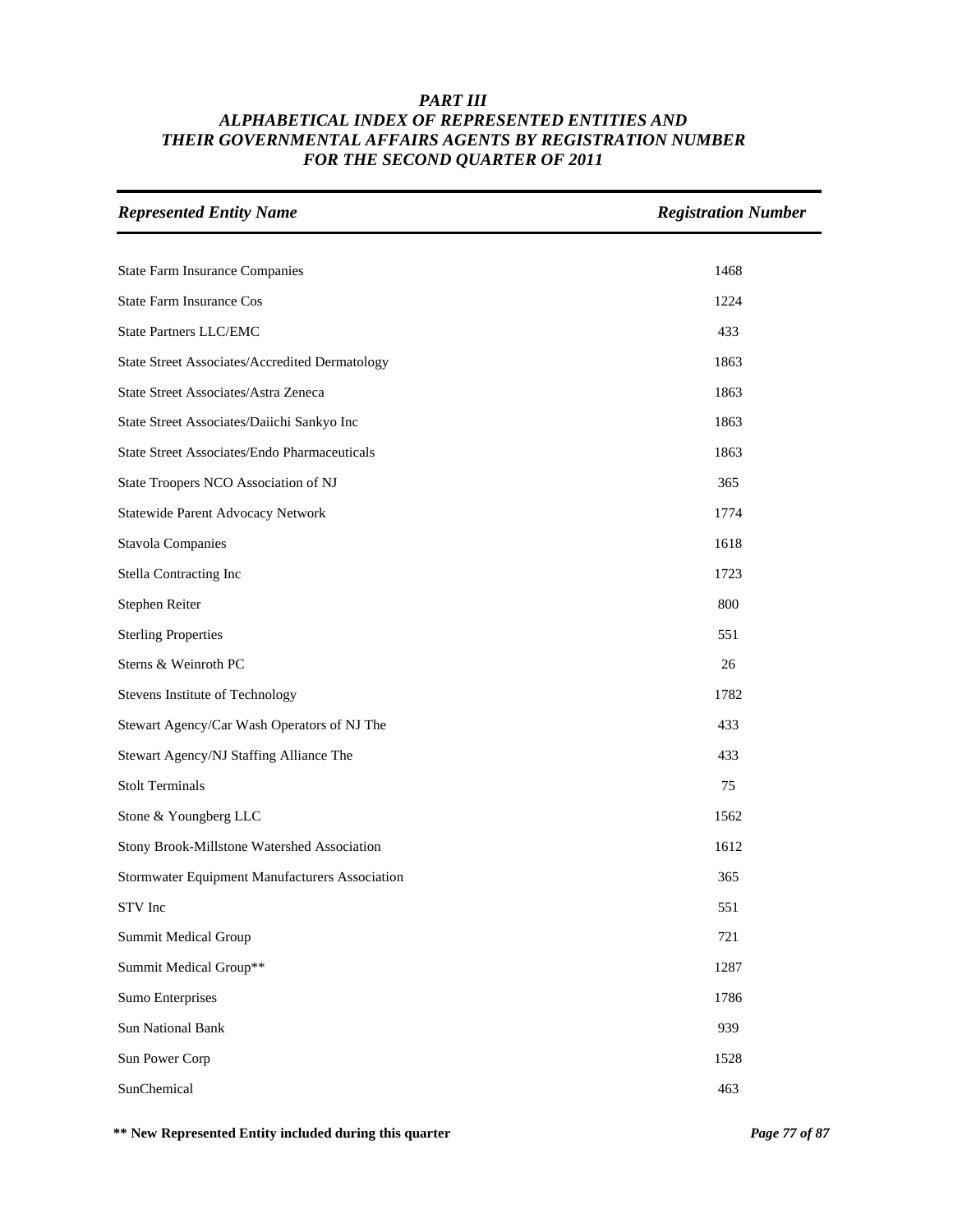| <b>Represented Entity Name</b>                                                           | <b>Registration Number</b> |
|------------------------------------------------------------------------------------------|----------------------------|
|                                                                                          |                            |
| Sundancer Capital LLC                                                                    | 1538                       |
| SunEdison LLC                                                                            | 1784                       |
| Sunesys LLC                                                                              | 1743                       |
| Sunesys LLC                                                                              | 1895                       |
| Sunoco Inc                                                                               | 721                        |
| Sunovion Pharmaceuticals Inc                                                             | 1939                       |
| SunPower Corp                                                                            | 1918                       |
| Surplus Lines Association of NJ Inc                                                      | 1646                       |
| <b>Sussex Properties LTD</b>                                                             | 173                        |
| <b>Sussex Rural Electric Cooperative</b>                                                 | 554                        |
| Szaferman, Lakind, Blumstein & Blader PC                                                 | 1677                       |
| T&M Associates                                                                           | 1234                       |
| T.D. Associates                                                                          | 1534                       |
| Takeda Pharmaceuticals America**                                                         | 1944                       |
| Talecris Biotherapeutics on behalf of MultiState Associates                              | 1618                       |
| <b>TALX Corp</b>                                                                         | 721                        |
| Tandberg/Cisco Systems                                                                   | 433                        |
| Target                                                                                   | 800                        |
| Tarragon Development Corp                                                                | 1234                       |
| <b>Taser International</b>                                                               | 1522                       |
| Tax Collectors and Treasurers Association of New Jersey                                  | 365                        |
| Taxi-Sure                                                                                | 337                        |
| Taylor's Mills Family Medical                                                            | 800                        |
| TD Associates LLC                                                                        | 1528                       |
| TD Bank                                                                                  | 1730                       |
| TD Bank NA                                                                               | 365                        |
| Teachers Insurance & Annuity Association College Retirement Equities Fund<br>(TIAA-CREF) | 1910                       |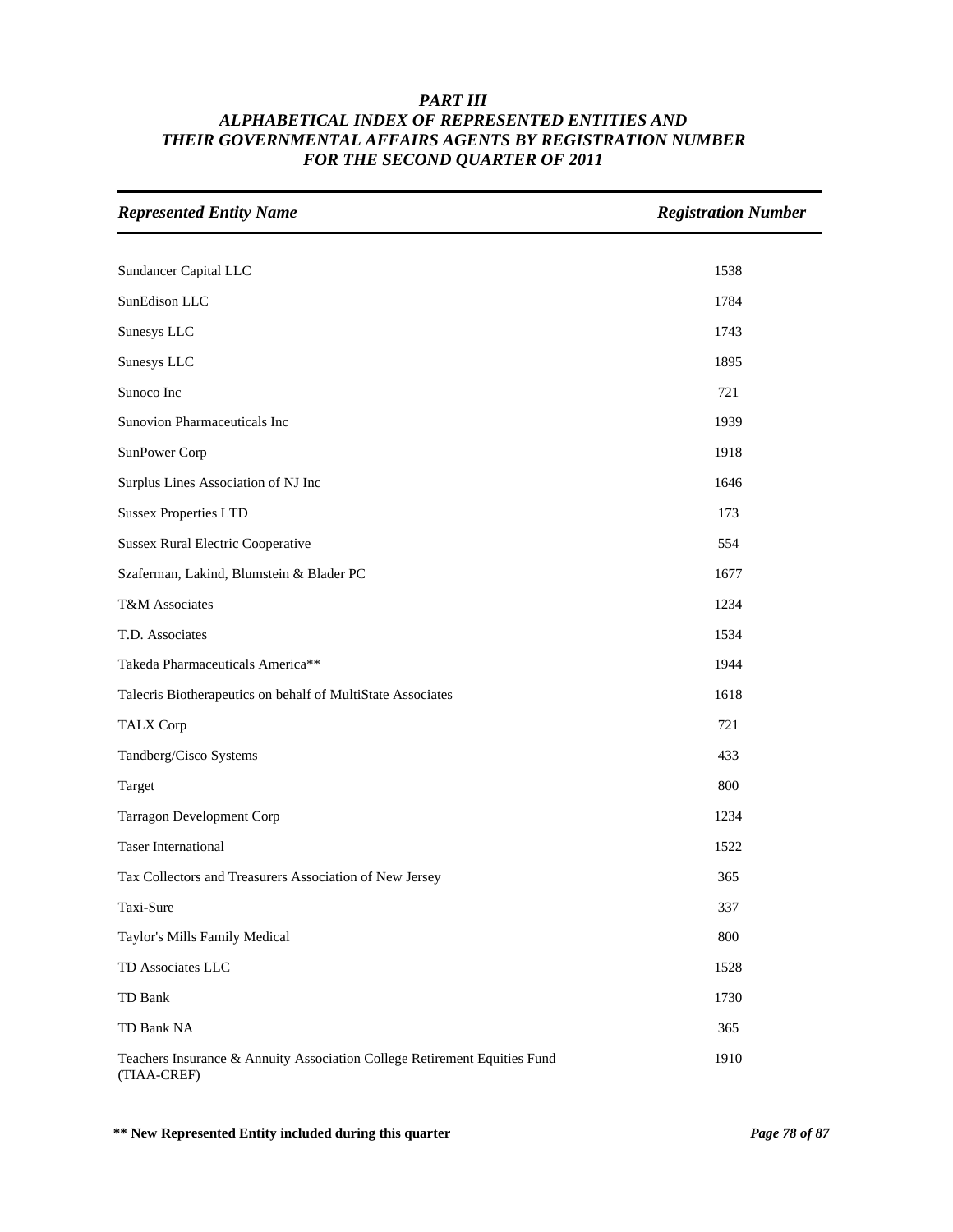| <b>Represented Entity Name</b>                        | <b>Registration Number</b> |
|-------------------------------------------------------|----------------------------|
|                                                       |                            |
| Teamsters Joint Council No 73                         | 1392                       |
| Tenet Health System/Hahnemann Hospital                | 365                        |
| Tenet Healthcare Corp                                 | 365                        |
| <b>Terminal Ventures Inc</b>                          | 1741                       |
| Tern Landing Development LLC                          | 1743                       |
| Terre Hill                                            | 365                        |
| <b>Test Boring Association</b>                        | 1720                       |
| Teva Pharmaceuticals USA                              | 721                        |
| Texas Eastern Transmission**                          | 1882                       |
| Texas Rd. Associates                                  | 1607                       |
| The Commerce Group Inc                                | 1224                       |
| Thermo Electron Corp                                  | 1452                       |
| Thomas Jefferson University Hospitals Inc             | 1571                       |
| <b>Thomson Reuters</b>                                | 365                        |
| Thomson West                                          | 365                        |
| Thoroughbred Breeders Association of New Jersey       | 1618                       |
| Thrift Institutions Community Investment Corp (TICIC) | 45                         |
| <b>TIAA-CREFF</b>                                     | 1192                       |
| <b>Tierra Solutions</b>                               | 551                        |
| Tierra Solutions Inc                                  | 1895                       |
| Tiniakos Hospitality LLC**                            | 1510                       |
| Tioga Energy / National Strategies Inc                | 433                        |
| Title Appraiser Vendor Mgmt Association               | 1192                       |
| T-Mobile Northeast LLC                                | 1890                       |
| T-Mobile USA                                          | 1720                       |
| T-Mobile USA Inc                                      | 1757                       |
| Toll Brothers Inc                                     | 1510                       |
| Toms River Regional School District                   | 1534                       |

**\*\* New Represented Entity included during this quarter** *Page 79 of 87*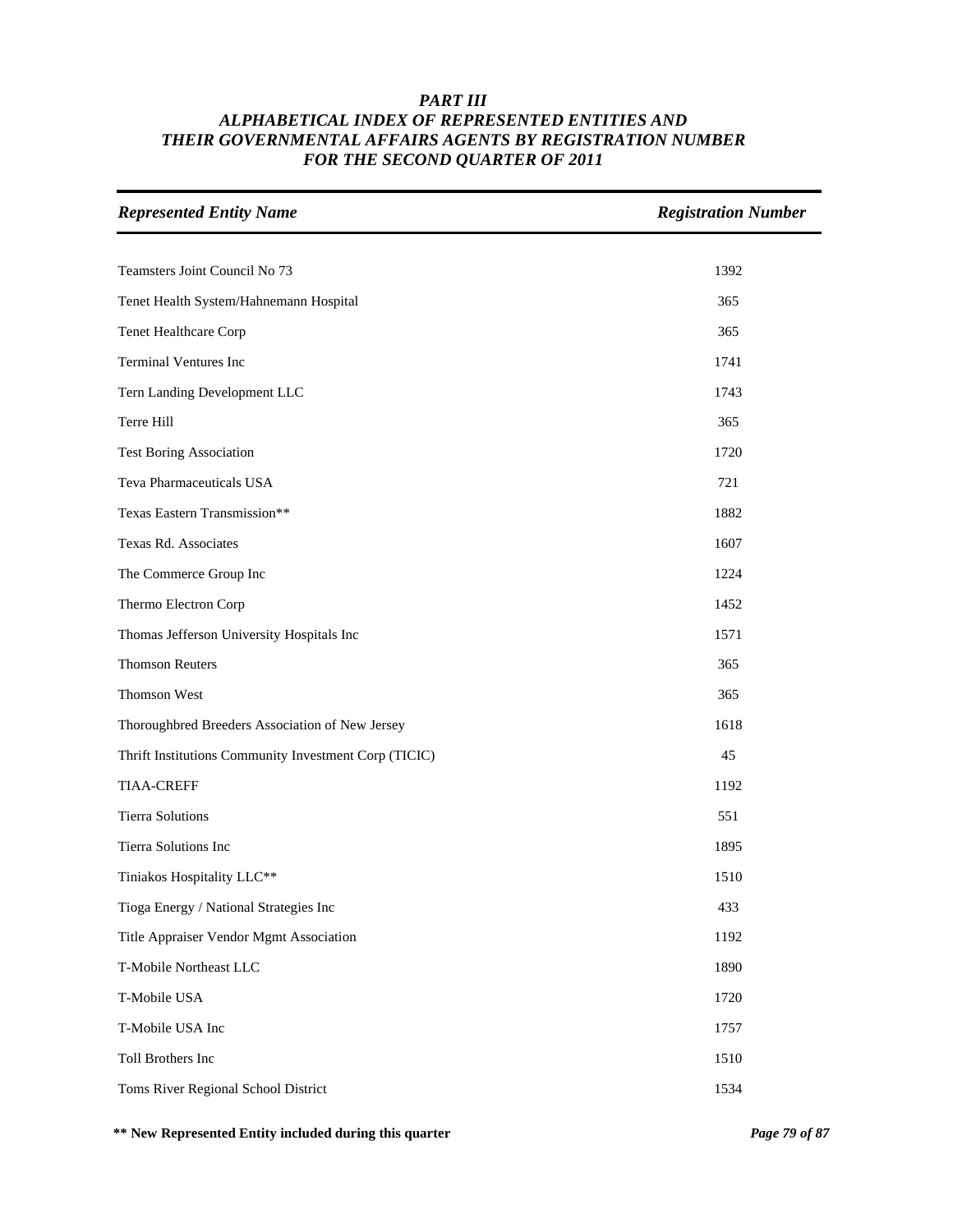| <b>Represented Entity Name</b>               | <b>Registration Number</b> |
|----------------------------------------------|----------------------------|
|                                              |                            |
| Touro College                                | 1538                       |
| Tower Group Inc                              | 1361                       |
| Town of Guttenberg                           | 1704                       |
| Township of Bloomfield                       | 1704                       |
| Township of Dover                            | 1666                       |
| Township of Galloway NJ**                    | 1510                       |
| Township of Howell                           | 337                        |
| Township of Middletown                       | 1897                       |
| Township of Readington                       | 365                        |
| Township of Stafford                         | 1666                       |
| Toy Industry Association                     | 1720                       |
| Trane                                        | 721                        |
| Travelers Companies Inc and Subsidiaries The | 1826                       |
| <b>Travelers Marketing</b>                   | 1413                       |
| Travelers Marketing/State Farm Insurance     | 1901                       |
| TRC Companies Inc                            | 1735                       |
| <b>Treated Wood Council</b>                  | 721                        |
| Treecycle                                    | 1781                       |
| Trefoil Properties Inc                       | 1607                       |
| Trenton Area YMCA                            | 944                        |
| <b>Triad Healthcare</b>                      | 365                        |
| <b>Trilegiant Corp</b>                       | 365                        |
| Trinitas Hospital                            | 1335                       |
| Trinitas Hospital                            | 1882                       |
| <b>Trinity Solar</b>                         | 365                        |
| <b>Trinity Solar</b>                         | 1292                       |
| Tri-State Automatic Merchandising Council    | 1797                       |
| Tri-State Transportation Campaign            | 1395                       |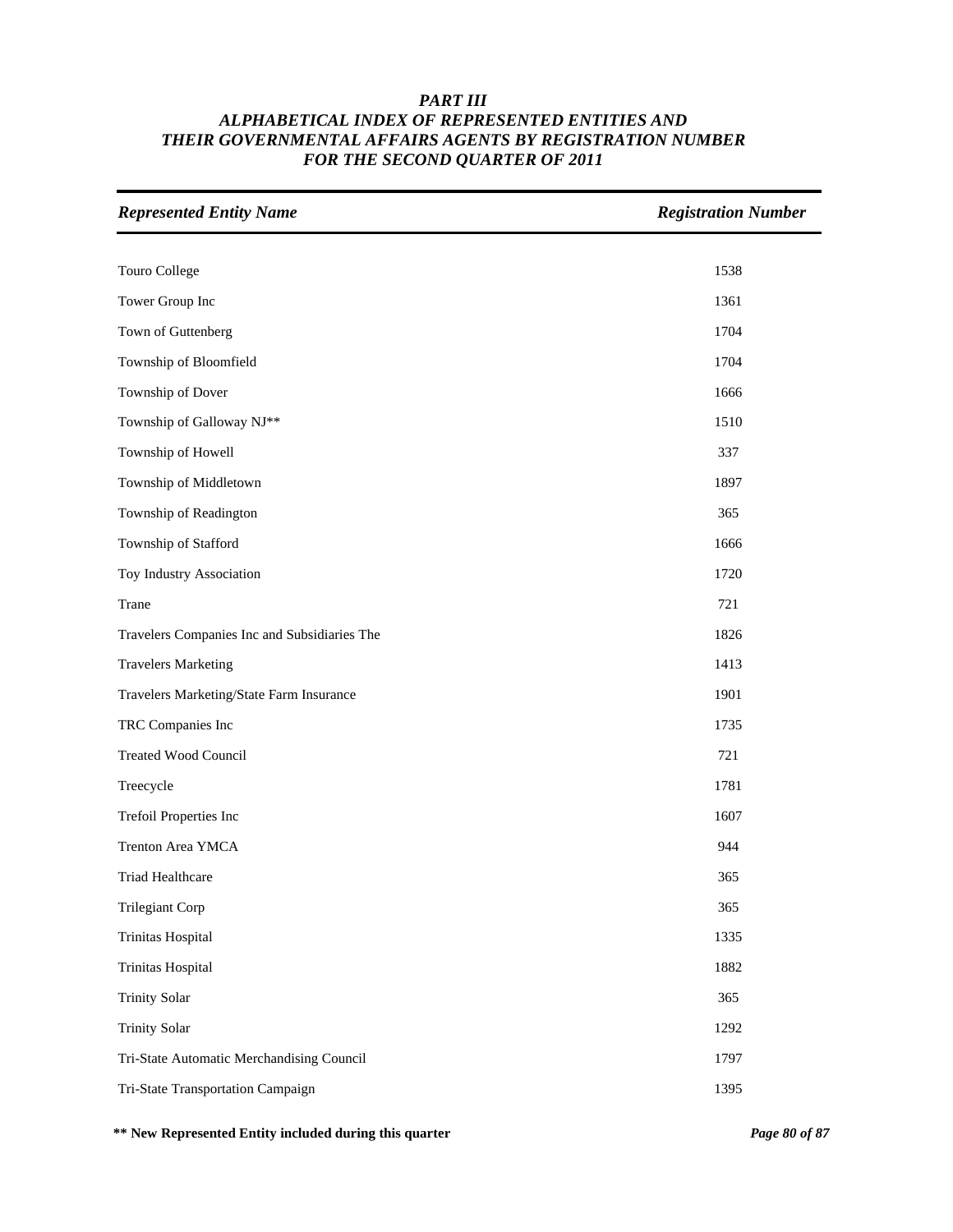| <b>Represented Entity Name</b>                                          | <b>Registration Number</b> |
|-------------------------------------------------------------------------|----------------------------|
|                                                                         |                            |
| Trump Castle                                                            | 26                         |
| <b>Trump Entertainment Resorts</b>                                      | 1528                       |
| Trump Plaza                                                             | 26                         |
| Trump Taj Mahal Association                                             | 26                         |
| Trust for Public Land The                                               | 1665                       |
| Trustees of the University of Pennsylvania                              | 365                        |
| <b>TTP Government Relations</b>                                         | 944                        |
| Turning Point Inc                                                       | 1473                       |
| Turning Point Inc                                                       | 1494                       |
| <b>Turtle Brook Realty</b>                                              | 337                        |
| <b>TVG Network</b>                                                      | 1735                       |
| Tyco/Simplex Grinnell                                                   | 433                        |
| Tyler & Carmeli PC                                                      | 1382                       |
| <b>Tyler Technologies</b>                                               | 1743                       |
| Tyler Technologies - AT&T Division                                      | 1895                       |
| UA Plumbers & Pipefitters Local 9                                       | 1186                       |
| <b>UBS</b> Financial Services                                           | 1730                       |
| UMDNJ Co-AAUP Chapters Rutgers Med School                               | 26                         |
| Underwriters at Lloyds London                                           | 1646                       |
| <b>Unifund CCR Partners</b>                                             | 1741                       |
| <b>Union County College</b>                                             | 800                        |
| Union Industrial Home for Children                                      | 1658                       |
| Union Paving & Construction                                             | 1587                       |
| <b>Unison Site Management Corporation</b>                               | 721                        |
| United Brotherhood of Carpenters & Joiners of America - NY Dist Council | 1234                       |
| United Continental Holdings Inc                                         | 1170                       |
| United Continental Holdings Inc                                         | 1735                       |
| United Distillers & Vintners North America Inc                          | 1192                       |

**\*\* New Represented Entity included during this quarter** *Page 81 of 87*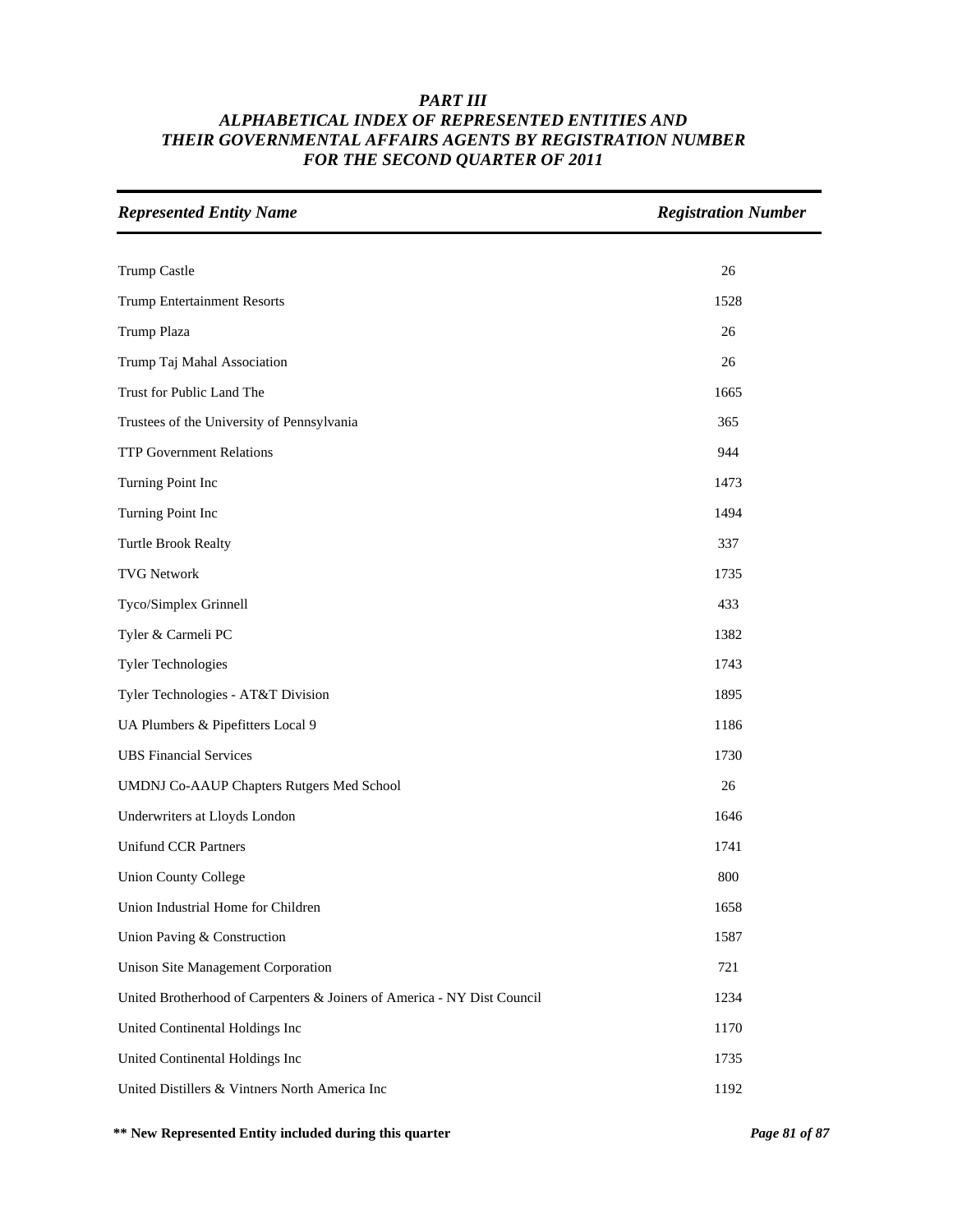| <b>Represented Entity Name</b>                       | <b>Registration Number</b> |
|------------------------------------------------------|----------------------------|
|                                                      |                            |
| United Food and Commercial Workers Union, Local 1360 | 1574                       |
| United for Children Advocacy dba StudentsFirst**     | 1947                       |
| United Health Care                                   | 1192                       |
| United Health Care (Oxford Health Plans)             | 1192                       |
| United Healthcare Insurance Co                       | 1778                       |
| United NY & NJ Sandy Hook Pilots                     | 26                         |
| United Parcel Service (UPS)                          | 1720                       |
| United Services Automobile Association               | 885                        |
| United Services Automobile Association (USAA)        | 1744                       |
| United Surgical Partners International               | 1473                       |
| United Transportation Union                          | 1038                       |
| <b>United Water</b>                                  | 721                        |
| <b>United Water</b>                                  | 1571                       |
| United Water                                         | 1818                       |
| United Water Management and Services                 | 1895                       |
| <b>United Water Resources</b>                        | 433                        |
| UnitedHealth Group Inc                               | 365                        |
| UnitedHealthcare Community Plan                      | 365                        |
| <b>UNITEHERE</b>                                     | 1781                       |
| Universal Turf                                       | 337                        |
| University Health Plans                              | 800                        |
| University Health Plans                              | 1234                       |
| University Physician Associates                      | 75                         |
| U-Pickit Inc                                         | 365                        |
| UR Vehicle Management Solutions                      | 1479                       |
| Urology Group of NJ LLC                              | 1364                       |
| <b>URS</b> Washington International                  | 721                        |
| <b>US</b> Communities                                | 365                        |

**\*\* New Represented Entity included during this quarter** *Page 82 of 87*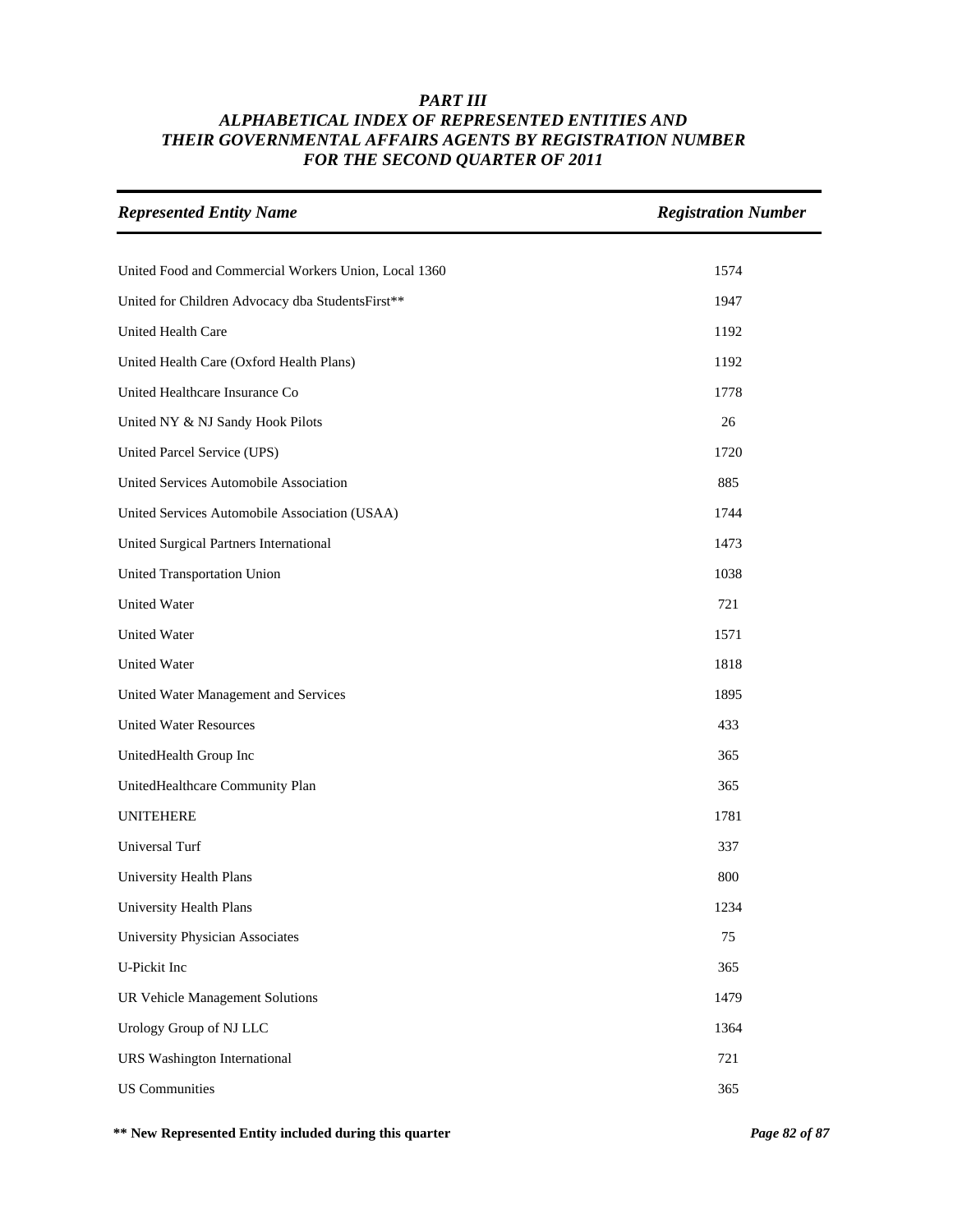| <b>Represented Entity Name</b>                   | <b>Registration Number</b> |
|--------------------------------------------------|----------------------------|
|                                                  |                            |
| US Green Building Council - NJ Chapter**         | 1950                       |
| US Water Inc                                     | 337                        |
| Utility & Transportation Contractors Association | 433                        |
| Utility & Transportation Contractors Association | 845                        |
| Utz Quality Foods Inc                            | 433                        |
| Valero Energy Corp                               | 1335                       |
| Valley Forge Asset Management Corp               | 1781                       |
| Valley Hospital                                  | 365                        |
| Value Realty                                     | 1704                       |
| ValueOptions                                     | 1929                       |
| ValueOptions Inc                                 | 75                         |
| Van Cleef Engineering Associates                 | 365                        |
| Veolia Energy North America Holdings Inc**       | 1621                       |
| Verizon                                          | 721                        |
| Verizon                                          | 1522                       |
| Verizon                                          | 1781                       |
| Verizon Business                                 | 532                        |
| Verizon NJ                                       | 285                        |
| Verizon NJ                                       | 1192                       |
| Verizon NJ                                       | 1528                       |
| Verizon NJ                                       | 1534                       |
| Verizon NJ                                       | 1664                       |
| Verizon NJ                                       | 1666                       |
| Verizon NJ                                       | 1895                       |
| Verizon NJ                                       | 1938                       |
| Verizon NJ Inc                                   | 1720                       |
| Verizon Wireless                                 | 433                        |
| Verizon Wireless                                 | 703                        |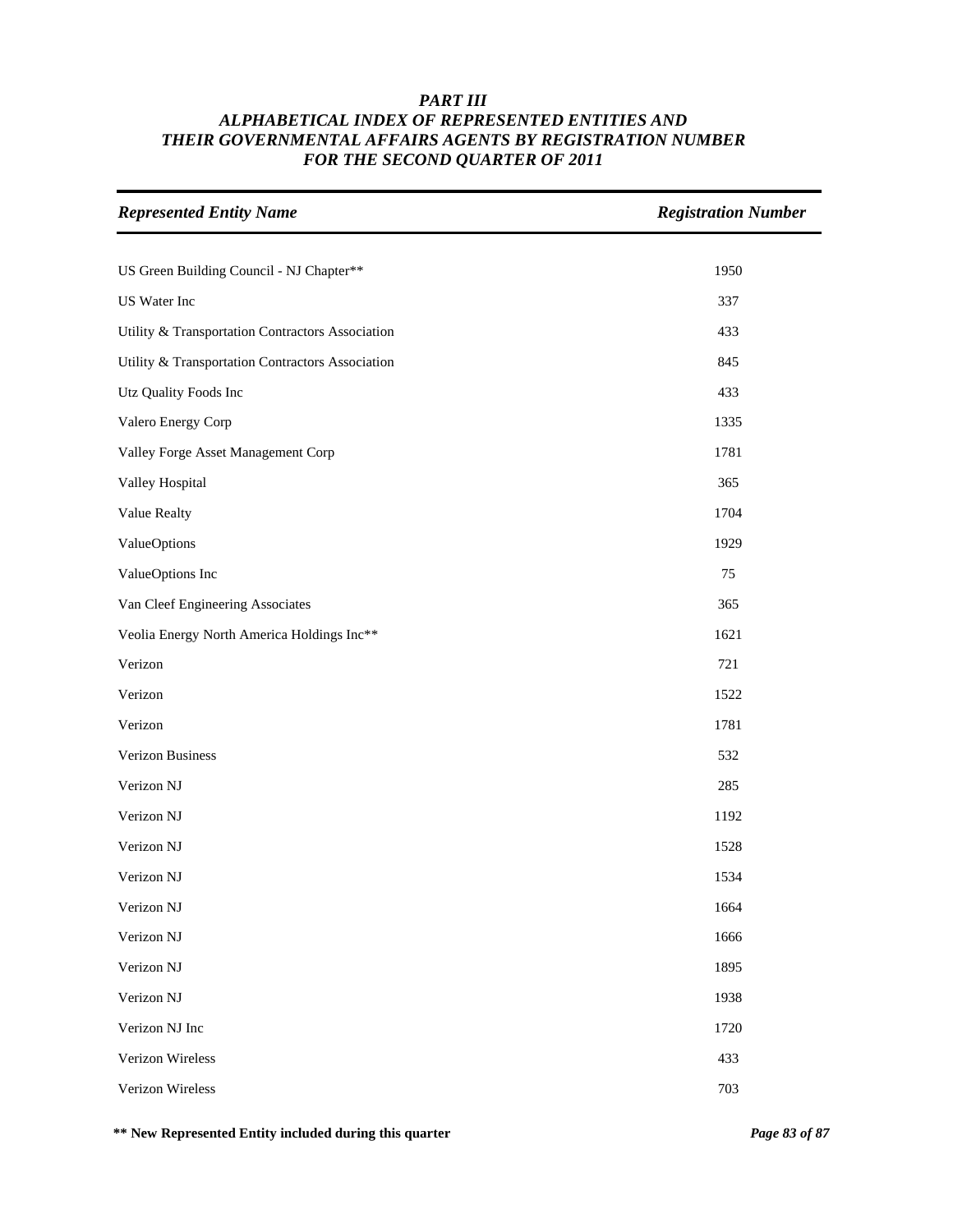| <b>Represented Entity Name</b>                                | <b>Registration Number</b> |
|---------------------------------------------------------------|----------------------------|
|                                                               |                            |
| Versa Management Systems Inc                                  | 1743                       |
| Viacom Outdoor                                                | 433                        |
| Vinson & Elkins LLP                                           | 1895                       |
| Viridian                                                      | 1666                       |
| Viridian Solar Energy Group LLC                               | 1510                       |
| Virtua Health                                                 | 1287                       |
| Virtua Health                                                 | 1640                       |
| Virtua Health Inc                                             | 721                        |
| Visa Inc                                                      | 1287                       |
| Vision Quest                                                  | 800                        |
| Visiting Homemaker Service of Hudson County                   | 1618                       |
| Visiting Nurse Association of Central Jersey Health Group Inc | 1287                       |
| Vital Computers                                               | 365                        |
| Volkswagen of America                                         | 800                        |
| Volunteers of America-Delaware Valley (VOADV)                 | 1292                       |
| Voorhees Pediatric Facility                                   | 1287                       |
| Vornado Realty Trust                                          | 1852                       |
| Wachovia / Wells Fargo                                        | 433                        |
| Wakefern Food Corp                                            | 815                        |
| Walden University                                             | 1540                       |
| Walgreen Co                                                   | 1913                       |
| Wal-Mart Stores Inc                                           | 1054                       |
| Wal-Mart Stores Inc                                           | 1702                       |
| Wal-Mart Stores Inc                                           | 1938                       |
| Wang Laboratories Inc                                         | 360                        |
| Warren Hospital                                               | 1413                       |
| Warren Hospital                                               | 1571                       |
| Warren Hospital                                               | 1767                       |

**\*\* New Represented Entity included during this quarter** *Page 84 of 87*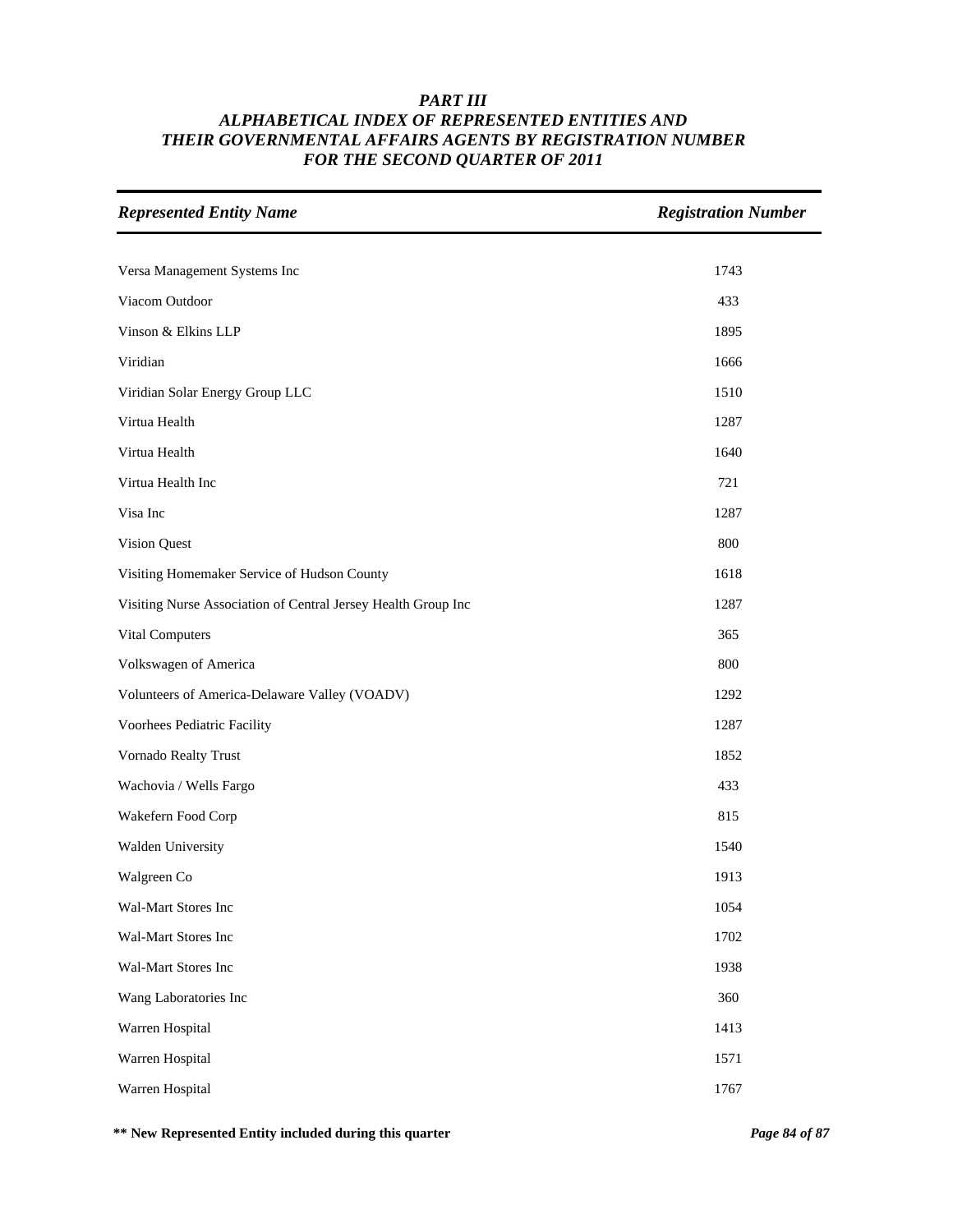| <b>Represented Entity Name</b>               | <b>Registration Number</b> |
|----------------------------------------------|----------------------------|
|                                              |                            |
| Warren Hospital                              | 1901                       |
| Waste Management                             | 1413                       |
| Waste Management                             | 1479                       |
| Waste Mgmt of NJ Inc                         | 800                        |
| Waste to Life Recycling Inc                  | 1723                       |
| <b>Watson Pharmaceuticals</b>                | 1781                       |
| Wawa                                         | 1735                       |
| WaWa Inc                                     | 721                        |
| <b>WB</b> Resorts                            | 1895                       |
| <b>WCD Consultants</b>                       | 551                        |
| Weehawken Township                           | 721                        |
| Wegman's                                     | 1540                       |
| <b>Weichert Realtors</b>                     | 1224                       |
| Weisman Children's Rehabilitation Hospital   | 1287                       |
| Wells Capital Management Inc                 | 1916                       |
| Wells Fargo Bank NA                          | 1925                       |
| West New York Board of Education             | 721                        |
| West New York Urban Renewal Associates II LP | 939                        |
| West Publishing Co                           | 365                        |
| West Ward Pharmaceuticals Corp**             | 433                        |
| Western Union                                | 1861                       |
| Westfield LLC                                | 365                        |
| Weston Solutions Inc                         | 1310                       |
| Westside Transload LLC                       | 721                        |
| Westside TransLoad LLC                       | 1234                       |
| Wheelabrator                                 | 1479                       |
| Wildwood Beaches Hotel/Resort LLC            | 1534                       |
| Wilenta Feed Inc                             | 939                        |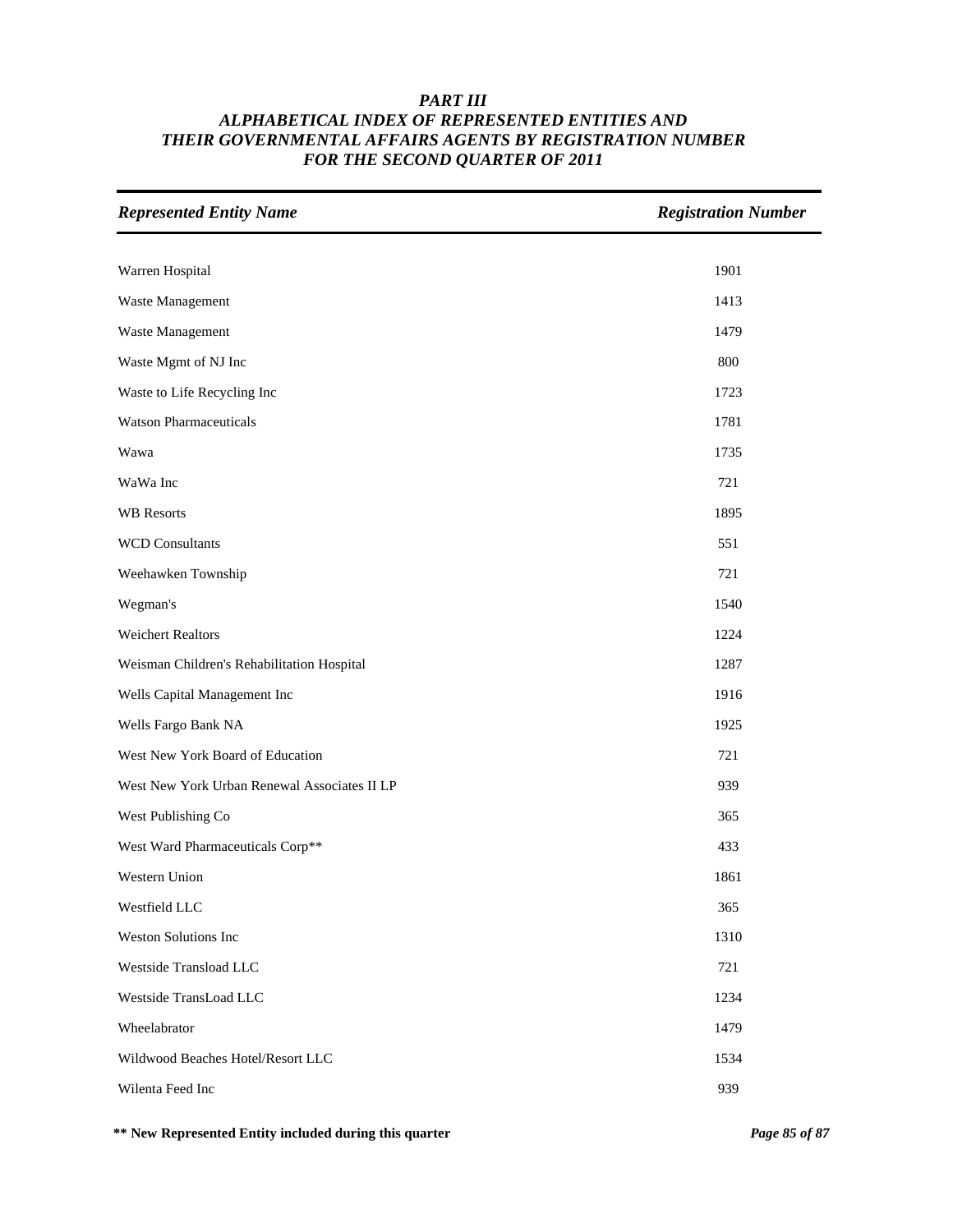| <b>Represented Entity Name</b>                                                   | <b>Registration Number</b> |
|----------------------------------------------------------------------------------|----------------------------|
|                                                                                  |                            |
| William F Layton Consulting LLC/New Jersey Carpenters Contractors Trust          | 1741                       |
| William F Layton Consulting LLC/New Jersey Concrete and Aggregate<br>Association | 1741                       |
| William G Mennen PC                                                              | 365                        |
| Williams Co                                                                      | 721                        |
| Williams Companies Inc                                                           | 433                        |
| Willow Lake Day Camp                                                             | 939                        |
| Wilson Sporting Goods                                                            | 1054                       |
| Windsor Management/Millville 1350                                                | 1534                       |
| Wine Institute                                                                   | 229                        |
| Winning Strategies Washington LLC                                                | 1458                       |
| <b>Wireless Generation</b>                                                       | 1310                       |
| WithumSmith+Brown PC                                                             | 365                        |
| WMS Gaming Inc                                                                   | 774                        |
| <b>WNYC Radio</b>                                                                | 365                        |
| Wolf Block Schorr & Solis-Cohen LLP                                              | 365                        |
| Wolff & Samson PC/Zoomessence Inc                                                | 1938                       |
| <b>Woodline Kitchen Cabinets</b>                                                 | 337                        |
| Woodstown Associates LLC                                                         | 939                        |
| <b>Woolwich Commons LLC</b>                                                      | 1852                       |
| Worek Inc                                                                        | 1479                       |
| World Savings & Loan Association                                                 | 1000                       |
| Worldwide Environmental Products Inc**                                           | 1479                       |
| Worldwide Wagering Amtote Div                                                    | 26                         |
| WR Grace & Co                                                                    | 26                         |
| Wyndham Worldwide Corporation**                                                  | 1287                       |
| Xanadu Lending Consortium                                                        | 1562                       |
| Xerox Corp                                                                       | 1882                       |